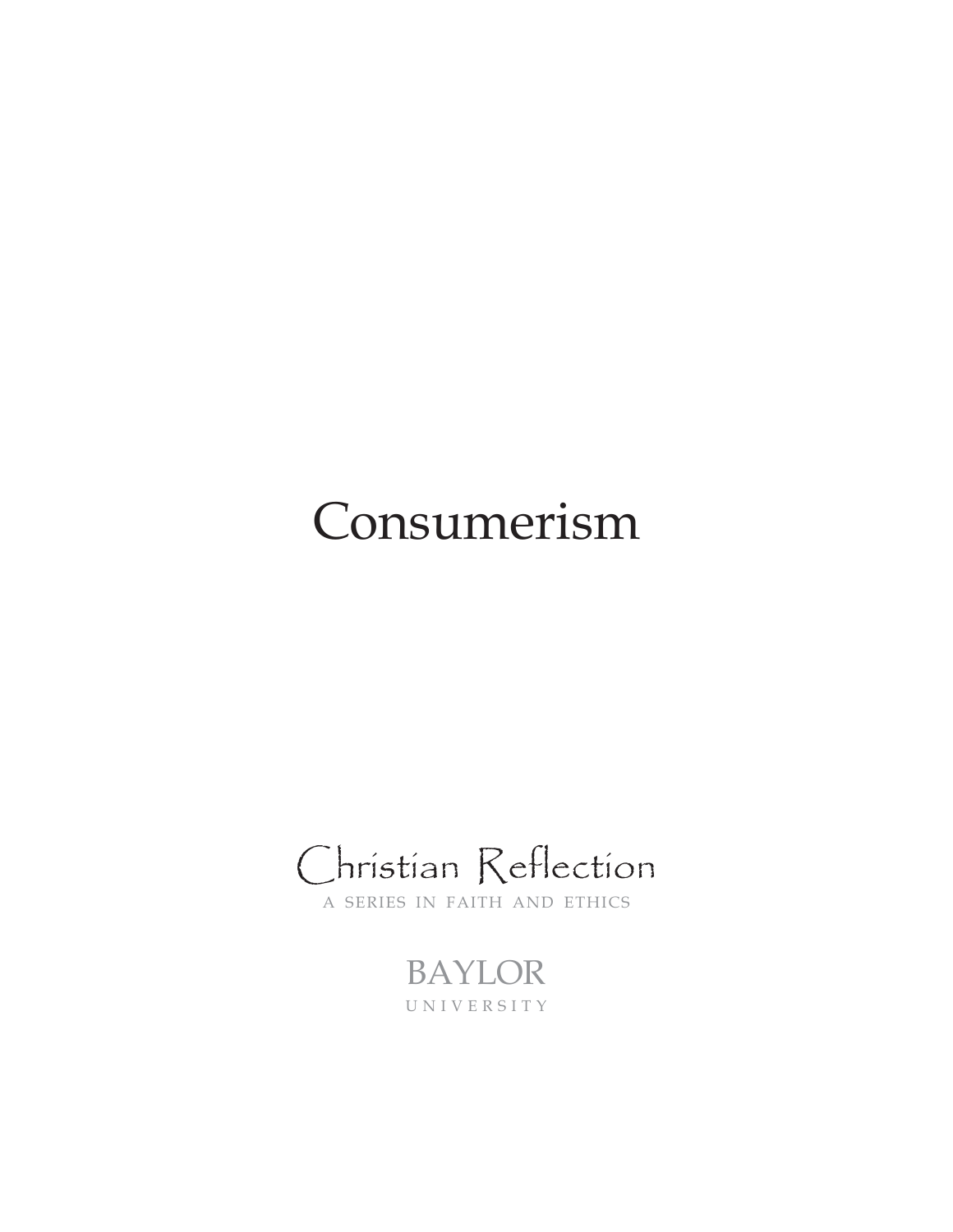| GENERAL EDITOR       | Robert B. Kruschwitz                                 |
|----------------------|------------------------------------------------------|
| <b>ART EDITOR</b>    | Heidi J. Hornik                                      |
| PROCLAMATION EDITOR  | Joy Jordan-Lake                                      |
| REVIEW EDITOR        | Norman Wirzba                                        |
| WORSHIP EDITOR       | Terry W. York                                        |
|                      |                                                      |
| PRODUCTION ASSISTANT | Julie Bolin                                          |
| <b>DESIGNER</b>      | Eric Yarbrough                                       |
|                      |                                                      |
| <b>PUBLISHER</b>     | The Center for Christian Ethics at Baylor University |
|                      | PO Box 97361                                         |
|                      | Waco, TX 76798-7361                                  |
| PHONE                | $(254) 710 - 3774$                                   |
|                      |                                                      |
| TOLL-FREE (USA)      | $(866)$ 298-2325                                     |
| <b>WEBSITE</b>       | www.ChristianEthics.ws                               |
| $E - M A L$          | Christian_Reflection@baylor.edu                      |

All Scripture is used by permission, all rights reserved, and unless otherwise indicated is from *New Revised Standard Version Bible*, copyright 1989, Division of Christian Education of the National Council of the Churches of Christ in the United States of America.

### ISSN 1535-8585

*Christian Reflection* is the ideal resource for discipleship training in the church. Multiple copies are obtainable for group study at \$2.50 per copy. Worship aids and lesson materials that enrich personal or group study are available free on the website.

*Christian Reflection* is published quarterly by The Center for Christian Ethics at Baylor University. Contributors express their considered opinions in a responsible manner. The views expressed are not official views of The Center for Christian Ethics or of Baylor University.

The Center expresses its thanks to individuals, churches, and organizations, including the Cooperative Baptist Fellowship, who provided financial support for this publication.

© 2003 The Center for Christian Ethics at Baylor University All rights reserved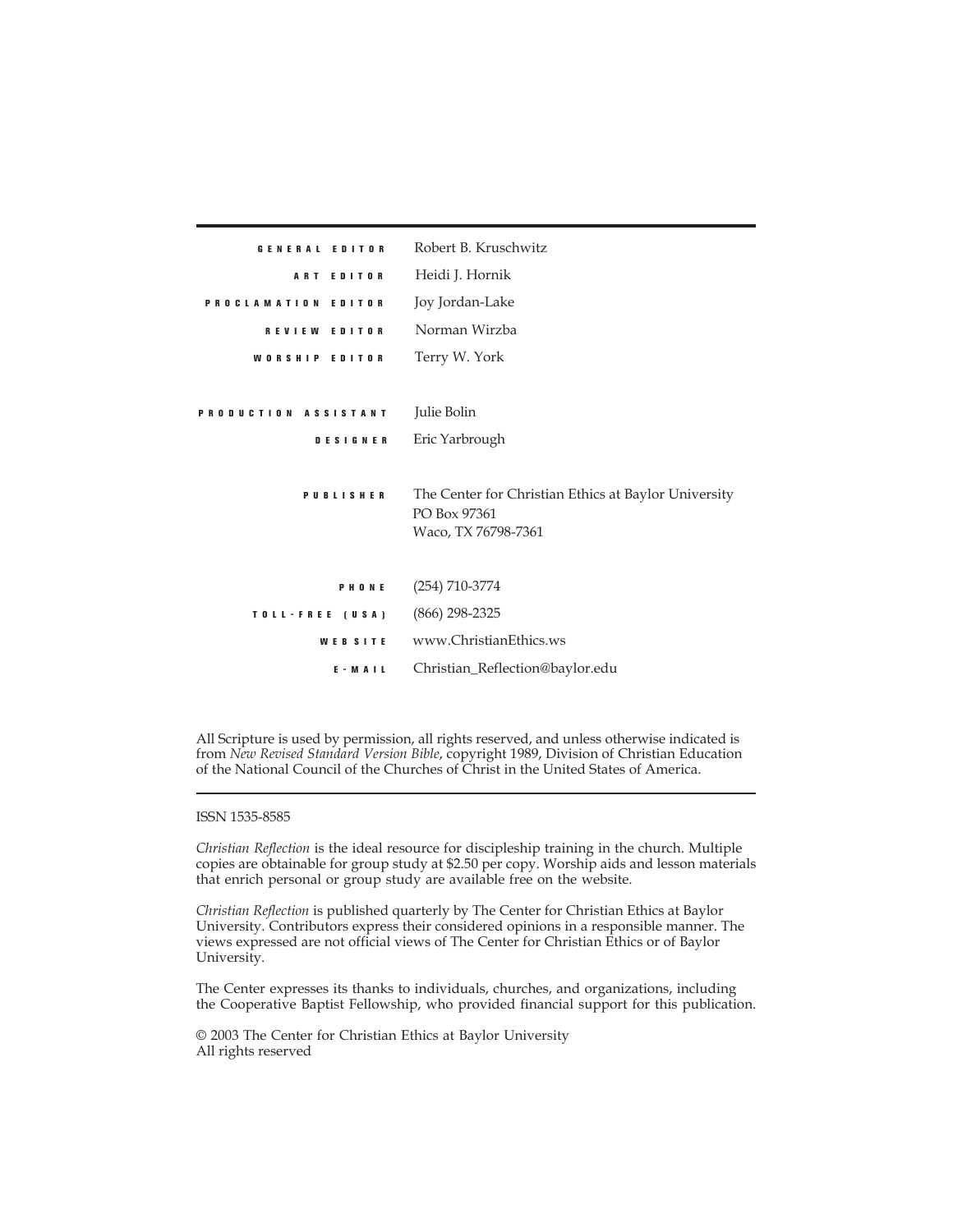# **Contents**

| Introduction                                                | 8  |
|-------------------------------------------------------------|----|
| Robert B. Kruschwitz                                        |    |
| Stuff-Love                                                  | 11 |
| Laura Singleton                                             |    |
| Mastering Mammon                                            | 19 |
| Craig L. Blomberg                                           |    |
| Relationships in the Age of Consumerism                     | 27 |
| Barry J. Bryan                                              |    |
| Discovering Our True Identity                               | 32 |
| Mark S. Medley                                              |    |
| More Like Mephibosheth                                      | 39 |
| Laura Singleton                                             |    |
| Avarice in Christian Art                                    | 44 |
| Heidi J. Hornik                                             |    |
| Money-Changer and His Wife<br>Marinus van Reymerswaele      |    |
| The Betrayal of Christ                                      |    |
| Guercino                                                    |    |
| Christ Driving the Traders from the Temple<br>J.M.W. Turner |    |
| O God, You Own a Thousand Hills                             | 51 |
| Terry W. York                                               |    |
| <b>Worship Service</b>                                      | 54 |
| E. Ann Bell                                                 |    |
| Talking Back to the Tube                                    | 61 |
| Brett R. Dewey                                              |    |
| The Meek Shall Inherit the Earth                            | 65 |
| Arthur Simon                                                |    |
| From Francis to Fezziwig                                    | 71 |
| Katie Cook                                                  |    |
|                                                             |    |

*continued*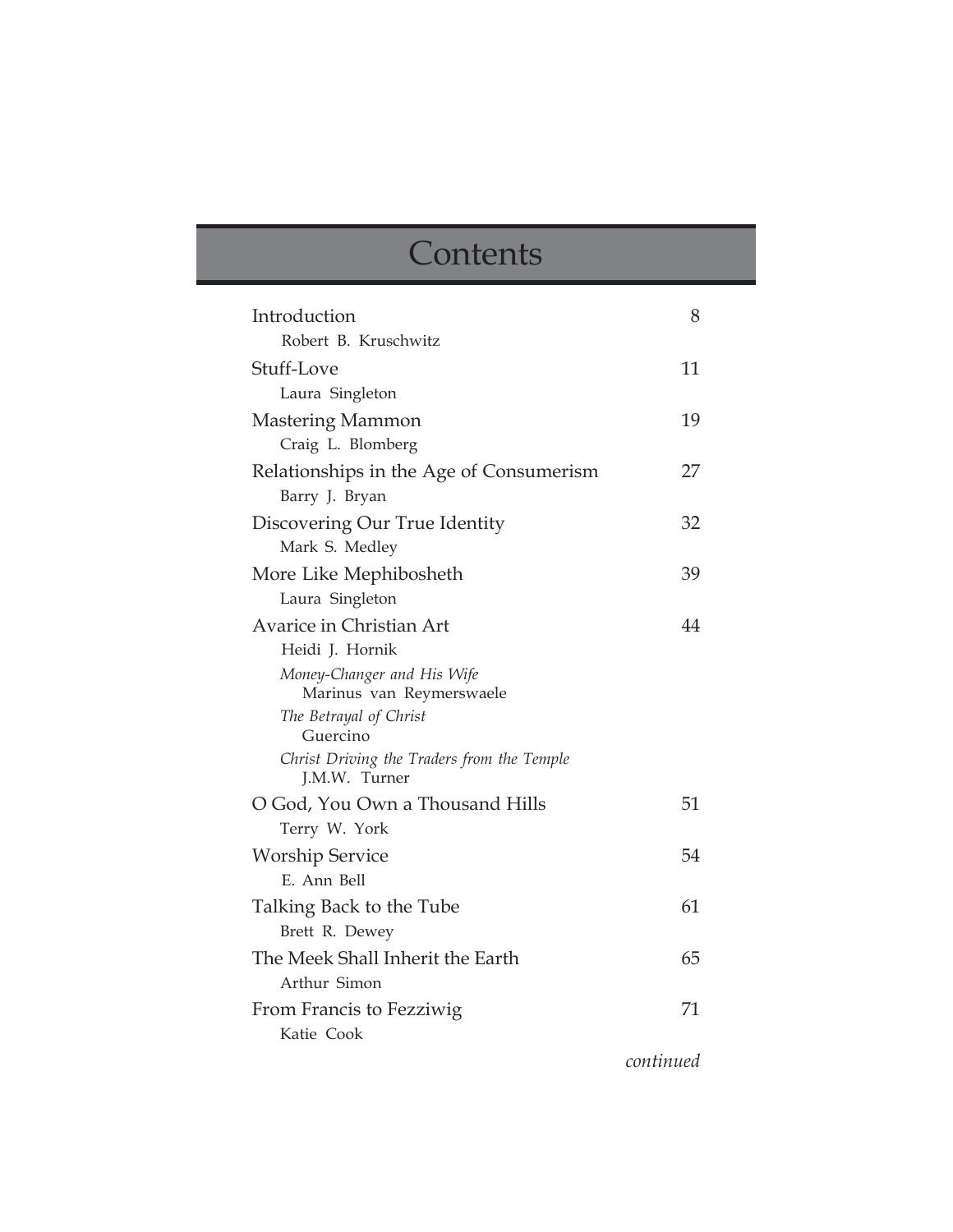| Beyond Candy Cane Lane   | 76 |
|--------------------------|----|
| F. Matthew Schobert, Jr. |    |
| Which Kingdom?           | 83 |
| Barry Harvey             |    |
| Curing Our Affluenza     | 89 |
| Norman Wirzba            |    |
| Editors                  | 94 |
| Contributors             | 96 |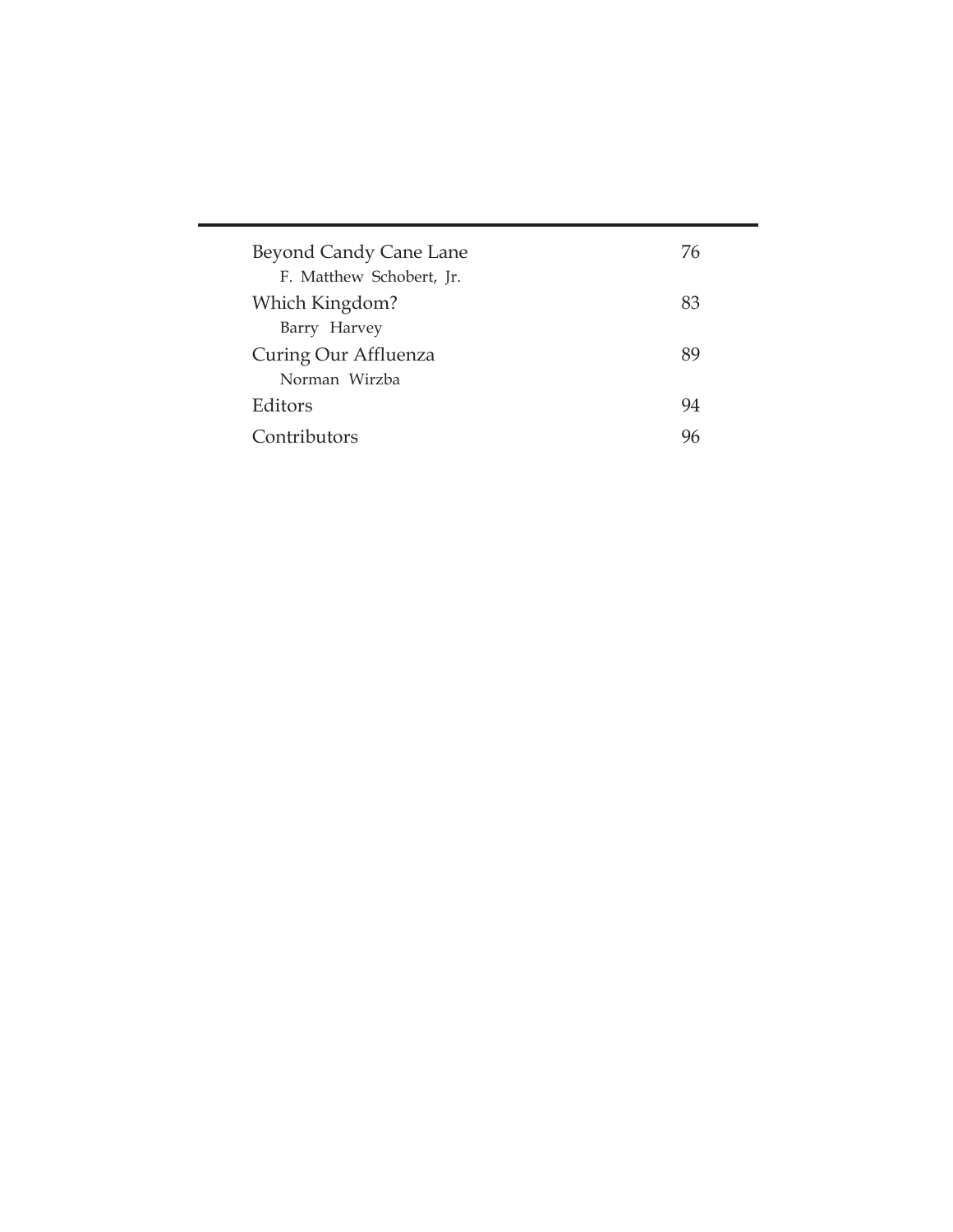**Thoughtful Christian reflection and reliable guidance in engaging the ethical dimensions of today's world.**

**FORGIVENESS**

## 2002

**MORAL LANDSCAPE OF CREATION HEAVEN AND HELL SABBATH THE PORNOGRAPHIC CULTURE**

# 2003

**PROPHETIC ETHICS AGING CHILDREN CONSUMERISM**

# 2004

VOCATION INKLINGS OF GLORY PEACE AND WAR FOOD AND HUNGER

# mi i

# Order your free subscription today.

*Christian Reflection* is an ideal resource for discipleship training in the church. Multiple copies are available for group study at \$2.50 per copy. Study guides and lesson plans are available free on the website.

www.ChristianEthics.ws phone (toll-free): 1-866-298-2325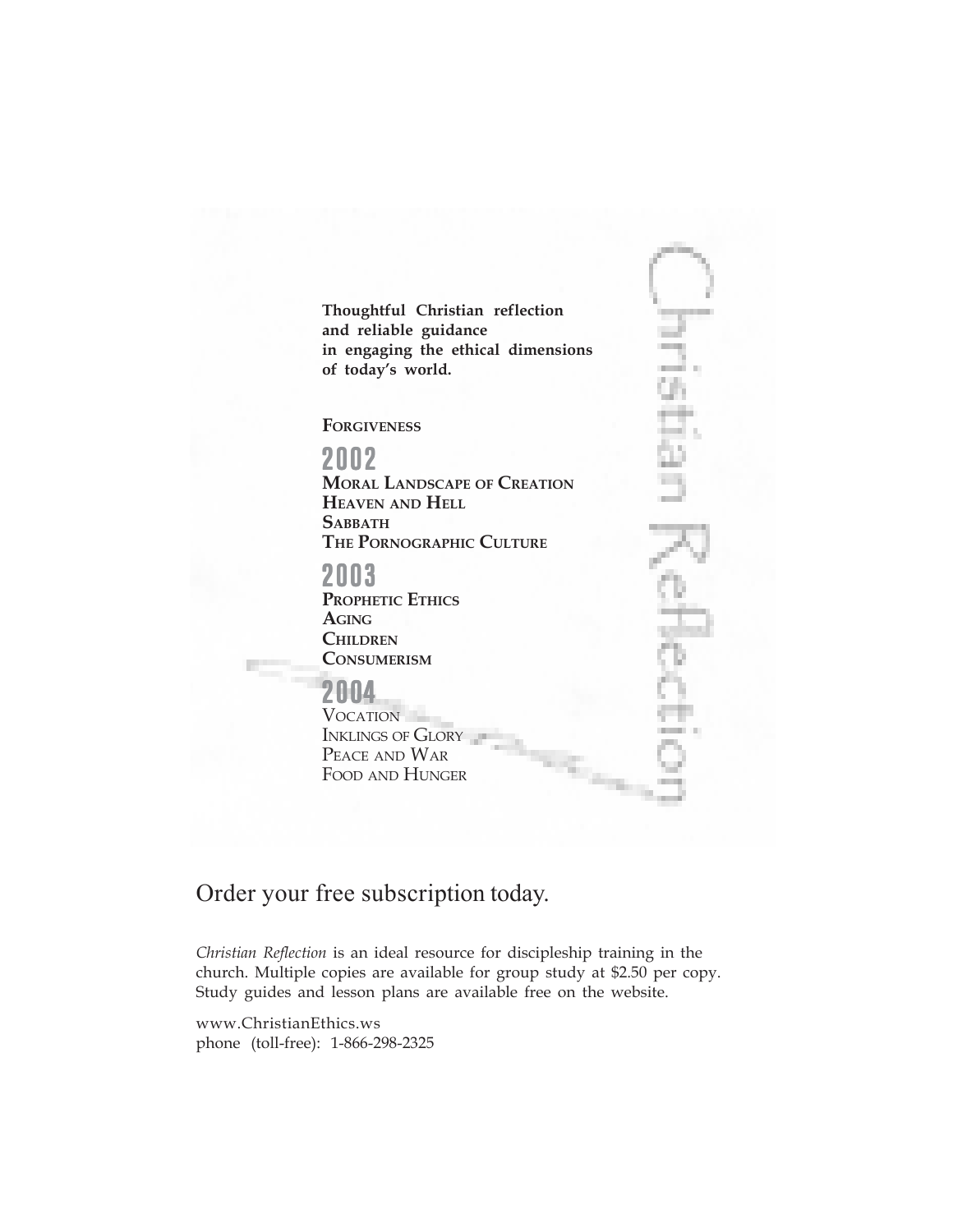# Christian Reflection **STUDY GUIDES & LESSON PLANS**

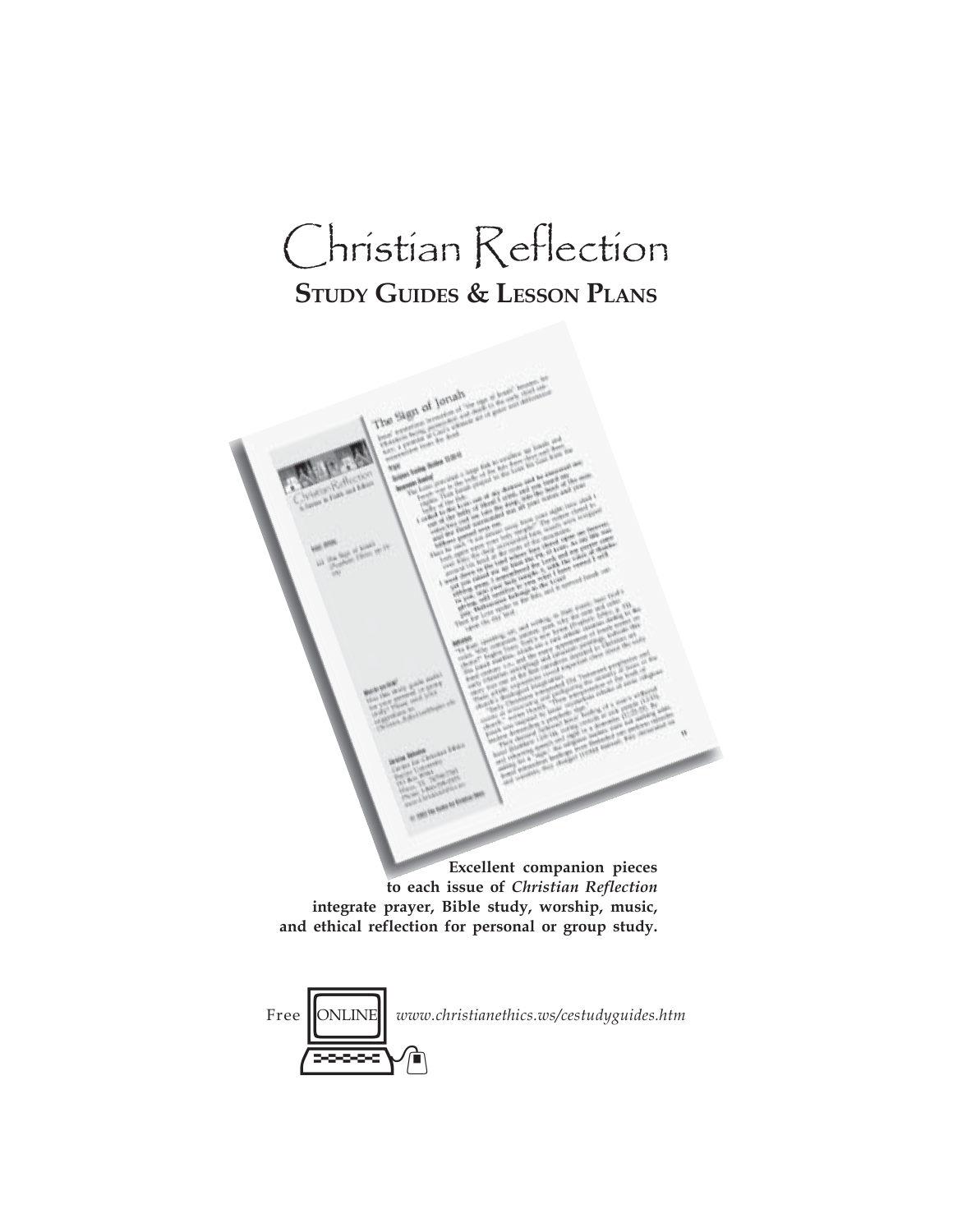

# **STUDY GUIDES & LESSON PLANS**



These six study guides integrate Bible study, prayer, worship, and reflection on themes in the *Consumerism* issue.

### **STUFF-LOVE**

Our excessive love of stuff is not merely a modern affliction, but an enduring addiction. The phenomenon of rampant American consumerism, despite current rhetoric, has deep-seated roots. Why are we unable to rein in our insatiable drive to consumption?

### **MASTERING MAMMON**

What did Jesus mean in the Sermon on the Mount when he declared, "You cannot faithfully serve both God and Money"? His teachings throughout the Gospels enable us to evaluate the consumer lifestyle.

### **WHO ARE THE MEEK?**

Jesus says, "Blessed are the meek, for they will inherit the earth." What a fundamental paradox: Mammon is ours, the earth is ours, life is ours—if we return them to God! The poor, the lowly, and the despised are honored and welcome in the kingdom. The affluent are no less welcome, but they have to leave their baggage behind.

### **DISCOVERING OUR TRUE IDENTITY**

Consumerism can encourage the least attractive human traits—avarice, aggression, and self-centeredness. By giving us a new identity as members of God's Body, the Eucharist can form us in fidelity, other-centeredness, and proper joy, which are counter-cultural to the ethos of consumer culture.

### **MORE LIKE MEPHIBOSHETH**

Consumerism, first and foremost, is a culture of expectation that erodes our ability to appreciate relationships, kindnesses, and other pleasures of life. We are trained to evaluate, inspect, and be suspicious that what is offered isn't all that it's cracked up to be. Isn't this mistrusting mindset exactly what the serpent exploited in Eden?

### **BEYOND CANDY CANE LANE**

Our Christmas cheer can quickly turn sour as mass marketing, frenzied shopping, shortened tempers, burgeoning debt, and an exhausting calendar of activities overwhelm us. How can we celebrate Christ's birth with joyful simplicity that is much more than cutting back for the sake of cutting back?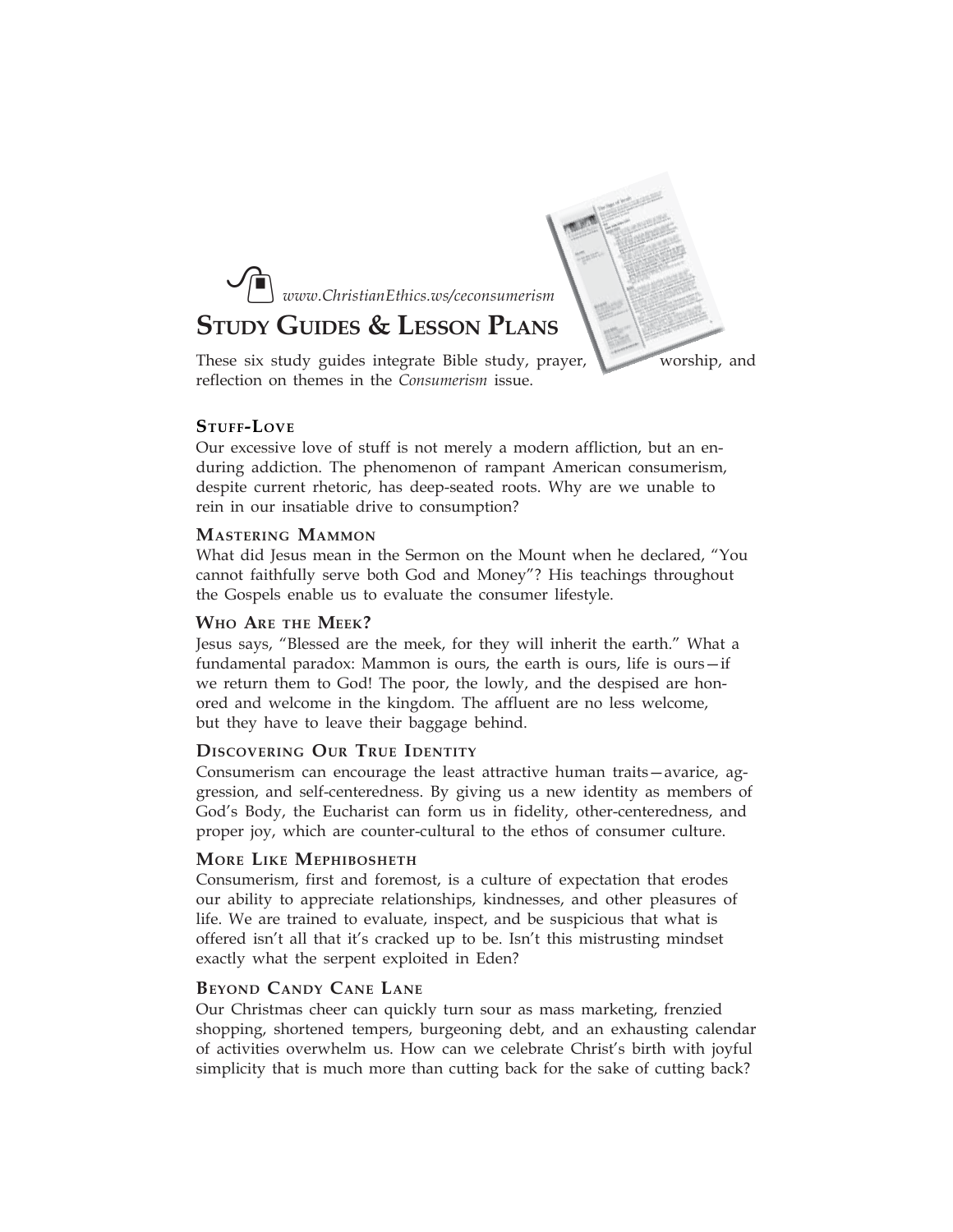# Introduction

BY ROBERT B. KRUSCHWITZ

We must consume in order to live. Unfortunately, most of us also live to consume. Our habits of consumption, now all out of proportion to what we need to flourish as creatures made in the image of God, are distorting the character of our relationships with God and others.

We live in a consumerist culture that draws us into unhealthy ways<br>of relating to our material possessions, suggesting "an inordinate<br>concern—some might even say an addiction—with the acquisi-<br>tion possession and consumpti of relating to our material possessions, suggesting "an inordinate concern—some might even say an addiction—with the acquisition, possession and consumption of material goods and services," writes Craig Gay. "Even more seriously, consumerism suggests a preoccupation with the immediate gratification of desire. It implies foolishness, superficiality and triviality, and the destruction of personal and social relationships by means of selfishness, individualism, possessiveness and covetousness."<sup>†</sup>

Our excessive love of stuff is not merely a modern affliction, but an enduring addiction, Laura Singleton observes in *Stuff-Love* (p. 11). "Americans cleave to the things of this world as if assured that they will never die, and yet are in such a rush to snatch any that come within their reach, as if expecting to stop living before they have relished them," Alexis de Tocqueville noticed in the 1830's. "This spectacle of restlessness amid abundance," he wisely remarked, is "as old as the world; all that is new is to see a whole people performing it." Indeed, restlessness amid abundance has the oldest pedigree—it's what brought down Eden. Recognizing this, Singleton urges us to not make advertising or television a scapegoat for personal responsibility and even to be suspicious of "simplicity" as a marketing ploy.

The "lure of consumer culture is like a siren with many calls," Barry Bryan writes in *Relationships in the Age of Consumerism* (p. 27). We are tempted toward compulsive busy-ness and distorted values as "market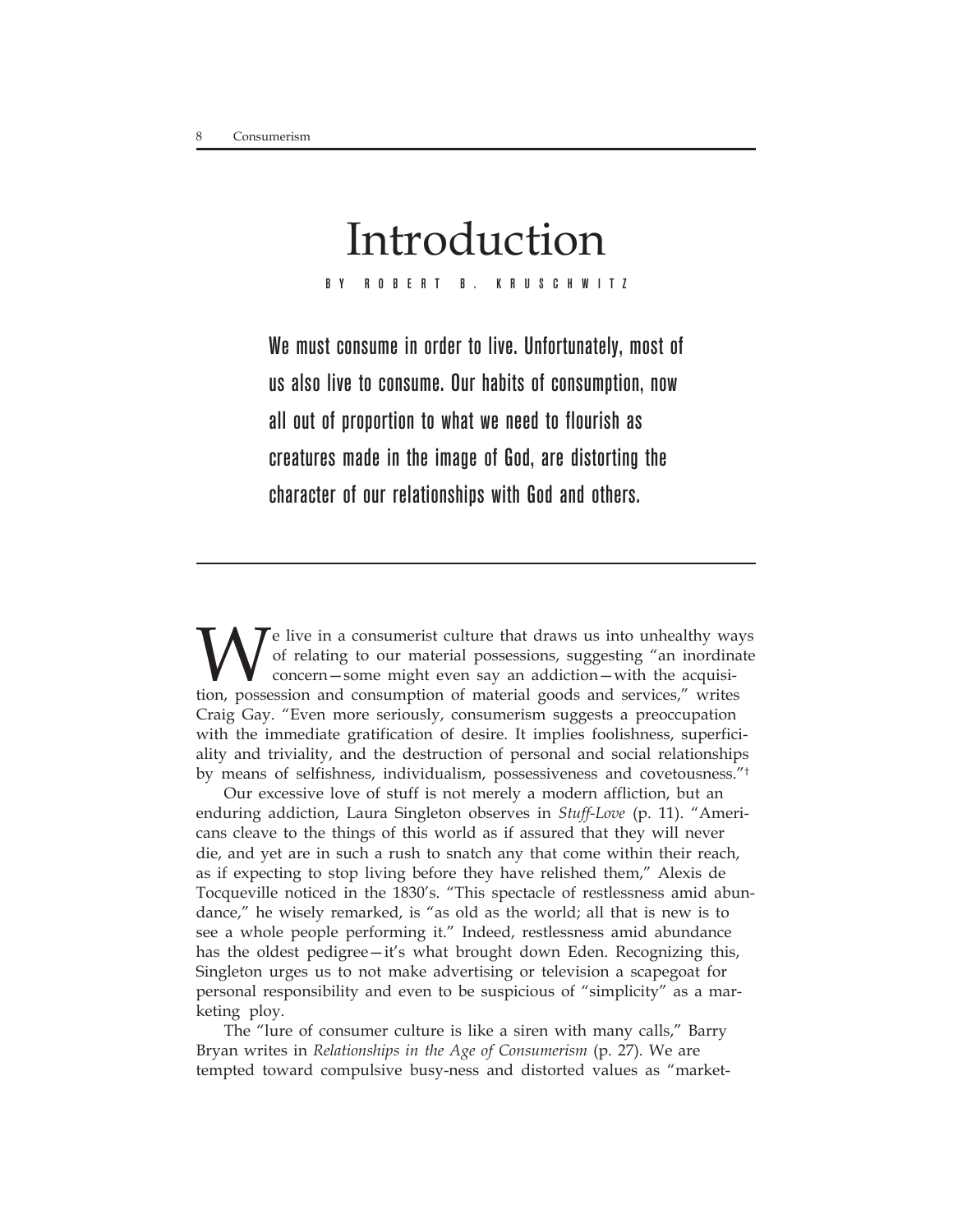driven forces are usurping roles once assumed by families, friends, and communities in providing meaning in our lives." In *More Like Mephibosheth* (p. 39), Laura Singleton explores with wit and humor another siren call of consumerism, the call to exaggerated expectations "which can erode our ability to appreciate relationships, kindnesses, and other pleasures of life. We are trained to evaluate, inspect, and be suspicious that what is offered isn't all that it's cracked up to be."

Craig Blomberg's *Mastering Mammon* (p. 19) applies Jesus' teachings to the consumer lifestyle. "Just what did he mean in the Sermon on the Mount when he declared, 'You cannot faithfully serve both God and Money'?" Blomberg asks, and he mines the Gospels for their answers. Arthur Simon explores a related theme of Jesus' great sermon in *The Meek Shall Inherit the Earth* (p. 65). We affluent Christians consider so little the suffering of others, but "What would happen if we really became meek?" Simon wonders. "What if we showed extravagant generosity with God's gifts to us? How much more empowered our lives and the mission of the church would be. And how much less suffering the world would have."

We take a fresh look at the Gospels' teaching on avarice through the artistry of J.M.W. Turner's *Christ Driving the Traders from the Temple* (p. 48) and Guercino's *The Betrayal of Christ* (p. 46). Heidi Hornik finds the dramatically changing Christian attitudes about money in the sixteenth century are reflected in Marinus van Reymerswaele's *Money-Changer and His Wife* (p. 44). Though he approves of the new financial professionals, Marinus offers a subtle warning: what we choose to do with money in a consumer culture makes noticeable differences in our lives.

"Consumerism…encourages the least attractive human traits—avarice, aggression, and self-centeredness," says Mark Medley in *Discovering Our True Identity* (p. 32). But as we worship together in the Eucharist, or Lord's Supper, we can be shaped in fidelity, other-centeredness, and proper joy, which are counter-cultural to this ethos of consumerism. "As often as we eat the bread and drink from the cup, Augustine reminds us, we receive the mystery of ourselves."

"The consumer religion coaches us…to hoard our resources, to keep for ourselves, to value personal comfort above service and accumulation over sacrifice," we confess in Ann Bell's worship service (p. 54) before sharing the Eucharist; yet God has "shown us another way in the life and teachings of Jesus, in his death and resurrection." That we, in observing the Supper, will be shaped in resistance to consumerist desires is a theme in Terry York's new hymn, *O God, You Own a Thousand Hills* (p. 51). "Forgive all love and grace misspent, forgive our resource wasting," he implores God, "Give to our worldly appetites, your simple meal for tasting."

Many complain that consumerism is spoiling the Christmas holiday. Rather than a joyous celebration of the Savior's birth, it's become a morass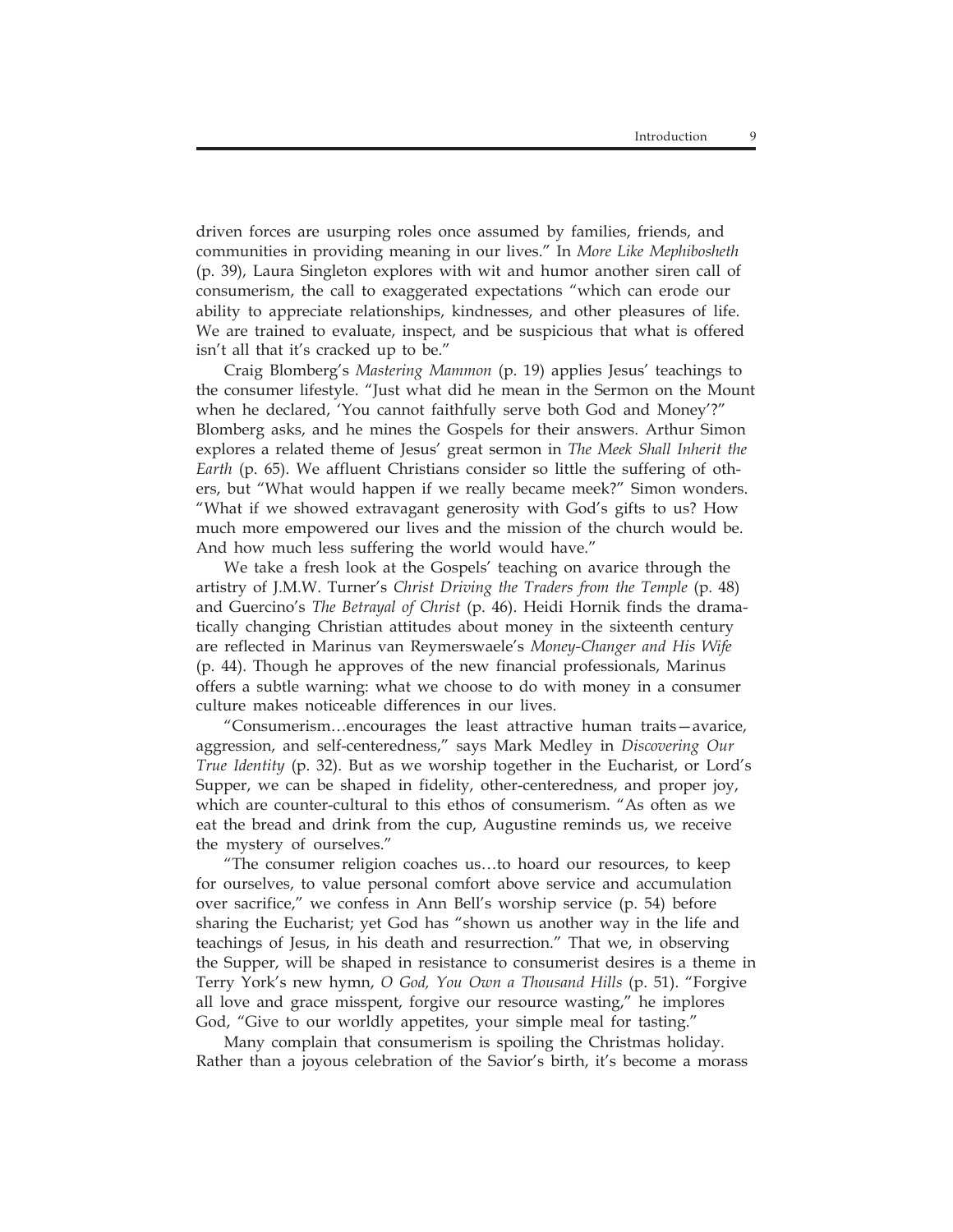of mass marketing, frenzied shopping, shortened tempers, and burgeoning debt. Matthew Schobert's *Beyond Candy Cane Lane* (p. 76) recommends shopping subversively (for fair trade goods) and returning our festivities to their true context in the church calendar. A simpler celebration doesn't have to be drudgery, Katie Cook says in *From Francis to Fezziwig* (p. 71). In Francis of Assisi, the curiously merry saint of carefree radical poverty, and Dickens' loveable character Fezziwig, "we glimpse the joy to which our Lord calls us: they loved people and friendship and good company." Indeed, like Jesus, "they knew how to celebrate without shutting their eyes to the terribly real pain all around them."

Resisting our obsession to consume goods will not be easy in the television age, when ads unrelentingly encourage us to buy, buy, buy. Yet "we can respond to TV's seductive values not only with the 'off' button, but by putting the TV in its place and actively talking back to the tube," Brett Dewey counsels in *Talking Back to the Tube* (p. 61).

Consumerism's legacy is mixed, Norman Wirzba realizes in a review article, *Curing Our Affluenza* (p. 89). Gary Cross's *An All-Consuming Century: Why Commercialism Won in Modern America* shows consumerism "has provided status and freedom to some people, but has not been successful in treating change and uncertainty, inequality and division." The cure, suggested in Arthur Simon's *How Much is Enough? Hungering for God in an Affluent Culture* and editor Michael Schut's *Simpler Living Compassionate Life: A Christian Perspective*, "is not a call to dour asceticism, but rather an invitation to joy, to receive God's extravagant grace."

Our issue includes a confession and a caution. "What we tend to hear from church leaders, denominational study groups, and ethicists, or rather, what we *want* to hear from them, are moralistic critiques targeting individuals: if only we were less materialistic, families made better choices, and individuals lived more simply, everyone would be happier and society would be healthier," writes Barry Harvey in *Which Kingdom?* (p. 83). But three recent books—Philip Kenneson's *Life on the Vine: Cultivating the Fruit of the Spirit in Christian Community*, Michael Budde's *The* (*Magic*) *Kingdom of God: Christianity and Global Culture Industries*, and Budde and Robert Brimlow's *Christianity Incorporated: How Big Business is Buying the Church* agree "the church itself is perpetuating profligate habits of consumption." At stake in the confrontation between consumerism and the body of Christ is nothing less than "the continued existence of the church as faithful witness to the mission and character of God, and with it the capacity to think, imagine, desire, and act in ways formed by the biblical story."

### **NOTES**

1 Craig M. Gay, "Sensualists Without Heart," in Rodney Clapp, ed., *The Consuming Passion* (Downers Grove: InterVarsity Press, 1998), 21.

2 Alexis de Tocqueville, *Democracy in America*, ed. J.P. Mayer and Max Lerner, trans. George Lawrence (New York: Harper & Row, 1966), 508-509.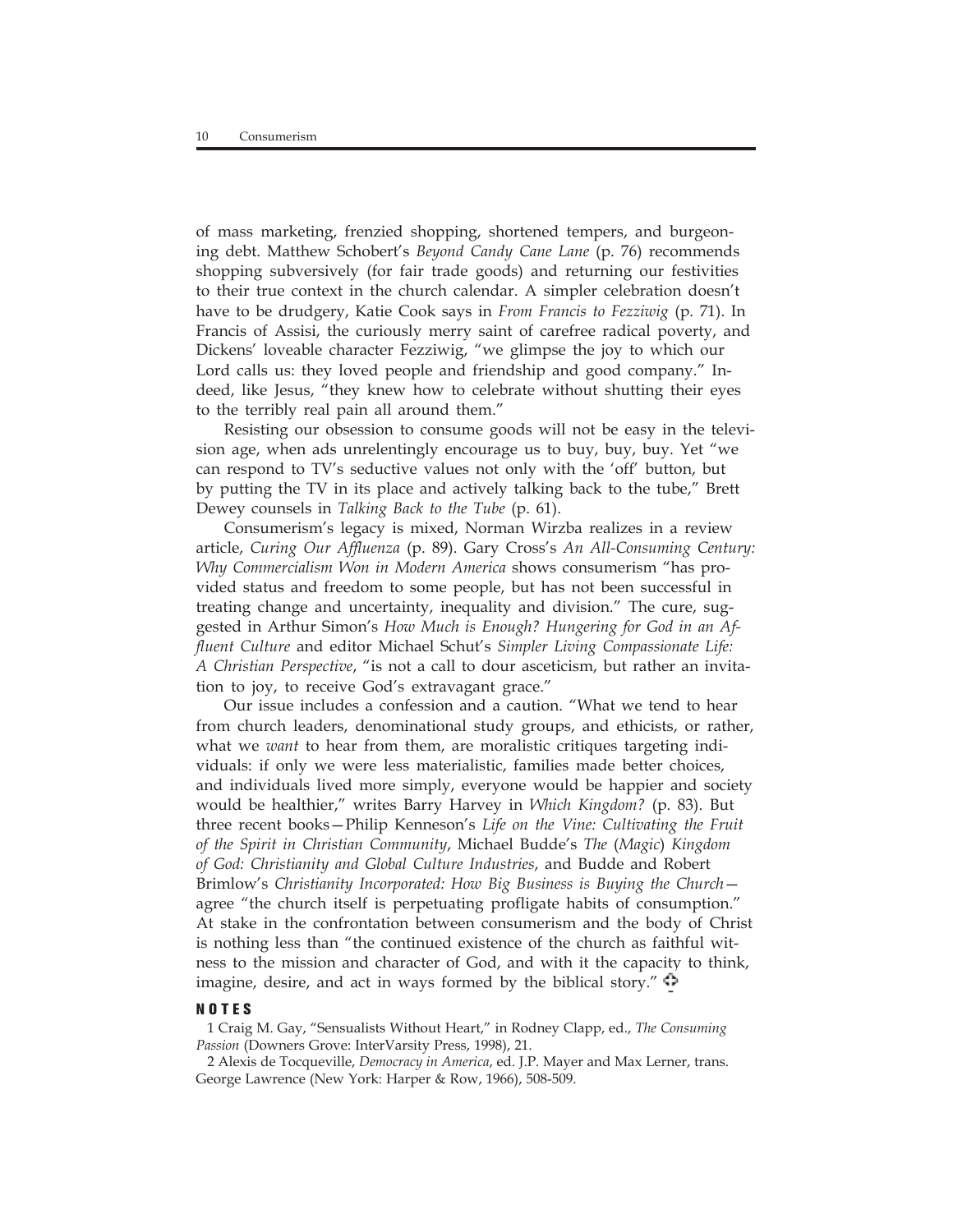# Stuff-Love

BY LAURA SINGLETON

Though advancements in our technology are making current levels of consumption, by Americans in particular and the developed world overall, more hazardous than in the past, our excessive love of stuff is not merely a modern affliction, but an enduring addiction. Why are we unable to rein in our greed?

European observer summed up with a certain amazement the insa-<br>tiable drive for consumption he witnessed during a visit to the<br>United States: "Americans cleave to the things of this world as if<br>assured that they will never tiable drive for consumption he witnessed during a visit to the United States: "Americans cleave to the things of this world as if assured that they will never die, and yet are in such a rush to snatch any that come within their reach, as if expecting to stop living before they have relished them. They clutch everything but hold nothing fast, and so lose grip as they hurry after some new delight."1

Did he make his trip during the dot-com boom of the late 1990s in Silicon Valley? The Reagan-inspired "Greed is good" Wall Street run of the mid-1980s? The flourishing post-war prosperity and Madison Avenue heyday of the 1950s? The feel-good expansiveness of the Roaring '20s? Sorry, wrong century!

Alexis de Tocqueville, the famous Frenchman who penned these words, visited America in the 1830s, before Ivory Soap floated or Tony the Tiger growled his first "GR-R-R-eat!", before McDonald's had "served" even one of those billions and billions of burgers, let alone cranked out a Happy Meal, and before any of the many Pepsi Generations later embodied by Britney had seen the light of day. The timing illustrates that the phenomenon of rampant American consumerism, despite current rhetoric, has deep-seated roots. As de Tocqueville acknowledges, its beginnings preceded his day as well.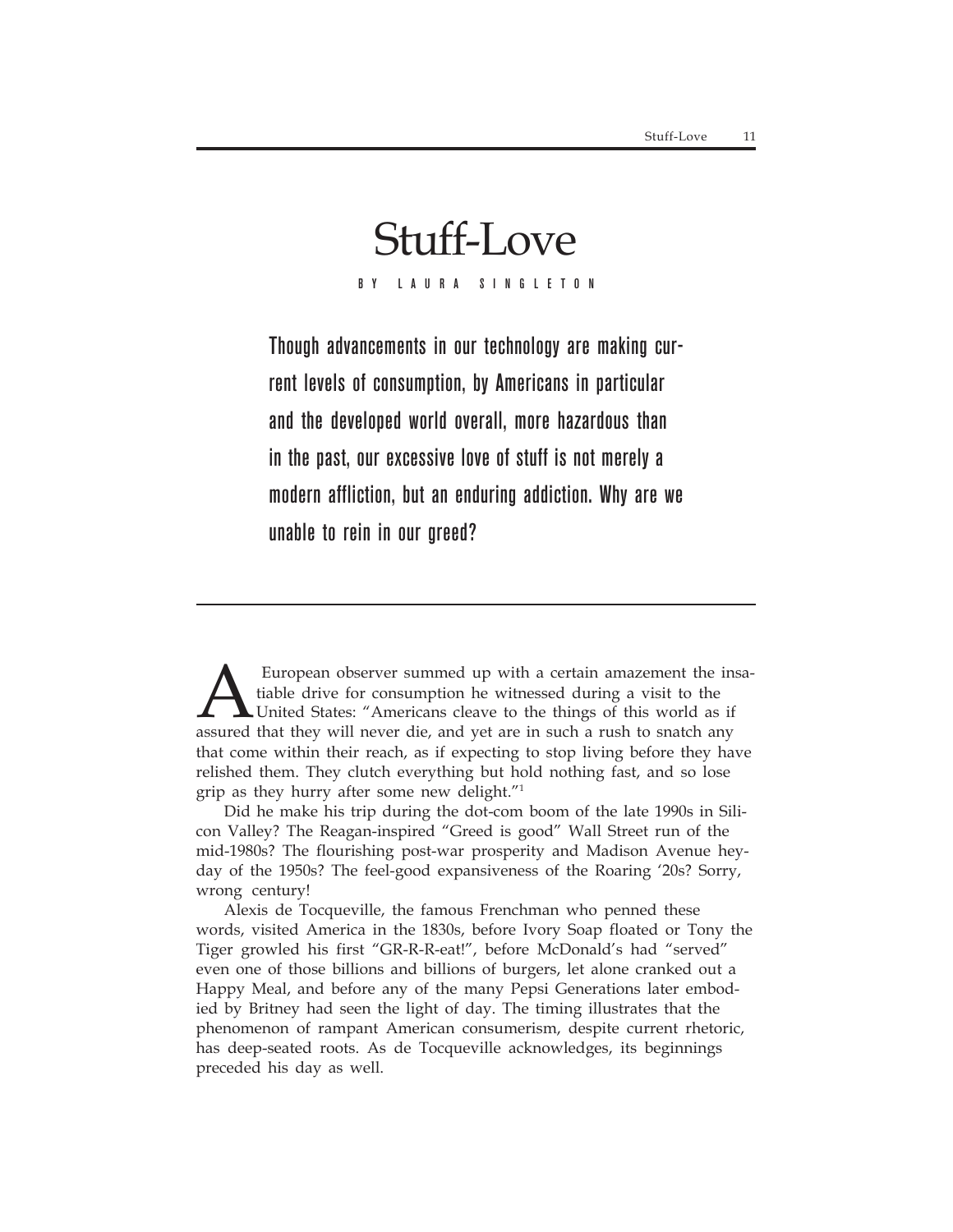"At first sight," he writes, "there is something astonishing in this spectacle of so many lucky men restless in the midst of abundance. But it is a spectacle as old as the world; all that is new is to see a whole people performing it."2

Restlessness amid abundance, after all, isn't a bad way to characterize the attitude that brought down Eden. "There is nothing new under the sun," the saying goes, which also reminds us of the signature phrase in Ecclesiastes. That book, along with the life of Solomon itself, certainly proves that ancients didn't hesitate to test the rewards of materialism to find happiness "under the sun." The prophets spend at least as much time chastising Israel for acquisitiveness as for idolatry—debunking in the process the tendency of current environmentalists to equate nature religions with earth-healthy consumption habits and blame our ecological sins on those Johnny-come-lately, patriarchal monotheists. Stuff-love, in fact, seems rooted in the brand of idolatry described in Romans 1:25—worship of created things rather than the Creator. Regardless of how the good things come to us, there is still only one original Source, and we miss the boat when we place our trust anywhere else.

### **HA ZARDOUS TO OUR HEALTH**

Ancient though the problem may be, advancements in our technology for consuming make current levels of consumption, by Americans in particular and the developed world overall, even more hazardous than in the past. In 1830 we gobbled up the virgin forest with axes, human hands and backs (including immigrant or enslaved labor, of course), and horse-carts or oxen. Today, our weapons of choice include bio-engineered agricultural mutants, nuclear reactors, multiple motorized (and fossil-fuel-powered) vehicles and tools, plus an ever-expanding array of persistent and deadly chemicals, giving us the power to inflict much more rapid and insidious damage. In literature on the by-products of our selfish habits, this overblown consumption is projected as a culprit in environmental ills from global warming to species extinction. On a purely financial basis, higher and higher personal spending, including the service of consumer debt, drains disposable income that might otherwise contribute to social needs like healthcare and education.

The favored scapegoat for this overheated consumption engine, of course, is business. Increasingly, reproach is visited on the free-market system itself, particularly in combination with American ideals of personal advancement and growth. The fabled "Protestant work ethic," it seems, has been superseded by an equally dutiful drive to consume for the sake of economic growth, an impulse no longer checked by whatever religious moorings exerted at least some influence in earlier eras. Keeping the economy expanding, of course, is the mechanism that enabled so many Americans to attain a higher standard of living than their parents. Who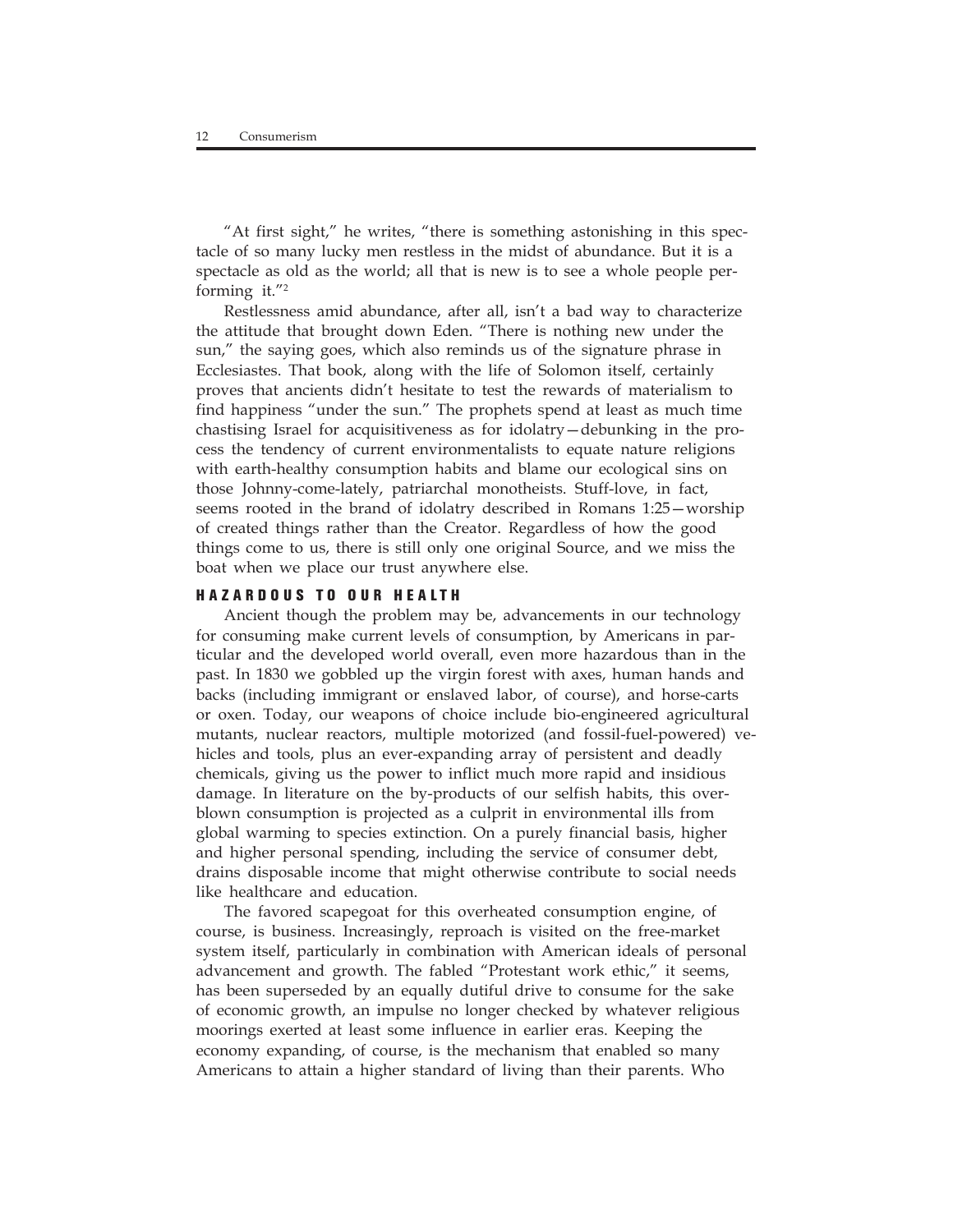knew that the growth machine might threaten the ability of one's greatgreat-great-grandchildren to live, period?

Even academics in the fields of business and economy, generally bastions of defense for free-market concepts, are becoming heralds of concern. Harvard economist Juliet Schor, one of the most prolific writers on patterns of American over-consumption, points out that the traditional "utility theory," which is used to justify market systems as inevitable maximizers of good, breaks down if consumers strive after ever-higher, unattainable standards of material wealth, leaving themselves chronically unsatisfied.<sup>3</sup> (More stuff may make us happier for a while, she says, but when our desires catch up and outstrip what we can afford to buy, we're stuck in unhappiness.) Since, she argues, this is in fact the situation for present-day Americans, we are not necessarily "better off" just because the economy is expanding. Business school faculty, who might not be expected to weigh in on the hazards of out-of-control individual consumption, realize the threat posed by the manifestation of that behavior in *particular* individuals namely, corporate CEOs. Business academics know that confidence in markets depends upon confidence in their fair and unimpeded operation, and the latest scandals have revealed a system of corporate governance with limited accountability and seemingly limitless potential for exploitation by those at the top. Legal remedies can only go so far, and many perceive a need for real changes in the attitudes and assumptions common to many corporate leaders. Accordingly, you have articles like "Beyond

Selfishness" in last fall's *MIT Sloan Management Review*, co-authored by an international triumvirate of business faculty representing Harvard, Oxford, and McGill Universities. They challenge contemporary truisms like trickle-down economics and the sanctity of building shareholder value, arguing that human rela-

Keeping the economy expanding is, of course, the mechanism that enabled so many Americans to attain a higher standard of living than their parents. Who knew that the growth machine might threaten the ability of one's great-great-grandchildren to live, period?

tionships and social conscience must have their place in business decisionmaking. The collapse of communism, they argue, should not leave the opposing camp triumphant: "If capitalism stands only for individualism, it will collapse too."4

### **MODERN AFFLICTION OR ENDURING ADDICTION?**

With distress, scolding, and tons of constructive advice raining down on us from the experts, however, why are we consumers—whether afflu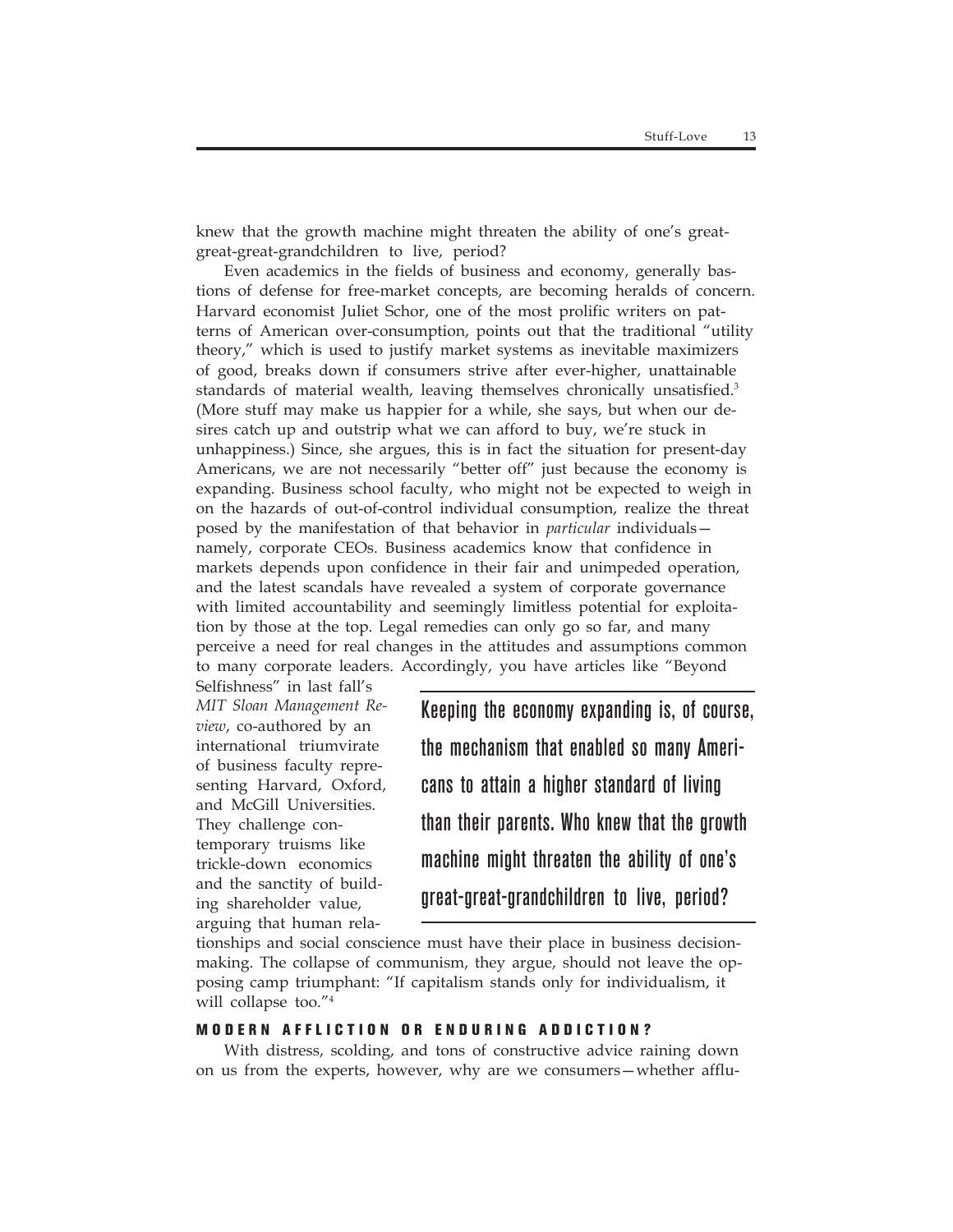ent CEOs or average Americans—generally unable to rein in our greed? The search for answers to that question in our day has spawned a barrage of lawsuits attempting to find someone (preferably with deep pockets) to blame for the adverse outcomes of our bad choices in consumption, from cigarettes to fast food. The common enemy is usually advertising, elevated to a power of otherworldly stature, a very demon that has seduced us,

If we seek self-confidence with our tooth whitener or status with our automobile, it's because that's what we really want—namely, to purchase our self-image like a commodity. We can't put all the blame for this on the advertisers.

dragging innocent, duped Americans unwillingly into the abyss of consumerism. Without such influences, apparently, we'd all be content to live like the Amish. Writes one environmentalist: "It has taken relentless, well-crafted persuasion and occasional coercion to override the common values of frugality and sharing."5 Most anyone

who's seen two-year-olds play, however, knows that coercion generally must be applied to *induce* sharing, not the other way around. One can only marvel at how the brilliant advertising elite managed to eradicate those "common values" so quickly in pre-literate toddlers.

Not everyone, in fact, tries to pin all the blame for excessive consumerism on outside influences. The book *Affluenza*, despite naming the consumer bug so it sounds like something you "catch," actually begins its section on causes for the virus with a chapter titled, yes, "Original Sin," discussing the Judeo-Christian perspective, among others, that finds selfish desires rooted in the human heart. Even author Richard Dawkins, an adherent to "orthodox Darwinian theory" (his term) finds enough evidence to posit an original cause for those desires in *The Selfish Gene.* Natural selection, he argues, favors the selfish individuals in any species, and thus the ones who are out for themselves are the ones still around to pass their chromosomes along to those who come later. From Dawkins' perspective, of course, this is all just a naturally-explainable phenomenon written into our DNA, but it seems rather like a case of a "rose by another name."

Does our disposition toward selfishness, however it got there, absolve advertisers who practice conscious deception? Of course not. Do they sometimes employ tactics for targeting and persuasion that, while short of outright deceit, stretch ethical standards? Yes, indeed. However, the reality is that advertisements work because they exploit something that is in us already and can be exploited. James Twitchell puts this argument clearly in his book, *Lead Us Into Temptation*: "The academy has casually passed off as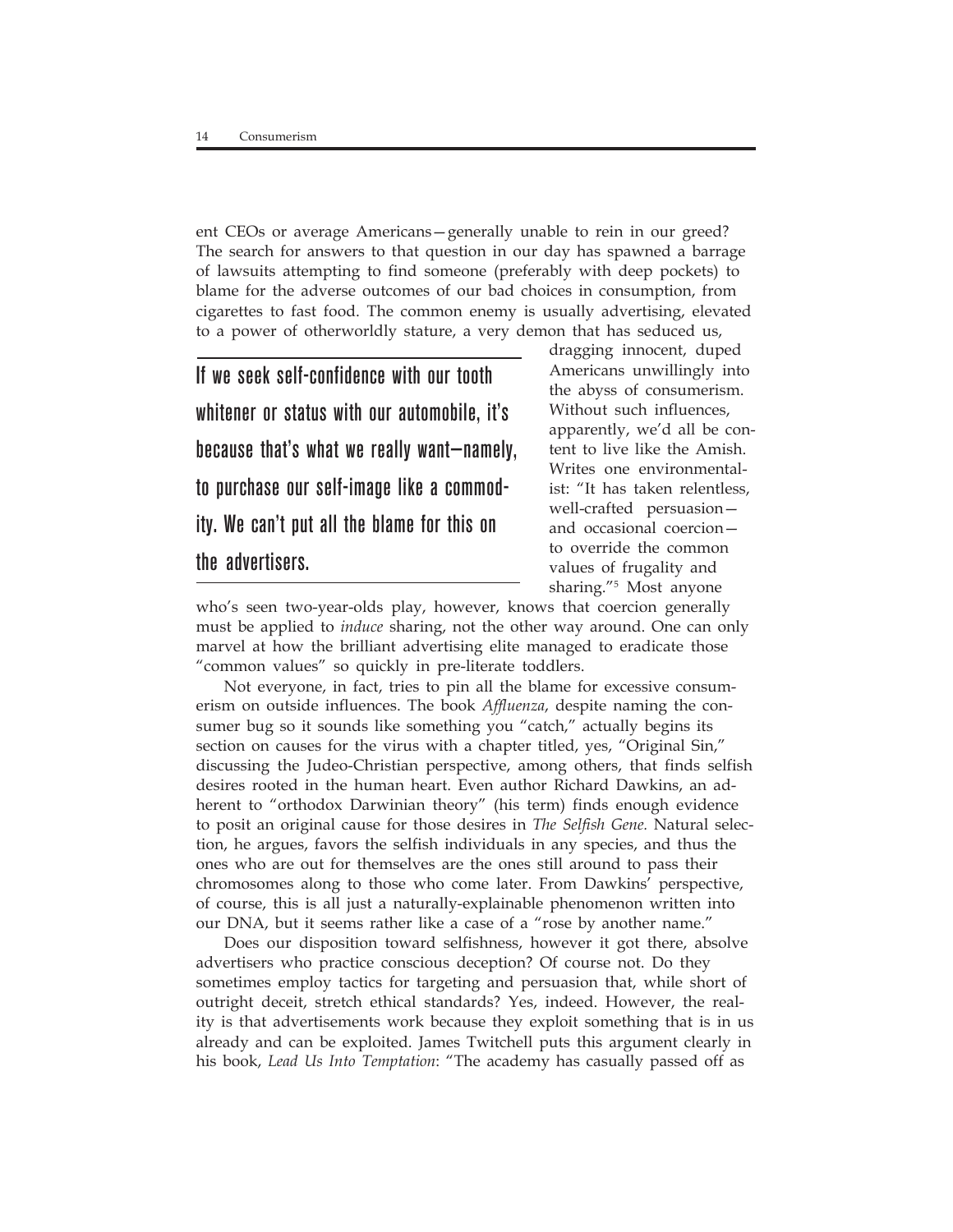'hegemonic brainwashing' what seems, to me at least, a self-evident truth about human nature. We like having stuff."6 Twitchell, while recognizing all the persuasive tactics employed by modern advertising, rejects the often-drawn distinction between "real" and "false" needs (the latter being the kind typically alleged to result from manipulative ads). From his perspective, all material needs beyond mere subsistence are by definition "wants." You can't have a "false want," because its legitimacy is defined by the act of wanting itself. If we seek self-confidence with our tooth whitener or status with our automobile, it's because that's what we really want namely, to purchase our self-image like a commodity. We can't put all the blame for this on the advertisers.

Our innate disposition toward wanting and consuming becomes even more evident when we examine popular plans for reducing consumption, which themselves seem suspiciously "stuff-like." The whole "simplicity" movement has spawned its own line of books and magazines, as publishers and advertisers always recognize a niche market when they see one. A summer issue of *Real Simple* (cover price \$3.95) featured an advertisement for a Toyota mini-van on the back, while *Organic Style* (cover price \$4.50) sported a similar ad for a Subaru Forester. Elaine St. James' series of books on "living the simple life" constitutes a classic franchise, offering brand extensions that would be the envy of any product manager at Procter & Gamble. The book *Affluenza*, itself first a documentary series aired on PBS, pokes fun at its own expense with a cartoon of a viewer watching the show and intently taking in its messages about American over-consumption. His response to the obligatory "For a tape of this program, send check or money order to..." promotional announcement is to pop up eagerly and say, "I'll need two!"7 And, yes, there is a *Frugal Living for Dummies*, the unmistakable stamp of a trend whose time has come. Among the helpful hints on its front cover "pocket card": Go for basic cable rather than premium.

### **A HIDDEN DANGER**

All of the foregoing, of course, illustrates what anti-consumption advocates are up against. Most Americans, to be blunt, like the lifestyle we have. As an illustration, one writer said she took an informal poll of female friends and family about whether they would be willing to give up the fossil-fuel-consuming, chemically-enhanced conveniences of modern life and go back to the soap-making, water-hauling, wood-chopping realities that chained women to the home and shaped our great-grandmothers' way of life. Given several options to choose from, one of her friends preferred "instant death" over the prospect of turning back the clock.<sup>8</sup> Anti-consumption advocates realize they are swimming against a powerful tide. An action group called "Enough" acknowledges that a major challenge for them is "how to sell the message about the negative impact [of our patterns of excessive consumption] on workers' lives, the environment and the Third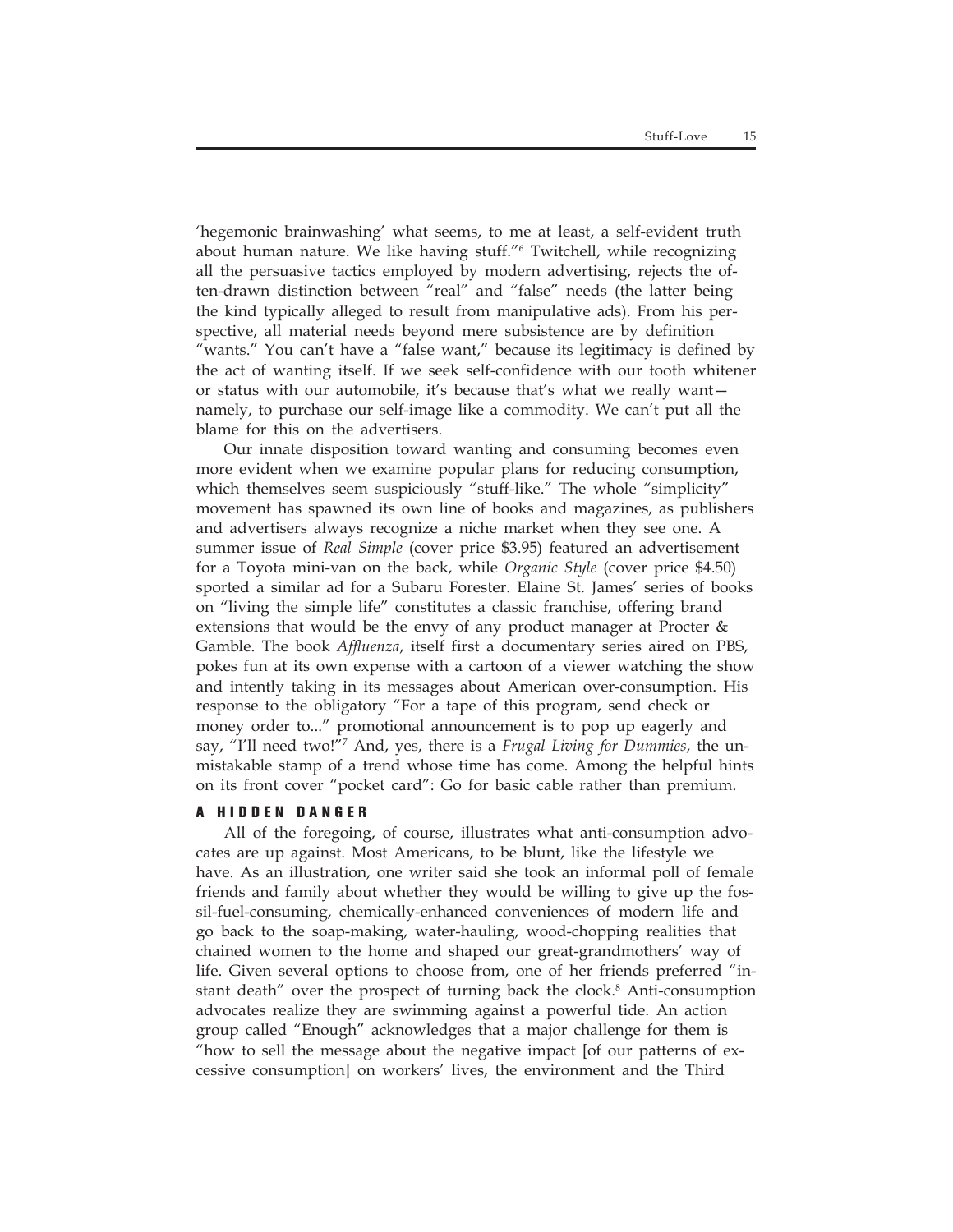World, without wearing a hair shirt."9 Interestingly, an anonymous reviewer of one of St. James' books at the Barnes and Noble website made this enthusiastic recommendation: "If you are looking to simplify and make some quality of life changes but are not necessarily ready to buy everything in bulk and shop only at thrift stores, this is the book for you." Underneath it all, the comfortable-enough-to-be-popular message to simplify

Neither unbridled asceticism nor unbridled acquisition is a proper response to the challenges of consumerism. God, after all, created much stuff for us to enjoy, pronouncing it "good" when the work of creation was finished.

sounds a bit like, "Try to cut down the credit card debt and buy organic, but hey, no one's expecting you to go crazy here. Keep your basic cable."

For those really taking the plunge into the rustic life, there's also some danger that such deliberate countercultural downshifting can turn into its own form of self-indulgence. Bill

McKibben, in an essay contemplating why he opposed even an environmentally-friendly method of delivering his community from the summer menace of black flies, writes about this reverse consumptive behavior. "I consume inconvenience, turning it into a pleasurable commodity; it becomes the fuel for my own sense of superiority," observes McKibben. Much as the new magazines and books illustrate, this consciousness is just another version of consumers banding into a lifestyle category. "Instead of defining ourselves by what we buy," he suggests, "we define ourselves by what we throw away."<sup>10</sup>

As many a monk finds out, even asceticism carries the hazards of pride and the potential for corruption by our selfish motives. This is partly because, as writer Martin Marty notes, "To disdain what is on earth to be consumed is not purely and simply virtuous."11 Marty illustrates this point with a traditional Hasidic story about a man who takes a vow of asceticism, believing that depriving himself of all earthly pleasures is a sure ticket to Paradise. He eschews art, social events, wine, women, song, and the like, and does achieve his desired after-life destination. Unfortunately, he is tossed out of Paradise in three days because he doesn't have a clue about the delight and enjoyment that's going on there.

Neither unbridled asceticism nor unbridled acquisition is a proper response to the challenges of consumerism. God, after all, created much stuff for us to enjoy, pronouncing it "good" when the work of creation was finished. On the other hand, God commanded limits on our possessiveness. The forbidden fruit itself was both edible and delicious, but God placed it beyond the boundary of our appropriate gathering.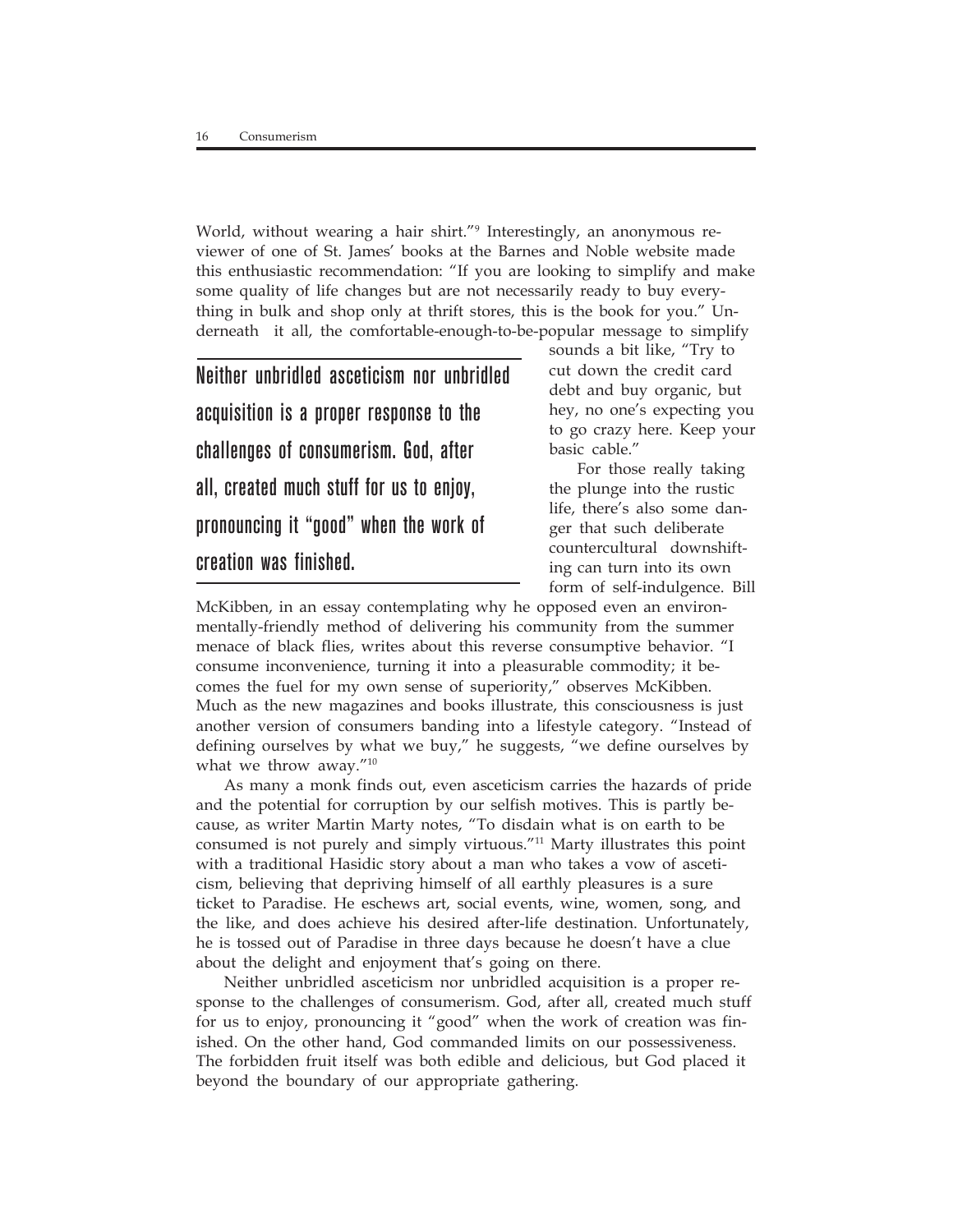As Christians, our challenge is to understand those appropriate boundaries on our consumption while accepting the reality that life under grace gives us no easy place to check for "rules." The church can present invaluable opportunities to explore these concerns and solutions with one another. Tellingly, the "voluntary simplicity" movement has at its core a "small group" component, offering the kind of emotional support for constructive life change that churches, at their best, provide.

### **CHANGE WON'T BE EASY**

The fundamental requirement for fixing over-heated consumerism is to stop looking for others to blame and accept responsibility for ourselves. Even then, however, history suggests that change won't be easy.

Sometime in the late 300s, the great Christian leader St. John Chrysostom preached to his congregation in Antioch a series of seven sermons on the parable of the Rich Man and Lazarus (Luke 16:19-31). The truths he stressed reflect issues that still plague our thinking about materialism. He challenged, for example, the fallacy that health and wealth are signs of God's favor, reminding hearers that lasting rewards (and punishment) come hereafter. Over sixteen centuries later, his description of the Rich Man's easy life offers a strong caution to contemporary Americans: "Everything flowed to him as from a spring…he was drowned every day by the waves of evil and did not take notice of it."12 This alone should warn us away from piecemeal approaches to reducing consumption that keep us safely in our "comfort zone" but clearly offer no comfort about our ultimate security. Unfortunately, even such powerful preaching apparently had a limited impact, as, by the seventh sermon, Chrysostom found it necessary to begin with a caustic preamble. He was quite upset, it seemed, at the report that so many church members were back out cheering the chariots at the local race track!

The story only illustrates that no amount of scolding, even from the preacher called the "golden mouth," will change our behavior if we don't want to be changed. This prompts us to recognize the parallel: Though advertisers should of course be held accountable for deceit and pressure tactics, it remains true that the most persuasive commercial, be it ever so subtle, can't ultimately make us do something we don't want to do either.

### **NOTES**

1 Alexis de Tocqueville, *Democracy in America*, ed. J.P. Mayer and Max Lerner, trans. George Lawrence (New York: Harper & Row, 1966), 508.

2 Ibid., 509.

3 Juliet Schor, "What's Wrong With Consumer Society? Competitive Spending and the 'New Consumerism,'" in *Consuming Desires: Consumption, Culture and the Pursuit of Happiness*, ed. Roger Rosenblatt (Washington, DC: Island Press, 1999), 49.

4 Henry Mintzberg, Robert Simons, and Kunal Basu, "Beyond Selfishness," *MIT Sloan*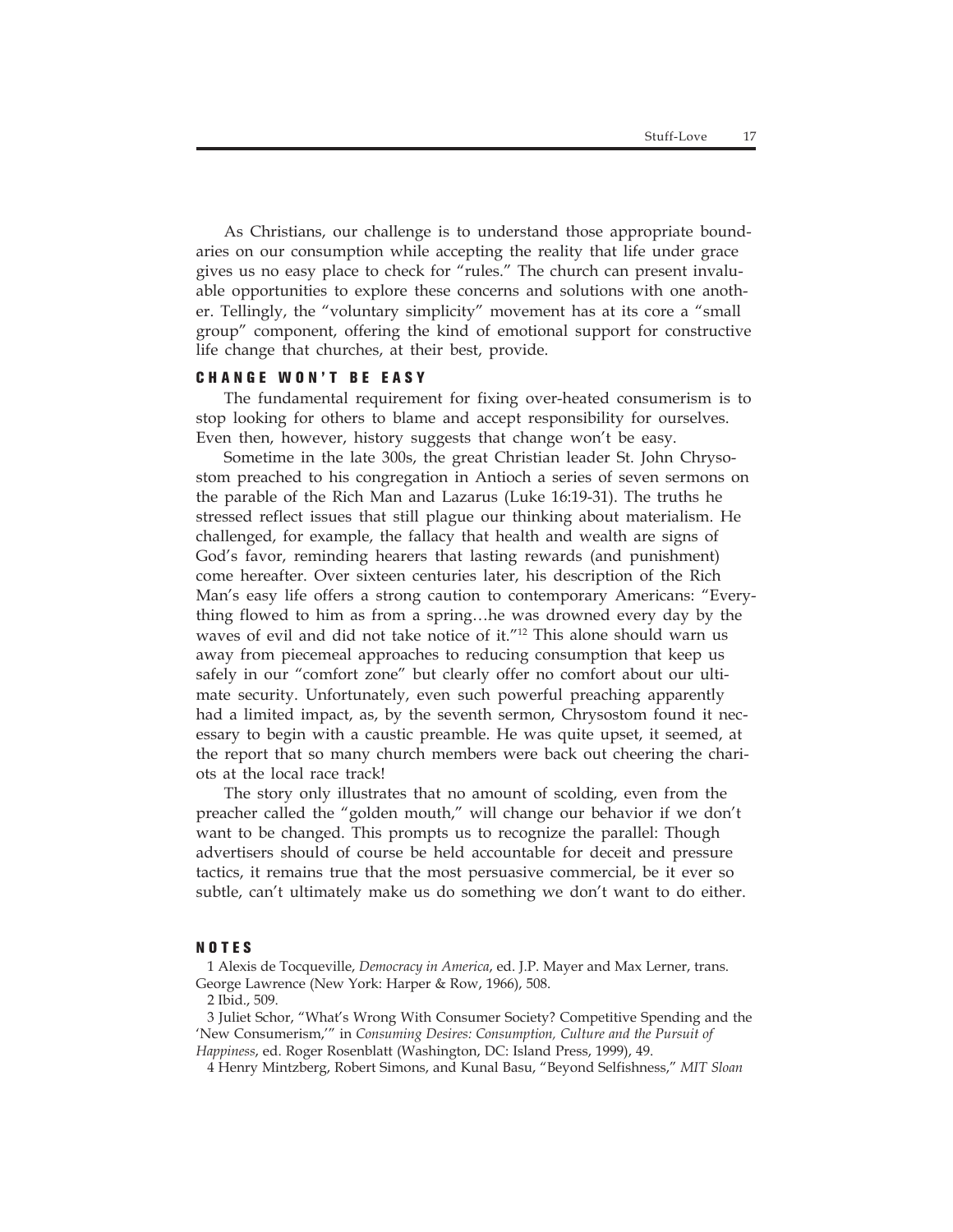*Management Review* 44, no. 1 (Fall 2002), 69.

5 Stephanie Mills, "Can't Get That Extinction Crisis Out of My Mind," in *Consuming Desires*, 203.

6 James B. Twitchell, *Lead Us Into Temptation: The Triumph of American Materialism* (New York: Columbia University Press, 1999), 273.

7 Joel Pett, cartoon in preface to *Affluenza: The All-Consuming Epidemic*, by John de Graaf, David Wann, and Thomas H. Naylor (San Francisco: Berrett-Koehler Publishers, 2001), xiii.

8 Jane Smiley, "It All Begins with Housework," in *Consuming Desires*, 168.

9 John Desmond, *Consuming Behaviour* (Basingstoke, England and New York: Palgrave, 2003), 91.

10 Bill McKibben, "Consuming Nature," in *Consuming Desires*, 92.

11 Martin E. Marty, "Equipoise," in *Consuming Desires*, 184.

12 St. John Chrysostom, *On Wealth and Poverty*, translated and introduced by Catharine P. Roth (Crestwood, N Y: St. Vladimir's Seminary Press, 1984), 131.



### **LAURA SINGLETON**

 *is a research associate at Harvard Business School and freelance writer who lives in Cambridge, Massachusetts.*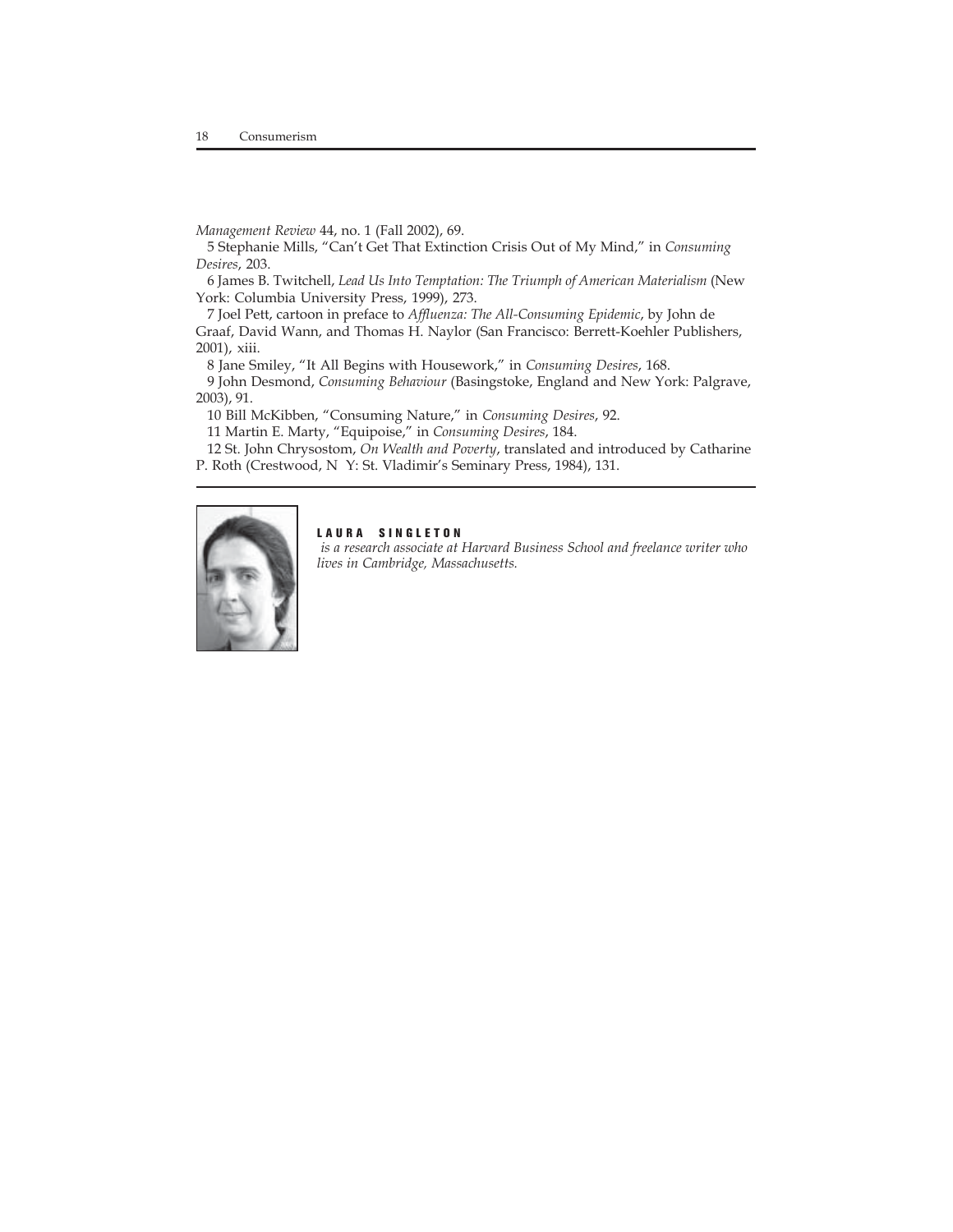# Mastering Mammon

BY CRAIG L. BLOMBERG

"What would Jesus do?" is a question many Christians are asking these days, but rarely do we apply it to the consumer lifestyle. An even more important question is "What did Jesus teach?" Just what did he mean in the Sermon on the Mount when he declared, "You cannot faithfully serve both God and Money"?

o you suffer from "affluenza"? "Affluenza is the contagious, addictive virus that makes us believe that too much is not enough. That transforms us from 'citizens' into 'consumers.' That prompts political leaders of all persuasions to beg, 'Buy something, buy anything.'"1 John de Graaf, David Wann, and Thomas Naylor's *Affluenza: The All-Consuming Epidemic*, offers a self-examination to determine how sick with the illness we are! Questions include, "Do you get bored unless you have something to consume (goods, food, media)?" "Do you ever use shopping as 'therapy?'" "Do you personally fill more than one large trash bag in a single week?" "Does each person in your house or apartment occupy more than 500 square feet of personal space?" "Are any of your credit cards maxed out?" along with many others.<sup>2</sup>

### **WHAT DID JESUS TEACH?**

"What would Jesus do?" is a question that many Christians are asking these days, but rarely do they apply it to the consumer lifestyle. An even more important question is "What did Jesus teach?" What is already clear from Scripture about his views on material possessions, or "mammon"? Just what did he mean in the Sermon on the Mount when he declared, "You cannot faithfully serve both God and Money" (Matthew  $6:24$ )? $3$ 

In his great sermon, Jesus already had stressed that his followers should not store up treasures for themselves on earth but in heaven (6:19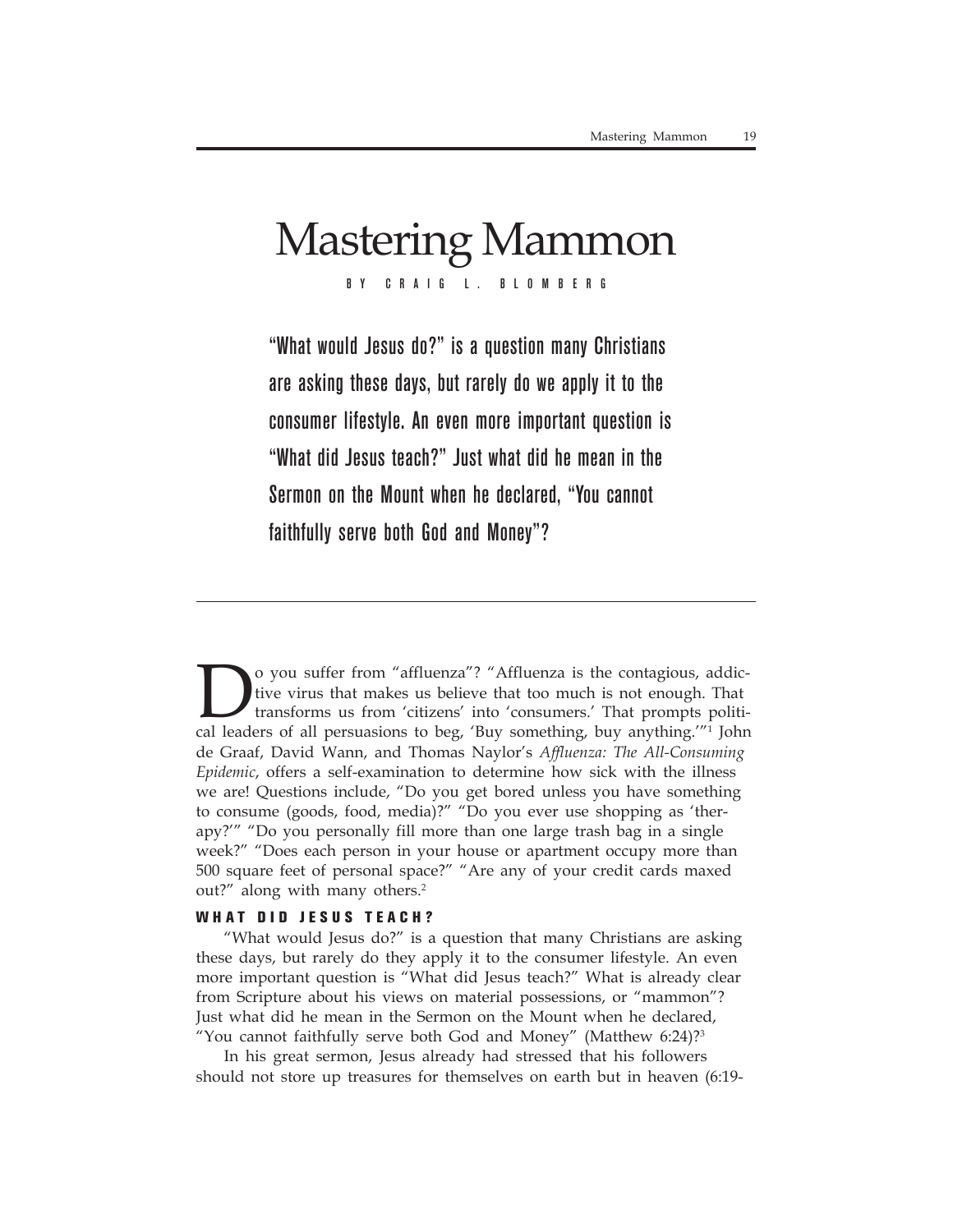21) and explained that they should not worry about the basic necessities of life. God, after all, knows exactly what we need (6:25-34). Tucked into this discussion, however, is an often misunderstood verse: "But seek first his kingdom and his righteousness, and all these things will be given to you as well" (6:33). Is this merely a guarantee of material prosperity in a life to come? Mark 10:29-30 suggests not. There Jesus promises those who have abandoned family or property for discipleship "a hundred times as much *in this present age*: homes, brothers, sisters, mothers, children and fields." Clearly the way believers receive back a hundred (or more) times as many family members is through their new, large Christian family. The way we have our material needs met must therefore be the same—as fellow Christians share with those who are in need. It is significant, back in Matthew 6:33, that the commands and pronouns are plural—"y'all seek…and these things will be given to y'all" (as our Southern friends would say). Precisely when the church as a whole strives to implement the justice on earth that matches God's will, then they will help the most materially needy in their midst. Matthew 6:33 must be understood corporately, not individually; otherwise countless faithful Christians who have starved to death over the centuries have massively disproved Jesus' words!

Several parables of Jesus speak directly to our theme as well. The three most important are the rich fool, the rich man and Lazarus, and the unjust steward, all distinctive to Luke's Gospel. At first glance it appears that the rich fool (Luke 12:16-20) is condemned simply for being rich. This is the man who discovered, to his surprise, a bumper crop of grain at harvest time and had to build bigger barns in order to store it all. But that night he died in an act of judgment from God. On closer examination, it is interesting to see that the story reflects an entirely self-centered perspective: "I will do this" and "I will do that." In first-century Israel, 70-80% of the people eked out a marginal existence with little surplus for the future; anyone experiencing such a wonderful harvest would have been expected to share with the "neighborhood." The larger context of the parable confirms our suspicion. Verses 13-15 show that Jesus is warning against "greed" (or "covetousness"), not the mere accumulation of possessions, while verse 21 shows that this man was not "rich toward God"—he had no relationship with the Lord of the universe. But it remains a telling point that the way his spiritual condition is disclosed is through his uncaring hoarding of riches.

The rich man and Lazarus (Luke 16:19-31) reinforces this point even more provocatively. Here there is nothing explicitly in the text or its context to prove that the rich man is not being condemned simply for his great wealth or that Lazarus is not being rewarded in the afterlife simply for being poor. Verse 25 comes very close to affirming precisely those two claims. Yet it remains interesting that Lazarus is the only character in any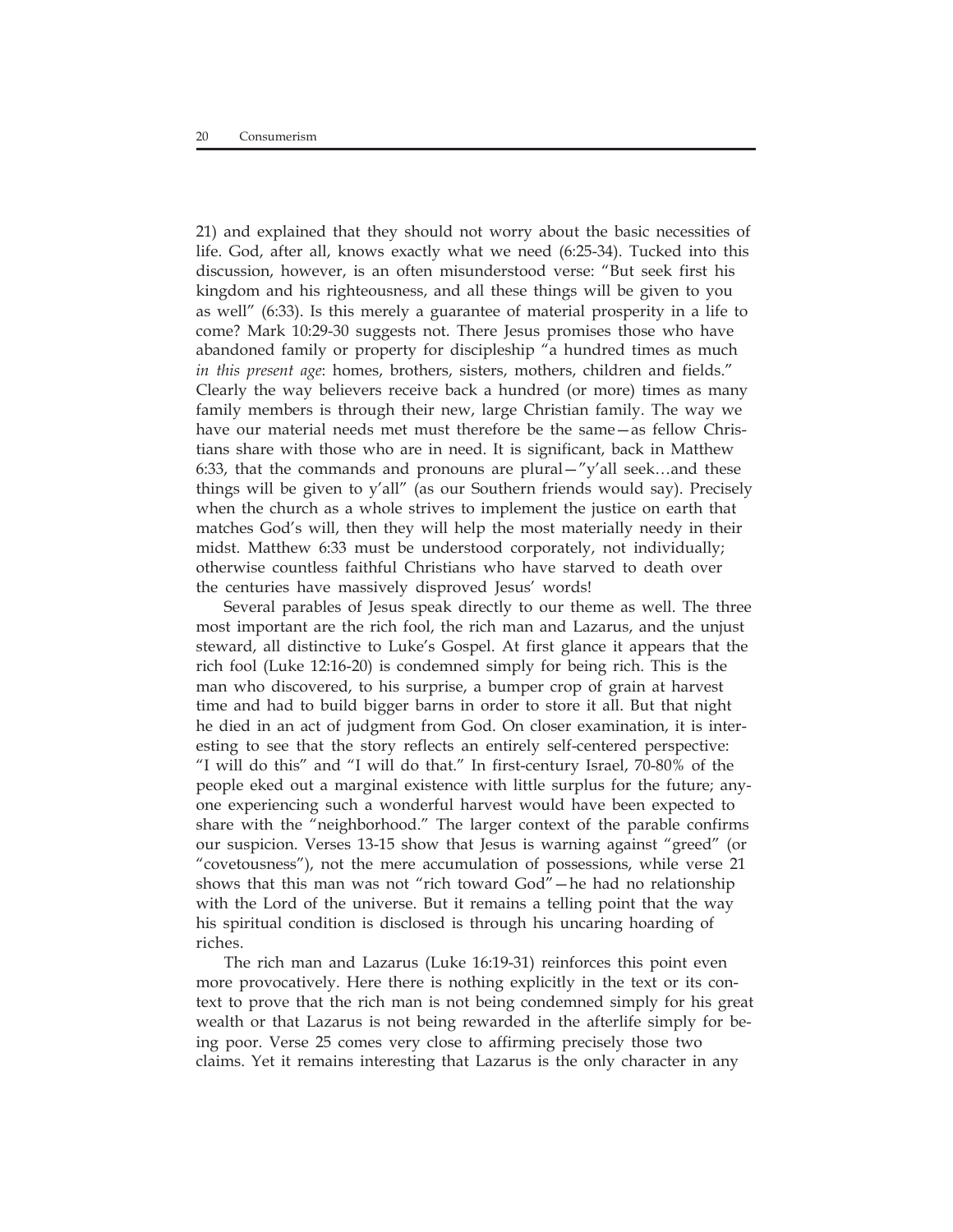of Jesus' forty-or-so parables to be named, and the meaning of the Hebrew *Eleazar* (from which the Greek *Lazarus* is derived) is "God helps." The most famous Eleazar in Bible times was, tellingly, Abraham's pious servant. So Lazarus is probably meant to represent the pious poor, the faithful Jews who turned to God as their only hope. The same concept lies behind the beatitude, "Blessed are you who are poor" (Luke 6:20). The rich man, on the other hand, pleads that someone would return from the land of the dead to warn his brothers so that they will repent (16:30). This strongly suggests that this rich man in Hades knew he had never truly repented and cultivated a relationship with God. But it remains striking that this is demonstrated through his utter neglect of a poor beggar on his very doorstep whom he was in a position to help on a daily basis.

The account of the unjust steward (Luke 16:1-9) may be the strangest of Jesus' parables. The master praises his corrupt servant not for his injustice but for his shrewdness (16:8a). Ironically, unbelievers are often more clever in their use of money to serve their own ends than believers are in Christian arenas (16:8b). Jesus, therefore, commands his followers to use "worldly wealth" (a stock expression like our "filthy lucre" that does not mean strictly ill-gotten gain but the wealth of this world of any origin) for

kingdom interests—to gain and nurture more disciples so that those who precede us into heaven can warmly welcome us when we arrive there as well (16:9). Verses 10-12 then reiterate in three different ways that, as one demonstrates faithfulness with the material possessions of this life, one can be entrusted with true, spiritual riches as well. As in the Sermon on the Mount, Jesus concludes by reminding people, in a world familiar with sla-

In the parable of the rich fool, Jesus is warning against "greed," not the mere accumulation of possessions. This man was not "rich toward God"—he had no relationship with the Lord of the universe. But it remains a telling point that the way his spiritual condition is disclosed is through his uncaring hoarding of riches.

very, that one can ultimately serve only one full-time master. And if that master is "mammon," it cannot also be God!

Many readers of the Gospels have stumbled over Jesus' famous encounter with the rich young ruler. In what seems to be his most extreme teaching on divesting oneself of possessions, Jesus commands that "seeker" to "Go, sell everything you have and give to the poor, and you will have treasure in heaven. Then come, follow me" (Mark 10:21). We naturally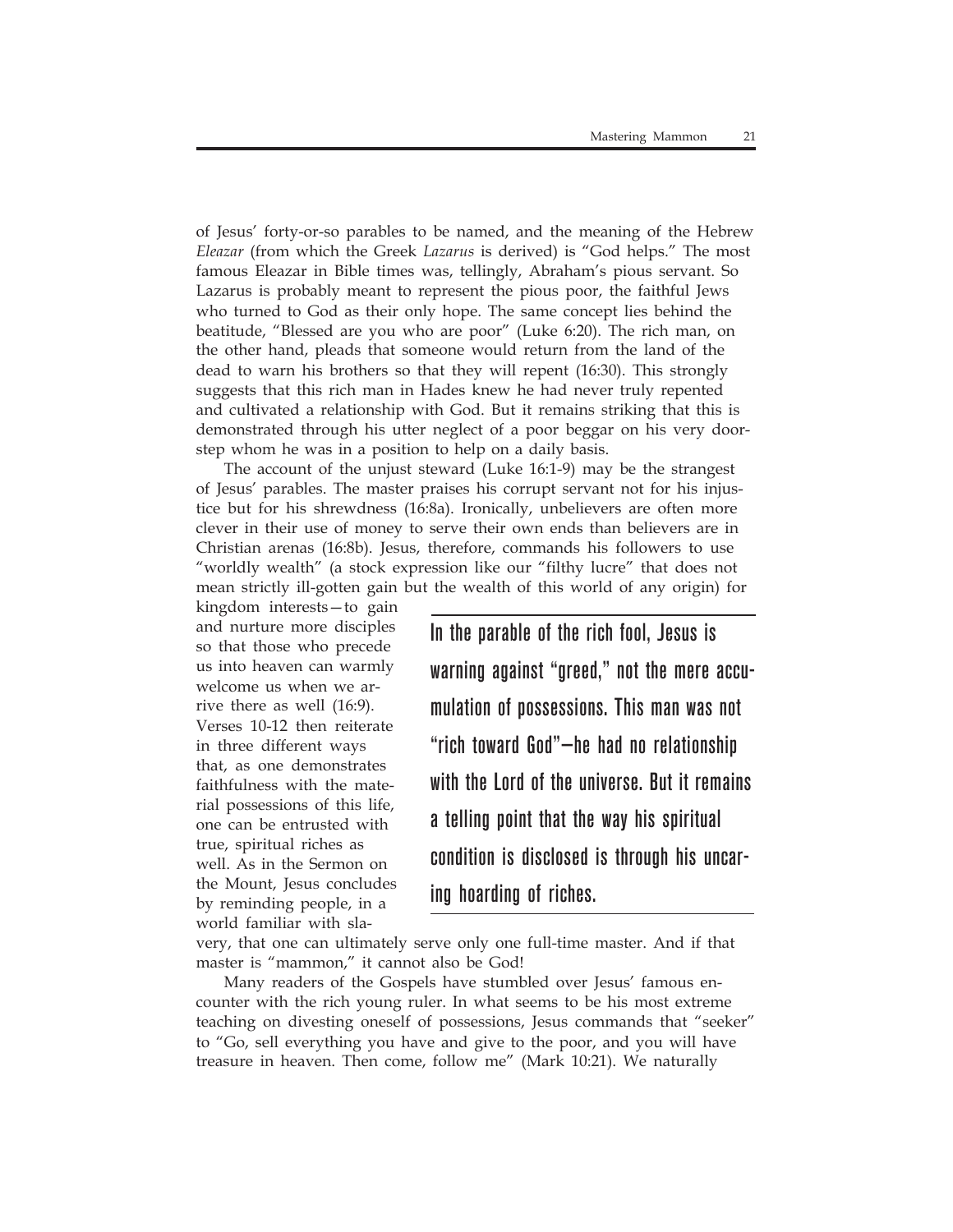wonder if Jesus is commanding us to do something equally extreme. It is Luke again who points us in the direction of an answer. Luke not only includes an account of the dialogue between Jesus and the ruler (Luke 18:18-30) but then, after a short interval, adds the story of Zacchaeus (19: 1-10) and the parable of the pounds (19:11-27). Zacchaeus repented by voluntarily giving up a little over half of his wealth, while the good servants

The question for Jesus' followers is never how many possessions they own but how they are using them; if not in God's service, then their "mammon" remains in Satan's domain. How one ultimately deals with "affluenza" will reveal if one's profession of Christian faith is genuine or not.

in the parable are praised because they invested their master's money and made more! It is as if Luke wanted deliberately to juxtapose diverse models for being a good steward. Neither Jesus nor any other New Testament writer ever commands believers to give a fixed percentage of their income to "the Lord's work," as we would call it today.4 In fact, the rich young ruler is the only person in all of Scripture who is ever com-

manded to sell all that he has! At the same time, Robert Gundry overstates himself only a little when he proclaims, "That Jesus did not command all his followers to sell all their possessions gives comfort only to the kind of people to whom he *would* issue that command"!5

Jesus himself looked material temptation squarely in the eye when the devil offered him all the kingdoms of the world in return for serving him (Matthew 4:8-9; Luke 4:5-7). The question for Jesus' followers is never how much personal property or possessions they own but how they are using them; if not in God's service, then their "mammon" remains at least implicitly in Satan's domain. Jesus' parable of the sower likens one of the unfruitful seeds to those who "hear the word; but the worries of this life, the deceitfulness of wealth and the desires for other things come in and choke the word" (Mark 4:18b-19a). How one ultimately deals with "affluenza" will reveal if one's profession of Christian faith is genuine or not. The twin parables of the hidden treasure and pearl of great price (Matthew 13:44-46) teach that the kingdom is so valuable that one must sacrifice whatever God may require in order to obtain it. Compare the teaching of Jesus after two other little parables on counting the cost, the tower builder and warring king (Luke 14:28-32): "those of you who do not give up everything you have cannot be my disciples" (14:33). Here the verb "give up" could also be translated "renounce." Jesus is not necessarily teaching that we divest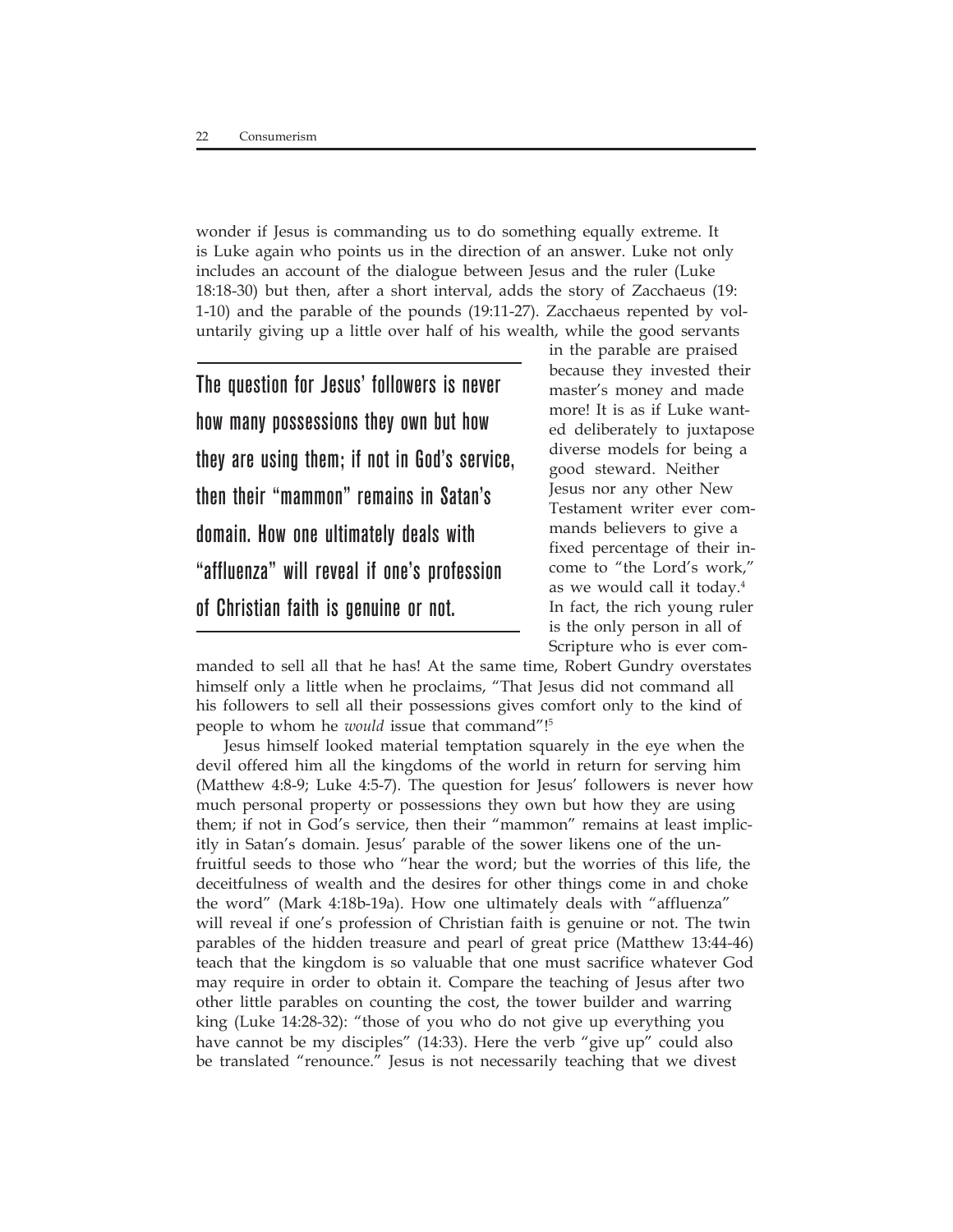ourselves of all of our property, but that we renounce our spiritual claim to possessing it. When we recognize that all that we "own" is really on loan from God and commit to using all of it in his service, consistent with his kingdom priorities, then we may truly be said to have renounced our possessions.

### **JESUS' CONCERN FOR THE POOR**

Jesus was very concerned for the materially poor of this world. We have already noted how Jesus' Great Sermon in Luke begins with his blessing the poor. Matthew's version, "Blessed are the poor in Spirit" (Matthew 5:3), does not contradict this, because the underlying Hebrew term common in the poetry and prophets of the Old Testament (the *anawim*) means those who are *both* materially impoverished *and* spiritually dependent on God. To those with surplus possessions, Christ goes on to command, "Give to the one who asks you, and do not turn away from the one who wants to borrow from you" (Matthew 5:42). Augustine astutely observed, as long ago as the fifth century, that the text says "give to everyone that asks," not "give everything to him that asks" (*De Sermone Domine en Monte*, 67). When we have reason to believe that a handout will allow certain beggars to feed various addictions, we do better to point them to a rehab facility. But, whatever the precise meaning, Jesus assumes his followers will continue to "give alms," or donate significant sums of money to mechanisms for truly helping the poor, and that in doing so, they will not be motivated by the desire for human acclaim but will be content with God's praise (Matthew 6:1-4).

In his famous Nazareth "manifesto" (Luke 4:16-21), Jesus summed up a large portion of his ministry with the text from Isaiah 61:1-2, including the fact that good news was being preached to the poor (4:18). This comes in the context of his proclaiming freedom for the prisoners, sight for the blind, and release for the oppressed. Throughout his ministry, Jesus did all of these things for people suffering these literal afflictions, so it will not do to "spiritualize" the poor and assume Jesus is referring only to those who recognize their spiritual poverty. He expects his followers to do something about their material needs as well. Indeed, at the end of his public teaching ministry, he returns to this theme in equally pointed fashion. Those who will be allowed to enter his presence for eternity are those who have helped the materially needy, especially fellow Christian brothers and sisters, with their acute physical needs, thereby demonstrating true discipleship (Matthew 25:31-46).

### **WHAT SHOULD WE DO?**

As Jesus began to predict his upcoming arrest, torture, and crucifixion, he summarized the two options given to all people. To all his present and would-be followers, he explained, "Those who would be my disciples must deny themselves and take up their cross and follow me. For those who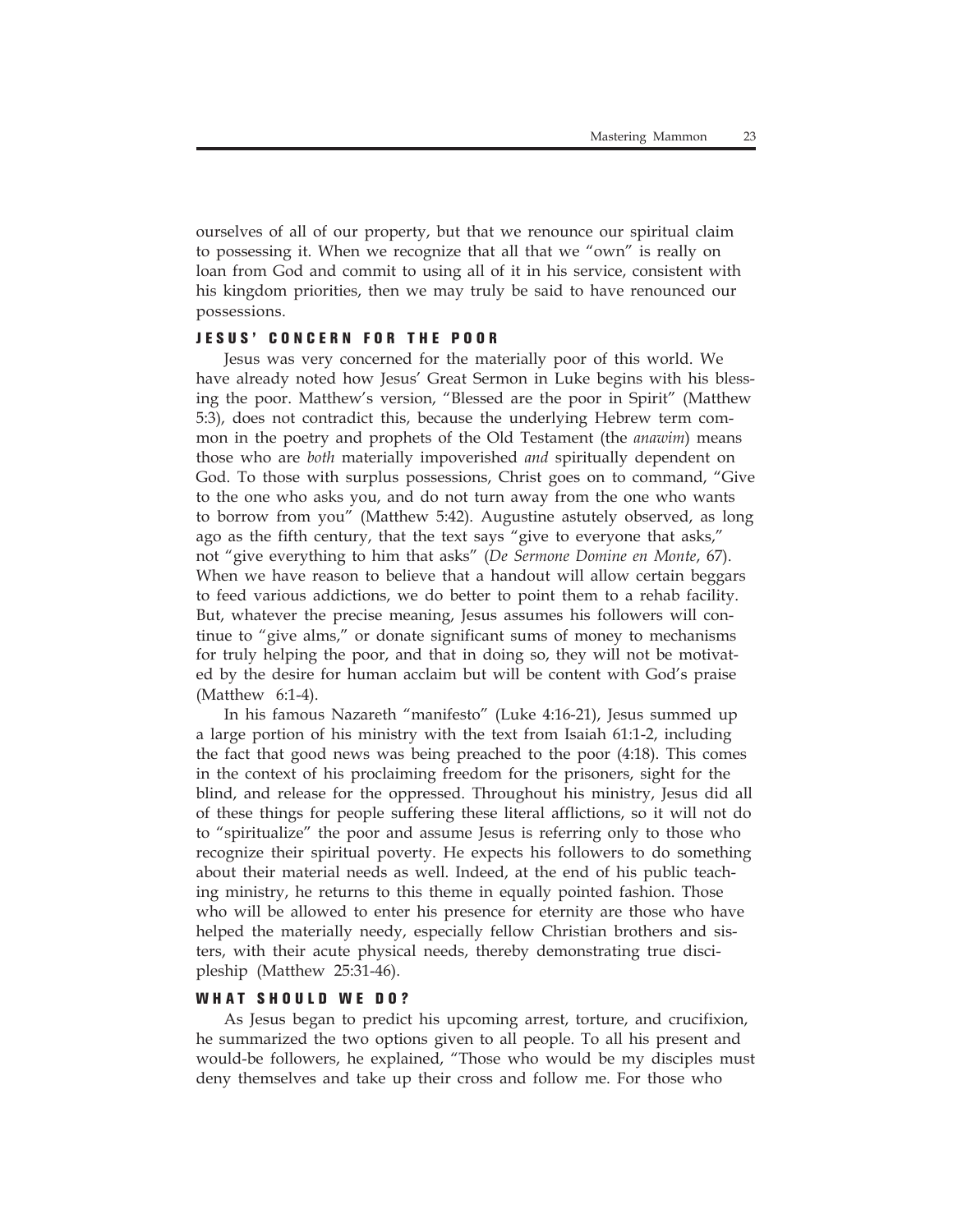want to save their life will lose it, but those who lose their life for me and for the gospel will save it. What good is it for you to gain the whole world, yet forfeit your soul?" (Mark 8:34b-36). Clearly Jesus is playing on the word "life"—one may have to abandon one's physical life in order to gain eternal, spiritual, resurrection life.

Yet Jesus is not a consistent ascetic; his message is not strictly one of self-denial. Indeed, some who were more ascetic than Jesus caricatured him as "a glutton and a drunkard" because of his regular partying with the

The moneychanging was in the one place that non-Jewish worshipers could pray, and the commotion made their worship impossible. The application of Jesus' templeclearing is not to mandate what can or can't be sold in a church building but the more difficult issue of when we allow church to be turned into a business in ways that compromise worship.

outcasts of his society. On one specific occasion, he lavished praise on a close friend, Mary of Bethany, even though she spent a year's worth of her income on a jar of perfume which she used to "anoint" Jesus in preparation for his burial (John 12:1-8; compare Matthew 26:6-13 and Mark 14:3-9). Part of Jesus' reply to those who criticized Mary's behavior, unfortunately, has often been misconstrued. "You will always have the poor among you, but you will not always have me" (12:8). Tak-

en out of context, this has sounded to many throughout church history as if caring for the poor was *not* one of Jesus' priorities. But we have already seen enough other texts that make this conclusion impossible. Rather, Jesus is alluding to Deuteronomy 15:11, which promises there will always be poor people in the land, but then immediately goes on to conclude, "Therefore I command you to be open-handed towards those of your people who are poor and needy in your land." Yet when our consistent approach to life is to be generous in giving to help meet the needs of the poor, we can in good conscience occasionally "splash out" in celebrations, especially when they too have important ministry components—the special, costly church program or a nice vacation that incorporates ministry as well as tourism, to give two contemporary examples.

One final set of passages from the Gospels that addresses our theme of "mastering mammon" comes from Jesus' ministry in the temple during the last week of his life. Jesus' famous "temple cleansing" (Mark 11:15-19; Matthew 21:12-13; Luke 19:45-48; and John 2:13-17) is better described as his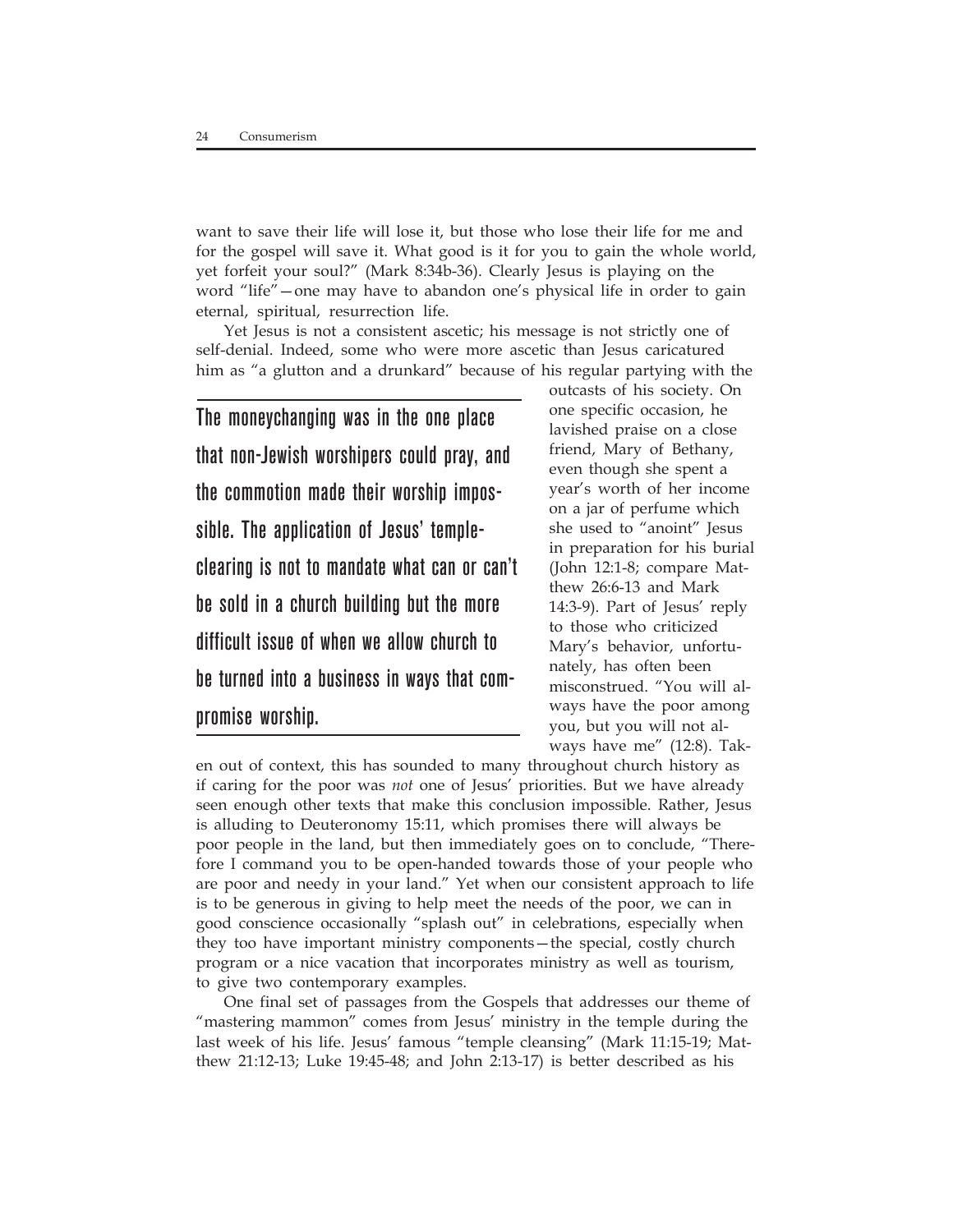"temple clearing"! Later rabbinic sources would describe how the high priest, Caiaphas, had only recently moved the site of buying and selling sacrifical animals and moneychanging from the Kidron Valley outside the temple precincts to the Court of Gentiles within those precincts. But that was exactly the one place that Gentile God-fearers, the non-Jewish worshipers of the God of Israel, could pray and meditate, and now the ruckus and commotion there made their worship impossible. The application of this incident for today is not to mandate what can or can't be sold in a church building but the much broader and more difficult issue of when we allow church to be turned into a business in ways that compromise the centrality of worship. Appropriately, one of Jesus' final teachings before leaving the temple for the last time was to contrast the ostentatious donations to its treasury by the local aristocrats (some of whom had acquired their wealth by exploiting the poor—Mark 12:40) with the poor widow, whose "two very small copper" coins represented "all she had to live on"  $(12:41-44)$ .

This last passage is one of several biblical texts that have suggested to thoughtful Christians that perhaps the "New Testament model" for Christian giving today is not the "flat tax" of a tithe, or ten-percent, for everyone. (Even in Jesus' day, the triple tax of the Old Testament was interpreted in such a way that Jews gave 23 1/3% annually for the temple treasury, not to mention additional Roman taxes that varied widely but could easily have raised the entire responsibility of a faithful Jew to pay well over 30% of his total income to either Jerusalem or Rome.) Instead, Jesus and the apostles appear to have endorsed the principle not of equal amounts or equal percentages of giving but of equal sacrifice. In most circumstances this principle suggests what has been called the "graduated tithe"—the more one makes, the higher percentage one gives to the Lord's work.6 As Linda Belleville explains in the context of commenting on 2 Corinthians 8:11-15, another key text on our topic, "Whereas a fixed 10 percent would most likely be negligible for someone with an income of \$100,000, it could well cripple a person with an income of \$10,000." This also accords with Jesus' teaching in Luke 12:48 that "we are responsible in direct proportion to how God has blessed us."7

Once we decide how much we are willing to give, we must then direct our funds wisely. Hopefully, we choose our churches at least in part on the fact that they apply biblical concepts of stewardship thoughtfully. But even the most generous American churches still spend a considerable majority of the money they take in on themselves—their staff, facilities, and programs. So-called "missions budgets," in especially generous congregations, may range between ten and twenty percent, but seldom more than half of that ever leaves the United States and an even smaller percentage goes to the "holistic" gospel of Jesus—meeting people's most desperate physical as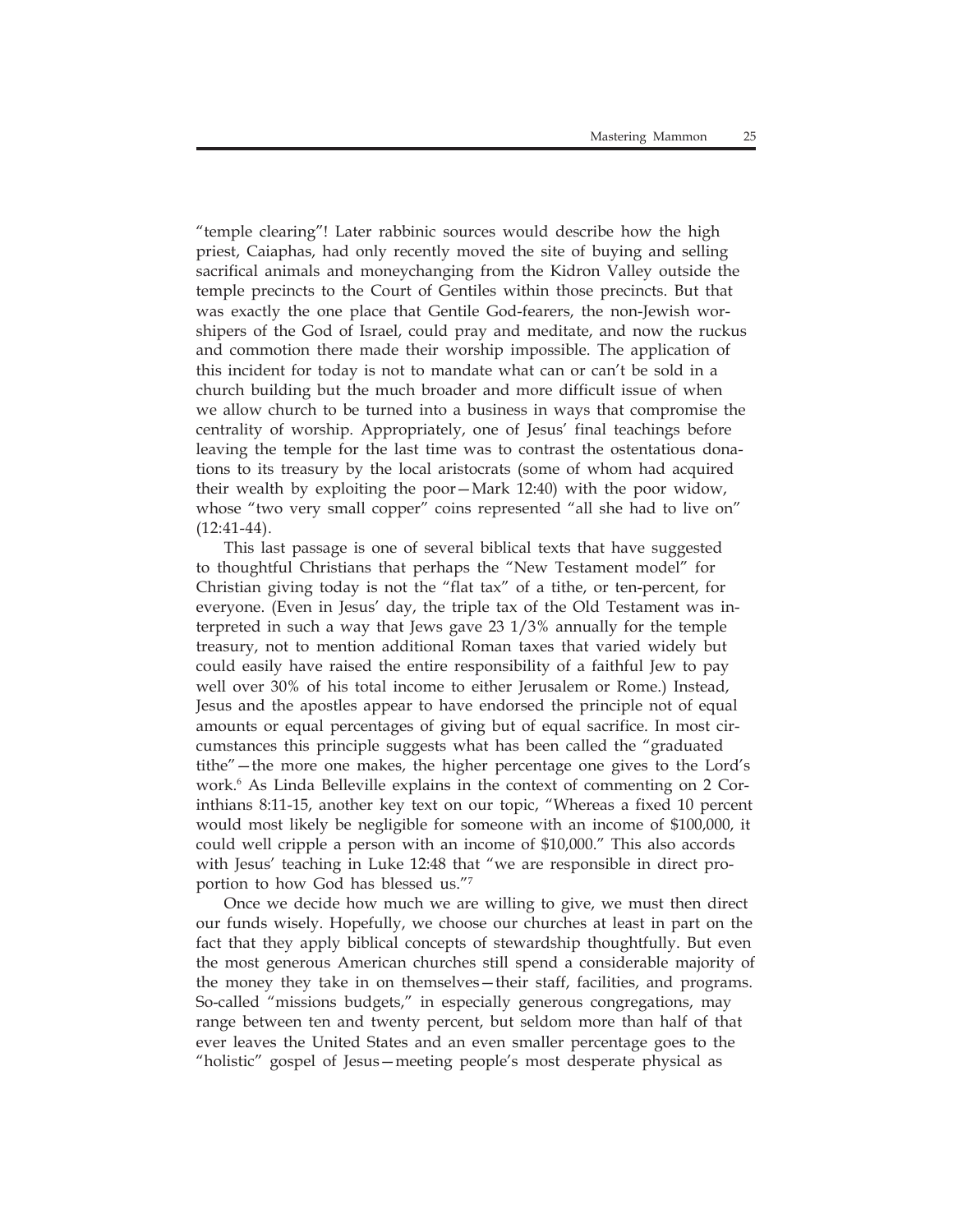well as spiritual needs—in the most impoverished and/or unevangelized parts of the world.<sup>8</sup> Obedient Christians will therefore give generously to their local congregation *and* donate perhaps an even larger sum to Christians and Christian organizations more directly involved in addressing the most acute needs of our global village. Then we may be able to claim that we have taken a few small steps along the road toward mastering mammon and curing affluenza.

### **NOTES**

1 David Wann, "Test tells us whether you have affluenza symptoms," *Denver Post* (Dec. 30, 2001), L-6.

2 John de Graaf, David Wann, and Thomas Naylor, *Affluenza: The All-Consuming Epidemic* (San Francisco: Berrett-Koehler, 2001).

3 All New Testament quotations in this article are from THE HOLY BIBLE: TODAY'S NEW INTERNATIONAL VERSION ®. Copyright © 2002 by International Bible Society. The Old Testament quotation comes from the NEW INTERNATIONAL VERSION: INCLUSIVE LANGUAGE EDITION ®. Copyright © 1996 by International Bible Society. For full exegetical support of the positions taken in this article, see my *Neither Poverty nor Riches: A Biblical Theology of Possessions* (Leicester: InterVarsity Press, 1999; Downers Grove: InterVarsity Press, 2001), 111-46. For a radically abbreviated version in a handbook for personal or group Bible study, see my *Heart, Soul, and Money: A Christian View of Possessions* (Joplin, MO: College Press, 2000), 45-57.

4 Matthew 23:23 (like its parallel in Luke 11:42) does not contradict this, because there Jesus is telling *Jewish* leaders to continue obeying the Old Testament law of tithing. But after Jesus' death and resurrection, the civil and ceremonial laws of the Old Testament need no longer be literally obeyed.

5 Robert H. Gundry, *Matthew: A Commentary on His Handbook for a Mixed Church under Persecution*, 2nd edition (Grand Rapids: Wm. B. Eerdmans, 1994), 388.

6 See especially Ronald J. Sider, *Rich Christians in An Age of Hunger,* 4th edition (Dallas: Word, 1997), 193-96.

7 Linda L. Belleville, *2 Corinthians* (Downers Grove: InterVarsity Press, 1997), 220.

8 The most up-to-date statistics on American Christian giving are found in the annual publications of John L. and Sylvia Ronsvalle of empty tomb, inc., in Champaign, IL. Most recently, see their *The State of Church Giving through 2000*, released in October 2002 and available on their website, *www.emptytomb.org*.



**CRAIG L. BLOMBERG** *is Distinguished Professor of New Testament at Denver Seminary in Denver, Colorado.*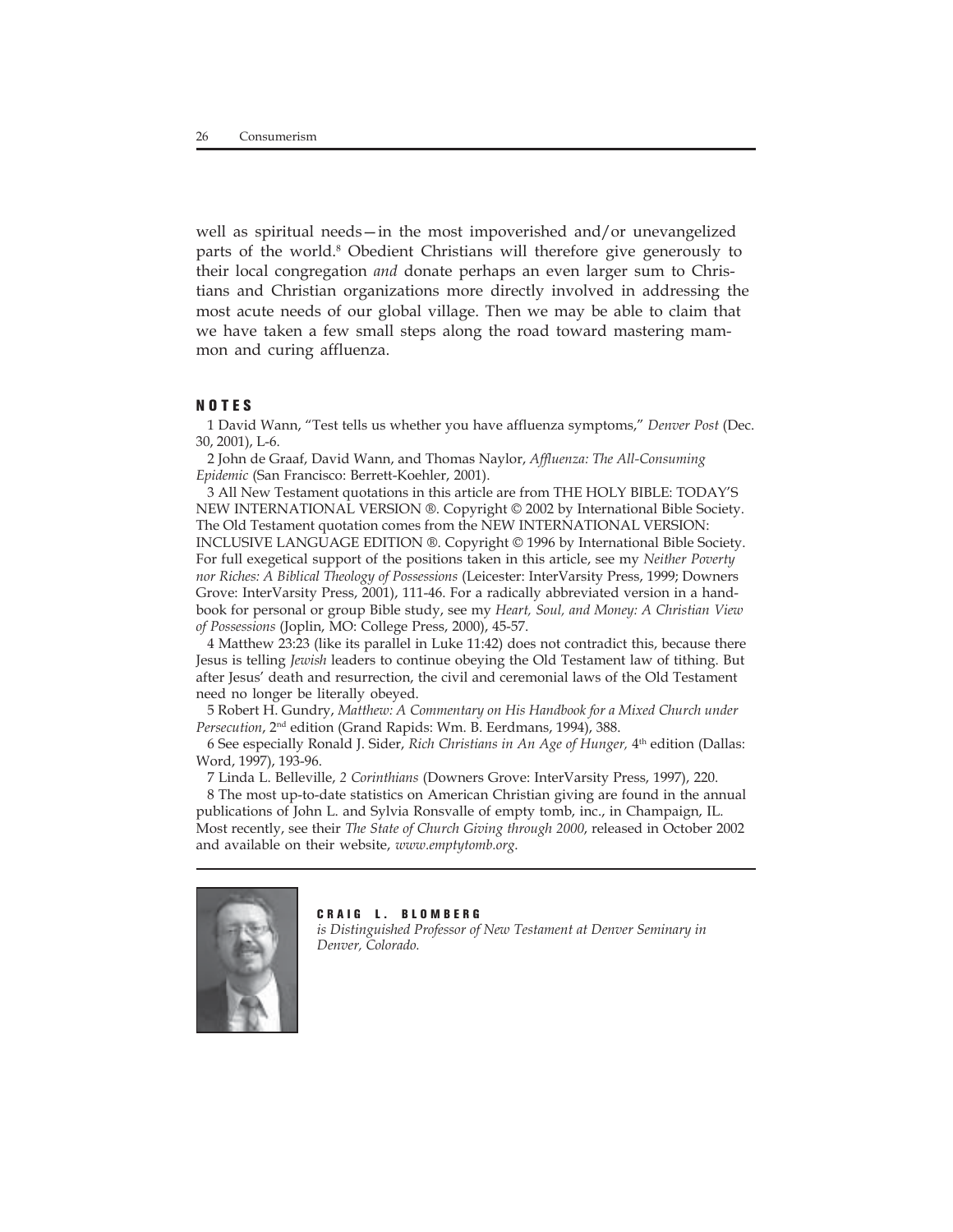# Relationships in the Age of Consumerism BY BARRY J. BRYAN

Glossy advertisements tempt us to see even personal and social relationships in selfish, individual, possessive, and covetous ways. Yet we find a contrasting message in the Bible and in the lives of those saints in this age of consumerism who live beyond appearance, beyond affluence, and beyond marketable achievement.

ith a bit of imagination we can begin to glimpse how consumerism is shaping our way of life, how it is tempting us to see personal and social relationships in selfish, individual, possessive, and covetous ways. Rather than seeing ourselves as students being mentored through a teacher's guidance, patients covenanting for a physician's care, children embracing a parent's nurture, or spouses growing into union with a lover's love, we are lured into seeing ourselves as consumers in all of our relationships, always looking ahead to the goods and services we've contracted for, but never getting enough.

I'll start close to home by imagining the lives of two university professors. The first one resides in a safe and nurturing community—a small town, urban suburb, or city neighborhood—in which she actually knows and interacts with her neighbors, and she enjoys teaching at the beautiful campus nearby. Because her career as a professor improves the community's future, it has great meaning for her and others. Her work is challenging, but it is rewarding to her intrinsically as well as financially. Her schedule leaves adequate time for her to enjoy her family and friends, and to pursue outside interests. Her few material possessions are of high quality and they easily satisfy her needs; as a result, her home is smaller in size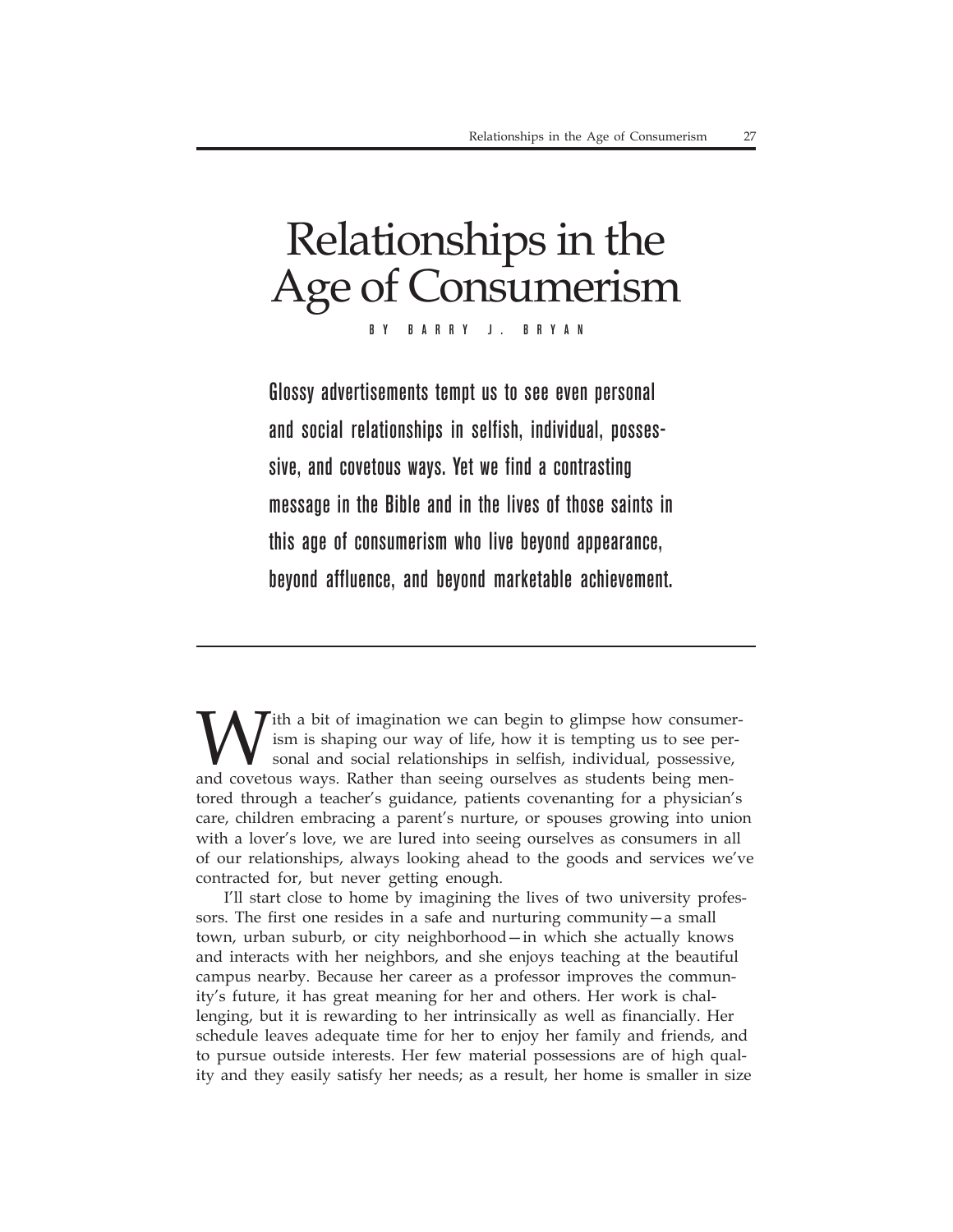and less expensive to own. This professor is connected to her surroundings, rather than merely living or working in them, because she has a stake in the welfare of the community. She purchases the necessities of life from local businesses whose owners are known to her. By driving a simple, older vehicle, she preserves for herself the weeks or months that earning the thousands of after-tax dollars for a new car would take away from her each year. With this extra time, she explores the avocations and volunteer work that she really likes to do with her mind and hands.

The second university professor looks in the mirror each morning and worries, "Am I wealthy enough? Am I attractive enough? Am I successful enough? Am I famous yet?" He does not know that God loves him just as he is; the good news of God's generous care for us—"Consider the lilies of the field, how they grow," Jesus proclaims to anxious consumers, "they neither toil nor spin, yet I tell you, even Solomon in all his glory was not clothed like one of these" (Matthew 6:28b-29)—has not seeped deeply into his self-awareness. As the day unfolds, he falls into a compulsive behavior of constant busy-ness, arduously grasping for happiness that he never seems to find. He wishes he was a bit wealthier, a tad thinner, and had better skin tone so that he could wear more stylish clothing. Above all, he wants to be "successful," by which he means more recognized and appreciated for his contributions at the university. Ironically, though the professor cannot sense he has "made it," his students believe he is successful when he takes time to listen to them, celebrates their sports or cultural achievements, and generously helps them with their daily assignments or in preparing for exams. Why doesn't he "lighten up," his students wonder, for they know that he has already "made it," that he is at his best when he is simply nurturing their student-professor relationship.

The second professor is one I see in the mirror each morning. Like many Americans, I am too often distracted by the performance-based atmosphere of consumer culture, at the expense of becoming a better person. Though in more cynical moments we may tell ourselves that the lifestyle in the first scenario is not even possible, most of us harbor deeper dreams that are not so easily realized by making money or becoming successful. We want to live from wisdom, compassion, and freedom, not appearance, affluence, and achievement.

### **COMPULSIVE BUSY-NESS**

One day my student, Hall, came to the office and asked if I would look over his resumé. Inwardly I said to myself, "I'm too busy right now. Just leave it with me and I'll do it later. I am doing something much more important, writing a research paper." I'm not proud of this inner voice that lures me to remain compulsively busy, yet I have heard it often, for it indulges my fantasy that I can single-handedly ensure some "higher purpose" in my life. The good news, however, is that on this occasion I ig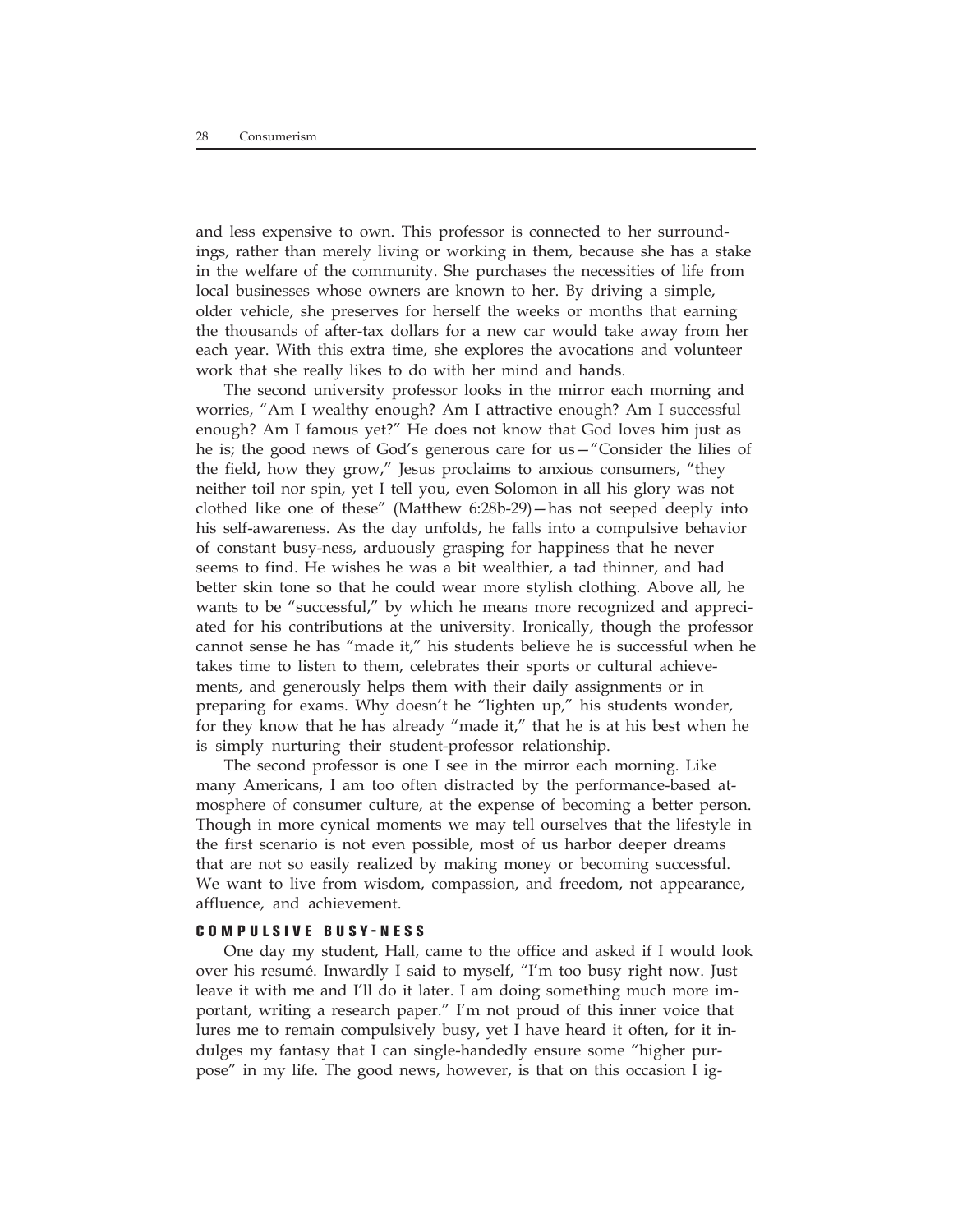nored the call of compulsive busy-ness. Was my being busy really more important than a student who needed my advice and attention? After all, I encourage my students to stop by the office; I want them to feel welcome and comfortable when they see me there, around campus, or in the community. Making students feel welcome is often more important than matters related to the course I am teaching them. I want to be present to them in a kind and caring way. When Hall came into the office, I consciously turned away from the computer, faced him, and admired his enthusiasm for life and responded to his respect for my guidance. I took off my armor of being busy and listened to my student.

These few moments of listening to Hall might seem unremarkable. Neither the student newspaper nor student-run television news program will carry a headline: "Busy professor spends time with student." Yet in such a moment of listening to my student, I embrace God's purpose for my life at least as deeply as, and perhaps much more deeply than, in many other things I do. The purpose or our lives is not to be hurried and frantic, but rather is to be fully present to the people and situations we encounter in ways that are wise, compassionate, and free.

### **DISTORTED VALUES**

Though glossy advertisements are promoting modern myths such as "Material possessions will make you happy," often at the expense of developing meaningful personal relationships with God and with other people,

the Bible offers a contrasting message that won't die with fads. The Apostle Paul knew that wealth, being physically attractive, success, and fame are not the secrets to contentment. "In any and all circumstances, I have learned the secret of being well-fed and of going hungry, of having plenty and being in need," he declares. "I can do all things

The need for love and acceptance is crucial in all human relationships, yet this "unconditional love is a priceless gift that money cannot buy." Unfortunately, what money cannot buy, our consumerist hearts cannot properly value.

through him who strengthens me" (Philippians 4:12b-13). About the temporal nature of material possessions, he observes: "for we brought nothing into the world, so that we cannot take anything out of it; but if we have food and clothing, we will be content with these. But those who want to be rich fall into temptation and are trapped by many senseless and harmful desires that plunge people into ruin and destruction" (1 Timothy 6:7-9).

The need for love and acceptance is crucial in all human relationships, yet this "unconditional love is a priceless gift that money cannot buy"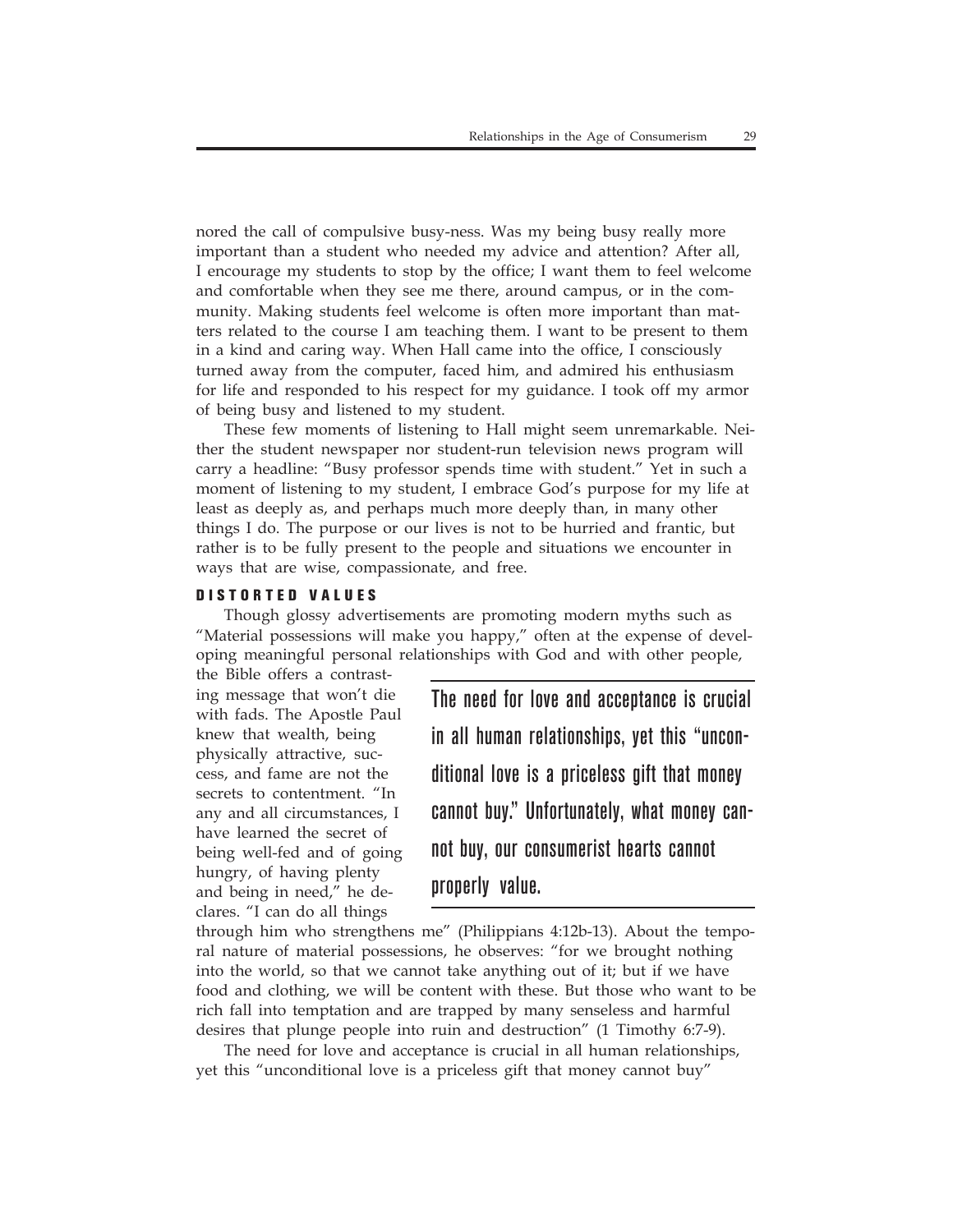Tonya Stoneman reminds us in "Countering Consumerism."1 Unfortunately, what money cannot buy, our consumerist hearts cannot properly value. The Apostle realized that God can satisfy this need for undeserved and complete love, within all of our relationships, like nothing else.

Consumerism, by replacing our desire for healthy relationships with an artificial, insatiable search for things and the money to buy them, ironically shows little regard for the true utility of what is bought. For instance, it values family ties and friendship, but primarily as a rationale for buying ourselves the latest communication services, or (at best) as an opportunity for gift-giving. How we value every relationship becomes mediated through the spending of money on goods and services. Yet happiness can't be purchased in the marketplace, no matter how hard advertising tries to convince us of it.

Market-driven forces are usurping roles once assumed by families, friends, and communities in providing meaning in our lives. Major life events, such as graduation or weddings, have been transformed into consumer events with their culturally-approved hierarchy of demands for things. These demands can assume a life of their own: salaries and job prestige after college graduation day, or the bride's dress and the parties leading up to the wedding, often assume more significance than true career satisfaction or the bride's and groom's state of mind.

Despite these influences of the consumerist culture, many people continue to live with compassion. When a friend requires help, a child desires a hug, or a patient needs consoling, they rise to the occasion. In these moments they transcend consumerism and its definition of success.

This sort of humility and being there for others makes a person more attractive in human relationships. The individuals who are the most beautiful in my world are the people who live simply and wisely, frugally and compassionately, without any overshadowing need for acclaim or recognition. They live with a grace sufficient to each moment. They are the individuals to whom I turn when I need to talk to someone. They are truly saints in the age of consumerism because they live beyond appearance, beyond affluence, and beyond marketable achievement. I aspire to be this type of individual: this type of professor and colleague, this type of son and brother and uncle, and this type of friend.

### **RESISTING CONSUMERISM'S MANY LURES**

The cultural atmosphere of consumerism lures us into other "senseless and harmful" desires. Here we've reflected on its tempting call to compulsive busy-ness, but we might just as easily consider its enticement toward greed or envy. In *Living from the Center: Spirituality in the Age of Consumerism*, Jay McDaniel says the lure of consumer culture is like a siren with many calls.<sup>2</sup> Several of the ten temptations of consumerism that he lists tend to distort our relationships. We are swayed to believe that having a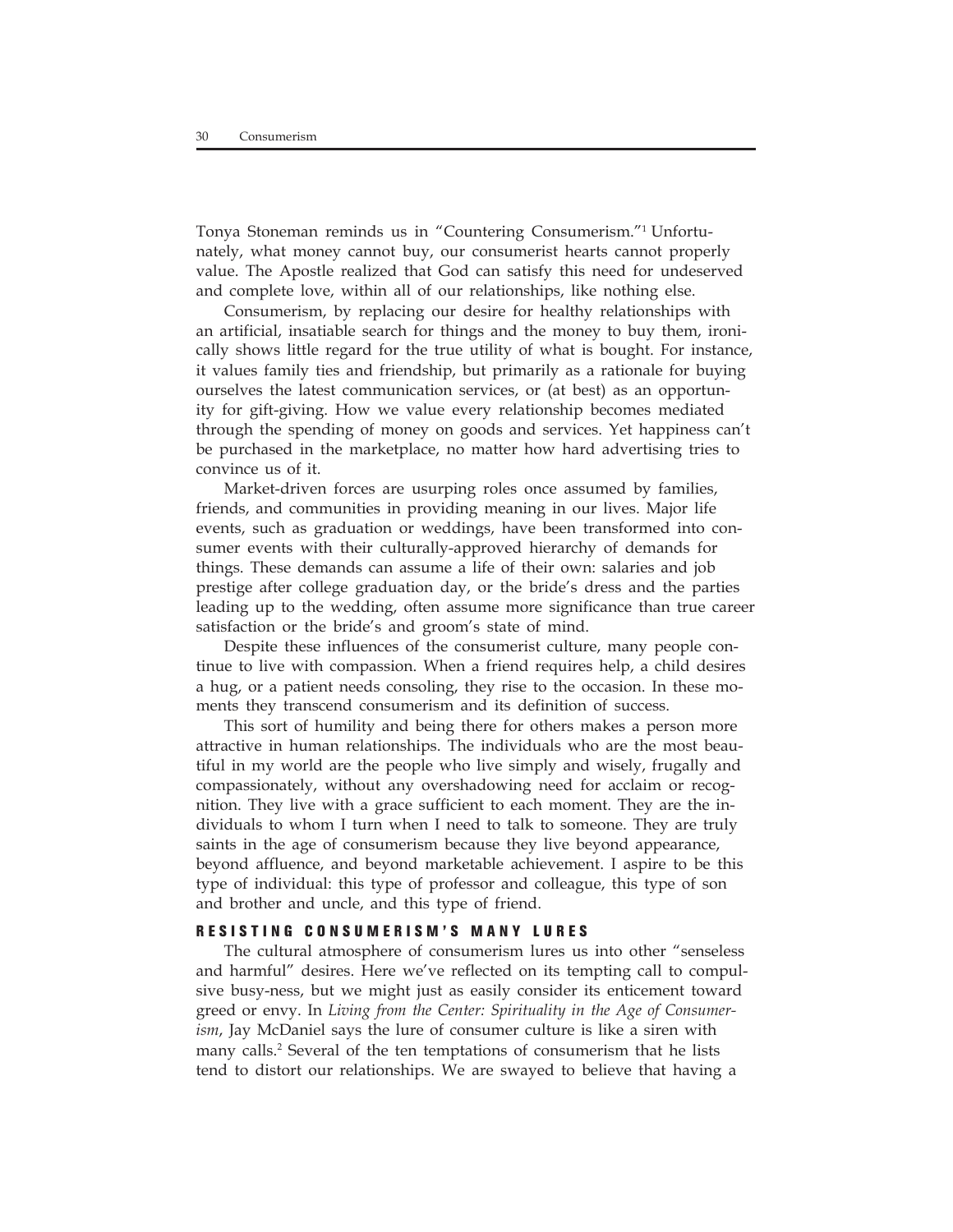successful career is more important than being a good parent, a considerate neighbor, or a kind and loving person, and to think that enjoying prosperity in the suburbs with a perfectly manicured lawn is the highest goal in life. We are persuaded to see the universe not as a communion of subjects, but rather as a collection of objects. And we are tempted to suppose we are entirely on our own, because there is no grace or ultimate mercy within the depths of things.

The first step in resisting consumerism's numerous allurements, Mc-Daniel reminds us, is to recognize that these are enemies of our better selves and destructive of our communion with God and others. Then with a bit of imagination we can envision "healing alternatives": that living lightly on the earth and gently with each other is much more important than appearance, affluence, or achievement; being a good parent, neighbor, and colleague surpasses having a successful career; and doing truly good work is measured in service to others, which may be unnoticed, rather than in piling up money or wasting natural resources. And we will see that helping others and dwelling in solidarity with people in need is more important than prosperity in the suburbs.

Most importantly in my opinion, we must catch a vision of the universe as a place in which we are not on our own, dwelling among objects to manipulate, but as a community of subjects before God, whose grace nourishes all our relationships.

### **NOTES**

1 Tonya Stoneman, "Countering Consumerism," *IN TOUCH Magazine* (Atlanta: In Touch Ministries, March 1999), 2.

2 Jay McDaniel, *Living from the Center: Spirituality in the Age of Consumerism* (St. Louis: Chalice Press), 62.



### **BARRY J. BRYAN**

*is the Jay and Lynn Heflin Chair of Business in the Frank D. Hickingbotham School of Business at Ouachita Baptist University in Arkadelphia, Arkansas.*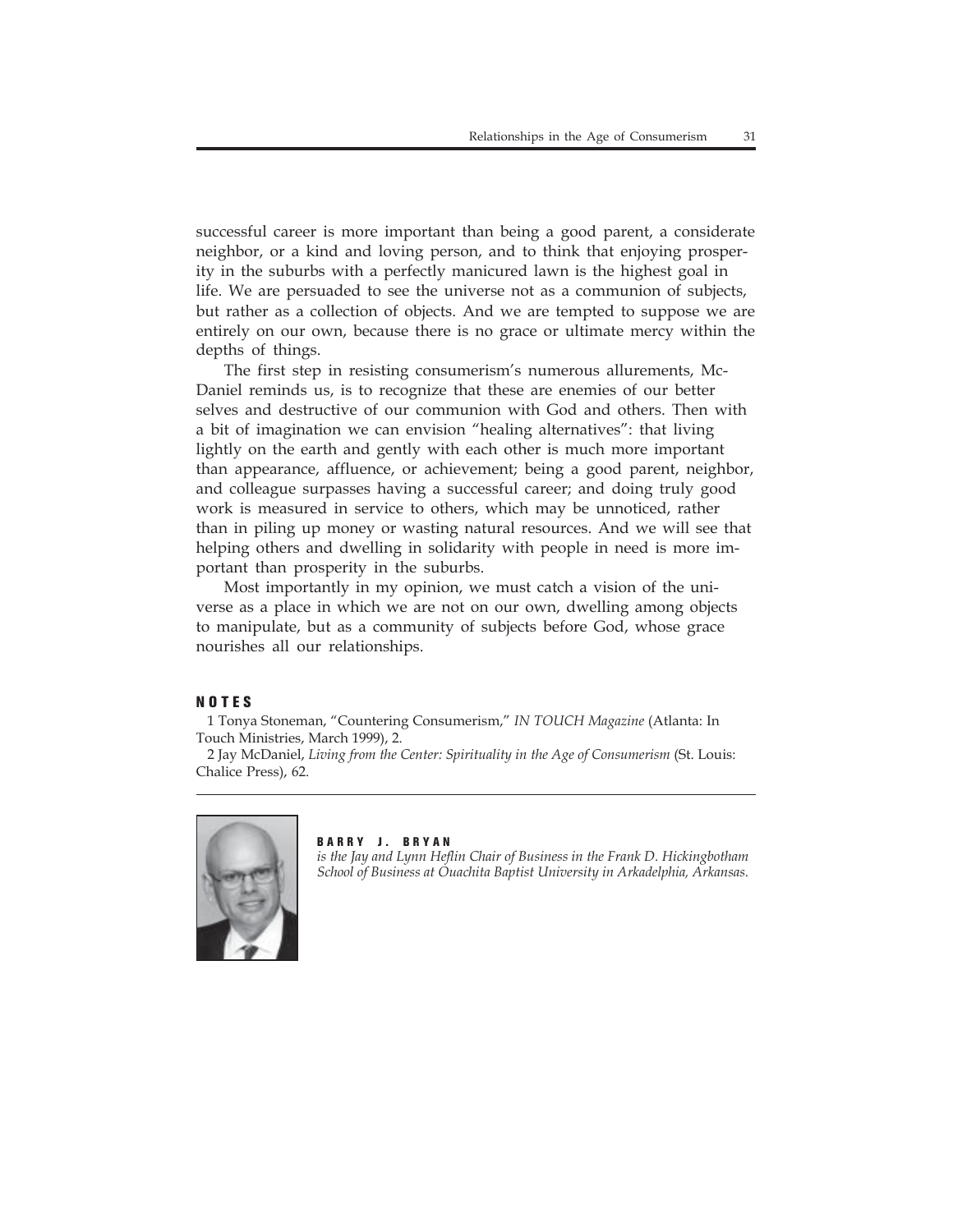# **Discovering** Our True Identity BY MARK S. MEDLEY

Consumerism, as a character-cultivating way of life, encourages the least attractive human traits—avarice, aggression, and self-centeredness. By giving us a new identity as members of God's very Body, the Eucharist can form us in fidelity, other-centeredness, and proper joy, which are counter-cultural to the ethos of consumer culture. As often as we eat the bread and drink from the cup, Augustine reminds us, we receive the mystery of ourselves.

**Here** is torian Lendol Calder recalls from college days this "icebreaker" event at a Christian camp. Campers, grouped by their nationalities were asked to sing a song representing their culture to the rest of the assembly event at a Christian camp. Campers, grouped by their nationalities, were asked to sing a song representing their culture to the rest of the assembly. Most groups quickly agreed on a song, usually an indigenous folk song, and were ready to perform in ten to twenty minutes. The lone group that had not accomplished this simple task was the Americans. They debated for an hour before they could settle on a song—Coca Cola's jingle "I'd Like to Teach the World to Sing." These American college students were not bound together by patriotic tunes, folk melodies, or even Christian songs. They were united by commercial culture.

Calder's memory is a disturbing story because it reveals consumerism to be an ethos, a character-cultivating way of life, a way of life that constructs or "sells" identity. It is a way of life that militates against Christian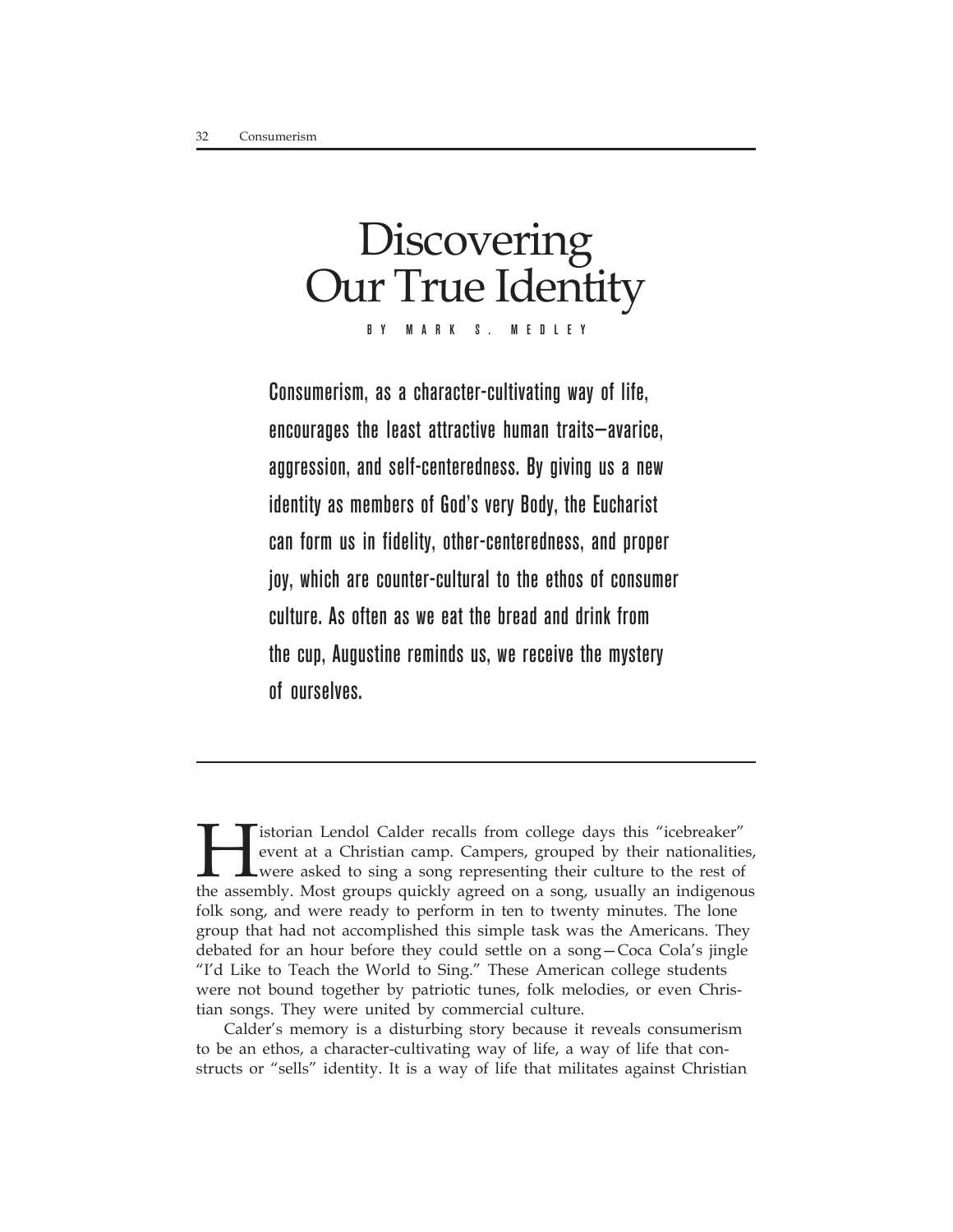virtues of love and joy, patience and contentedness, self-discipline and self-denial. But consumerism does so, writes Rodney Clapp, "with a velvet glove rather than an iron fist. It speaks in sweet and sexy tones rather than dictatorial ones, and it conquers by promises rather than threats."<sup>1</sup>

Some features of consumer capitalism inevitably run counter to Christian discipleship. Yet in Christian communities we can resist and contest the ethos of consumer capitalism every time we receive the Eucharist.

### **CONSECRATED CONSUMERISM**

In a "postmodern" world that is characterized by emergence, novelty, contingency, and flux, we are constantly reshaping ourselves by how and what we consume. "Consumerism, that is the lifestyles and cultures structured around consumption, is a defining feature of the postmodern," observes sociologist David Lyon in *Jesus in Disneyland*. 2 Advertising is a fundamental enterprise in our culture for generating and maneuvering markets. Ads orchestrate our desires as consumers and they provide us various identities to buy and sell.

In the United States, we now spend nearly six *trillion* dollars a year, most of it on consumer goods. For example, we spend more money on shoes, jewelry, and watches (\$80 billion) than on higher education (\$65 billion), and we've constructed over twice as many shopping centers as high schools.<sup>3</sup> "Shopping is the chief cultural activity in the US," notes James Twitchell, with the shopping center supplanting the church building as a symbol of cultural values.4 Megamalls, like The Mall of America in Minneapolis, are the great "cathedrals of consumerism" to which we make "pilgrimage" in order to practice our consumer religion.

As a character-cultivating way of life, consumerism encourages some of the least attractive human traits—avarice, aggression, and self-centeredness. Arguably, these traits have produced the highest standard of living in recorded history, but they are ultimately without a moral compass and threaten to undermine social order. More importantly, these traits, now lauded as virtues in our culture, are antithetical to the Christian way of life. Clearly, when our lives are greedily centered on competition and profits, this will destroy sacrifice, fidelity, patience, and contentment.<sup>5</sup>

*Consumerism* is much more than the mere creation and consumption of goods and services. Consumerism is kindled, according to sociologist Jean Baudrillard, only when people come to mythically believe they have certain "needs" that can only be satisfied through consumption. From that point, they need to need and desire to desire. Instead of consuming goods themselves, they consume the *meanings* of goods as those have been constructed through advertising and marketing. In a sense, they become what they buy. Consumers develop a sense of who they are and what they want to become through consumption, or "I consume, therefore, I am," to adapt Descartes' famous dictum. Rather than to keep up with the Joneses or the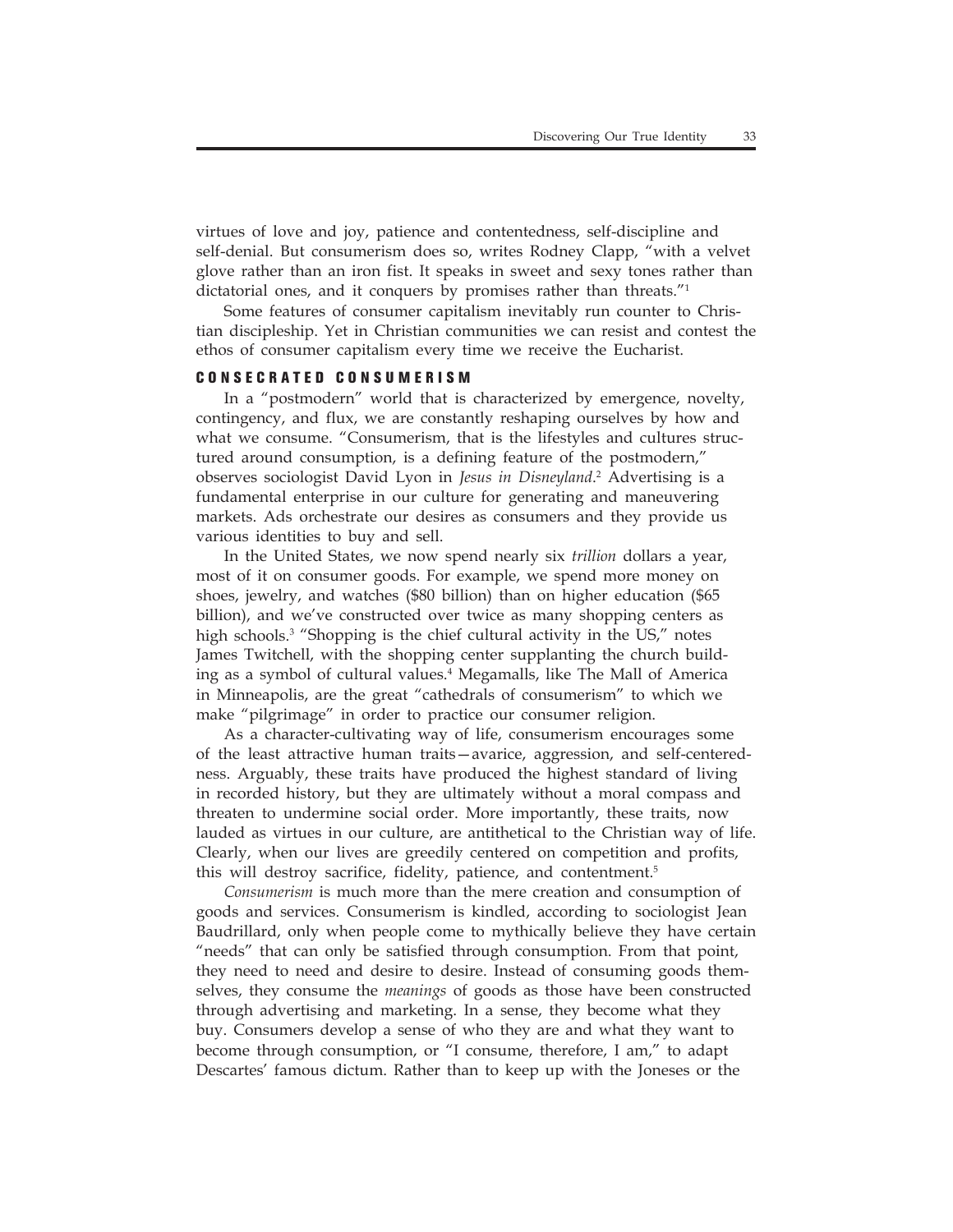Smiths in their neighborhoods, they consume to express personal style and taste. Hence, they do not merely buy goods and services for pleasure, but primarily "consumers identify their values and commitments by internalizing the symbolic meanings of commodities" they purchase.<sup>6</sup> They purchase Harley-Davidson motorcycles to symbolize personal freedom, Nike shoes to suggest "I want to be like Mike," and clothing from Abercrombie and

Advertisements do not merely mirror our needs, desires, trends, or definitions of coolness and chicness; rather, we purchase the branded and packaged coolness constructed and marketed to us. "Being an individual" has been reduced to the ability to collect, organize, and consume commodities.

Fitch to communicate chic casualness. They embrace these "brands" to characterize their lifestyles, personal relationships, and self-images.

In constantly "trying on" new clothes and fashions, then, postmodern consumers are putting on new identities and fresh personalities. Indeed, "being an individual" has been reduced to the ability to collect, organize, and consume commodities.

Ironically, advertising, packaging, fashion, and branding so strongly influence the way consumers build up and maintain their identities, Twitchell suggests, they become fashioned or branded in the image and likeness of the commodities they purchase. Today's commercials and advertisements do not merely mirror our needs, desires, trends, or definitions of coolness and chicness; rather, we purchase the branded and packaged coolness constructed and marketed to us.<sup>7</sup> "Merchants of Cool," an enlightening yet profoundly disturbing PBS Frontline documentary, evidences this intentional "hocking" of identity. It reveals the convergence of advertising, marketing, and mass media—particularly television—in the selling of identity to young American adolescents.

### **RECEIVING OUR IDENTITY IN THE EUCHARIST**

The church is both a servant and herald of the kingdom of God in the midst of other kingdoms and communities of the world that attempt to shape our understanding of reality and identity. The world often opposes, derides, ignores, or has other priorities than the kingdom of God. It is to the world's kingdoms and communities that the church, as apostolic community, is sent.

Calling the church "apostolic" implies it is distinct from the world. It "is in the world but not of the world;" that is, the church is in the world geographically, historically, and culturally, yet it differs from the world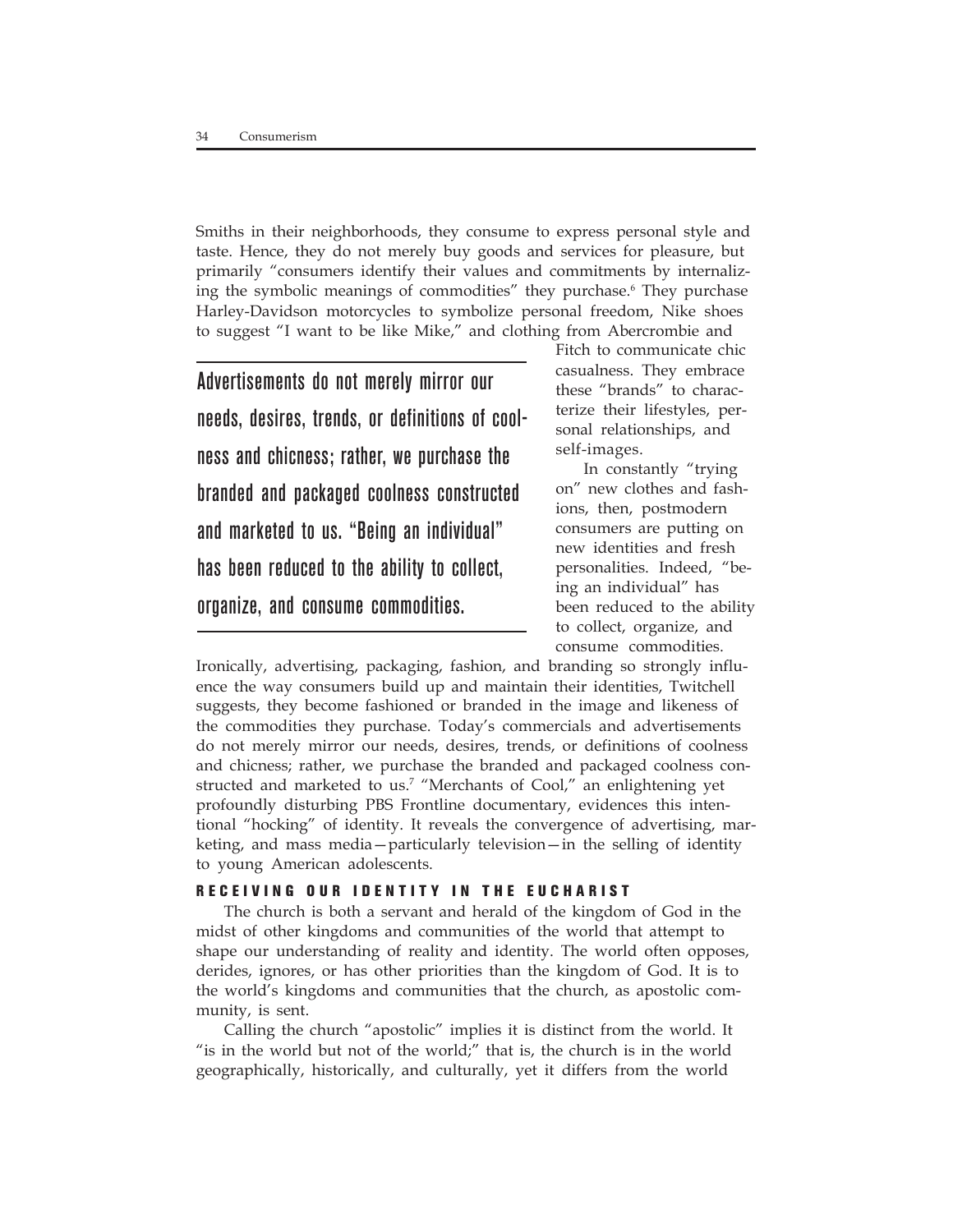because the church takes its cues from Jesus Christ who has sent it out by the power of his Spirit. This points to a profound tension at the heart of being a Christian. The North American church today shares a common cultural identity with other North Americans. It is deeply rooted in its particular culture contexts; it shares the language as well as some of the values and practices of the culture in which it lives. At the same time, the church's loyalty to Jesus Christ leads it to embody an alternative vision of life that quite often conflicts with the surrounding culture. Christians are called to be distinctive by virtue of the biblical narrative that shapes their lives, to speak a different language and practice a different way of life. Therefore, the church must discriminate between the elements of culture that are neutral in value, those that can be positively affirmed, and those that must be criticized, resisted, and rejected.8

In the case of "consecrated consumerism" noted above, the contemporary North American church should reject the dominant values of today's culture of consumerism, commercialism, and commodification. It has resources for resisting the efforts of "consecrated consumerism" to construct and market certain identities for us to buy and wear. By participating in the practices of the church, the people of God, empowered by the Spirit, are formed to live the pattern of Jesus' life. We might examine various church practices, such as baptism, discernment, forgiveness, and hospitality, but I will explore the practice of the Eucharist, or the Lord's Supper.

This is not to say that our church practice of the Supper is never coopted or deformed by the very consumerist values we should be resisting. For instance, the apostle Paul rebukes some Christians at Corinth for showing "contempt for the church of God" when they "humiliate those who have nothing" by hording the whole of their common meal before the poorer members could gather (1 Corinthians 11:22). These who "eat and drink without discerning the body" and caring for its members, Paul says, "eat and drink judgment against themselves" (11:29). But when the Lord's Supper is consumed rightly, it bears the power to shape our identities anew.

The consumer of the Supper should be formed in habits, affections, and dispositions that are counter-cultural to the ethos of a consumer culture. How does eucharistic practice subvert the false identities and values marketed to us? By giving us a new identity as members of God's very Body. The practice of the Eucharist should cultivate fidelity, other-centeredness, and proper joy in the consumers of bread and cup at the table of great thanksgiving. As often as we eat the bread and drink from the cup, as Augustine reminds us, we receive the mystery of ourselves.

### **FIDELITY**

In the Eucharist, the triune God, who is eternally rich in love and fellowship, freely and graciously shares that life of love with humanity in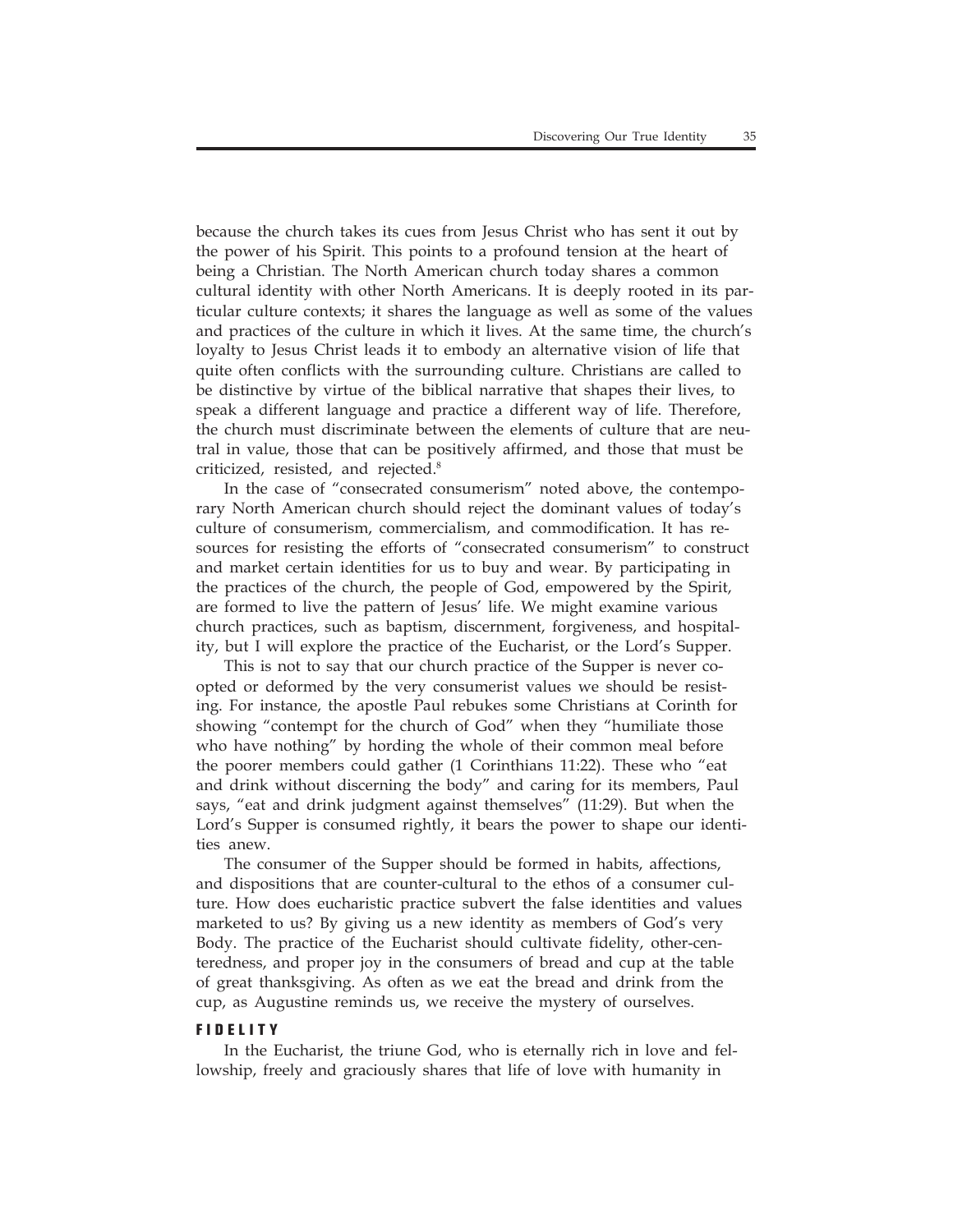Jesus Christ. Sharing life with others, whatever the cost, is God's way of being.

The Eucharist cultivates in participants the virtue of fidelity, or faithfulness, grounded in the faithfulness of God toward us. In contrast, contemporary advertising cultivates not only a worship of unlimited choice but also a "paradoxical" loyalty to the transitory and fleeting. As consumers, we are, in short, encouraged to be deeply committed to being uncommitted. Consumerism encourages us to flit from one thing to another in the search for that "missing something." As a result, convictions and practices of faithfulness rarely get the chance to sprout, let alone thrive. Consider the value placed on disposability—the disposability of many products (eating utensils, razors, contact lenses, diapers) and "planned obsolescence" of other merchandise, the disposability of relationships (exhibited when we dissolve a marriage or drop a friendship if it no longer benefits us), and the disposability of churches (seen in jumping from one congregation to another when a congregation no longer fulfills our needs).

The Lord's Supper resists this commitment to being uncommitted by celebrating God's abiding and abundant presence. The practice of breaking bread and sharing cup together reminds the church that God is faithful to his promises, is faithful to humanity. And in performing the story of God's faithfulness, the Eucharist calls us to faithfulness. In an economy that lifts up the lack of fidelity as a virtue, we resist simply by abiding; and we learn how to abide before the Christ and others at the table.

### **OTHER-CENTEREDNESS**

We gather around the table in order to remember a story that counters self-interestedness and cultivates hospitality. In this way the Eucharist challenges our culture's narcissism, its temptation to guide all aspects of life by self-interest.

Consumerism encourages us to view others as commodities, as objects to be exploited for our benefit. It abusively turns the freedom of the market into a freedom from each other or a right to exploit one another for the sake of self. The Lord's Supper, however, reminds us that God's grace comes not only in the form of bread and wine, but also in the form of flesh and blood.

The people who gather around the table are the body of Christ as they bless, receive, and consume the elements. When we open our hands to God in Christ in order to receive the gift of grain and fruit, as well as the gift of our true identity, we must also open our hands to others. Otherwise, we do violence to the very life-giving mystery at the heart of the church's life.<sup>9</sup>

So, the practice of table feasting and "facing" cultivates a way of life that resists the commodification of our relationships. The Eucharist schools us in the art of paying attention to others; it draws the focus away from ourselves and redirects it toward God, God's creation, and our fellow hu-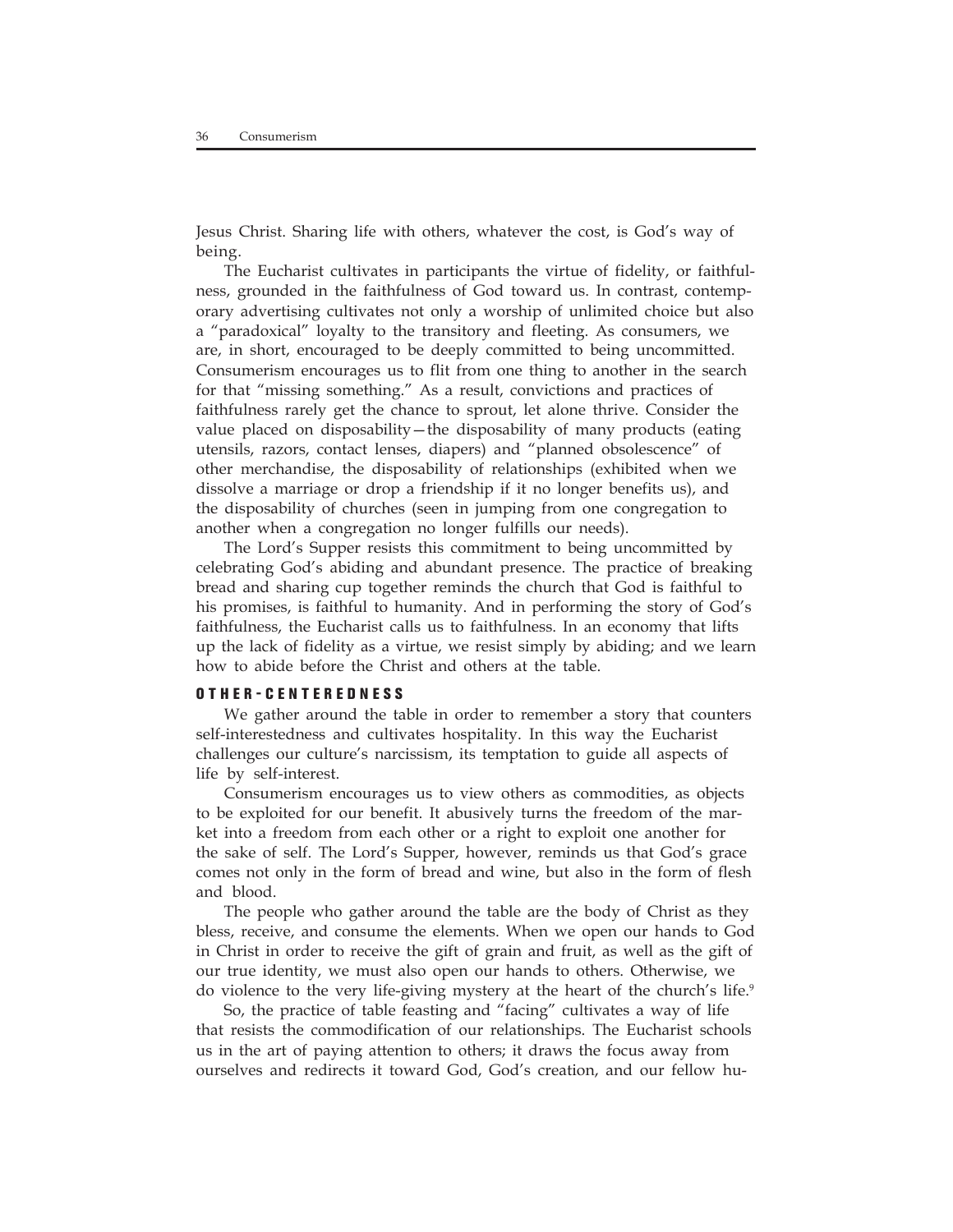manity. As we are shaped by the habit of facing Christ and others in this great feast of thanksgiving, we become keenly aware that an aspect of worshipping the triune God is to be present for and in communion with others.

#### **PROPER JOY**

In the midst of a culture that celebrates insatiable desire, the Eucharist points us toward our true joy. Consumer culture urges us to pursue our individually-defined pleasures, provided they can be purchased in the market. Friendship, intimacy, and love become the objects we should buy and consume in the same manner that we purchase toothpaste, CDs, SUVs, or the latest technological gadget. To be happy (and define our identity), we are told to chase after more things and services. These twin pursuits, of pleasure for its own sake and of more and more things, are robbing us of our ability to experience genuine joy.

Consumer culture tempts us to take delight primarily in what the world has to offer. Now desire is not necessarily a bad affection. Christians are not called to refrain from desiring; we are called to desire the one true God (Psalm 42:1). God certainly wants us to enjoy the goodness of creation, but the creation and its pleasures should not become our idols.<sup>10</sup>

The Eucharist reminds us that true joy flows from a meal in which we claim again and again humanity's created intention: "to glorify God and to enjoy God forever." At the table we delight in God as the creator of humanity as well as the grain and fruit shared in the meal. We delight in God as our redeemer in the crucified and risen Christ. And we are freed by the Holy Spirit to reclaim our identities as children of this giving and forgiving God. Even as we taste bread and wine, we glimpse with awe, wonder,

Contemporary advertising cultivates a worship of unlimited choice and a "paradoxical" loyalty to the transitory and fleeting. As consumers, we're encouraged to be deeply committed to being uncommitted. In contrast, the Eucharist cultivates the virtue of fidelity, grounded in the faithfulness of God toward us.

and anticipation God's act of reconciliation and glorification.

When our lives are marked by a spirit of joy that flows from authentic praise and thanksgiving for God's abundant care, our covetousness will be checked. We will dwell daily in the joy of God's abiding presence in our lives together as the *ekklesia*, the "called out" community. We will find the contentment we seek, not in the "brands" we consume and wear, but in the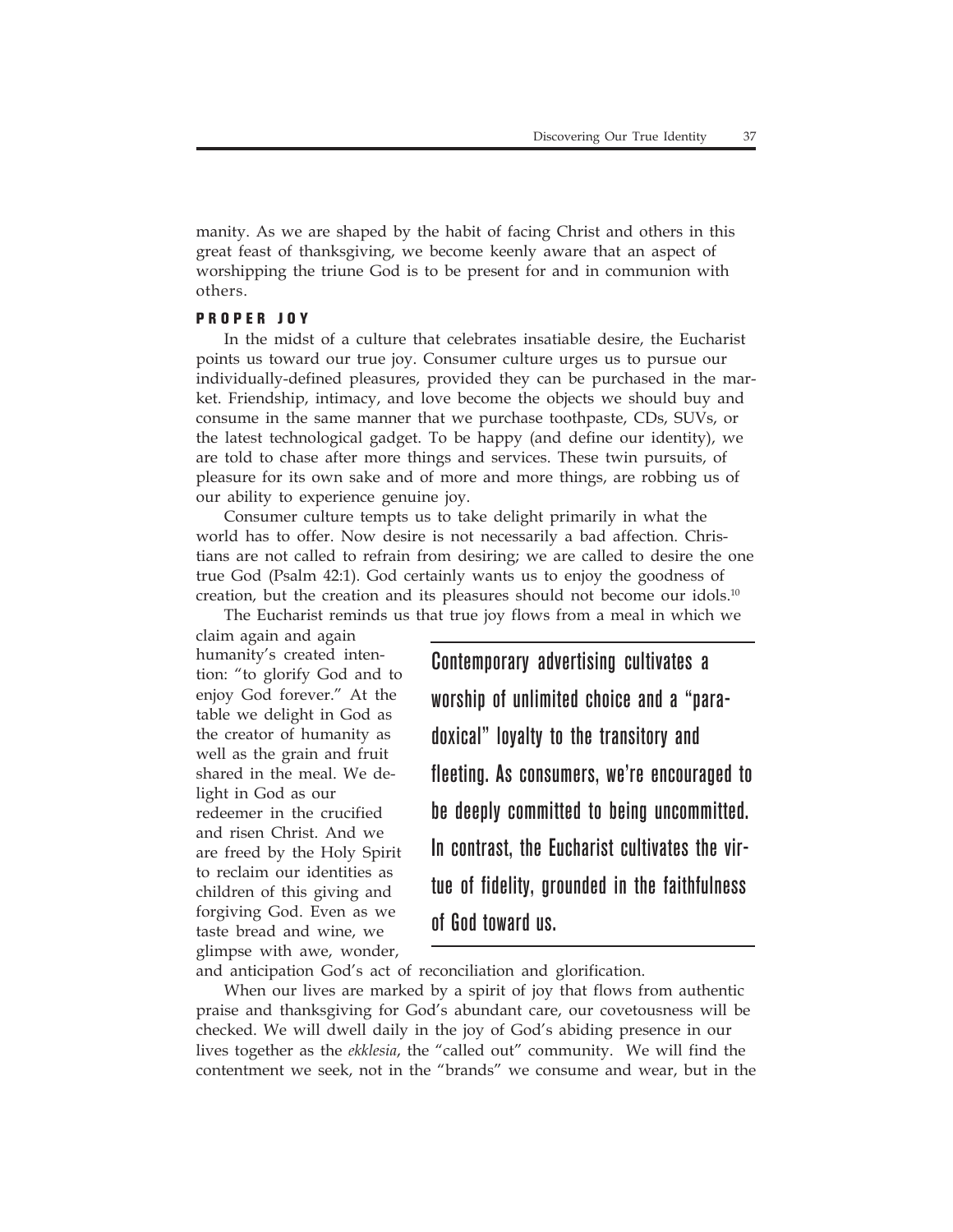experience again and again of the wellspring of true joy, the God who transforms us and our relationships with all the rest of creation.

#### **NOTES**

1 Rodney Clapp reports Calder's story in *Border Crossings: Christian Trespasses on Popular Culture and Public Affairs* (Grand Rapids: Brazos Press, 2000), 127-128.

2 David Lyon, *Jesus in Disneyland: Religion in Postmodern Times* (Oxford: Blackwell, 2000), 77.

3 John DeGraaf, David Wann, and Thomas H. Naylor, *Affluenza: The All-Consuming Epidemic* (San Francisco: Berrett-Koehler Publications, Inc., 2001), 13.

4 James B. Twitchell, *Lead Us Into Temptation: The Triumph of American Materialism* (NY: Columbia University Press, 1999), 25.

5 Michael Jessup, "Truth: The First Casualty of Postmodern Consumerism," *The Christian Scholar's Review* 30/3 (Spring 2001), 292.

6 Ibid. See, for instance, Jean Baudrillard, *For a Critique of the Political Economy of the Sign* (St. Louis: Telos Press, 1972/1981), 38.

7 Twitchell, *Lead Us Into Temptation*, 17-49.

8 Darrell L. Guder, ed., *Missional Church: A Vision for the Sending of the church in North America* (Grand Rapids: Eerdmans, 1998), 110-117.

9 Philip D. Kenneson, *Life on the Vine: Cultivating the Fruit of the Spirit in Christian Community* (Downers Grove, IL: InterVarsity Press, 1999), 50.

10 Ibid., 71.



#### **MARK S. MEDLEY**

*is Associate Professor of Religion at Campbellsville University in Campbellsville, Kentucky.*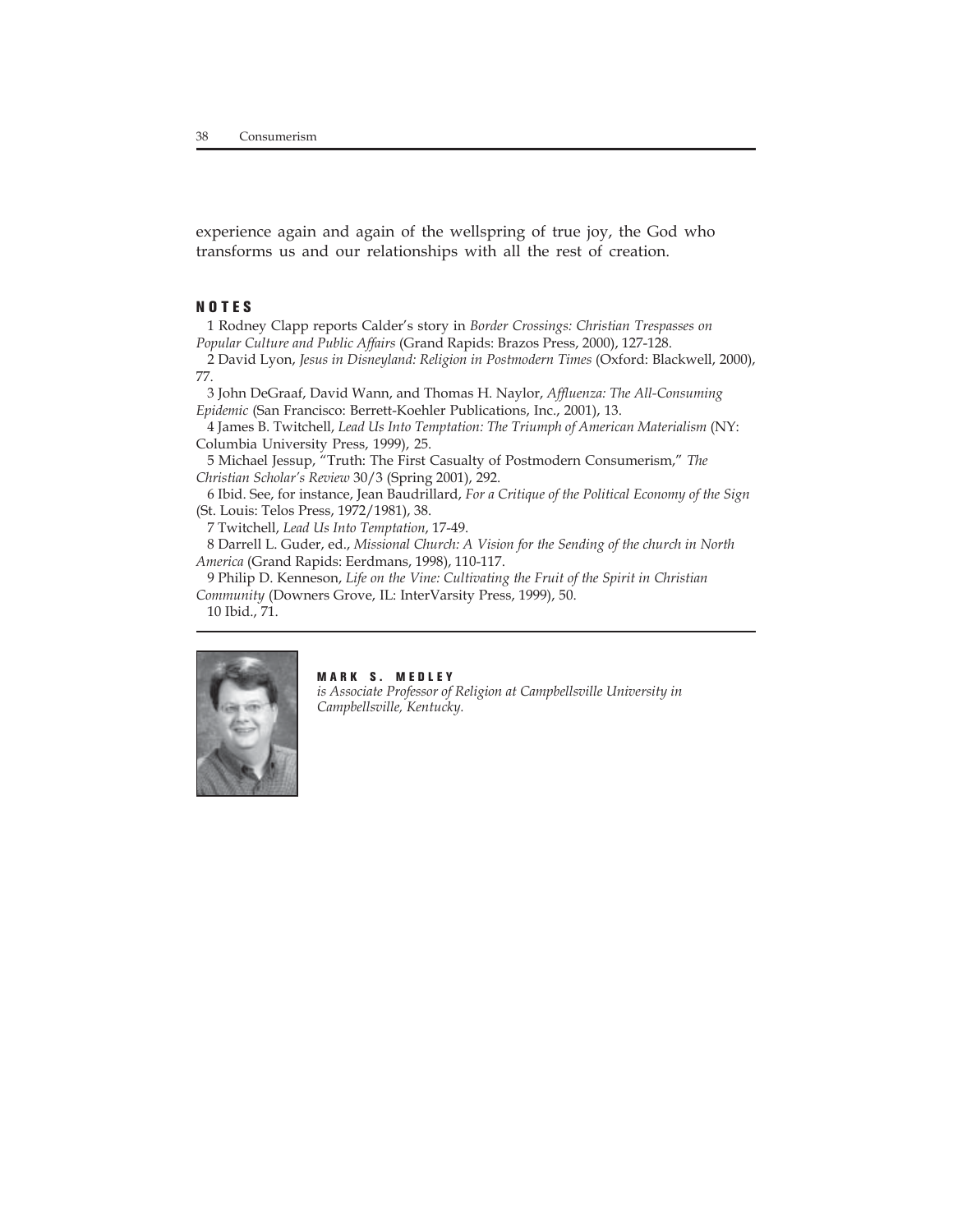### More Like Mephibosheth BY LAURA SINGLETON

Consumerism is first and foremost a culture of expectation, which can erode our ability to appreciate relationships, kindnesses, and other pleasures of life. We are trained to evaluate, inspect, and be suspicious that what is offered isn't all that it's cracked up to be. Isn't this mistrusting mindset exactly what the serpent exploited in Eden?

y words were slightly whiny, but my tone was firm: "But this coupon doesn't say it can't be used with another coupon." With "fight-or-flight" hormones kicking in, I was locked into position. Rarely do I find my defenses rising higher or my adrenalin pumping harder than in those moments of fatal confluence where my zealous frugality—not, of course, to be confused with that ugly word "greed" meets my laser-like (and dangerously Pharisaical) focus on the "letter of the law." Whether presenting a challenged coupon, facing a cancelled airline flight, or arguing an unrecognized credit card charge, I cloak myself in worldly cynicism and enter the battle determined not to be a dupe, but to be a super-savvy, not-taken-advantage-of, "don't tread on me" brand of American consumer.

In this particular instance, the cashier, a girl less than half my age, abruptly took my coupon, and, with an "if it means that much to you, lady" look and a Gen X shrug, gave me my dollar. I walked away with a Pyrrhic victory, already repentant, and grateful that I wasn't wearing my cross necklace or "fish" bracelet or anything that might sully the name of Christ with my little performance. It was not, in other words, a Mephibosheth moment.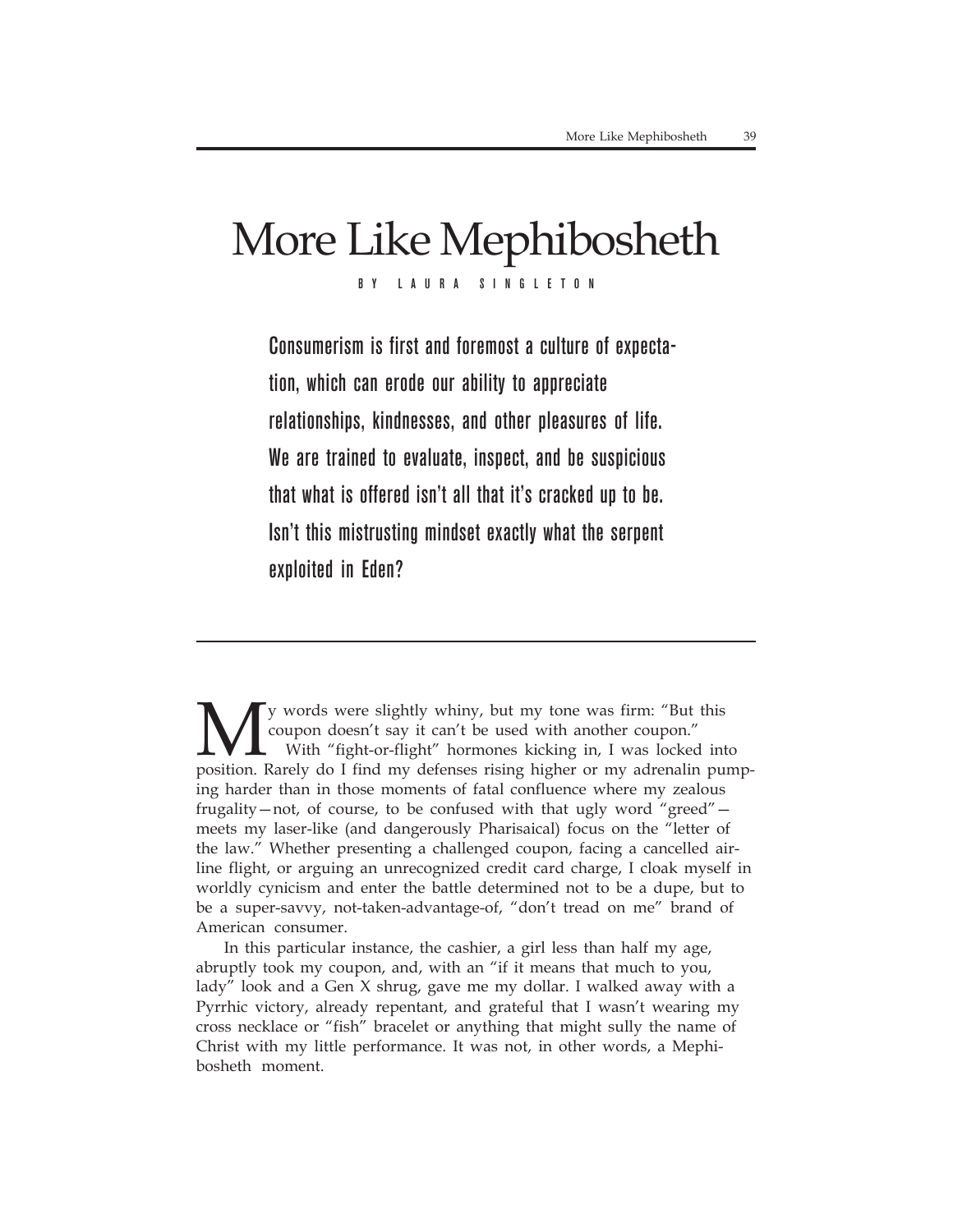Oddly enough, I find my twenty-first century American consumer behavior challenged by this ancient Israelite, he of the mellifluous name and malfunctioning feet, son of Jonathan and grandson of Saul, who makes a few cameo appearances in the second book of Samuel. Mephibosheth, to begin with, knew something about gratitude. We learn of him (and the unfortunate childhood accident that crippled his feet) in 2 Samuel 4:4, but his first real turn on the stage is in 2 Samuel 9, when he receives the largesse of the newly-risen King David. Having just ascended to the throne that he was anointed by God to take, David has every prerogative (within contemporary custom) to wipe out all family connected with the previous king, Saul. Instead, honoring a vow of friendship to his late and much-beloved friend Jonathan, he grants an inheritance of land, servants, and full access to the king's table to Jonathan's son, Mephibosheth. In return, Mephibosheth gratefully (and quite understandably) grovels, "What is your servant, that you should look upon a dead dog such as I?" (2 Samuel 9:8).

Later on, however, in an incident connected with Absalom's rebellion, David's action is less generous. Mephibosheth's servant, Ziba, attempts to curry favor with the fleeing King David, bringing him provisions and telling him the apparent lie that Mephibosheth is gleefully expecting the revolt to end in his own ascent to the throne. In response to this rather far-fetched story, David instantly grants Mephibosheth's property to Ziba (2 Samuel 16:1-4). At the time, of course, he was running for his life and wasn't in a position to grant much of anything, but apparently he took the promise quite seriously, as evidenced in his response later, after the defeat of Absalom, when he returned to Jerusalem and found an unkempt and mournful Mephibosheth. Mephibosheth said that he asked for a donkey to be saddled so he could follow David, but Ziba treacherously left him behind. He thus remained helpless to do anything but wait anxiously for his patron's return.

On the whole, the story (with Mephibosheth's "uncared-for feet" surely an arresting visual aid) rings true. David, however, acts as though he's not sure who to believe, or maybe he'd rather keep his word to Ziba than call him a liar. Instead of censuring Ziba and returning Mephibosheth's inheritance, David divides the land between them. Our mis-footed hero, however, doesn't object—quite the opposite. "Let him [Ziba] take it all, since my lord the king has arrived safely," says the loyal Mephibosheth (2 Samuel 19:30).

Where's the outrage, the demand for rights? Of course, Mephibosheth is a footnote Old Testament character, the kind whose actions are just reported upon, not assessed. Perhaps we can't be sure his behavior is meant to be an example. We can surmise, for instance, that the Levite in Judges 19 who slices up his dead concubine (or the householder in Gibeah who proffered her to the mob in the first place) isn't meant to inspire present-day emulation. Mephibosheth, however, has some pretty good company.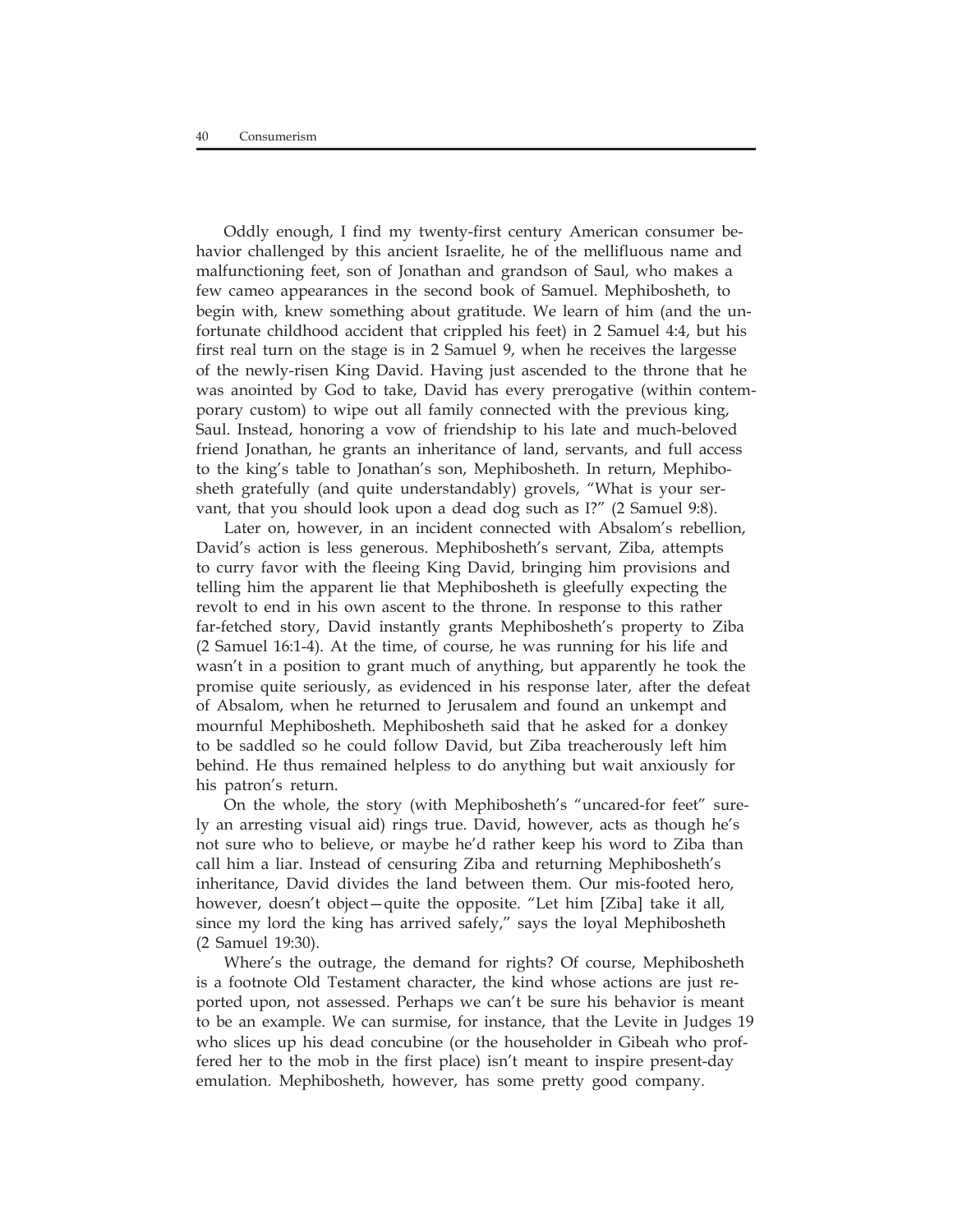Consider, if you will, these words, also from the second book of Samuel: "Who am I, O Lord God, and what is my house, that you have brought me thus far?" (2 Samuel 7:18). Sound like our friend Mephibosheth? It's King David himself, the man "after God's own heart" who, perhaps all the more because of his faults, knew how little he deserved the kindness he received. There are other examples of this kind of humility and submission from rather credible sources. Try the previously-fiery John the Baptist, who turns followers away from him and toward Jesus, quietly saying, "He must increase, and I must decrease" (John 3:30). Then there's the confoundingly humble Syrophoenician woman, who doesn't flinch at being called a Gentile "dog" who must wait for the benefits of the Gospel, and is commended by Jesus as a result (Matthew 15:21-28). And we can't stop without noting Jesus himself, who "did not regard equality with God as something to be exploited" (Philippians 2:6) and, along the way, told us to take the lowest place and turn the other cheek.

All of which gets me back to my argument in the supermarket, because the problem, I think, about consumerism is not just that it is a culture inspiring greed and materialism, but that it is first and foremost a culture of *expectation*. We are trained to evaluate, inspect, and be suspicious that what

is offered isn't all that it's cracked up to be. I will grant you that greed by the businesses on the other side of the equation often makes that suspicion warranted, but isn't this mistrusting mindset exactly what the serpent exploited in Eden? For me, at least, I find that an attitude of expectation doesn't just lead to disputes in supermarkets but, more seriously, erodes my ability to appreciate relationships, kindnesses, and other pleasures of life.

I think the problem is

The idea of expectation is too readily woven with spiritual-sounding language. God's Word indeed promises great things—Christ's return, resurrection to eternity with him, a new heaven and a new earth. But a smooth connection through O'Hare Airport doesn't seem to be my birthright, even as a child of the King.

particularly insidious for Christians because the idea of expectation is too readily woven with spiritual-sounding language, much as the truth got twisted for Eve. In a small group meeting at a prayer retreat I once raised this thought that I felt God was showing me I needed generally to expect less and be more grateful. I was met, even in my rough-and-ready urban New England church, with raised eyebrows of solicitous concern. They pressed me with several questions. Perhaps, I sensed, they worried that I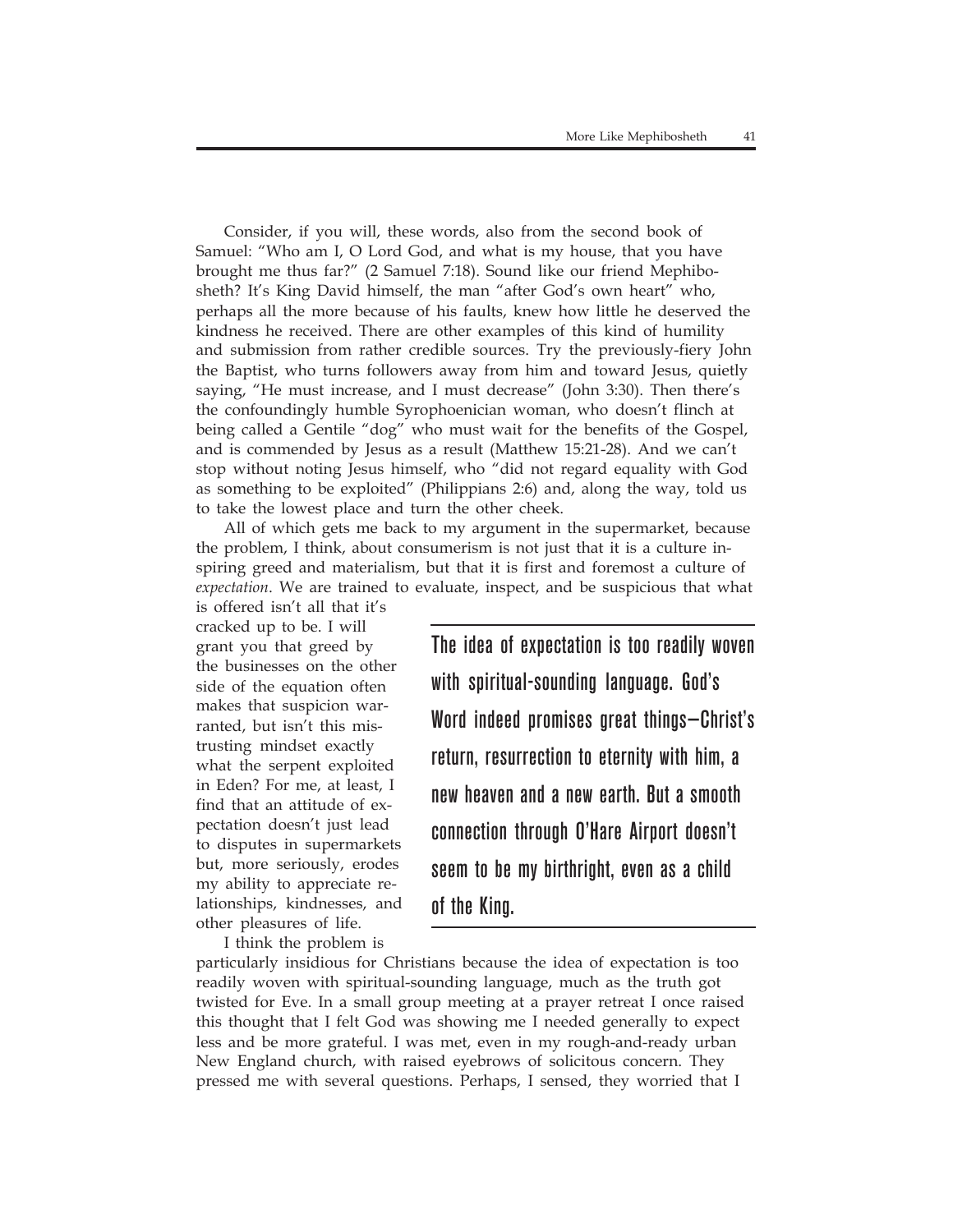wasn't able to "expect great things from God" (a phrase not found in Scripture, by the way). I find, indeed, that God's Word promises me great things—the Lord's return, my own resurrection to eternity with Him, and a new heaven and a new earth, to name just a few. But a smooth connection through O'Hare Airport? It doesn't seem to be my birthright, even as a child of the King.

If we peruse the shelf at the average Christian bookstore, however, we find many titles promising a "happy life" or a "life you've dreamed of." I

The allure of having God meet all our expectations is, sadly, readily mangled by worldly assumptions, leaving us looking in dissatisfaction for the perfect church, the perfect job, the perfect home, the perfect mate.

don't mean to judge the authors, virtually all of whom I know have spiritual blessings in view, but the reality is that it's too tempting to take these claims at face value. Bruce Wilkinson, for example, explicitly states in *The Prayer of Jabez* that seeking God's "blessing" has "nothing in common" with

the idea that you can "cash in" on your relationship with God for material gain.† That didn't, however, stop his words from being misrepresented and misunderstood in precisely that way by some readers. Our natural desires, after all, perpetually run in the direction of self-interest. The allure of having our expectations met by God is, sadly, readily mangled by worldly assumptions. Thus perverted, it too often leaves us as Christians looking around in dissatisfaction for the perfect church, the perfect job, the perfect home, even perhaps the perfect mate.

But wait—I can hear the rumblings in my own heart, so I project them to my readers—isnt' there such a thing as "righteous indignation" about goods and services? Aren't we ever allowed to take a stand? Jesus clearing the temple of moneylenders is usually the illustration raised to defend this point. We have to look, though, at what his motive was. We are told his gesture fulfilled the prophecy, "Zeal for your house will consume me" (John 2:17, citing Psalm 69:9). Zeal for God's house, God's purposes, is the kind of zeal God endorses. Zeal for the rights of others, especially the weak and the poor, is what you find a lot of in the Bible, starting with the prophets and continuing through Christ himself. Making sure a dangerous child's toy got recalled is the kind of consumer-minded concern that might fit this call to action. However, even in conquering the land of Canaan, the Israelites got into trouble when they forgot that their mission was to follow God's plan and get only what God *gave* to them, not take what they could get or what they deserved. (See, for example, the ugly incidents at Ai in Joshua 7.) Getting "what I deserve" is unfortunately most often the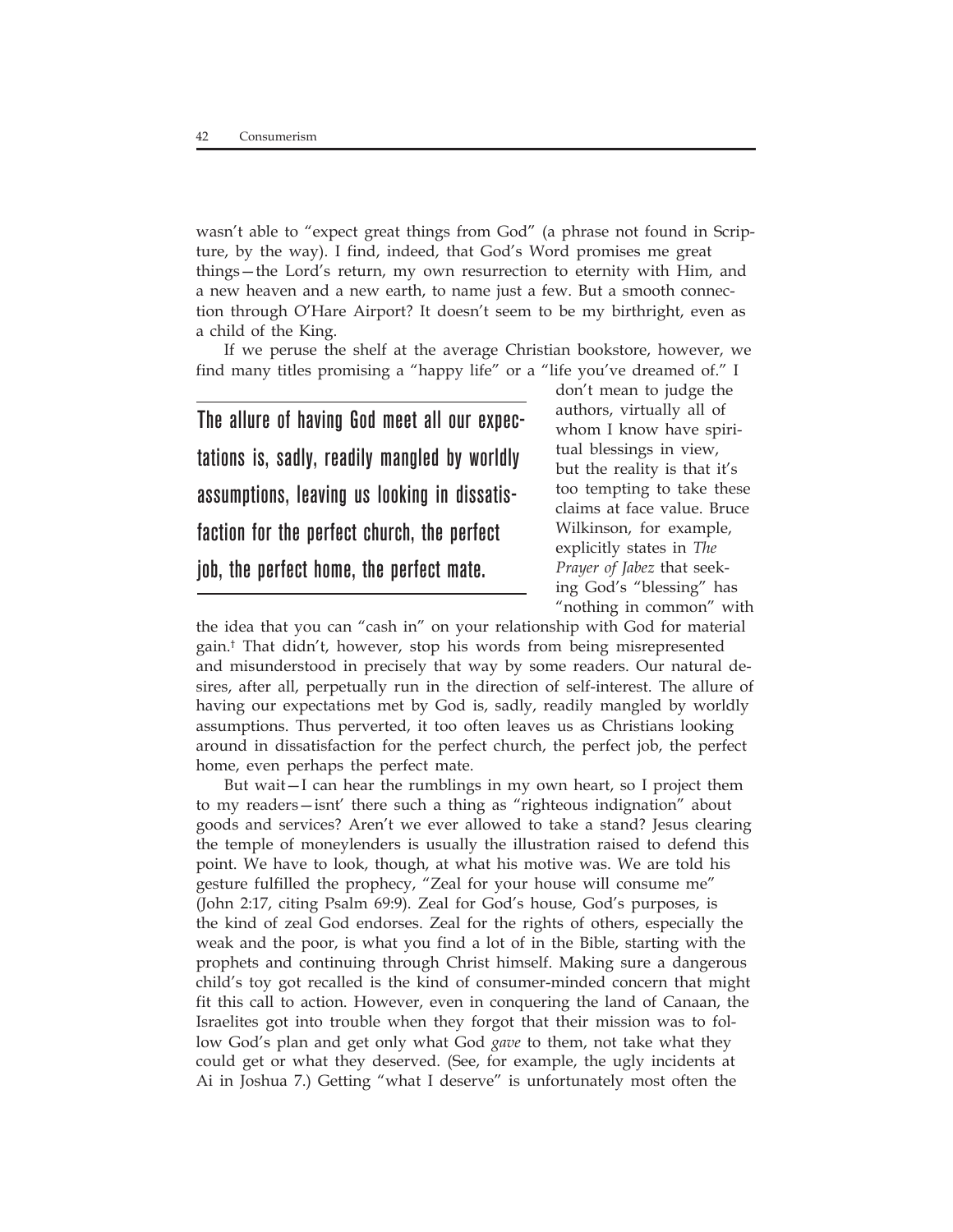object of the zeal I exercise in my Consumer-Reports-minded reaction to errors and inconveniences—those moments when I confuse being "right" with being "righteous." If God were actually to treat me as I deserve, then woe is me!

Thus I return to my role model, Mephibosheth, who didn't mind comparing himself with dogs because, after all, that's what he was in relation to the King. It may not have the ring of "Dare to be a Daniel" or even "Be Like Mike," but being a little "More Like Mephibosheth" feels like an appropriate aspiration.

#### **NOTE**

† Bruce Wilkinson, *The Prayer of Jabez* (Sisters, OR: Multnomah Publishers 2000), 24.



#### **LAURA SINGLETON**

i*s a research associate at Harvard Business School and freelance writer who lives in Cambridge, Massachusetts.*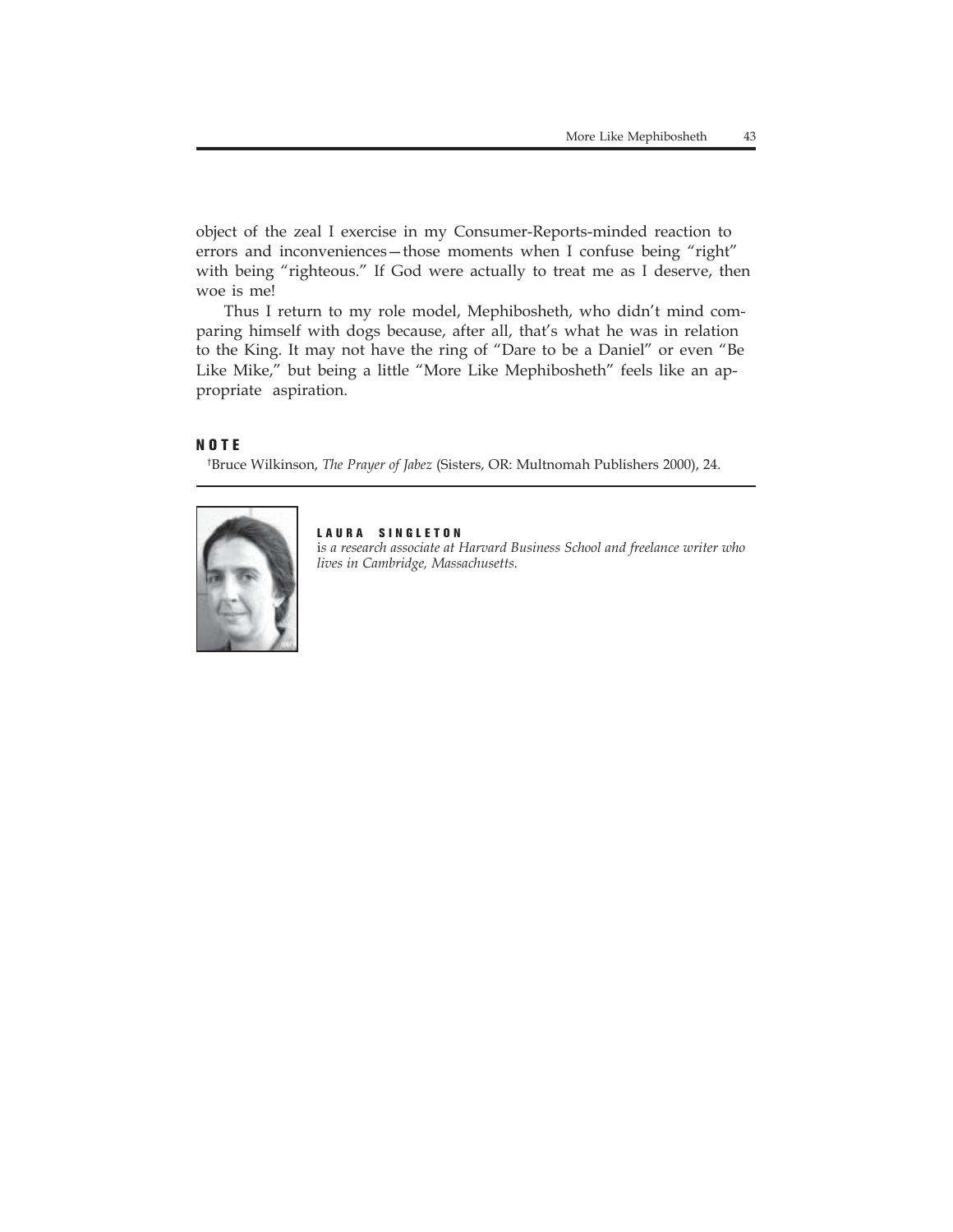

With subtle strokes the artist offers a warning: what we choose to do with money in a consumer culture makes noticeable differences in our lives.

*Marinus van Reymerswaele (ca. 1490-1567), MONEY-CHANGER AND HIS WIFE, 1539. Oil on panel, 83 x 97 cm. Copyright © Museo del Prado, Madrid. All rights reserved.*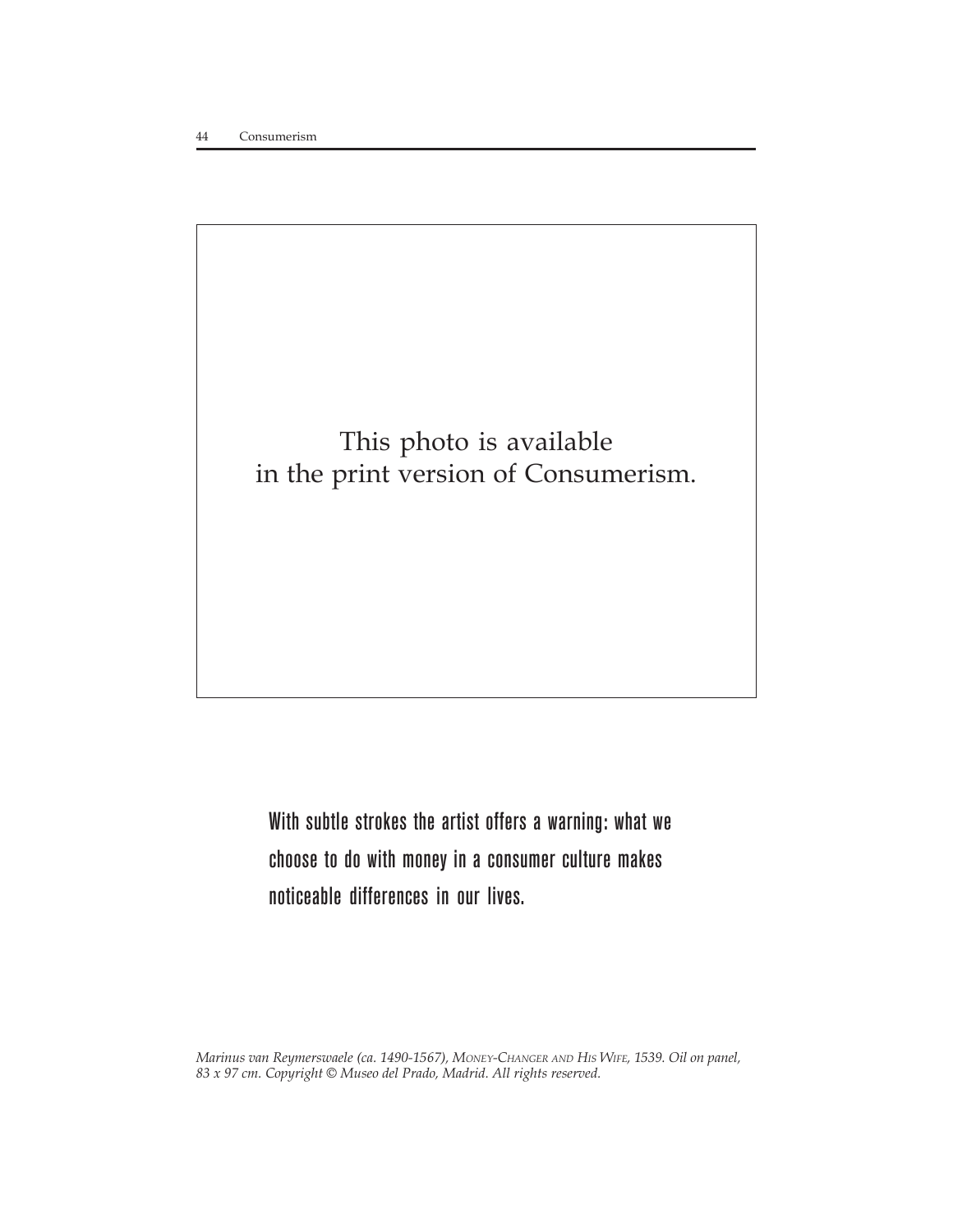# Subtle Qualms

BY HEIDI J. HORNIK

Ontroversy surrounds this depiction of a banker and his wife in their counting house. Does the artist express subtle qualms about their money-changing, or simply commend their new profession the emerging business culture o their counting house. Does the artist express subtle qualms about their money-changing, or simply commend their new profession in the emerging business culture of Northern Europe?

Marinus worked in the tradition of Quentin Metsys, who also painted scenes of tax-collectors, merchants, and moneychangers. Art historians observe satirical and moralizing symbols in their work, which they interpret as stinging critiques of avarice and greed. "In this painting…Van Reymerswaele approaches one of the principal evils of his time: usury, the greater of all possible sins in a commercial society such as Flanders," says a published guide to the Prado where this painting is housed. "Corruption and fraud affected all levels of society, even the clergy, producing a critical reaction on the part of writers, theologians and artists."1

Accounting historians offer a different reading of this painting and its genre: they say the artists approve of financial professionals. Marinus makes significant changes to his subject in contrast to an earlier painting by Metsys in 1514: the wife's left hand rests on an accounting book rather than a "book of hours" prayer book, and an abacus, a tool of the trade, is prominent in the foreground rather than various religious symbols. 2

Changes in Northern Europe between 1514 and 1539 make both interpretations insightful. Artists painted occupational, secular portraits in Flanders. Market-driven workshops replaced the guild system, requiring financial professionals to handle purchases, commissions, and accounting legers. Moneychangers, goldsmiths, and bankers were respectable by 1539.

Yet I wonder about the untidy shelves behind this couple and tattered headdress of the banker, for avarice and greed are often linked with sloth. This man is not an intellectual surrounded by books, as one accounting historian notes is common in portraits of respected bankers in this era, but focuses only on weighing his money. Perhaps Marinus tempers his generally approving stance with a warning: what we choose to do with money in our consumer culture makes a subtle, but noticeable difference in our lives.

#### **NOTES**

1 CD-ROM *La Pintura en el Prado*, 1996.

2 See Manuel Santos Redondo's paper at the 8th World Congress of Accounting Historians, Madrid, July 2000 at *www.ucm.es/BUCM/cee/doc/00-23/0023.htm*, September 22, 2003.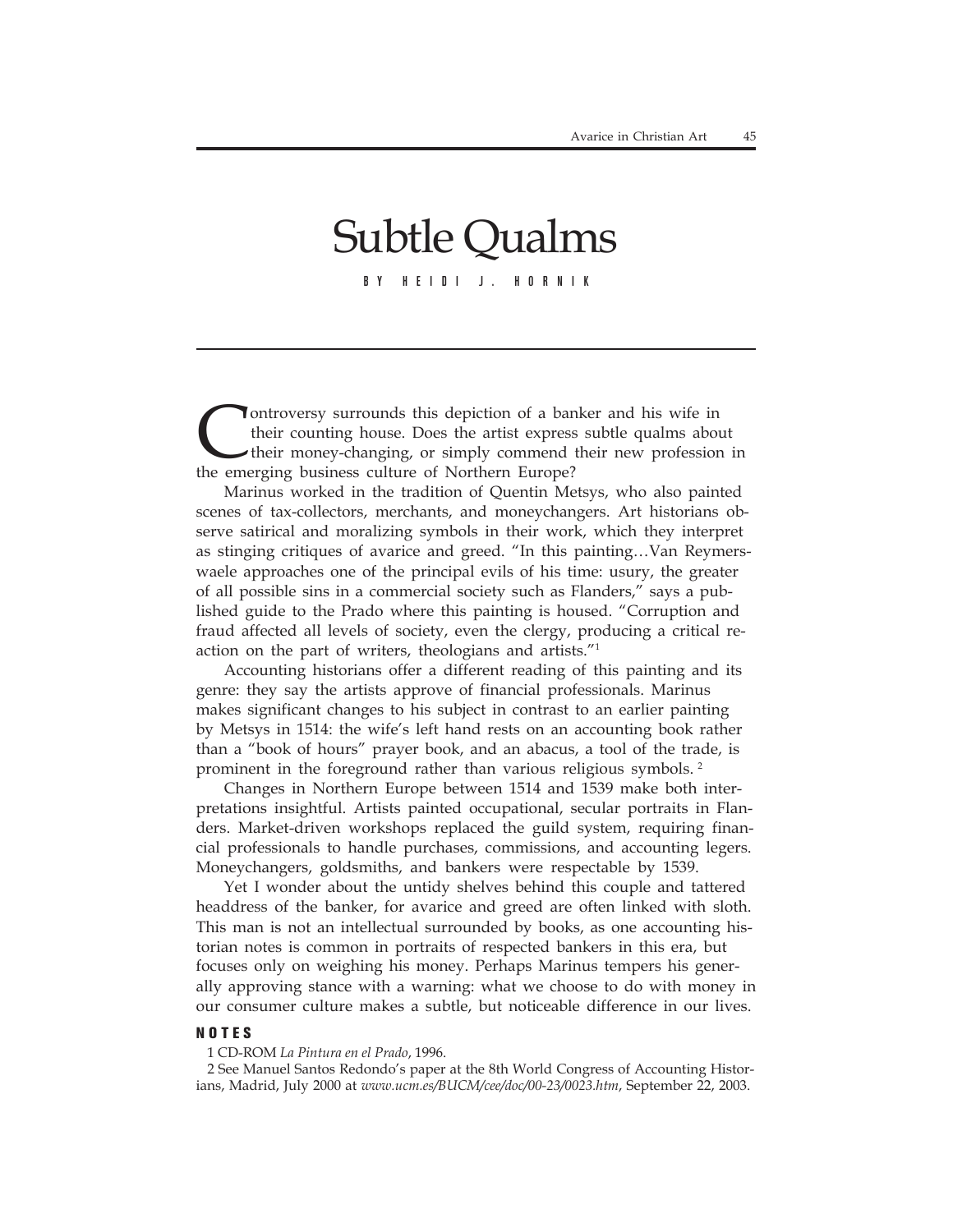### This photo is available in the print version of Consumerism.

Guercino's powerful image invites us not only to recognize our motivations to act selfishly, but also to return to the forgiving and compassionate Christ.

*Guercino (1591-1666), THE BETRAYAL OF CHRIST, c. 1621. Oil on canvas, 115.3 x 142.2 cm. Given by Capt. R. Langton Douglas, 1924. Fitzwilliam Museum, Cambridge.*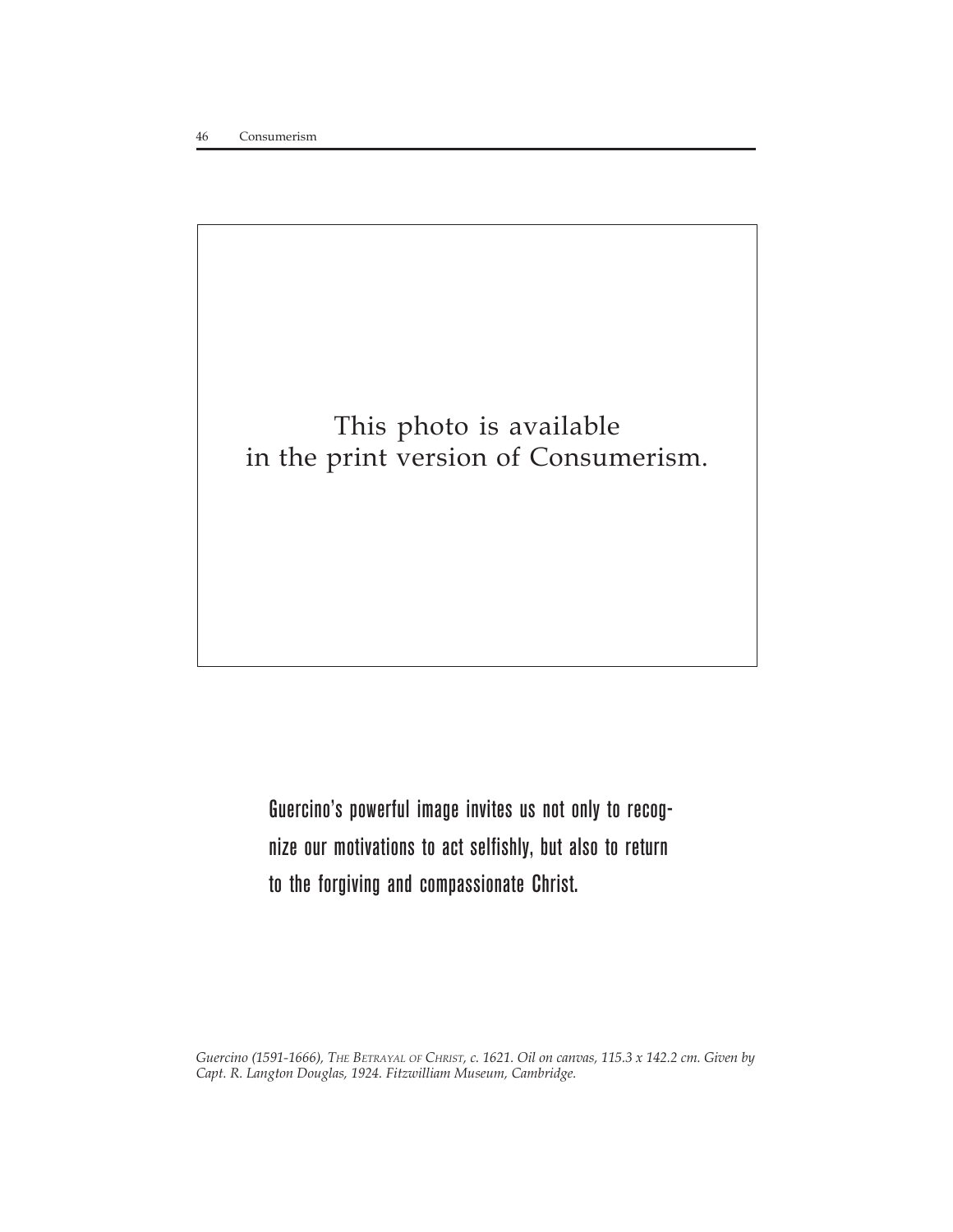# Horror and Invitation

BY HEIDI J. HORNIK

J udas negotiated Christ's betrayal for thirty pieces of silver, a slave's value in Exodus 21:32 and the cynical payment to buy off a good shepherd in Zechariah 11:12, then looked for his best chance to deliver the goods (Matthew 26:14-16). The seventeenth-century Baroque artist Guercino depicts that moment of opportunity in the garden of Gethsemane. Christ has just said to Judas, who cowers in the left foreground with the bag of silver, "Friend, do what you are here to do," and the soldiers lay hands on Jesus (26:50).

Typically artists depict the kiss of Judas (Matthew 26:49, Mark 14:45, Luke 22:47) or Peter cutting off a soldier's ear (Matthew 26:51, Mark 14:47, Luke 22:50). Guercino instead focuses this dramatic and theatrically lit painting on the emotional exchange between Judas and Christ. Judas watches, horrified, as the soldier to his left drops a rope around Christ's neck. The drama is heightened in the painting by a compositional diagonal that continually draws our eyes back and forth between Christ and Judas, emphasizing this climactic moment in their relationship.

How Judas got to this point and what happened to him after this event is handled differently by the gospel writers. Matthew (26:14-16), Mark (14: 10-11), and Luke (22:3-6) agree Judas's motive included money. Only Matthew's gospel mentions his remorse (27:3-10). "I have sinned by betraying innocent blood," Judas told the chief priests and elders, but they had no sympathy for him. In anger he threw the pieces of silver in the temple, then went and hung himself. The passage is powerful in its abrupt tone. Like Guercino, Matthew portrays Judas's painful loathing for what he has done.

Although Judas was motivated by selfish ambition and greed, this is a human failing for which he could have sought forgiveness. Judas went to the wrong person(s) for pardon. The apostle Peter was rehabilitated after denying Christ because he sought forgiveness from the only one who can grant it—Christ. Guercino depicts the face of Christ as full of forgiveness and with a sense of calm; Judas, blinded by his own panic and dismay, cannot see that compassion. Unforgiven by the priests and elders, and filled with frustration, guilt, and shame, he destroyed himself.

We are among the intended audience for Matthew's gospel and Guercino's painting. They invite us not only to recognize our motivations to act selfishly, but also to return to the forgiving and compassionate Christ.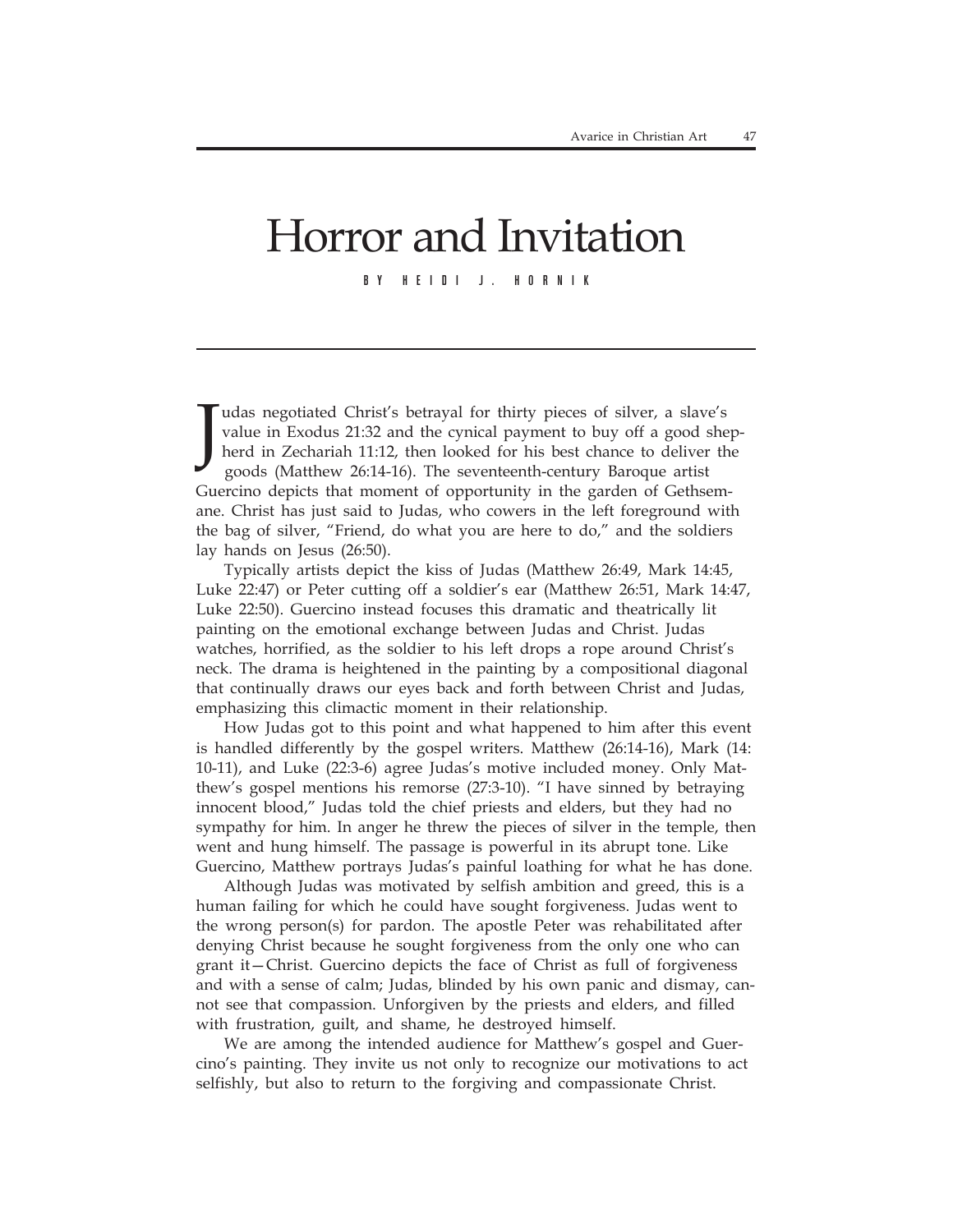

Jesus' temple-clearing raises the difficult issue of when business strategies and values in the church interfere with worship.

*Joseph Mallord William Turner (1775-1851), CHRIST DRIVING THE TRADERS FROM THE TEMPLE, 1832. Oil on mahogany, 92.1 x 70.5 cm. Copyright © Tate, London 2003.*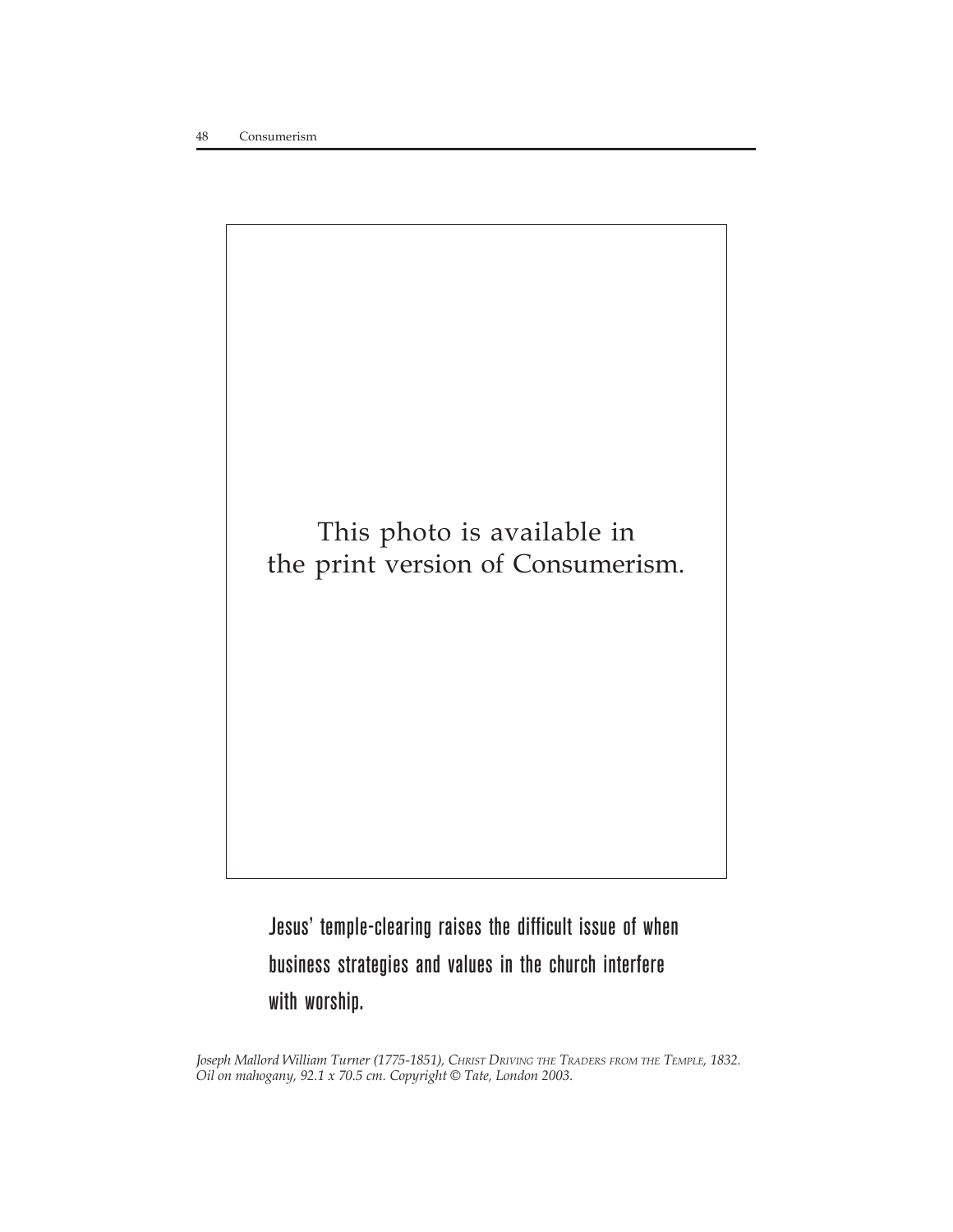# Past the Blockade

BY HEIDI J. HORNIK

Il four gospels highlight the significance of Jesus' clearing of the temple. Matthew, Mark, and Luke place this event in the last w<br>of Jesus' ministry; in John, it is a motif of the gospel story. "The<br>Jesus entered the tem temple. Matthew, Mark, and Luke place this event in the last week  $\blacktriangle$  of Jesus' ministry; in John, it is a motif of the gospel story. "Then Jesus entered the temple and drove out all who were selling and buying in the temple, and he overturned the tables of the money changers and the seats of those who sold doves," Matthew reports. "He said to them, 'It is written, "My house shall be called a house of prayer"; but you are making it a den of robbers'" (21:12-13). Temple authorities, the "robbers," required worshipers to use temple coins to buy sacrificial animals, but charged high interest and gave low exchange rates for the Roman coins of the people.

Jesus was equally concerned with worship practices as with business procedures. His reference to Isaiah 56:7 reminds us the role of his house has been defined before, but has been forgotten. "The moneychanging was in the one place that non-Jewish worshipers could pray, and the commotion made their worship impossible," Craig Blomberg notes. "The application of Jesus' temple-clearing is not to mandate what can or can't be sold in a church building but the more difficult issue of when we allow church to be turned into a business in ways that compromise worship" (see p. 25).

Biblical stories were not a typical subject for Turner, an English artist best known for his romantic landscape paintings in watercolor and oil. He was already in his sixties when, in the 1830's, he studied religious themes through the work of old master painters such as Rembrandt. Although Turner's early artistic training was formal and he was involved in the Royal Academy of Painting, London, for his entire life, his subject choices centered on landscape rather than the human form. Rembrandt's religious works forced Turner to think about the content of biblical narratives and the compositional element of painting figures, two realms that were new and somewhat uncomfortable to him. He admitted that painting figures was "not my style."†

Most scholars agree that Turner used oil paintings such as these to work out the problems associated with depicting the figure. The Tate Gallery, where the artist bequeathed it, maintains he abandoned *Christ Driving the Traders from the Temple* as unsatisfactory and never finished it. It may have been intended to accompany the paintings of Shadrach, Meshech,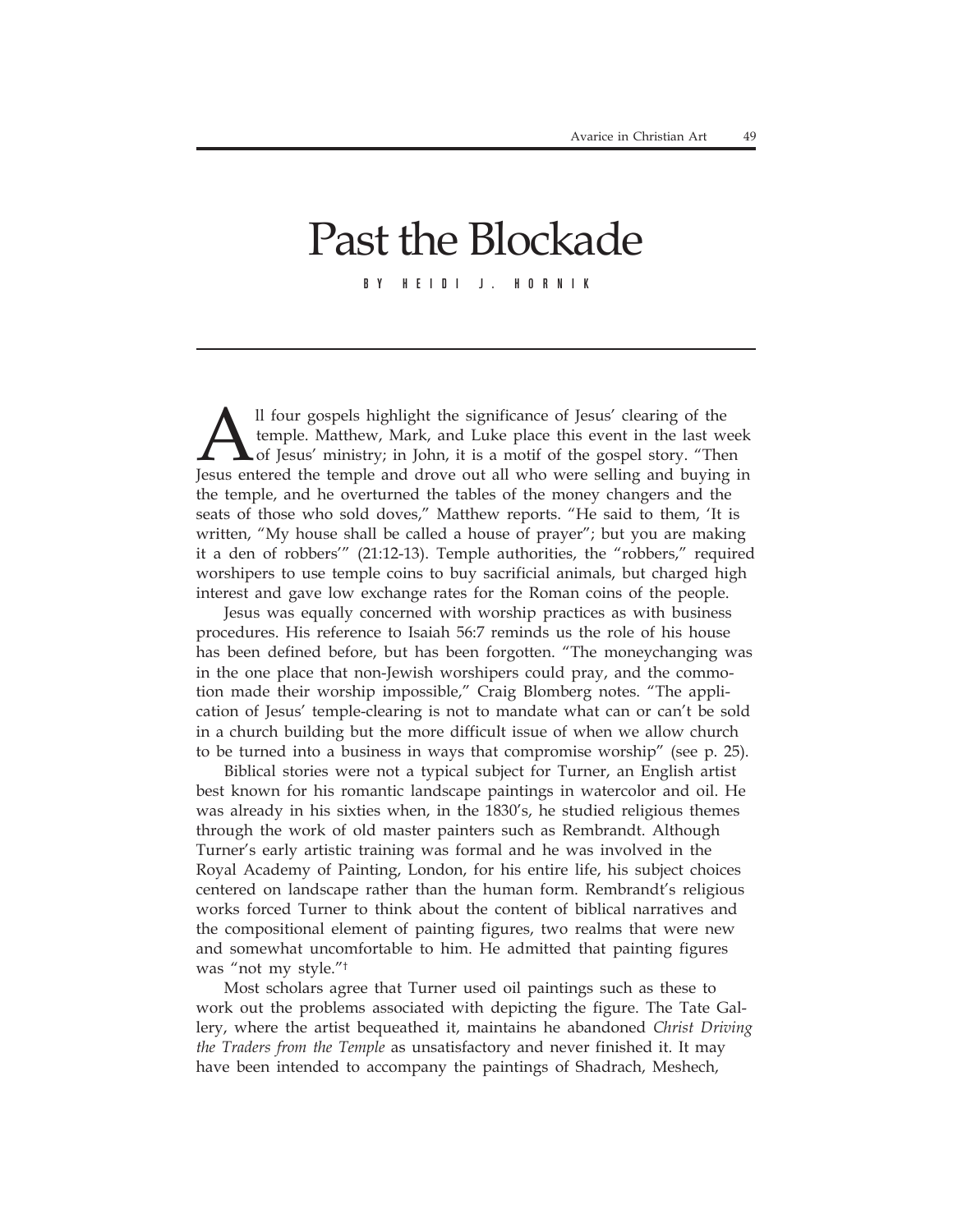and Abednego that Turner exhibited in 1832.

Turner's signature style—described by his contemporary artist and friend, John Constable, as "tinted steam"—is evident here: his loose brushwork creates a hazy effect. Individual faces, seen here and there in the composition, are not detailed in a manner to reflect emotion. Even the figure of Christ is depicted in a gesture of prophetic preaching or welcome, rather than anger in turning over tables or brandishing a whip.

The application of paint is thick and dense; a mass of yellow color at Christ's feet represents the trembling mass of "robbers" he wants out of his house. As viewers we are led to the temple from this outer courtyard by a strong diagonal light, but these human figures meld into a wall or blockade between us and the temple entrance. The religious authorities, who exploit the sincerity of the worshipers for financial gain, were a problem then as they may be now.

#### **NOTE**

† Tate Online. *www.tate.org.uk*, 22 September 2003.



**HEIDI J. HORNIK** *is Associate Professor of Art History at Baylor University in Waco, Texas.*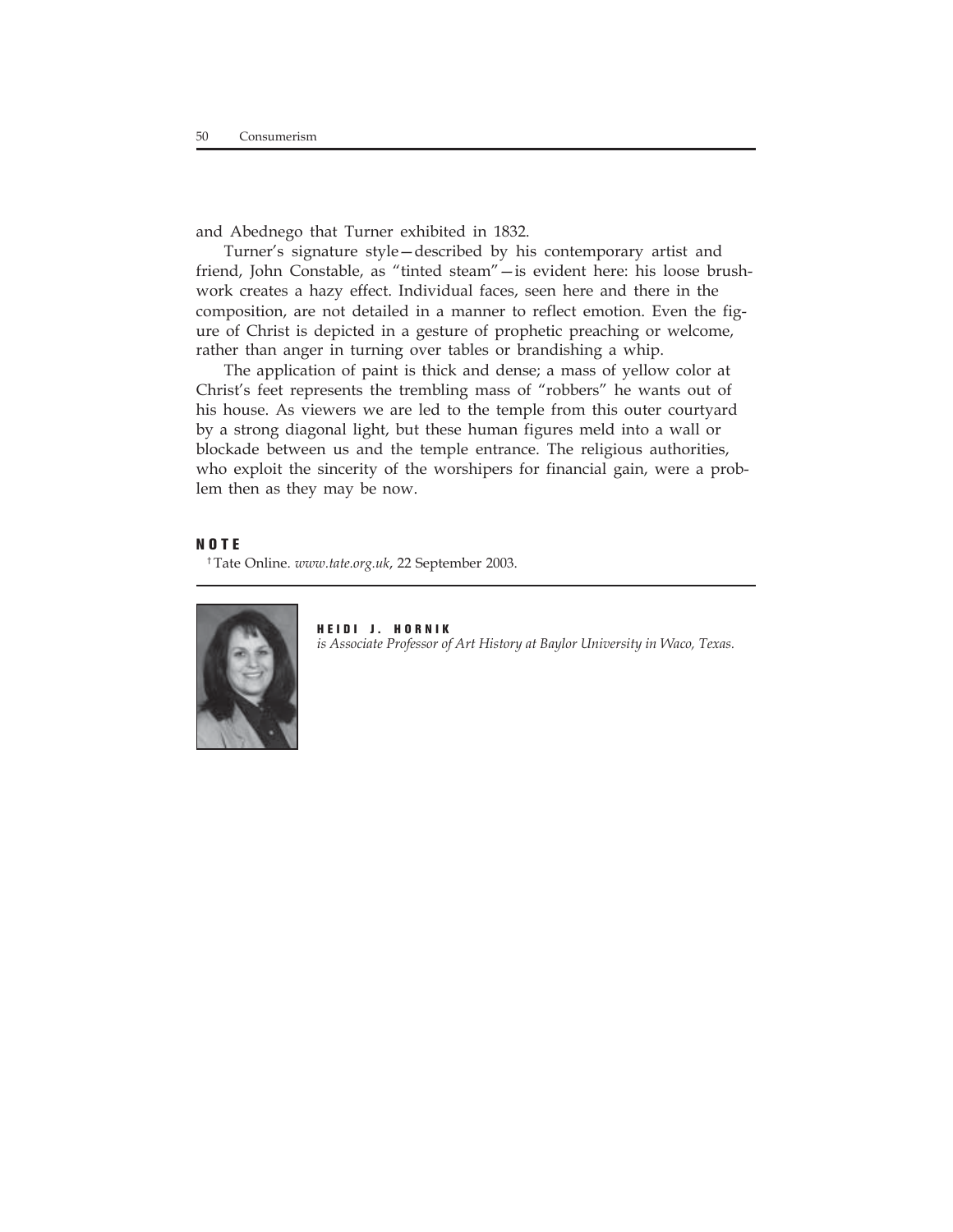## O God, You Own a Thousand Hills

BY TERRY W. YORK

O God, you own a thousand hills, and all their cattle grazing. Would we, then, grasp for one hill more, our selfish greed full blazing? Our bigger barns are full of grain, none left behind for gleaning. We gather to ourselves so much, our giving has no meaning.

Should someone ask of us our coat, you call on us to give it. You ask us give our shirt, as well, if he who asks will take it. You call on us to share our wealth, not hoard and call it profit; consuming all within our reach and thinking we deserve it.

The empty hands of want and need we cannot see for grasping. How deeply baptized is our greed, how shallow is our giving. You gave to us your only son. You give to us salvation. Yet, we would claim these as our own, and claim as ours, creation.

Help us to give as you have giv'n, just daily bread consuming. Your rain brings water to our thirst; brings grain and fruit to blooming. Forgive all love and grace misspent, forgive our resource wasting. Give to our worldly appetites, your simple meal for tasting.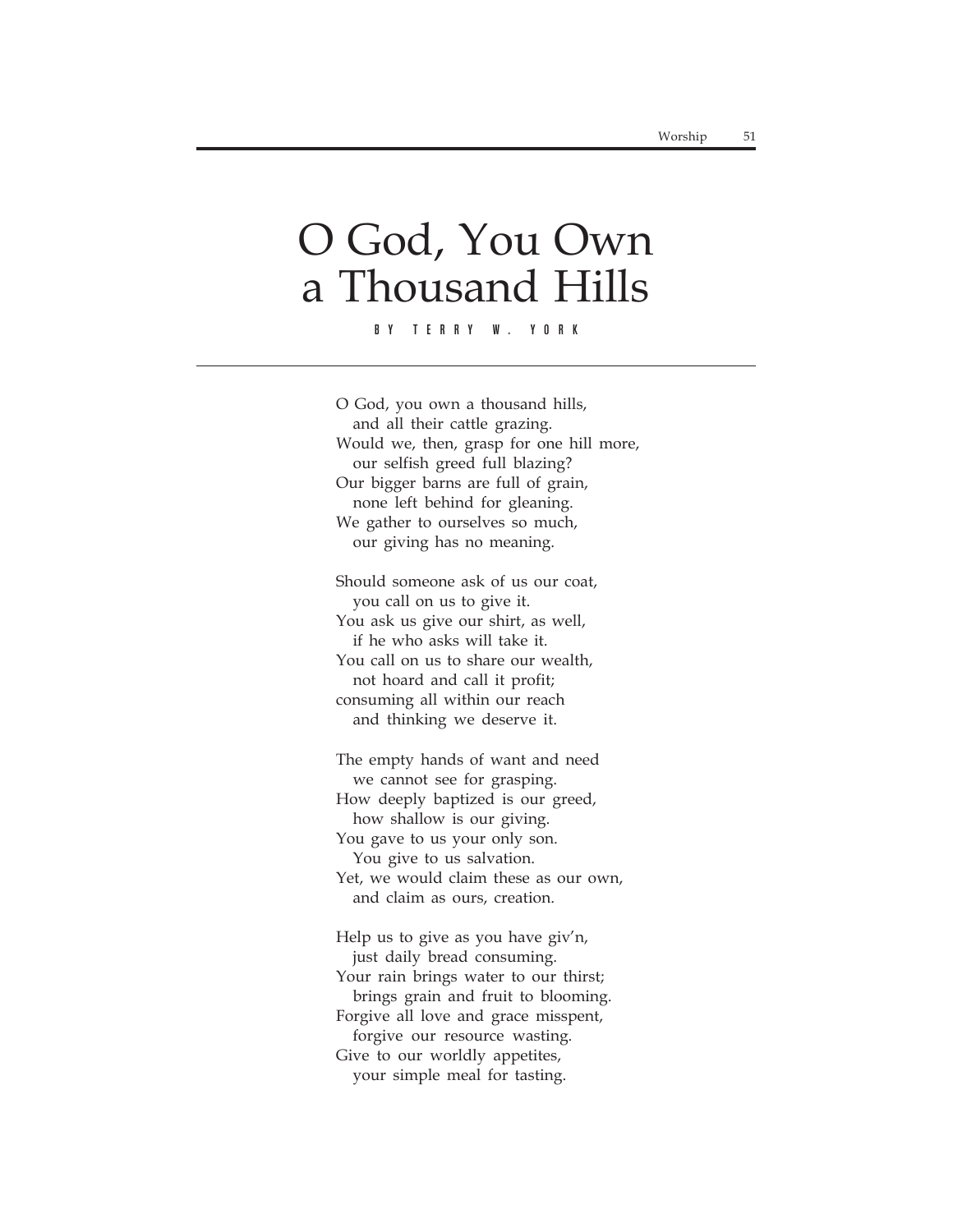# O God, You Own a Thousand Hills



*© 2003 The Center for Christian Ethics at Baylor University, Waco, TX*

 Tune: WAIMEA 8.7.8.7.D.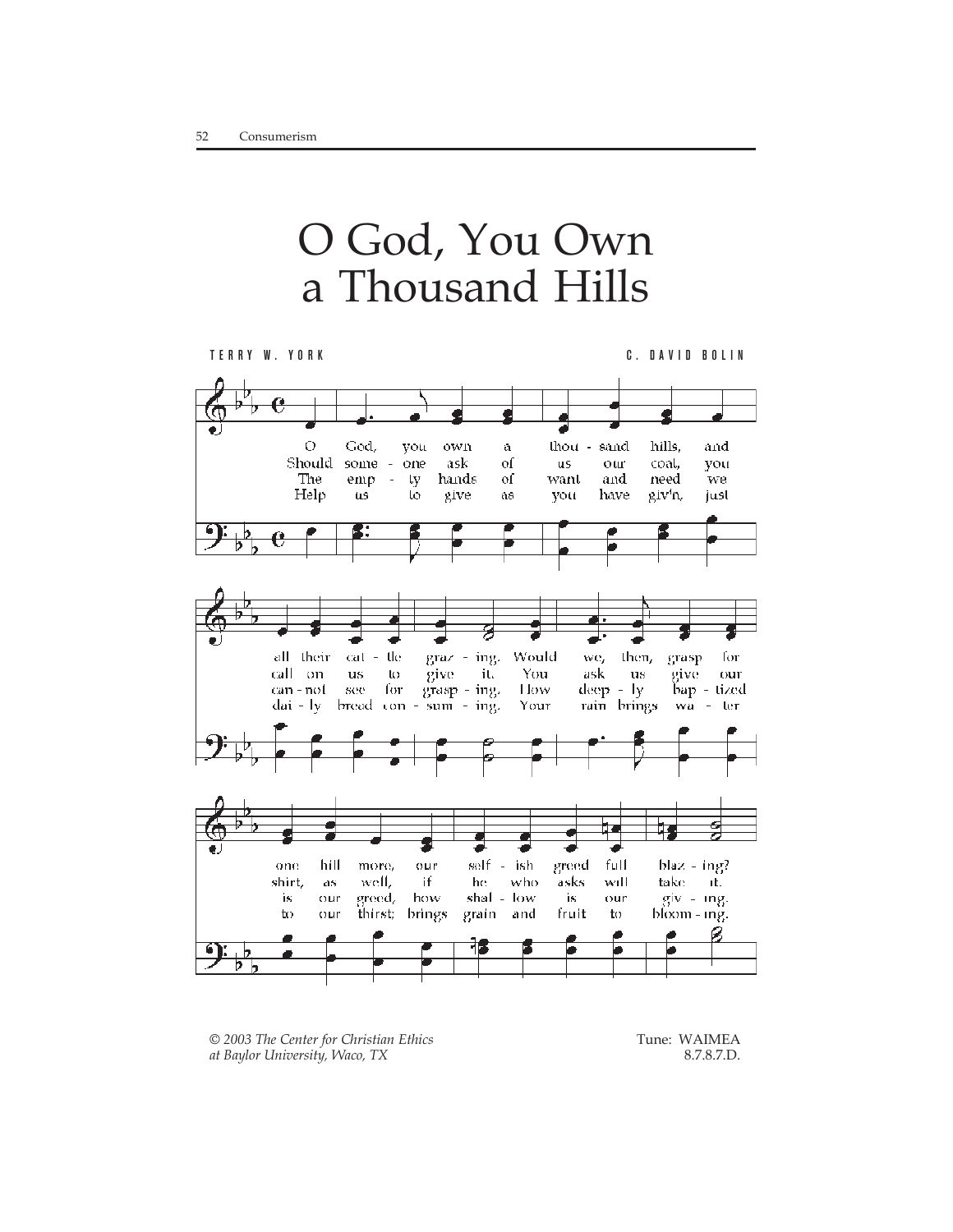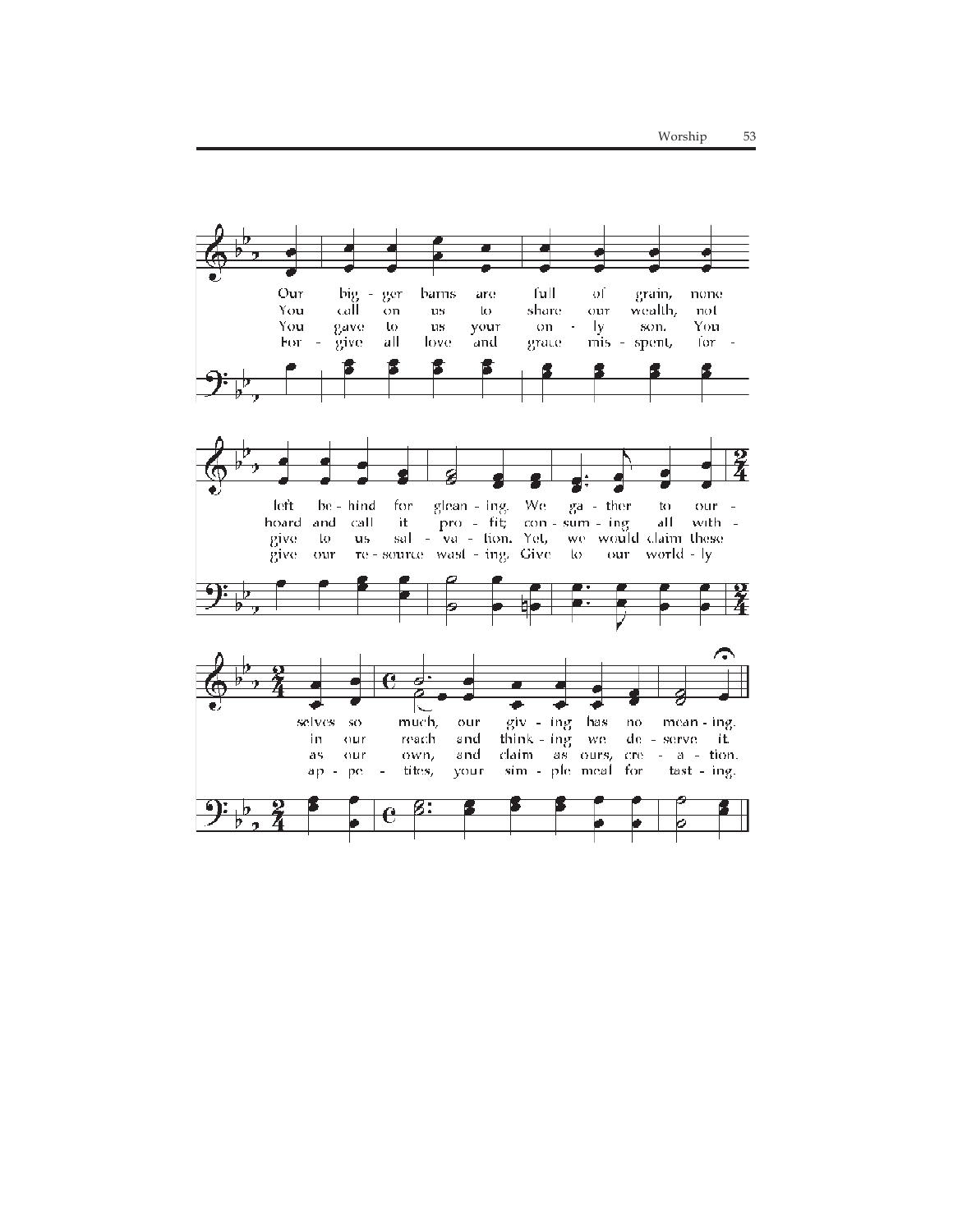### Worship Service BY E. ANN BELL

#### **I. AWAKENING**

#### *Call to Worship:* Psalm 24:1-6

The earth is the LORD's and all that is in it, the world, and those who live in it; for he has founded it on the seas, and established it on the rivers. Who shall ascend the hill of the LORD? And who shall stand in his holy place? Those who have clean hands and pure hearts, who do not lift up their souls to what is false, and do not swear deceitfully. They will receive blessing from the LORD, and vindication from the God of their salvation. Such is the company of those who seek him, who seek the face of the God of Jacob.

#### *Invocation:*

- O God, you know our hearts, our inmost thoughts and desires. You see our stubbornness and our sincerity, our benevolence and our blindness. Our fears and motivations, secret even to ourselves, are not hidden from you.
- In this shared time and sacred space of worship, search us, confront us, stir our consciences, and transform us.
- Awaken us to the challenges of this day. Open our eyes to the subtle pervasiveness of consumerism, that we might see our culture, the church, and ourselves in your divine light.
- Incline our ears to your beckoning. Remind us that you are the source of our hope and the giver of all that is good. You alone are worthy of our praise.
- Bring us to new life, that we might truly be your people. Amen.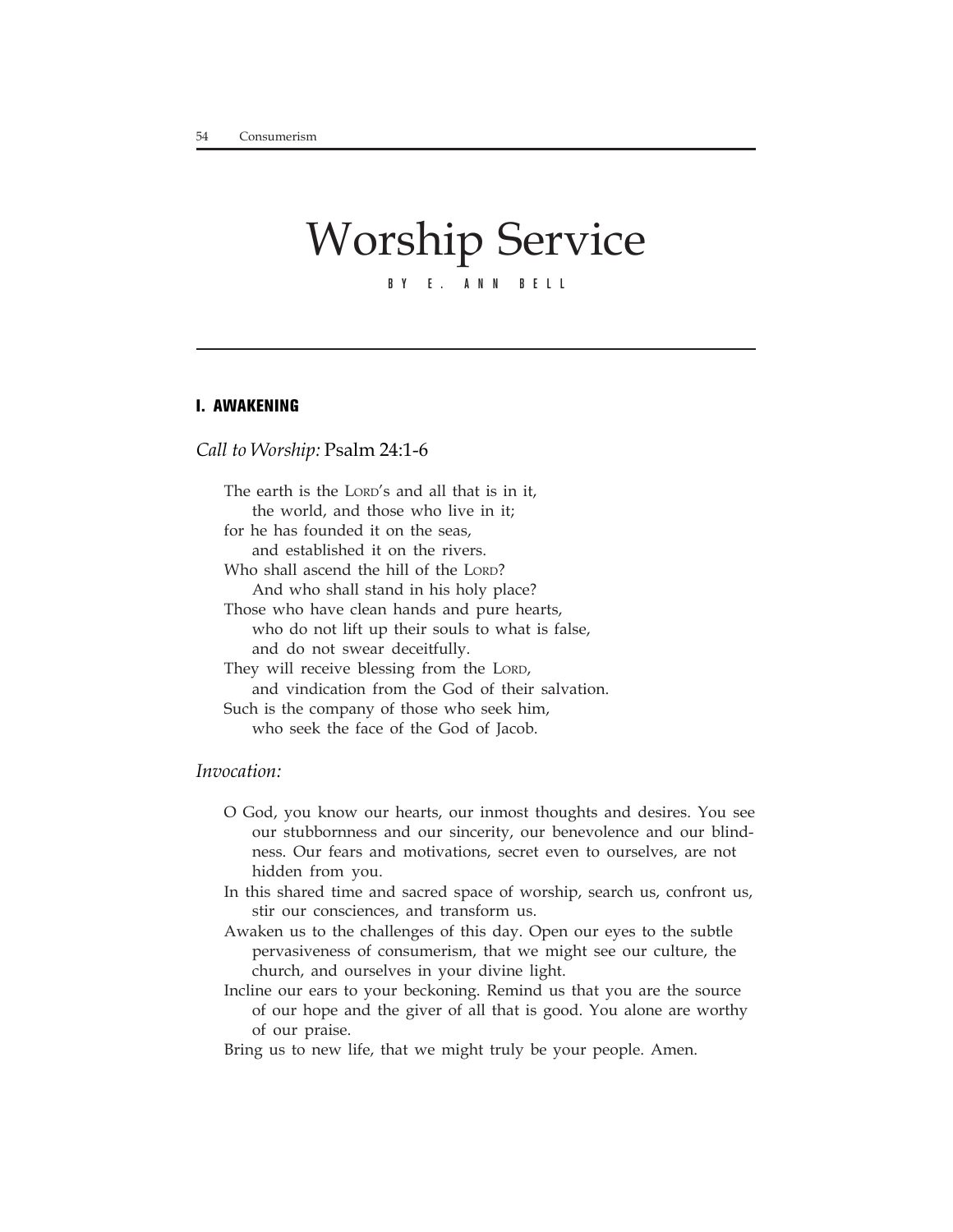*Processional Hymn:*

"God of Grace and God of Glory"

God of grace and God of glory, on thy people pour thy power. Crown thine ancient church's story, bring her bud to glorious flower. Grant us wisdom, grant us courage, for the facing of this hour, for the facing of this hour.

Cure thy children's warring madness, bend our pride to thy control. Shame our wanton, selfish gladness, rich in things and poor in soul. Grant us wisdom, grant us courage, lest we miss thy kingdom's goal, lest we miss thy kingdom's goal.

Save us from weak resignation to the evils we deplore. Let the search for thy salvation be our glory evermore. Grant us wisdom, grant us courage, serving thee whom we adore, serving thee whom we adore.

*Harry Emerson Fosdick* (1878-1969) *Tune:* CWM RHONDDA

#### *Reading from the Prophets:* Ezekiel 37:1-14

Reader: This is the word of the Lord. **People: Thanks be to God.**

#### *Pastoral Reflection:*

The contemporary American church is so largely enculturated to the American ethos of consumerism that it has little power to believe or to act.

Walter Brueggemann<sup>1</sup>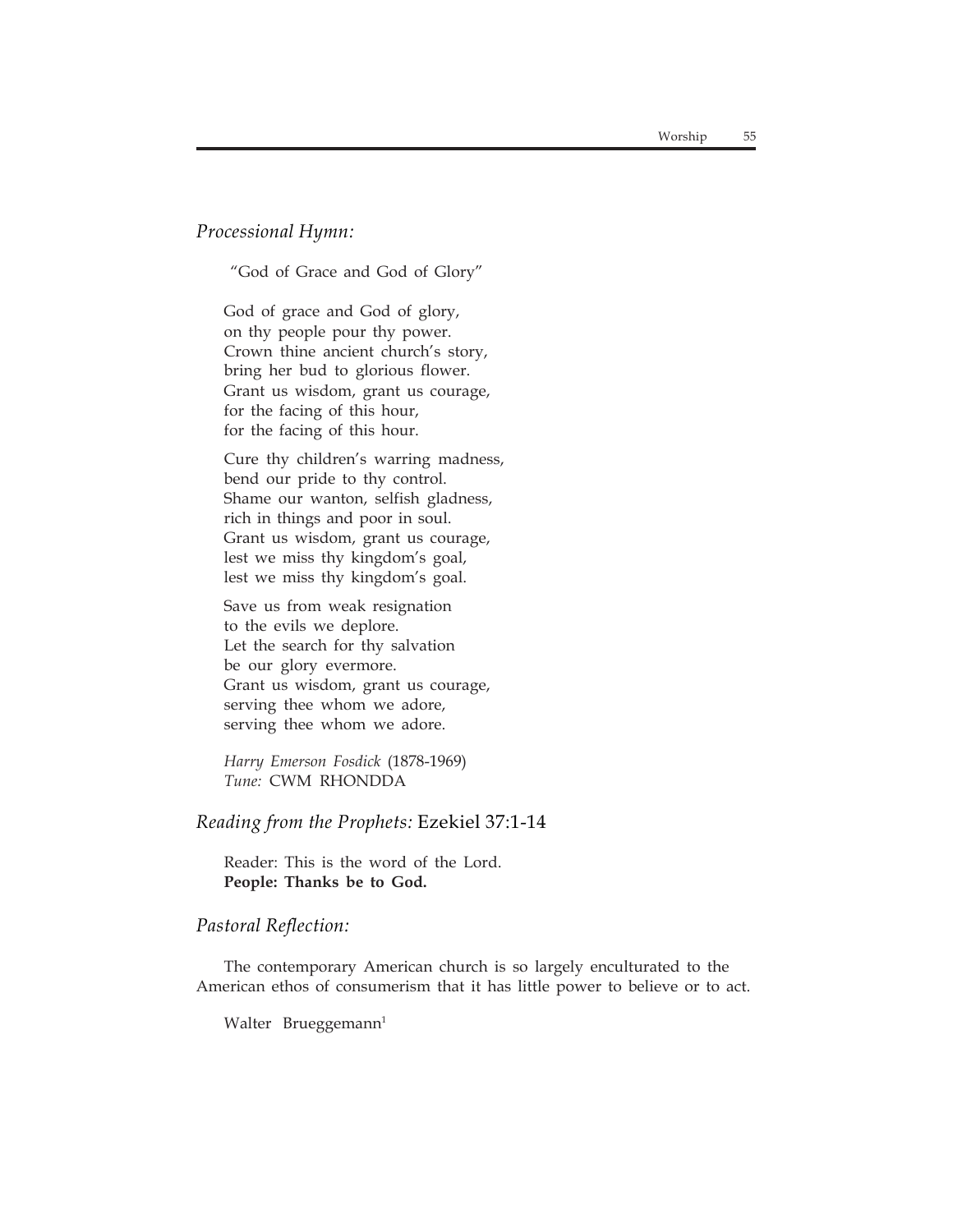#### *Solo Response:*

"The Church of Christ in Every Age"<sup>2</sup> (verse 1)

The church of Christ, in every age, beset by change, but Spirit led, must claim and test its heritage and keep on rising from the dead.

*Fred Pratt Green* (1903-2000) *Tune*: WAREHAM

#### **II. LAMENT**

#### *Litany:*

Leader: In mercy, O God, you confront us and expose our sin. **People: May we respond in spirit and in truth, confessing our failure, reclaiming our hope.** Even as we lift up your name, we offer allegiance to the patterns of this world. **In passive and in active ways, we yield our souls to what is false.** In our lust for lifeless objects and our relentless pursuit for more, we cross the line between innocent desire and masked idolatry. **We dismiss our inner protests and slowly displace our faith with commercial philosophy and promises.** We begin to seek salvation in spiritless things, to worship you for our own gratification, to see ourselves and each other as mere consumers and commodities. **We treat people as expendable products and place ultimate significance in manufactured objects. In our avoidance of human vulnerability, we deny our creation in your image.** We, your people, have swallowed a subtle poison. We have invested ourselves in the religion of our culture, and our substance has wasted away.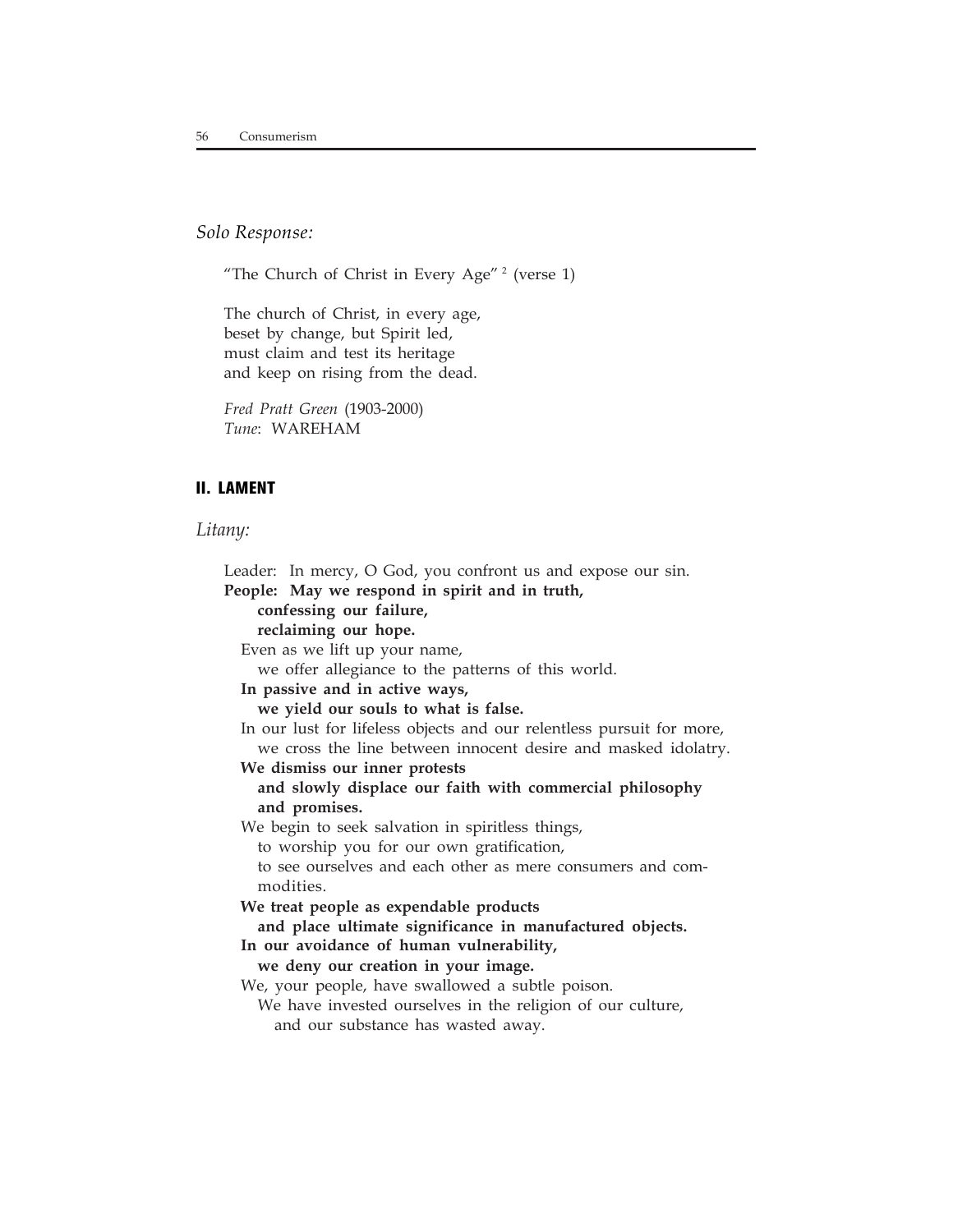**We have become a valley of dry bones.** Forgive us, O God, for we have sinned. **In your mercy, raise us from the dead.** Breathe new life into your people. Empower us to be a prophetic community, living the gospel of Jesus. **All: Create in us a consuming passion to love and serve you.**

#### *Organ Meditation:*

In forming a Christian response to contemporary consumerism it may help to recall that the original meaning of *consume* is to burn, to exhaust and to destroy completely. The object of our response to consumerism, then, is to try, with the Lord's gracious help, to avoid destroying ourselves in this behavior and to try to prevent our neighbor from being destroyed by such behavior as well.

Craig M. Gay3

#### *Hymn:*

"O God, You Own a Thousand Hills"

*Terry W. York* (text and tune pp. 52-53 of this volume)

#### **III. CALL**

*Reading from the Gospels:* Matthew 6:19-34

Reader: This is the word of the Lord. **People: Thanks be to God.**

*Choral Anthem:*

"A Heart to Love You More"4

*Sermon*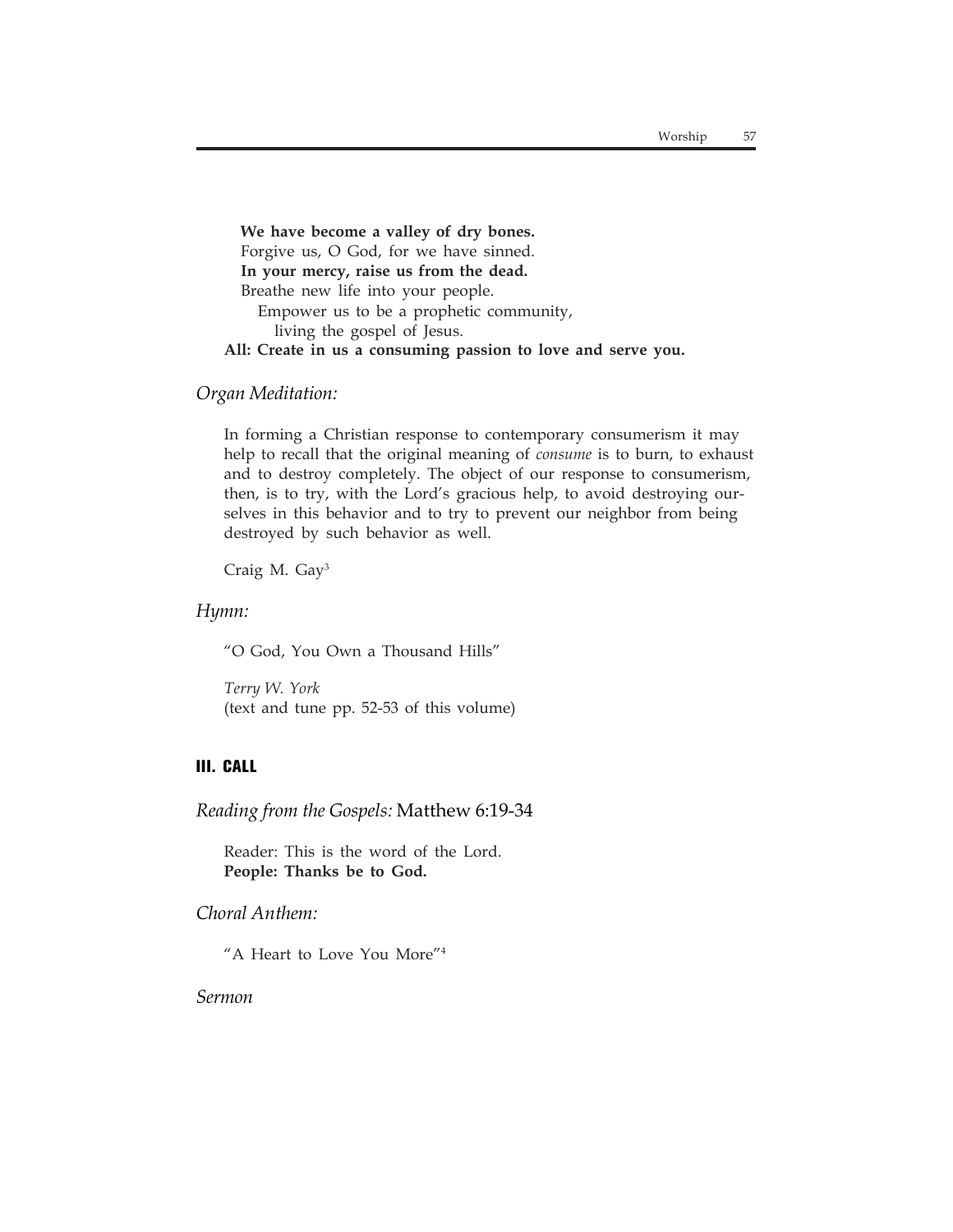#### *Discipline of Silence:*

The Gospel is the most counter-cultural and the most significantly revolutionary document one could ever hope to find. It reveals the meaning and purpose of human life in terms which are close to being absolutely contradictory to the form of perceiving and valuing human persons in our culture.

John F. Kavanaugh<sup>5</sup>

#### *Hymn of Response:*

"O Breath of Life" (verses 1-3)

O Breath of Life, come sweeping through us, revive your church with life and power. O Breath of Life, come, cleanse, renew us, and fit your church to meet this hour.

O Wind of God, come, bend us, break us, till humbly we confess our need. Then in your tenderness remake us; revive, restore, for this we plead.

O Breath of Love, come, breathe within us, renewing thought and will and heart. Come, love of Christ, afresh to win us; revive your church in every part.

*Bessie Porter Head* (1850-1936) *Suggested tunes:* ST. CLEMENT or SPIRITUS VITAE

#### **IV. CENTERING**

#### *Offertory Prayer:*

Gracious God, as we come alive to your call to us, we are aware that this time of response is profoundly countercultural.

The consumer religion coaches us to believe that we are the center of the universe, that all things were created for us and our pleasure. We are taught to hoard our resources, to keep for ourselves, to value personal comfort above service and accumulation over sacrifice.

Yet you have shown us another way in the life and teachings of Jesus, in his death and resurrection.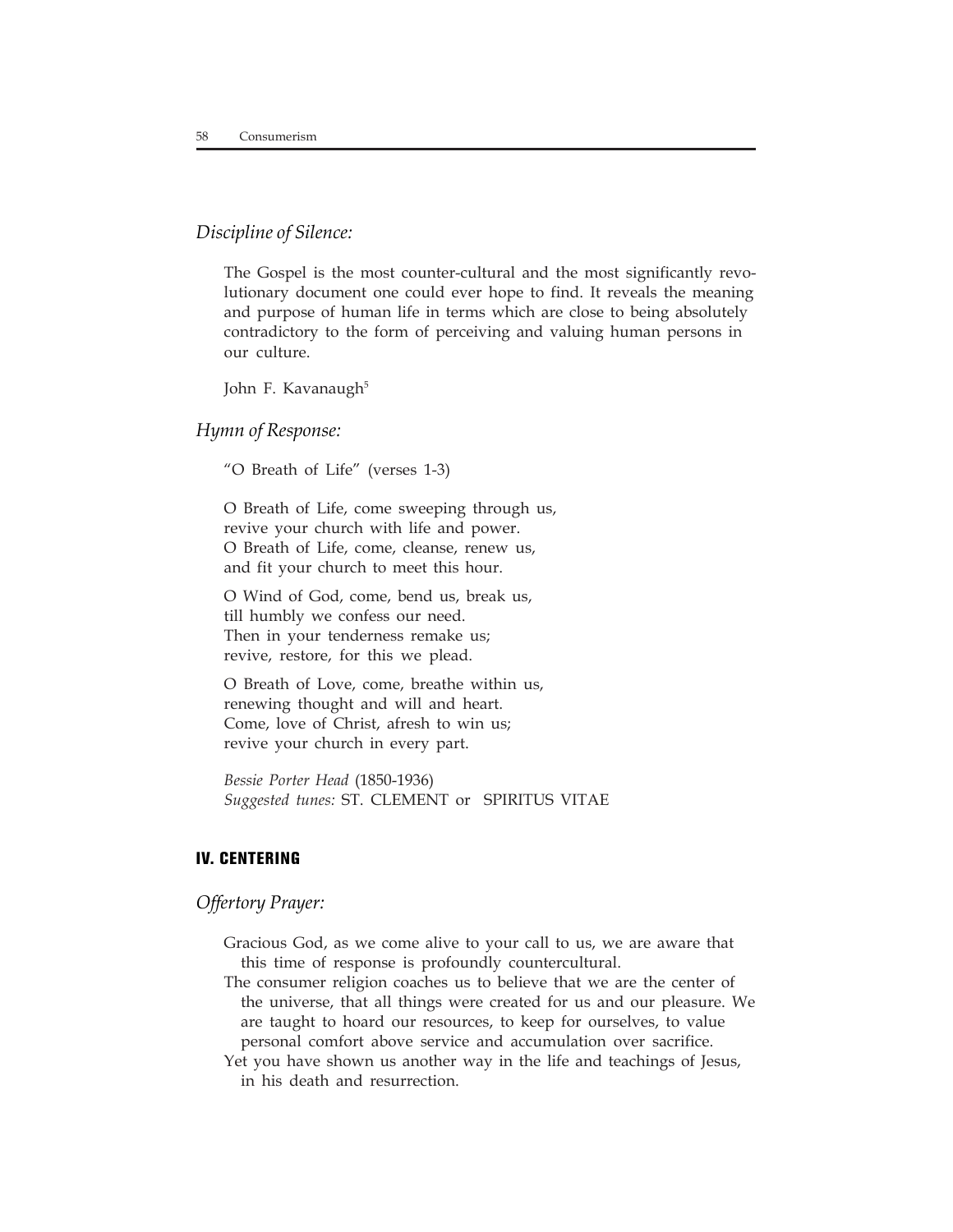As we reclaim our Christian heritage, we remember that all things were created for your pleasure, and we celebrate the invitation to participate in your work, bringing the ethics of heaven to earth. May we commit ourselves to you fully, making this offering not merely a token, but a guiding principle for our lives.

We pray this in Jesus' name. Amen.

*Offertory Solo:*

"The Lord's Prayer"6

#### *Doxology*

*The Eucharist:*

The Eucharist grounds us in the self-giving life and death of Jesus. It is an act of receiving that recalls God's forgiveness and lays claim upon our lives as Christians. As we share the bread and the cup, we remember both a past event and our present calling to live as Jesus in the world. The choir leads us in the words of institution:

"In Remembrance"7

#### **V. COMMISSION**

*Responsive Benediction* (Psalm 16:11):

- Awakened, renewed, and energized to meet the challenge before us, having re-centered our lives in the sacrificial love of Jesus, we now go forth as disciples, proclaiming with the psalmist:
- **O God, you have shown us the path of life. In your presence there is fullness of joy; in your right hand are pleasures forevermore.**

*Recessional Hymn:*

"We Call Ourselves Disciples"8

We call ourselves disciples, as pilgrims on the way. We seek the truth in wisdom, and beauty in each day. As women, men, and children, we serve, Christ's path to clear. In joyful expectation we see God's reign draw near.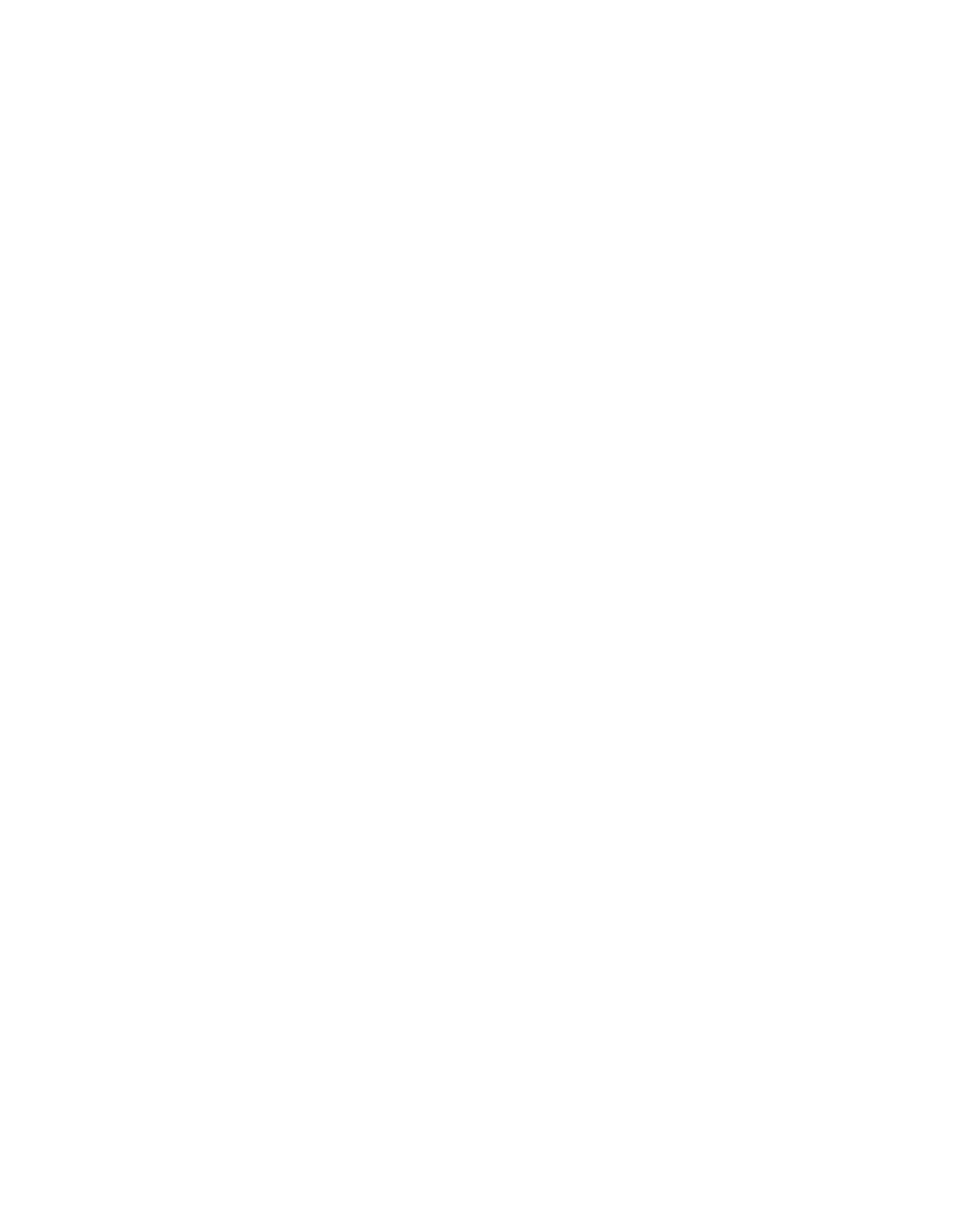# Talking Back to the Tube

BY BRETT R. DEWEY

Most television advertisements unrelentingly encourage us to buy, buy, buy. We can respond to TV's seductive values not only with the "off" button, but by putting the TV in its place and actively talking back to the tube.

*ill your television exhorts Ned's Atomic Dustbin in a song about a* young girl starved for the attention her father gives only to the small screen. What we need, these alternative British rockers sing, is "an intermission" for people to reconnect with one another; it would be "soap for sore eyes." In an echo of the societal estrangement felt by their young listeners, the band dissents from the promiscuous marketing and ravenous profit-taking by media conglomerates. The sentiment helped them sell 300,000 albums (even dissenters from television's charm, it seems, want a piece of the media pie that they decry). Their song is a powerful protest against the society-wide addiction to television watching. Churches need to enter this protest too.

Let me confess, I love television. I watch it for news, nap to its noise, and set my children before it when I need respite from household chaos. Through its best programs I connect with wider human experience and disconnect from life's pageant of trials. Yet I also realize that viewing TV wisely and resisting its barrage of consumerist values is part of caring for my family and myself. So, you see, I'm a TV addict on the way to recovery.

#### **MOVING BEYOND TELECIDE**

Advertisements go hand-in-hand with television in our society, where network broadcasting is a free public service supported by private advertising revenue. Network television's survival depends on selling ads that convince us to consume. These ads are TV's most devious claim on our lives, for most—even when they are clever and funny—unrelentingly encourage us to buy, buy, buy.

*This Hour Has 22 Minutes*, the satirical Canadian comedy show, borrows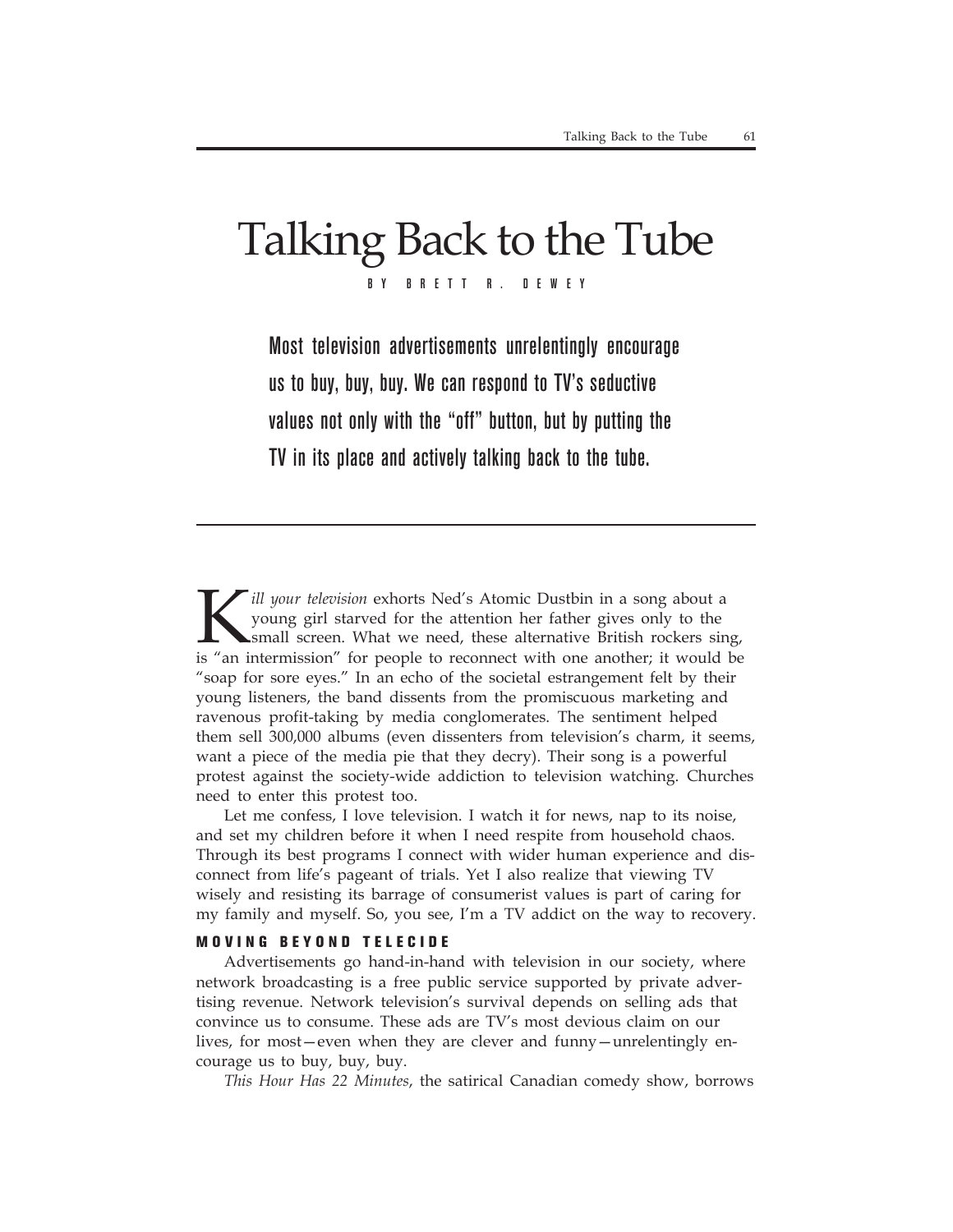its name from the fact that commercial breaks legally swallow up twentytwo minutes of each hour's programming. Yet marketing infiltrates the rest with "placements" that embed consumer items in prominent and positive places through the fabric of the broadcast. Ad agencies, noting the tremendous boost news coverage of O. J. Simpson's dramatic flight from authorities in a Ford Bronco gave to the automaker and the SUV market, now pitch products on the sly in most storylines. Even the once-imagined haven from advertising, the Public Broadcasting System, lures corporate and local business dollars with the "underwriting" guise. PBS claims its children's cartoons, such as *Arthur*, promote healthy behavior, but such behavior is best rewarded with a tasty box of 100% pure fruit juice. Perhaps "this hour has 60 minutes" more accurately describes this marketing blitzkrieg.

A former and repentant advertising executive, Jerry Mander, famously blasts the small screen in *Four Arguments for the Elimination of Television*:

Television encourages separation: people from community, people from each other, people from themselves, creating more buying units and discouraging organized opposition to the system. It creates a surrogate community: itself. It becomes everyone's intimate advisor, teacher and guide to appropriate behavior and awareness. Thereby, it becomes its own feedback system, furthering its own growth and accelerating the transformation of everything and everyone into artificial form.<sup>1</sup>

Unrelenting in his critique of television and advertising strategists, Mander urges us to "kill our television" before it kills our communities, families, and selves. It creates zombies open to the whims of incoming images "that are recorded in memory whether you think about them or not. They pour into you like fluid into a container. You are the container. The television is the pourer." With dim hope in human capacity to resist television's seduction, he adds, "the viewer is little more than a vessel of reception, and television itself is less a communications or educational medium…than an instrument that plants images in the unconscious realms of the mind."2 If we killed the tube, it would be self-defense.

Surely Mander goes too far, because whatever is wrong with television is partly our fault as viewers; we cannot blame everything on the programmers and their advertising partners. That's why the solution to television's advertising seduction is not 'telecide,' as Ned's Atomic Dustbin and Mander advise. To the extent we are the problem with television, we also hold the solution to its seduction. We ought not be zombies open to unfiltered images and strategies, but sifters of television's claims on our lives with the aid of Christian wisdom.

#### **PUTTING TV IN ITS PLACE…**

Reorganizing the space in our homes is a good way to start our protest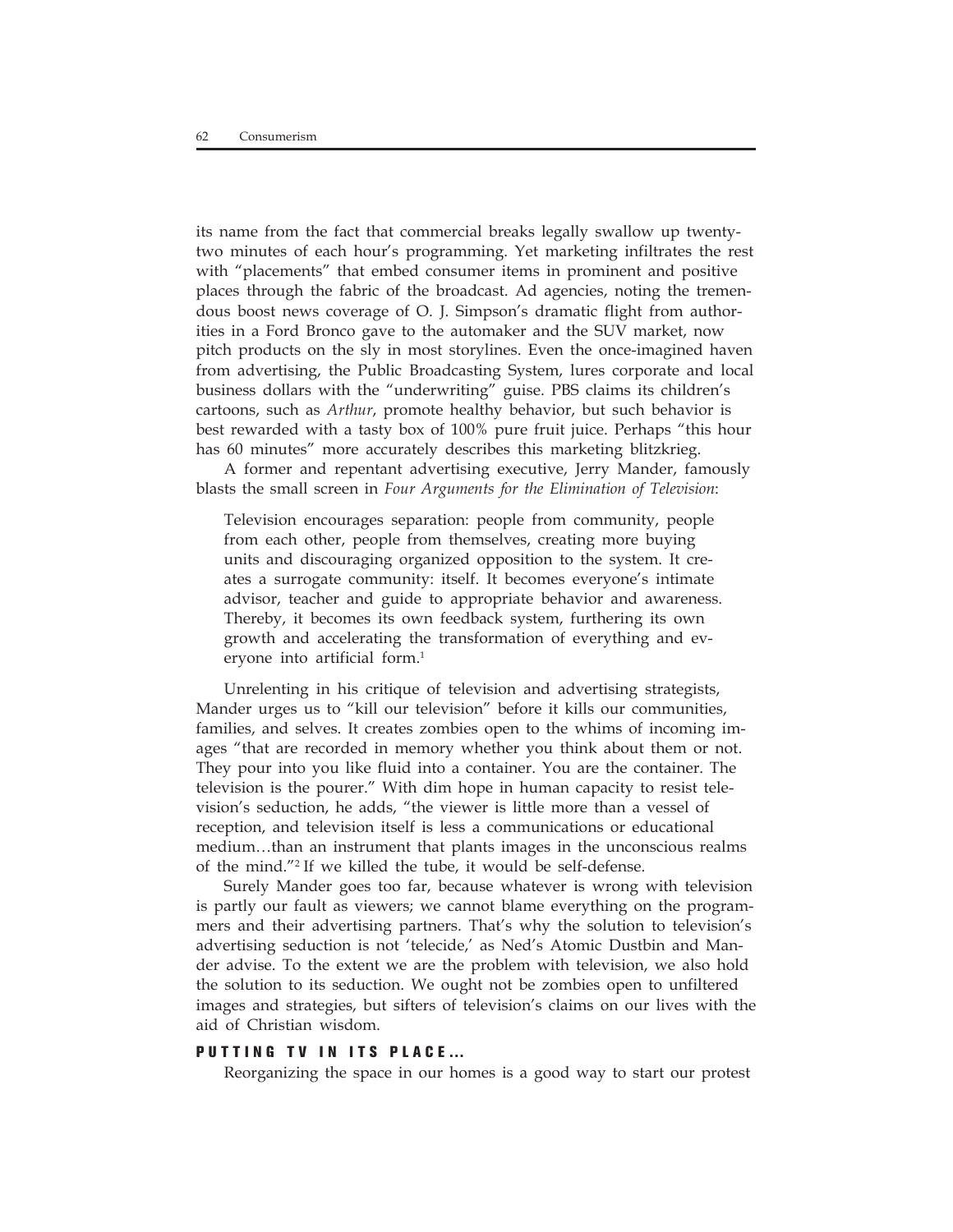of the unfiltered images television bombards us with. How we order our space is an important, often unconscious aspect of our lives.

In my home we call the family room the "TV room," and this expression is the first sign that something has gone wrong. We've put the television in the middle of the widest wall, with our cushy couch and all the chairs in the room arranged for a good view. Everything points to the television. Even our olive wood Jesus from the Holy Land, beckoning the "least of these" to come to him, gazes toward the tube.

From our kitchen simply lean and peep to catch a glimpse of the strategically placed tube, and even in the dining room, once the holy of holies for family gatherings, the chairs can be turned for viewing. From three rooms we've made the television accessible; but as I see now, we've made relationships with each other more inaccessible. We've not oriented the sofas and chairs to encourage conversations among us. Our family room has become a place for isolated togetherness.

Our living space can be more family friendly. We can rearrange the furniture, limit the number of television sets to one, and shut it into a cabinet. There is a time, after all, to banish the television from sight.

#### **…AND TALKING BACK**

A colleague shares the story that from the time his daughter was young, he and his wife talked back to their TV. When the parade of consumerist messages entered their home they exposed and made fun of them, debunking their exaggerated claims out loud. By her teen years their daughter had written them off as typically weird parents, until one day she made a shocking discovery at a friend's house. Returning home she announced, "They talk back to their TV too!" Apparently her parents were not the only "weird" ones!

Talking back to the tube is a form of active viewing that can help us resist deviant images and remain alert to the blurring between television show and ad. It can be fun, as well as prophetic, to expose malformed values of culture! We can be satirical without being cynical. For instance, families might create pigeonholes for the consumerist values they see. When an ad celebrates fame as the highest goal of life, call it "celebrity sophistry." When the thin and pretty, or muscular and handsome, become the model for human flourishing, expose the "beautiful people syndrome." "God so loves the pretty" gets our response "God so loved the world."

Younger children need extra assistance in responding to ads, for "children five and younger often can't distinguish between commercials and regular programming, and many children as old as nine or ten can't readily explain the purpose of advertising." Parents can watch TV with their kids and make a game of spotting ads: encourage children to say "Commercial!" each time a new one is shown, and talk with them about each one.<sup>3</sup>

Oddly enough, television itself has offered a hilariously profound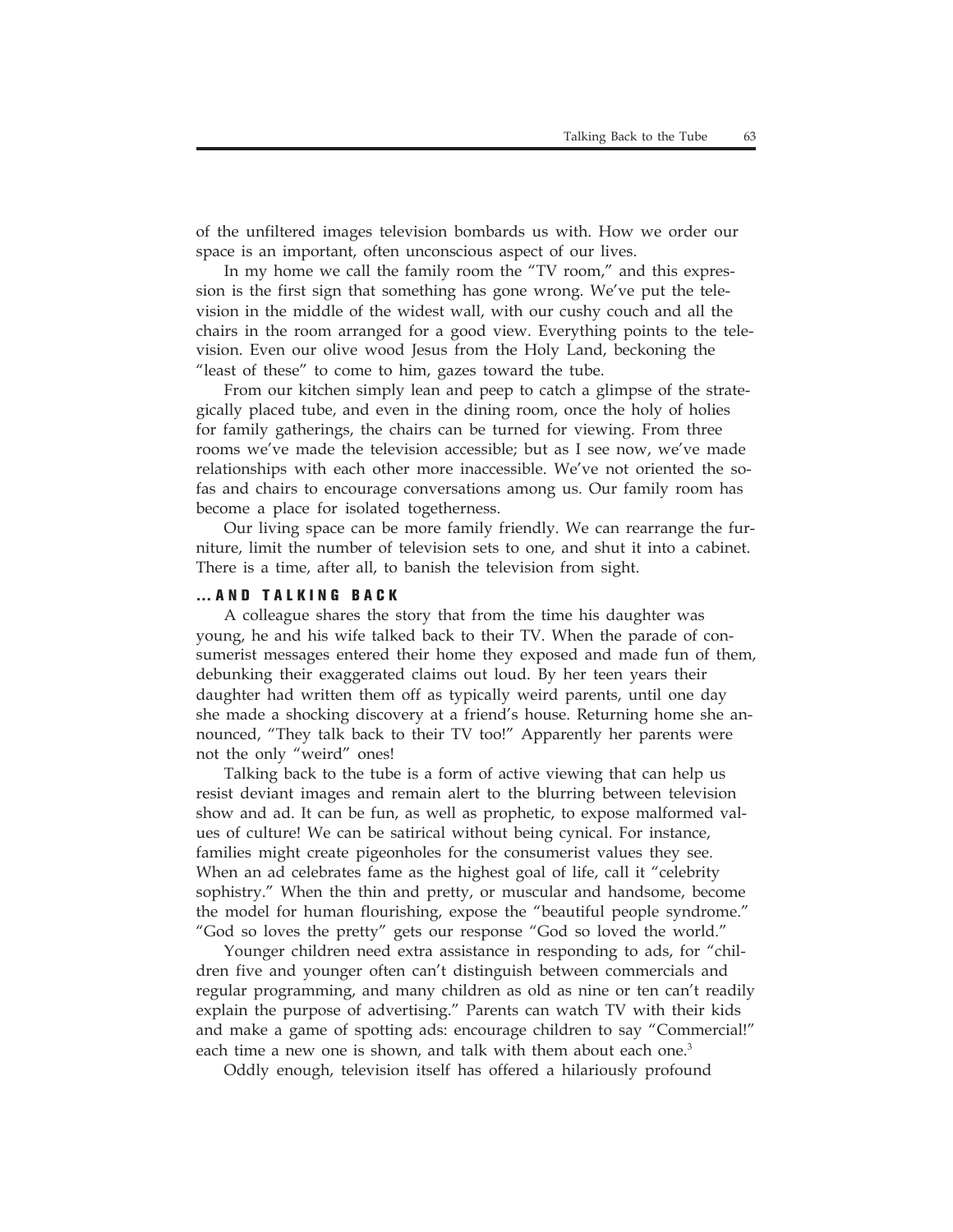model of talking back in *Mystery Science Theatre 3000*, or "MST3K" to aficionados, with its send-ups of America's fascination with bad science fiction movies. On the show, a man trapped on a spaceship traveling endlessly through the outer darkness is forced to watch really, *really* dreadful movies. To endure the pain of it all, he creates robots to talk with as they watch the films. We view the movies over the shoulders of the man and his robots (seeing only their silhouettes on the bottom of the screen) and overhear their uproarious wisecracks. "Hey! That's the same crocodile that belly-flopped in the last movie!" quips one in reference to the hokey stock Africa footage of *The Leech Woman*, in which a one-hundred-forty-year-old woman lures unsuspecting scientists to Africa to find the fountain of youth. In another MST3K episode, a B-movie character falls through the sky as a robot supplements the dialogue, "He-e-elp, I'm falling at a 60-degree angle defying the laws of physics!"

MST3K's amusement and power come in stepping back from the culturally-laden characters and symbols in old B movies, then poking gentle fun at them and the audiences who once consumed their dreariness. (Perhaps in the future an MST3K-like program will find humor in *our* current viewing fare!) The show critiques our passive viewing of dismal programming, and shows how talking back to the small screen can be a lot of fun. In a similar way, the Gospel enables us step back from the characters and symbols laden with consumerist values on television today.

Television isn't all bad. We can watch it within a space that does not give the small screen primary attention, and talk back to the parade of images that try to shape our allegiances to brand and style. Then our TV rooms will be family rooms again, where we stand together against consumerist values that compete for our loyalty. We will not be passive receptacles of its images, but can discern when to talk back to the tube and when to just turn it off.

#### **NOTES**

1 Jerry Mander, *Four Arguments for the Elimination of Television* (New York: Morrow Quill, 1978), 133.

2 Ibid., 204.

3 Jo Robinson and Jean Coppock Staeheli, *Unplug the Christmas Machine* (New York: William Morrow, 1982), 60.



#### **BRETT R. DEWEY** *is Graduate Research Assistant in the Center for Christian Ethics at Baylor University in Waco, Texas.*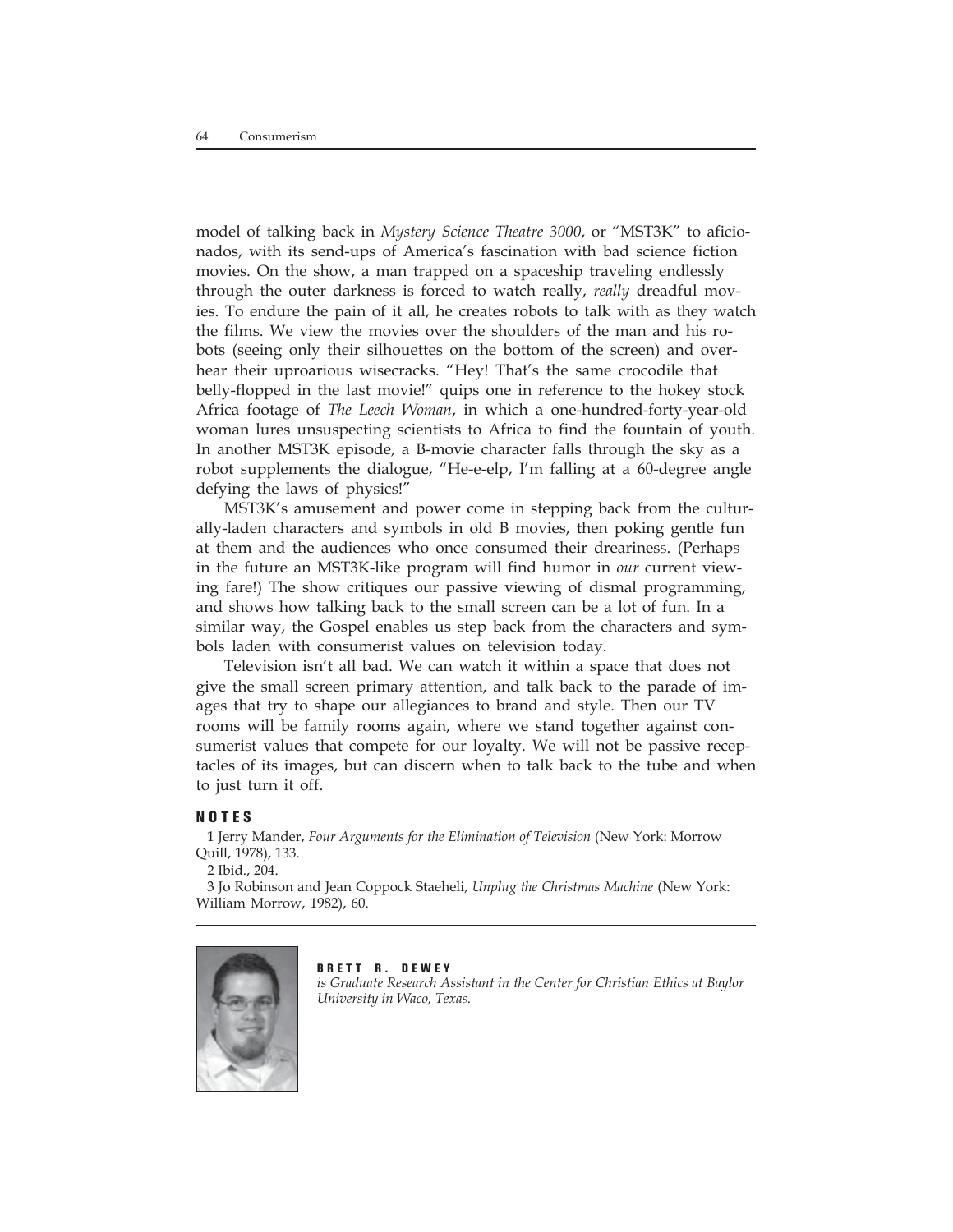# The Meek Shall Inherit the Earth

BY ARTHUR SIMON

We affluent Christians accept our comparative luxury and consider so little the suffering of others. Surely the spirit of mammon lives not only within the secular culture, but also within the church and within us. We want our piece of the earth. But, says Jesus, it is the meek who inherit the earth.

J esus was remarkably out of step with prevailing values. It was true then; it is true today. The rich and powerful are in deep trouble with God, he said. The poor, the lowly, and the despised are honored and welcome in the kingdom. The affluent are no less welcome, but they have to leave their baggage behind.

The call of Jesus and his invitation to the kingdom is good news for everyone, but it goes to everyone on the same terms. Both rich and poor, devout and derelict need to repent, to trust God with all their heart, and to let go of anything that imprisons them—money, pride, worry, hopelessness, whatever it may be. The rich are asked to humble themselves before God, the poor to believe they are exalted in Christ. All of us are asked to do both.

That is not exactly the wisdom of the world.

In our world, it is clearly those with money, power, and talent who get ahead. Yet Jesus said, "Blessed are the meek, for they will inherit the earth" (Matthew 5:5)<sup>1</sup>. The beatitudes reflect a fundamental paradox: Mammon is ours, the earth is ours, life is ours—if we return them to God. This is nonsense to the world, which knows that "to the victor belong the spoils."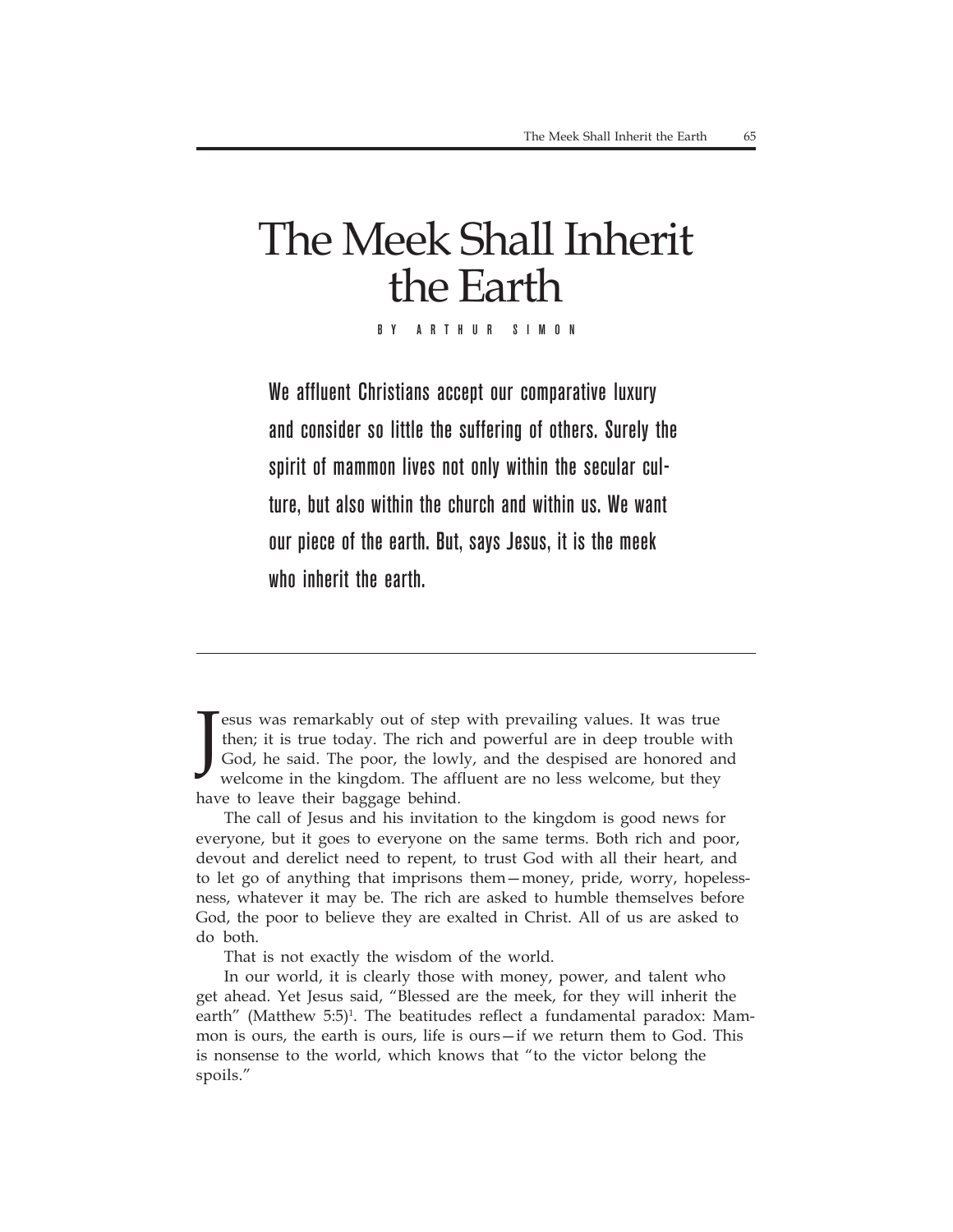I heard a radio interview with an author of a book about insidertrading scandals on Wall Street. He said there are two sets of conflicting messages that Americans hear, starting in childhood. One says, "Do good, be honest, and obey the law." The other says, "Take what you can for yourself." In the world of male achievers, he observed, the second of the two messages predominates. For example, what do fraternity brothers talk about when they sit down for a beer? Does anyone ever say, "I had a chance to make a killing, but I decided to be honest instead?" No, they brag about how they have made a killing. The same applies when they move out into the world that includes Wall Street. They want to make it. There is even something exciting about leading a double life—outwardly a conservative, respectable businessman but inwardly working all the angles to get rich. People seldom ask, "How did you make the money?" They just say, "He made a bundle and is a great success."

A similar application could be made regarding sexual values and behavior, or the pursuit of fame, or power. I describe the culture of mammon a bit crassly. Perhaps most of us want to make it, to enjoy the symbols of success, but hope to do it honestly. When my oldest son, Nathan, was a teenager, he told me that he had decided to become a stockbroker, a millionaire by age thirty, and retire in the Bahamas. I told him I would be deeply hurt to see him fail so badly. (At age thirty, struggling to support a family, he thanked me for the conversation.)

The world tells us that the aggressive inherit the earth, and we are probably inclined to believe that it is so. A cartoon in the *The New Yorker* showed a portly man and his wife admiring scenic fields and trees through the picture window of their living room. The man says: "God's country? Well, I suppose it is. But I own it."<sup>2</sup> We laugh because the man is a caricature of ourselves.

It still jars me to see how casually we affluent Christians accept our own comparative luxury, while others have almost nothing. I am appalled that I take my own privileges largely for granted and consider so little the suffering of others. Surely the spirit of mammon lives not only within the secular carriers of culture, but also within the church, within ourselves. We want our piece of the earth.

But, says Jesus, it is the meek who inherit the earth.

#### **WHO ARE THE MEEK?**

*Webster's New World Dictionary* defines meek as (1) patient and mild; not inclined to anger or resentment; and (2) too submissive; easily imposed on; spineless; spiritless. The second definition probably gives the most common understanding—"meek" is not usually a compliment—but it is laughable to think that Jesus meant to applaud the spineless. The first definition is clearly related to what Jesus had in mind. But is that all he meant by meek?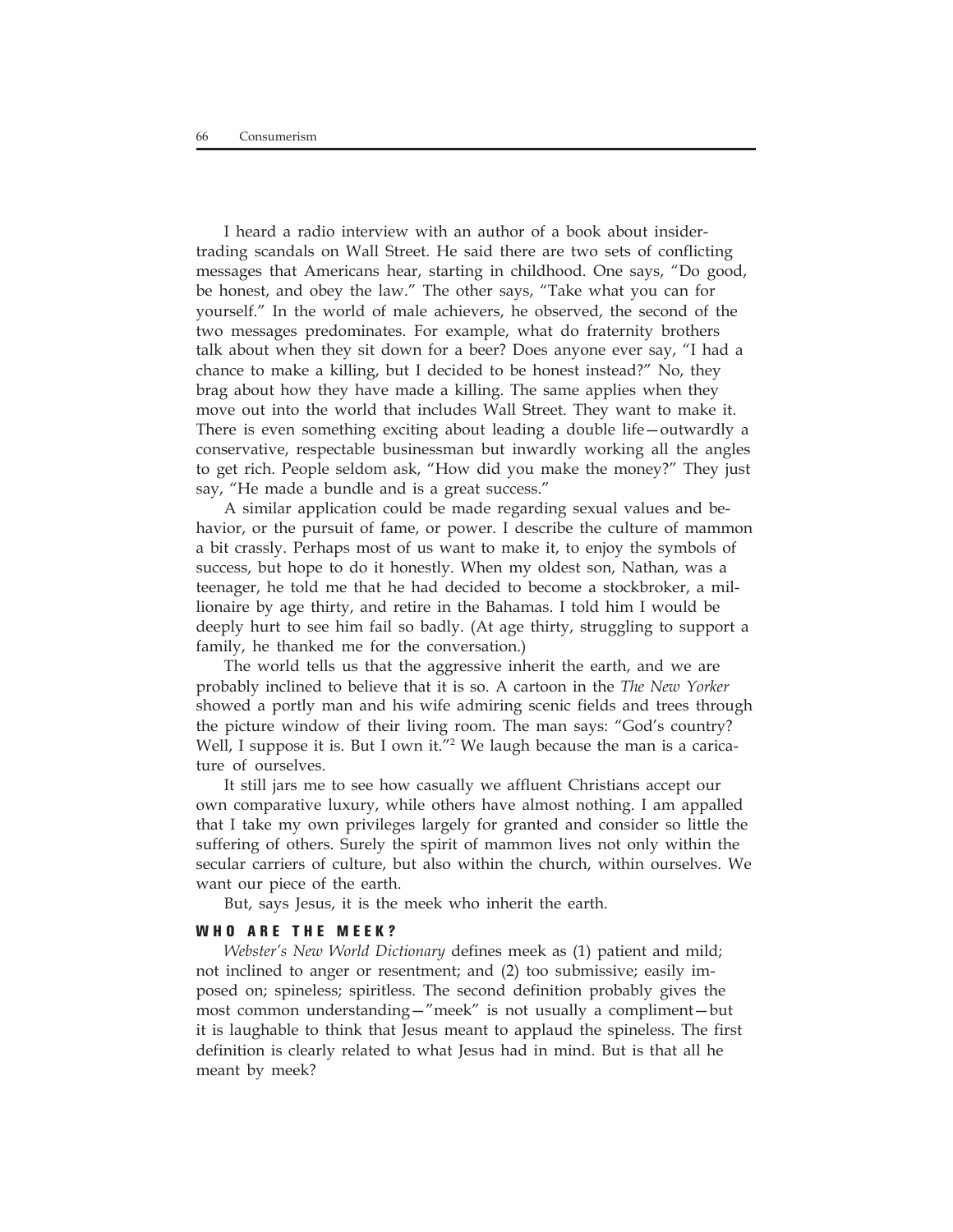Psalm 37, from which the Beatitude is taken, urges trust in the Lord despite the apparent success of wicked men. Soon the wicked will be no more, the psalmist says. "But the meek will inherit the land and enjoy great peace" (v. 11). The psalmist also promises inheritance of the land to "those who hope in the LORD" (v. 9), are "righteous" (v. 29), and "wait for the LORD and keep his way" (v. 34).

Far from suggesting excessive submission to others, meekness means submission to God, which gives strength for obedience. Moses is called "more humble ["meek" in some translations] than anyone else on the face of the earth" (Numbers 12:3). He was not being called a sissy. Nor did the astonishing compassion and dedication of Jesus to his mission suggest someone ready to wilt before a challenge. These virtues he received from God and offered totally to God. That he carried his obedience to the cross for our sake defined the meekness of Jesus as extraordinary courage.

We are now called to receive the mind of Christ and follow him. This is the way of meekness for us. The virtues he lived are ours to imitate.

In blessing the meek, Jesus is lifting up not the acquisitive and wellconnected, but the poor, the powerless, and those more often oppressed than successful, who typically wind up on the underside of social respectability. Most of us, myself included, have a hard time accepting this eagerly, and a hard time receiving the gift of the kingdom as really good news, because we are among the privileged. It is hard to seize a disturbing truth when a comfortable life depends on toning it down. Perhaps that is

why, as John Haughey has observed, "We read the Gospel as if we had no money, and we spend our money as if we know nothing of the Gospel."3

The socially and economically disenfranchised have less about which to feel self-sufficient and seem more eager to welcome the good news that God wants us to enter the kingdom. It is no coincidence, then, that What would happen if we really became meek? What if we showed extravagant generosity with God's gifts to us? How much more empowered our lives and the mission of the church would be. And how much less suffering the world would have.

the poorest fifth of the U.S. population consistently gives a higher proportion of income to charitable causes than do middle- and upper-income groupings. Most of us are poor in generosity rather than in spirit, for to recognize our spiritual poverty and the riches of God's grace leads to generosity. What would happen if we *really* became meek? What if we showed extravagant generosity with God's gifts to us? How much more empow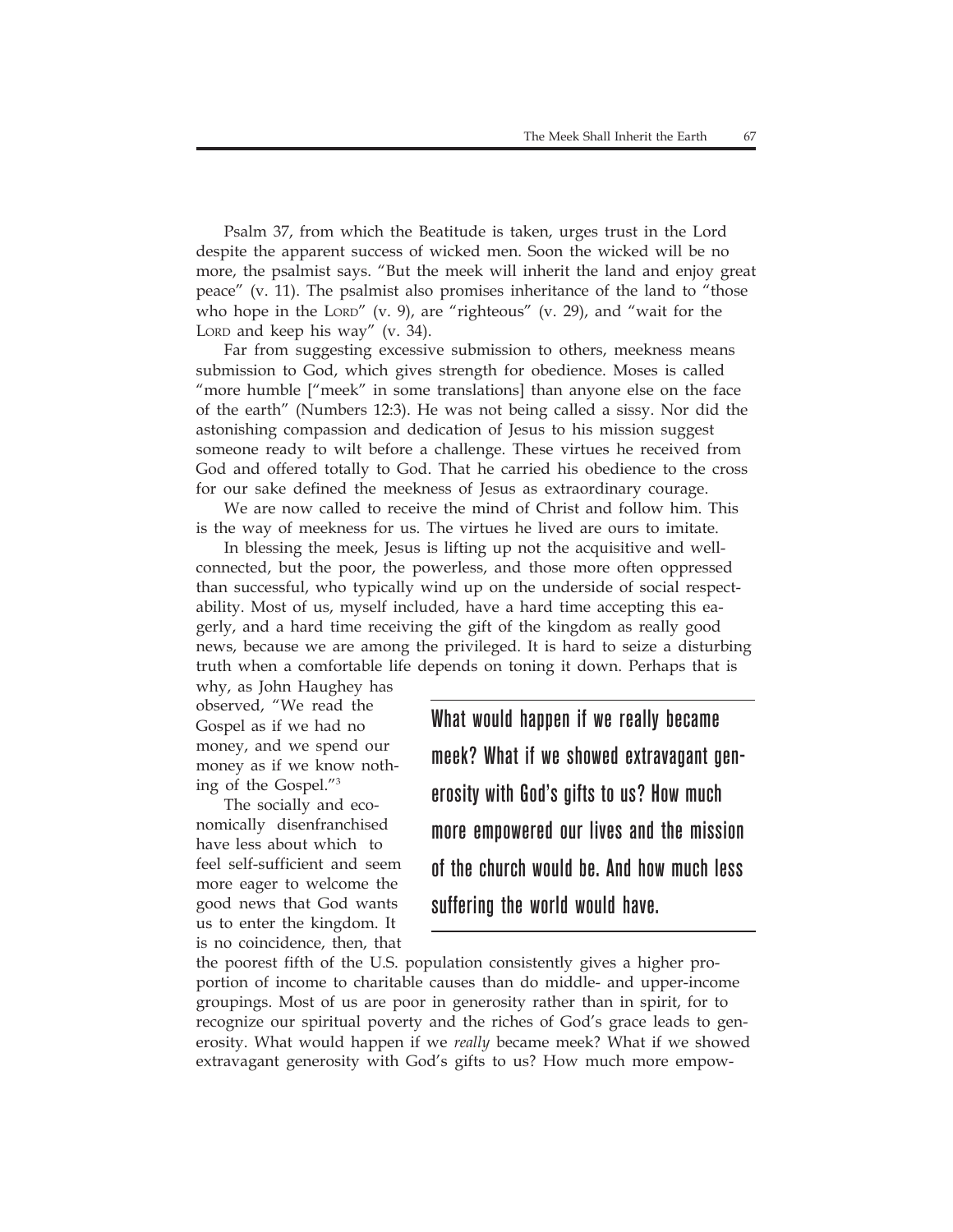ered our lives and the mission of the church would be. And how much less suffering the world would have. Jesus said, "Where your treasure is, there your heart will be also" (Luke 12:34). By that standard, mammon appears to have a clear edge. We are not so meek after all.

The examples of Jesus and Moses teach us that to be meek is not to be shorn of ambition, but to have one's ambition transformed from self-serving purposes to that of serving God. Much has been made recently of an obscure prayer of a man named Jabez who asked the Lord to "bless me and enlarge my territory" (1 Chronicles 4:10), a prayer that is being held up as a model for Christians.4 If the intent is truly to ask God to enlarge opportunities for love and service, such a prayer is to be fervently offered, for that is ambition transformed. But if, set in our mammon-driven culture, the focus is on *me* and *my* territory, and the underlying intent is to use God to gain more for myself, it is an exercise in self-deception and in capitulation to urges that are anything but meek. "It is a scandal and a sin to ask God for more when we are not being faithful with what we have," writes Peter Larson.<sup>5</sup> The model prayer for meekness and other virtues of the kingdom remains the Lord's Prayer.

"The earth is the LORD's, and everything in it" (Psalm 24:1). Those who acknowledge this by placing their hope in God and offering what they are and what they have to him and to his children in need—those are the meek. To them the promise is given—inherit the earth.

#### **INHERIT THE KINGDOM**

If Jesus tells the meek that the earth will belong to them, why did he say, as also recorded in the Sermon on the Mount, *not* to gather earthly treasures? "Do not store up for yourselves treasures on earth, where moth and rust destroy, and where thieves break in and steal. But store up for yourselves treasures in heaven, where moth and rust do not destroy, and where thieves do not break in and steal. For where your treasure is, there your heart will be also" (Matthew 6:19-21).

These words bring us back to the paradox that we find life by giving it to Christ. To inherit the earth, we must let go of the earth. To obtain the earth, we must give earthly treasures away and place our heart elsewhere.

There are two sides to this paradox. The first is that letting go of the earth is to acknowledge that the earth belongs to the Lord. In that recognition comes the realization that the earth, all of it, is a gift for us to treasure, care for, and enjoy. The person who is preoccupied with mammon focuses on microscopic bits of the earth: a piece of property, a position, a bank account, a house, a closet full of clothes. Even the richest of the rich, or the most powerful of the powerful, garner a pathetically small fraction of the earth. They can become so engrossed in possessing what they call "mine" that they lose sight of the fact that they are stewards, not owners. They then mistake their identity, forgetting that they were made in the image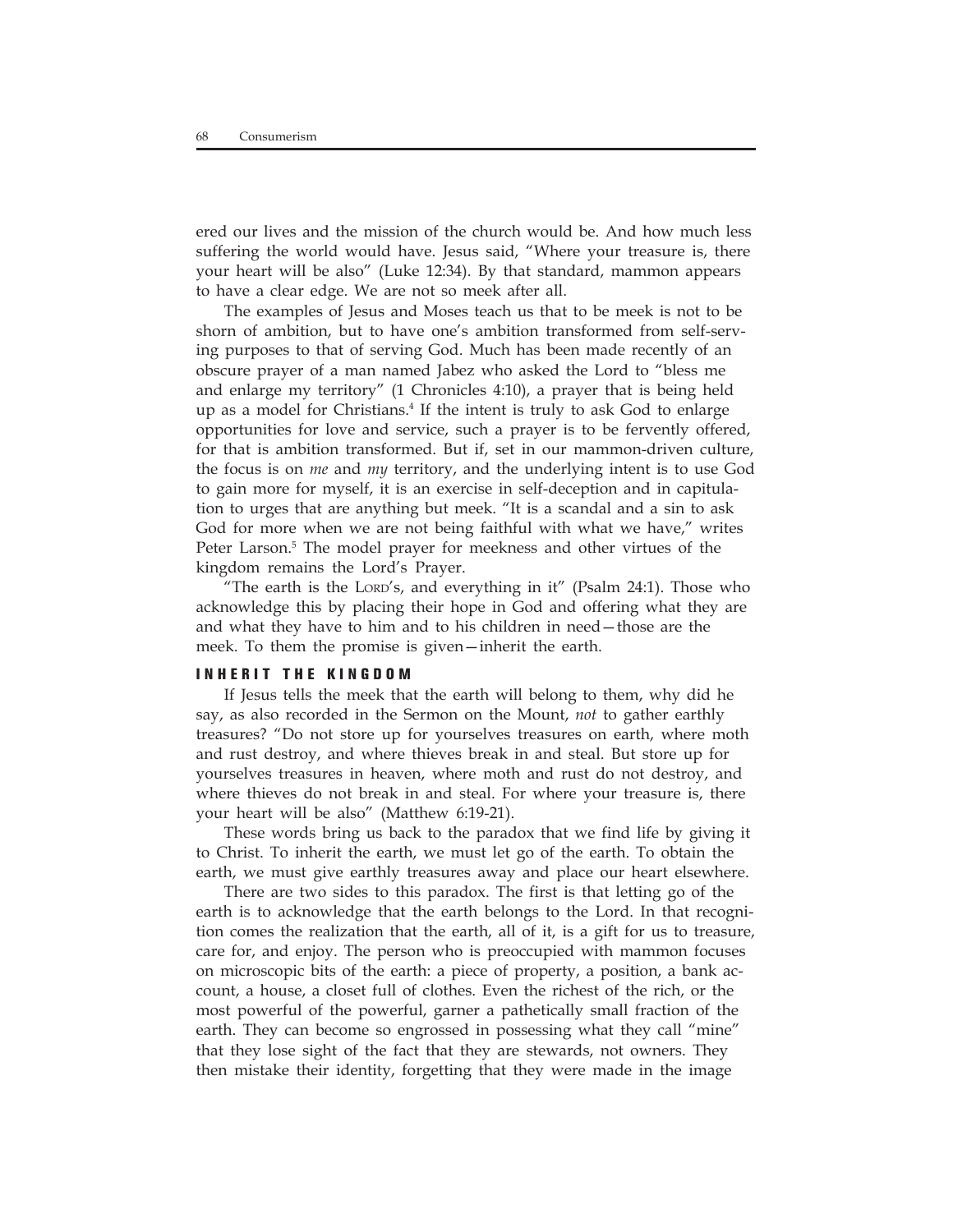of God and therefore also belong to God. (Caesar's image is on the coin, so Caesar gets his tax—but God gets what is stamped with God's image.)

Rich or poor, being captive to mammon means failing to see the earth as God's gift. A person may smile smugly and say, "The world is my oyster," but what he or she really means is, "Look at this tiny speck of earth that I have succeeded in making my own!" Such an appreciation of the earth turns a person toward self rather than toward God, robbing one of gratitude and joy.

The second side of the paradox is that the things of the earth will not last. Its treasures are subject to decay and to theft. Rich people, too, will decay—but this they forget in their preoccupation with mammon. Therefore, the only lasting treasures (whether money, time, ability, or influence) are those invested in heaven—that is to say, those given to help others, those put in service for the needy, those shared with the poor, those furthering the mission of the church, those protecting the earth for future generations. These, offered to God, have transcendent value. First John tells us not to love the world of sinful craving and pride: "The world and its desires pass away, but whoever does the will of God lives forever" (2:17). In a similar vein, the letter of James tells us, "Believers in humble circumstances ought to take pride in their high position. But the rich should take pride in their humiliation—because they will pass away like a wild flower" (1:9-10).

We inherit the earth by seeing it with the eyes of faith. Because we are part of God's new creation in Christ, we can perceive the world as it really is, and as it one day will be when, in the resurrection, the reign of God is fully revealed.

When the heart is given to God, mammon becomes a servant. We can then place it among other things to be enjoyed and used in a way that honors the God to whom everything belongs. And God, in turn, honors us not simply with the earth, but with the kingdom as our inheritance. A house, a bed, a family meal, friendships, work, prayer, pleasure, income, citizenship—these and all other things are changed, their value dramatically enhanced because they are accepted as treasures to enjoy and employ for the highest of purposes.

The God who richly loves us and has made this so evident in Christ opens his heart and wants to give us more than we can possibly fathom. We instinctively reach for something ridiculously small, but God says, "Inherit the earth." We may wish for passing advantages, but God says, "Inherit the kingdom." They are not different promises, but one and the same. Why should we ever wish for something so insignificant and transient as wealth or fame when God offers us the kingdom as an inheritance? And to celebrate the kingdom, why would we not gladly die to our privileges so that others may live?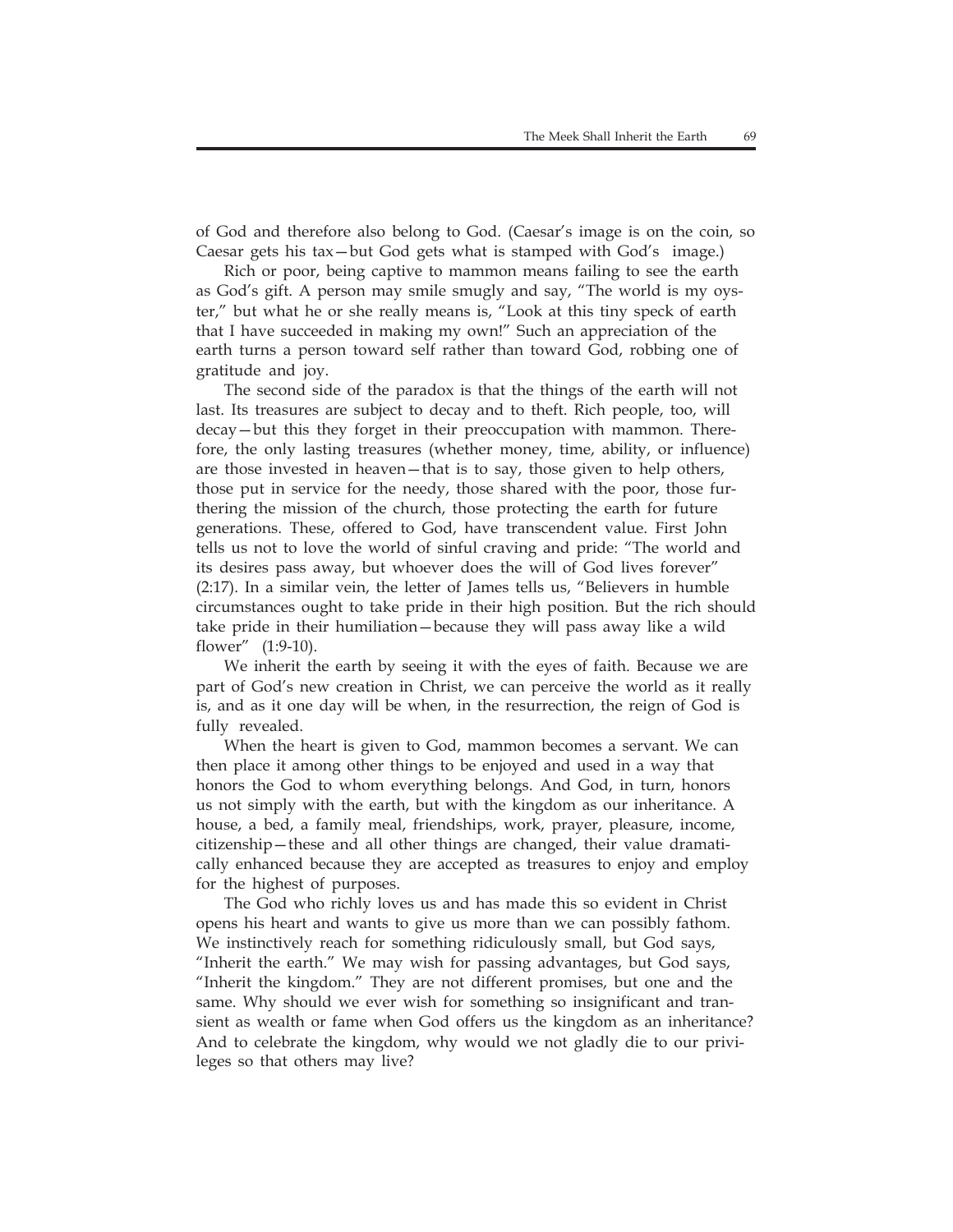The Roman conquerors, and all conquerors before and after them, fought, suffered, and risked death for the sake of treasure and a taste of fleeting glory. But in Christ, we have a glory from God that is lasting, and one that is incomparably superior. The brief reach of the Romans for glory prompted them to great sacrifice. They did it for a culture of death. We do it for life—for a crown that lasts forever.<sup>6</sup>

#### **NOTES**

1 In this article, quotations from the New Testament are from THE HOLY BIBLE: TODAY'S NEW INTERNATIONAL VERSION ®. Copyright © 2002 by International Bible Society. Quotations from the Old Testament are from THE HOLY BIBLE: NEW INTER-NATIONAL VERSION®. Copyright © 1973, 1978, 1984 by International Bible Society. Used by permission of Zondervan Publishing House. All rights reserved.

2 Cited by Frank E. Gaebelein, "Old Testament Foundations for Living More Simply," *Living More Simply*, Ronald J. Sider, ed. (Downers Grove: InterVarsity Press, 1980), 27.

3 John Haughey, *Virtue and Affluence: The Challenge of Wealth* (Kansas City: Sheed and Ward, 1997), cited by Ched Myers, *The Biblical Vision of Sabbath Economics* (Washington: Church of the Saviour, 2001), 5.

4 Bruce Wilkinson, *The Prayer of Jabez* (Sisters, Oregon: Multnomah, 2000).

5 Peter Larson, "Who Needs Jesus When You've Got Jabez?" *Prism*, Sept/Oct 2001, 28. 6 This article is reprinted from Arthur Simon, *How Much is Enough? Hungering for God in an Affluent Culture* (Baker Book House, 2003), 175-182. Used by permission of DIVI-SION, a division of Baker Book House Company, copyright *©* 2003. All rights to this material are reserved. Materials are not to be distributed to other web locations for retrieval, published in other media, or mirrored at other sites without written permission from Baker Book House Company.



#### **ARTHUR SIMON**

*is the founder and president emeritus of Bread for the World, a nonpartisan citizens' hunger lobby. He lives in Colmar Manor, Maryland.*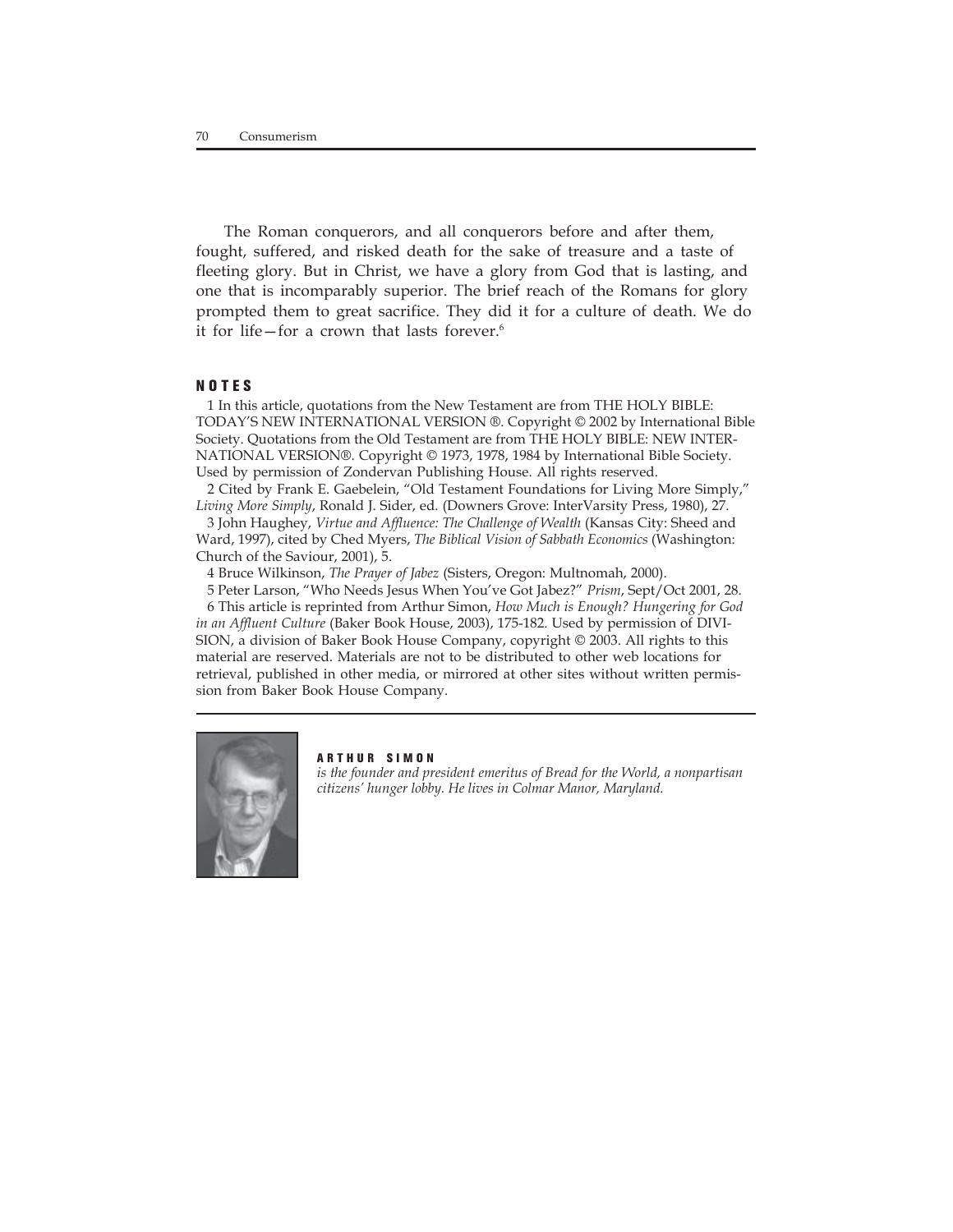# From Francis to Fezziwig

BY KATIE COOK

In our search for a lifestyle of integrity and responsibility, how can we avoid turning simplicity into a new legalism for the More Socially Sensitive Than Thou? Francis of Assisi, the curiously merry saint of carefree radical poverty, and Dickens' loveable character Fezziwig remind us that joyful simplicity is much more than cutting back for the sake of cutting back.

bout 25 years ago, the Holy Spirit nudged me in a new and unexpected direction: the way of Francis of Assisi. Many people have been drawn to this remarkable thirteenth-century Italian who sought to fully imitate the life of our Lord—but not too many from my own Texas Baptist background. My prosperity-theology rearing was certainly at odds with the curiously joyful saint of carefree, radical poverty.

Francis taught me a thing or two about living the gospel. Simplicity was certainly an important lesson—but so was the paradoxical joy that came with it.

Lately I've noticed that Francis' *joyful simplicity* is missing in the lives of many of us who have chosen the path of radical discipleship. In our search for a lifestyle of integrity and responsibility, we have misunderstood simplicity.

I originally embraced the way of Christian simplicity because I was so tired of petty rules, so burdened with "don'ts" and "shall nots." But I fear we are in grave danger of making radical discipleship into a new legalism. Indeed, radical evangelicals can be as intolerant as fundamentalists, with arrogance and wholesale condemnation for Christian sisters and brothers who are "less enlightened," whose consciousness has not been "raised."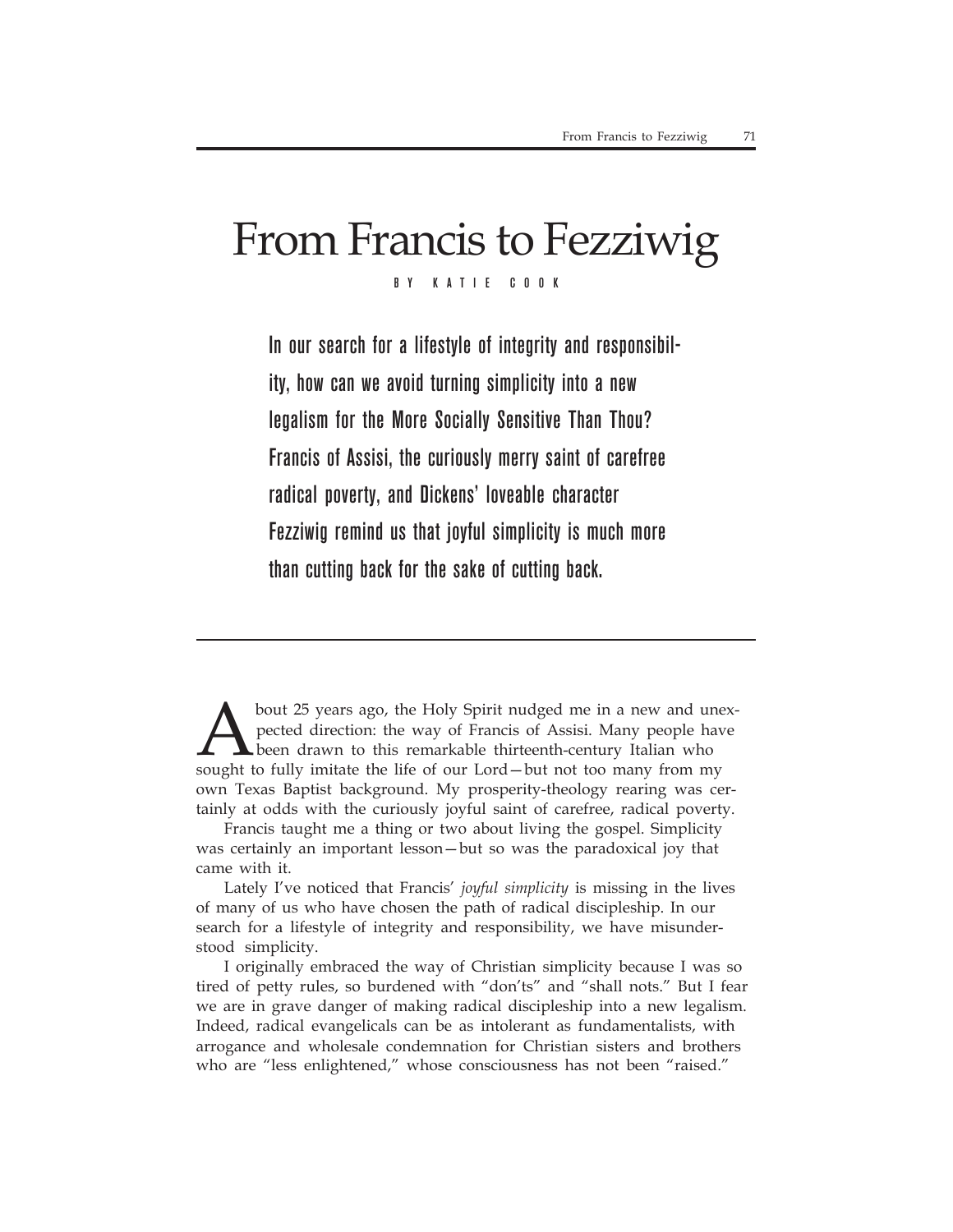Had I fled from the Holier Than Thou only to run face-to-face into the More Socially Sensitive Than Thou?

None of which seems to me to be of the spirit of Francis—and certainly not of Jesus.

Lately I've been responding more seriously to the challenge of Francis: to keep joy and celebration within strict discipleship, to prove that there is more to simplifying than cutting back for the sake of cutting back.

I started by noting things the human spirit cannot live without. Color was what I noticed first.

While researching the life of Anne Hutchinson, the rebellious member of the Massachusetts Bay Colony in the seventeenth century, for a play I was writing for my youth group, I was appalled and depressed by the description of life in that early American Puritan community. The excessive primness and stern attitude toward daily living terrified me. Colors were discouraged, and enjoyment was suspect. A good upright Christian wore somber hues—gray, black, and brown. I would have shriveled and died in that atmosphere!

I love colors—in sunsets, flowers, balloons, stained-glass with the sun streaming through, clothing, window curtains, and impressionist paintings. Vivid, brilliant splashes of colors are essential to my spiritual health. And so I came to my first conclusion: I must find a way to simplify my lifestyle without killing the colors in it.

Merriment also invited anathema in the Massachusetts Bay Colony. Laughter has often been suspected by Christians. There may be no explicit documentation of Jesus laughing, but surely he did! How could he live in the world he made, brimming with the wonders of nature and delights of friendship, and never laugh? *Peanuts* creator Charles Schulz suggests that Jesus would not have been invited to so many dinners if he had not been good company.

Francis held a special appreciation for what he called "holy laughter." He frequently played the role of a jester; it was part of his personality, his spirit. Why, after all, did so many people feel drawn to this man who insisted on living the life of a beggar? Because he taught a strict rule and put ashes in his potatoes? No, it was because he did everything—hard, crazy, wonderful things—with joy. He found color and vibrancy in nature. He danced in the meadows and in the streets. His life did not lack merriment.

Even his followers were known for their laughter. In the fourteenth century they found themselves under the close scrutiny of the watchdogs of the Inquisition. But it wasn't their poverty alone that made them suspect—they also laughed too much.

A third human need is for festivity.

Many Christians fear that festivity requires indulging in worldly pleasures. We radicals shun parties and good times, nervous about becoming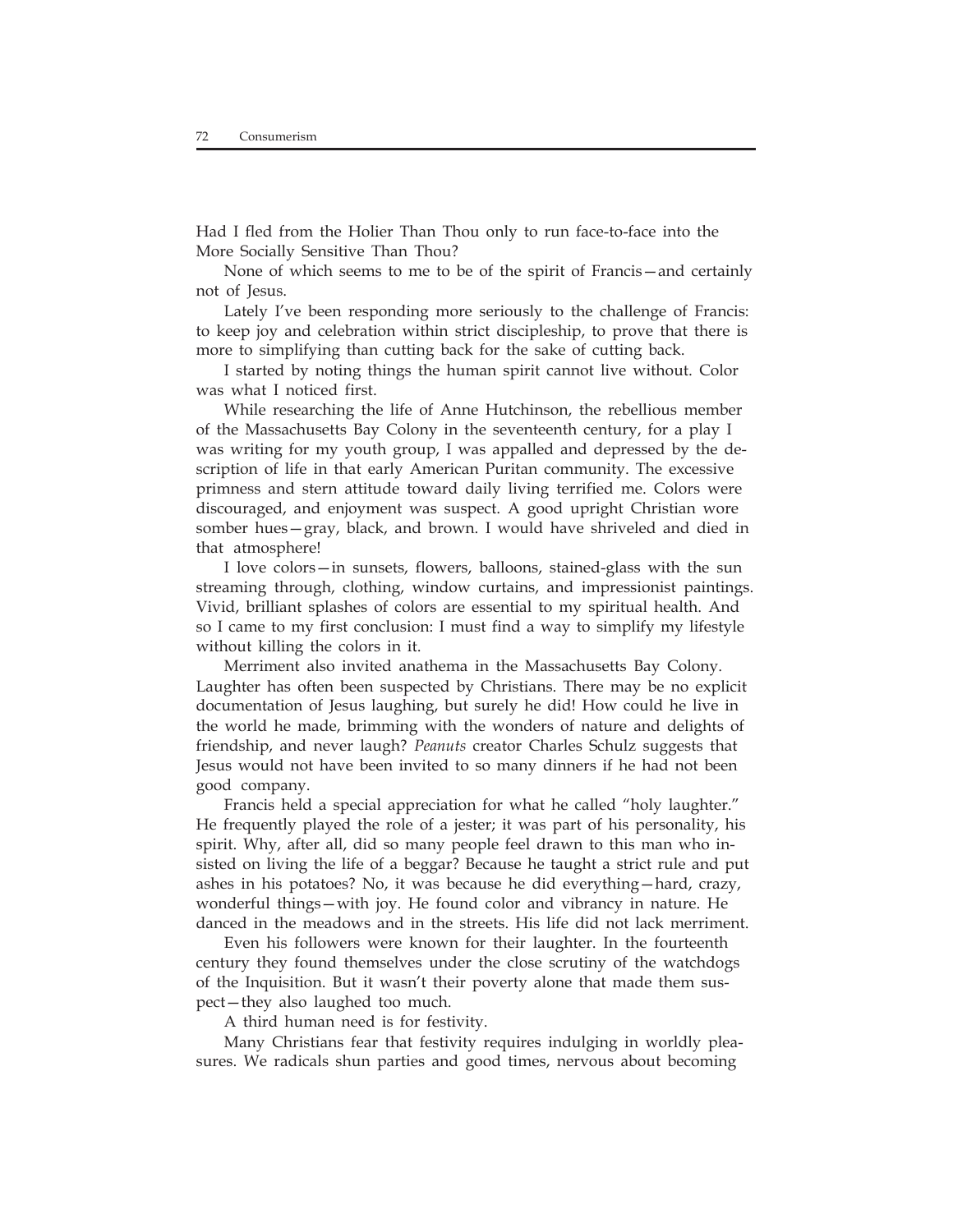entangled in the snares of materialism. The latter fear is not illegitimate.

But I am discovering more and more that we can have festivity without selling out to Mammon, without embracing the greedy trappings of a consumer culture. Chrysanthemums brought from a garden on a frustrating afternoon can keep me going for days. A candle from a Kentucky friend, burning next to me as I write, works miracles in my heart. My niece's drawing with rainbows and balloons and "I love you" gives me the strength to plunge into a dreaded project. Festivity does not take much forethought or work; nor does it take much money, if any at all.

Which brings me to Fezziwig. If you have not read Charles Dickens' *A Christmas Carol* every December until you can quote it verbatim, let me introduce you to this jolly old guy.

Fezziwig appears in the second stave of Dickens's story, when the Ghost of Christmas Past is guiding Scrooge through his miserly times gone by. When they reach the warehouse where Scrooge was apprenticed, that "squeezing, wrenching, grasping, scraping, clutching, covetous old sinner" cries out in great excitement: "Why, it's old Fezziwig! Bless his heart, it's Fezziwig alive again!"

Scrooge then observes his former self reveling in one of the most joyous parties ever given. The whole community has been invited by Scrooge's friend and is enjoying the festivities—even the boy suspected of stealing and the one who had his ears boxed by his master. Food is plentiful, merriment and music are abundant, and old Fezziwig is the life of the party.

The Ghost of Christmas Past turns to Scrooge, who has been ecstatic

during the merrymaking, and says scornfully, "A small matter to make these silly folks so full of gratitude."

"Small!" exclaims Scrooge, sounding more like his former self than the miser he has become, as if he cannot believe his ears.

"He has spent but a few pounds of your mortal We can have festivity without selling out to Mammon, without embracing the greedy trappings of a consumer culture. Festivity does not take much forethought or work; nor does it take much money, if any at all.

money. Is that so much that he deserves this praise?" asks the Ghost. "It isn't that," replies Scrooge. "It isn't that, Spirit. He has the power to render us happy or unhappy; to make our service light or burdensome; a pleasure or a toil. Say that power lies in words and looks; in things so slight and insignificant that it is impossible to add and count 'em up; what then? The happiness he gives is quite as great as if it cost a fortune."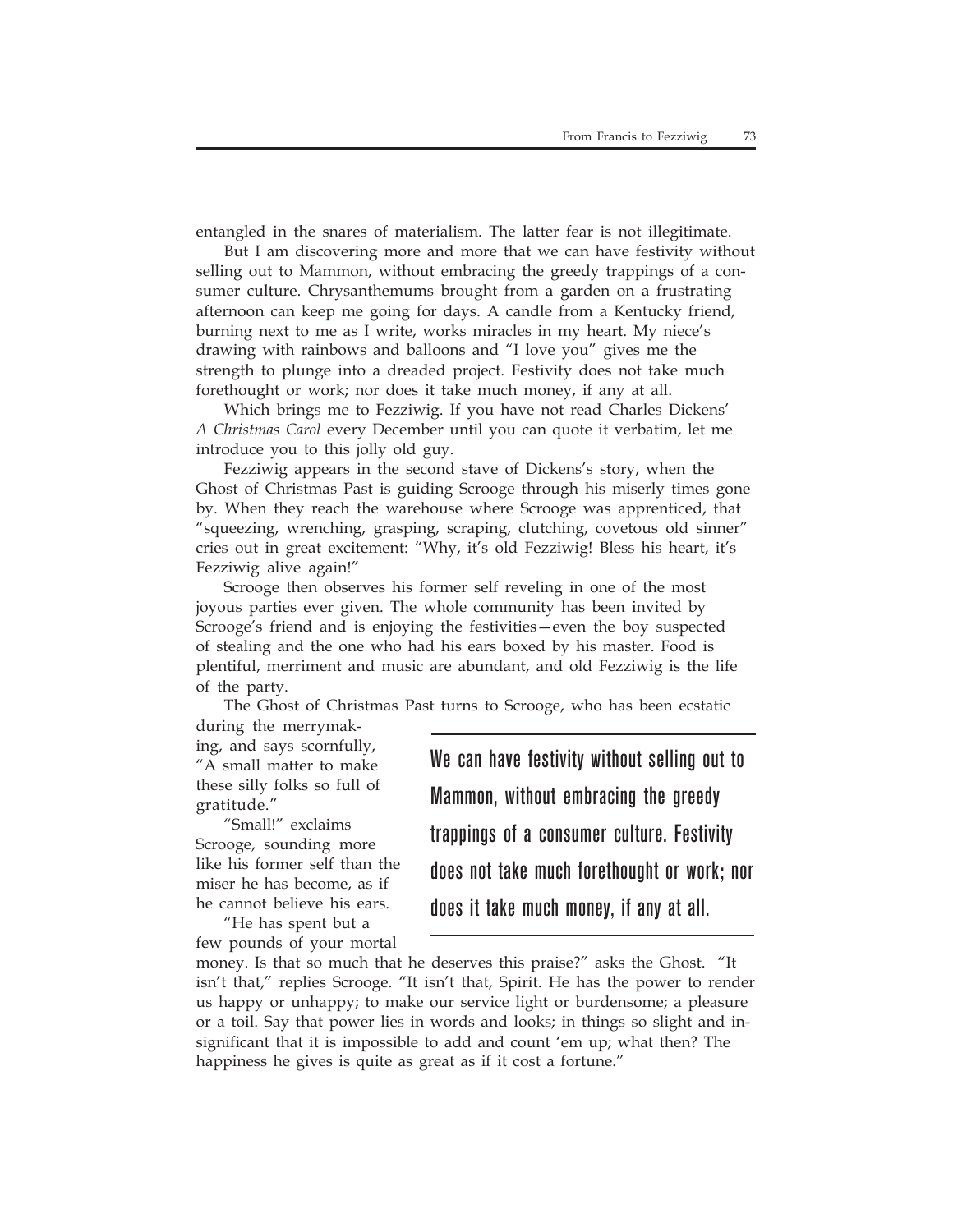Fezziwig grasps a crucial secret. A simple employer but not a wealthy one, he knows how to spend a few pounds and provide a delightful evening. And through him Scrooge begins to understand this truth. At the end of *A Christmas Carol*, the reformed miser is giddy with happiness, the joy of being alive, and the fun of giving and sharing. He embraces Fezziwig's secret.

It was Jesus' secret too. In my search for a responsible Christian lifestyle I have one disagreement with Francis, who said that Christ was a beggar and that therefore he, Francis, would be a beggar. While it is true that Jesus had no home of his own and relied on the hospitality of others for food or shelter, our Lord was not ascetic. Yes, Jesus lived simply. He was a carpenter's son from a poor village during the Roman occupation. Yet the more I look at him, the more I see—parties! Jesus dined with Pharisees; he accepted as a follower Joseph of Arimathea, a wealthy and prominent member of the Sanhedrin. And he went to lots of parties—his first miracle was turning water into wine at a wedding reception! Jesus knew how to celebrate friendship; he knew how to celebrate living.

Richard Foster, in *Freedom of Simplicity*, says that true biblical spirituality affirms the goodness of material things. In Genesis 1, after creating each material thing, God proclaims, "That's good!" Asceticism, on the contrary, suggests an inherent corruption in the physical world; it is neither Hebrew nor Christian in its origin and might be accused of having Gnostic overtones.

Look at how Jesus describes the end of time as the wedding feast of the Lamb. It's going to be a big, eternal party! But if we become hung up on sacrifices and giving up things and scrutinizing others so that they do not enjoy themselves too much, we may not know what to do when we get to the Big Party. We'll be like the unprodigal son who refuses to go to his father's feast because there's a brother there who doesn't deserve the celebration.

As disciples of Jesus, we follow a path that avoids both asceticism and bad stewardship. We seek to live responsibly, fully caring for all our neighbors sharing this globe. We cannot hoard the provisions we have, as if to say, "I'm not sure about God's care and whether this will be available to me later. I'd better keep some in store." If we are to be free, we must let go of the fear that grace for tomorrow's needs may not be forthcoming.

Simple living, we must remember, is a gift, a new freedom. If we express our simple-living values with an arrogant, egotistical manner and continually compare ourselves with others, our actions may be correct, but the root of our discipleship is shallow or misplaced. When our inner conversion is not well-rooted in the gospel, simplicity becomes an unbearable burden to ourselves and those around us. But when we accept simple living as a gift, we are able to see money as a good resource to use for the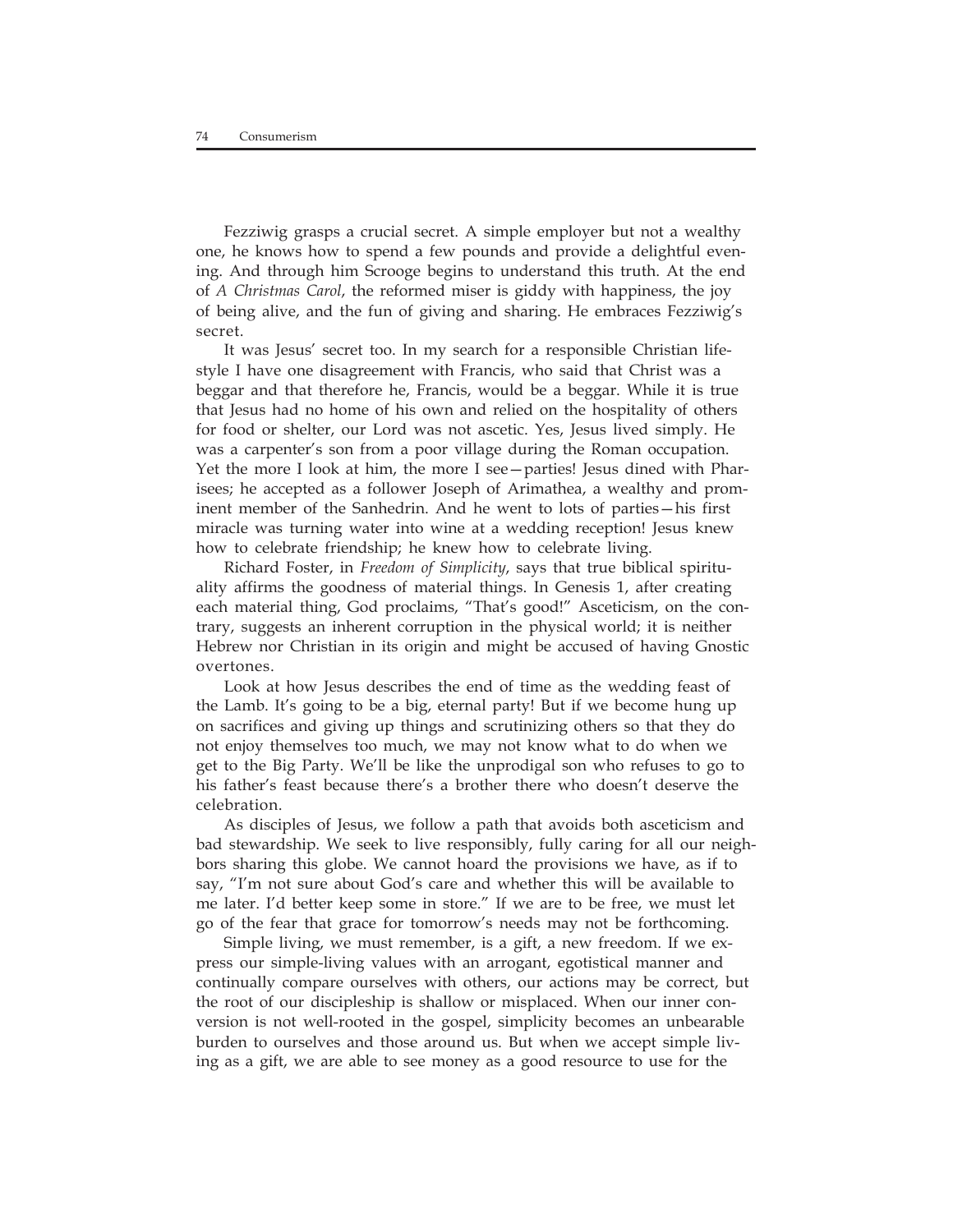Kingdom's work—but also a potentially dangerous tool, not to be sought for our own uses. We will learn to throw our party without using the goods that were intended for the needs of the household.

How do we maintain this balance? How do we throw a party, or join in the festivities, and still be responsible for the needs of the household? In Fezziwig and Francis we glimpse the joy to which our Lord calls us: they loved people and friendship and good company. They danced through life in spite of suffering and they embraced it all—the tears as well as the joy. Francis danced in the rain and lived with social outcasts; Fezziwig threw a big party and made life a little more pleasant for his community, while rebuffing the word "exclusive." They remind us of Jesus, who invited the forgotten people in the nooks and crannies to be his guests. They knew how to celebrate without shutting their eyes to the terribly real pain all around them.

I want to live my life their way. You can have the Massachusetts Bay Colony, the ascetics, the watchdogs of the Inquisition, the new legalists. I want to center myself in an authentic inward journey that will enable me to laugh in the midst of my pain. I want to serve the hopeless in a way that will not scare them away from the true gospel. I want to celebrate the simple life—not endure it.

### **NOTE**

This article is adapted, in somewhat altered form, from "From Francis to Fezziwig," *The Other Side*, 23:1 (January/February 1987), 17-19. For subscription information, phone 1-800-700-9280 or visit *www.theotherside.org*.



#### **KATIE COOK**

*edits Hunger News & Hope and Sacred Seasons for Seeds of Hope Publishers, and Baptist Peacemaker for the Baptist Peace Fellowship of North America. She is a postulant in the Order of Ecumenical Franciscans and lives in Waco, Texas.*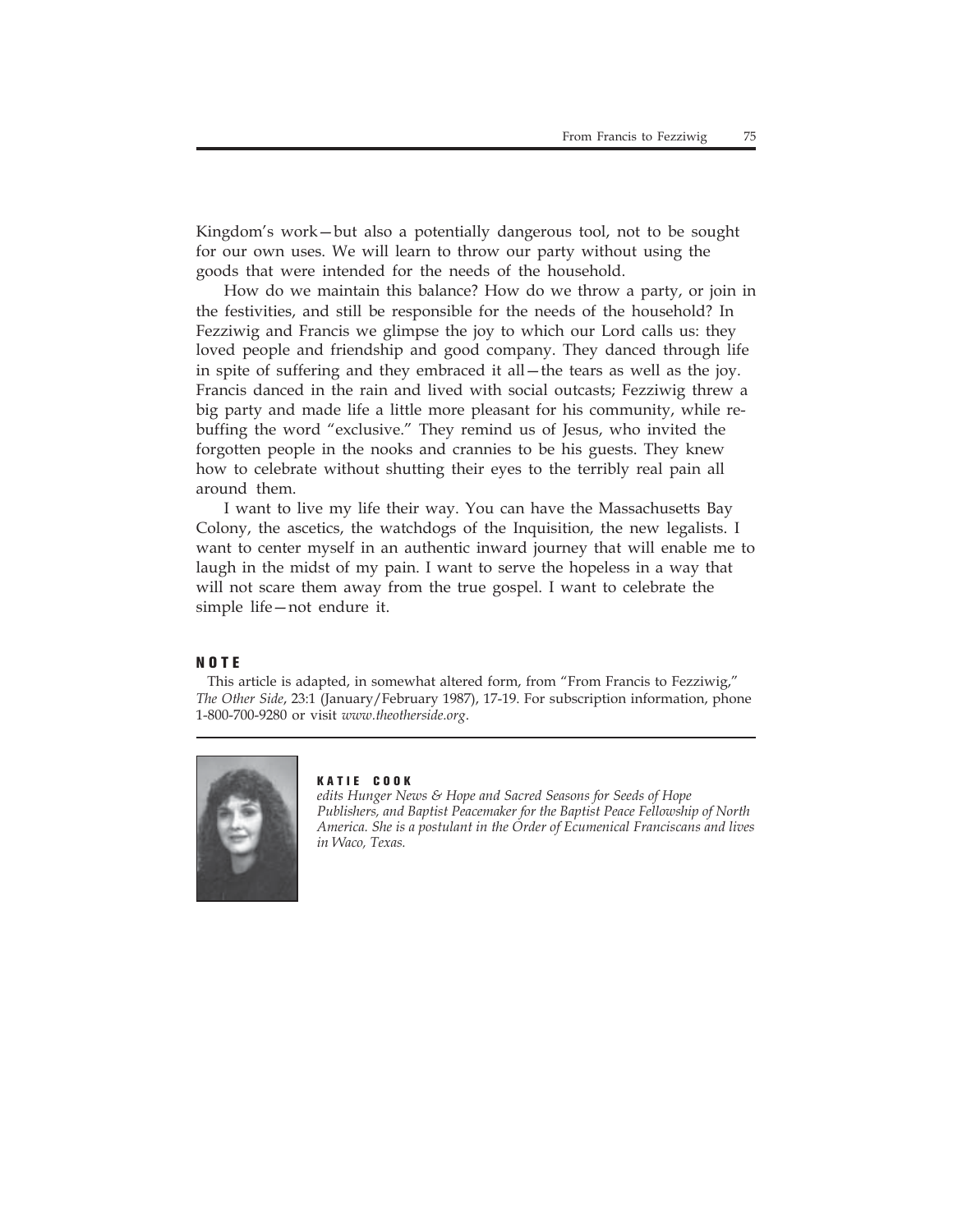# Beyond Candy Cane Lane

BY F. MATTH E W SCHOB E RT, JR.

Our Christmas cheer turns sour as mass marketing, frenzied shopping, shortened tempers, burgeoning debt, and an exhausting calendar of activities overwhelm us. Buying fair-trade gifts and celebrating Christmas within the context of the Christian year are two humble practices for disentangling the holy day from consumerism.

Sometime in November we sense the approach of Christmas. Sounds of the season—caroling, cantatas, and holiday tunes—begin to float from schools and churches, echo on street corners and in shopping malls, and beam from ever the season—caroling, cantatas, and holiday tunes—begin to float from schools and churches, echo on street corners and in shopping malls, and beam from every radio station. Evening television is populated again with holiday classics, Christmas specials, and a cast of beloved imaginary characters—Rudolph, Frosty, and Charlie Brown. And we espy specimens of the season's most prominent personality, the grandfatherly gift-giver himself, jolly old Saint Nicholas. We may nod in approval as Perry Como croons "It's beginning to look a lot like Christmas."

Yet this holiday cheer can turn sour all too easily, and Christmas become anything but a magical season of celebration and fellowship. Scott Cairn's *Advent* captures this shift in mood:

Well, it *was* beginning to look a lot like Christmas—everywhere, children eyeing the bright lights and colorful goods, traffic a good deal worse than usual, and most adults in view looking a little puzzled, blinking their eyes against the assault of stammering bulbs and public displays of goodwill. We were *all* embarrassed, frankly—the haves *and* the have-nots—all of us aware something had gone far wrong with an entire season, something had eluded us. And, well, it was *strenuous*, trying to recall what it was that had charmed us so, back when we were much smaller and more obli-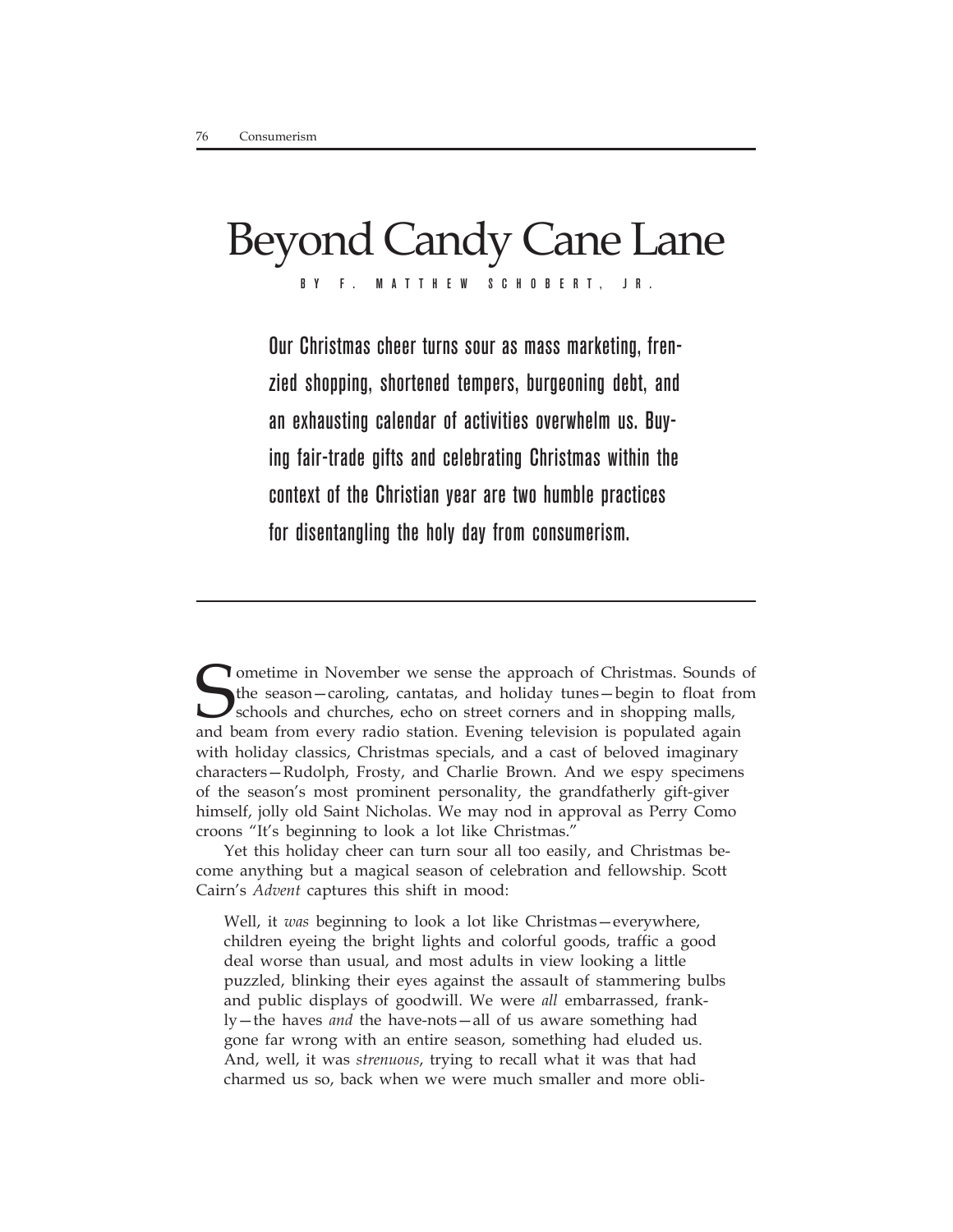vious than not concerning the weather, mass marketing, the insufficiently hidden faces behind those white bears and other jolly gear. And there was something else: a general diminishment whose symptoms included the *X*s in Xmas, shortened tempers, and the aggressive abandon with which most celebrants seemed to push their shiny cars about. All of this seemed to accumulate like wet snow, or like the fog with which our habitual inversion tried to choke us, or to blank us out altogether, so that, of a given night, all that appeared over the mess we had made of the season was what might be described as a nearly obscured radiance, just visible through the gauze, either the moon disguised by a winter veil, or some lost star—isolated, distant, sadly dismissing of us, and of all our expertly managed scene.<sup>1</sup>

Mass marketing, frenzied shopping, shortened tempers, burgeoning debt, and an exhausting calendar of activities can utterly overwhelm the strongest person. For too many of the weak and alone, especially shut-ins and convalescents, Christmas brings well-intentioned, yet fleeting, songs of carolers in an otherwise open calendar of painful solitude. Yes, something has indeed "gone far wrong with an entire season."

### *</del>≱*

In a small town not far from where I grew up in southern Illinois, immediately following Thanksgiving a typical middle-class neighborhood transforms into Candy Cane Lane—the region's largest display of lights, seasonal greetings, holiday characters, and manger scenes. Spectatorpacked vehicles throng to tour this street and admire its decorations. The diffuse glow in the surrounding night sky over Candy Cane Lane that marks the celebratory excess of America's real religion, consumer capitalism, obscures the radiance of the Infant's star.

As surely as the season brings excessive decorations, so too does it ring in the year's most unrestrained shopping spree. And then we endure the inevitable, annual backlash of sermons, letters to the editor, magazine articles, and catchy bumper stickers frantically reminding us to "Put Christ back in Christmas" because "Jesus is the Reason for the Season."

Bemoaning this commercialization of Christmas in the U.S. is nearly as old a tradition as is gift-giving. "In about 1830," notes historian Stephen Nissenbaum, "the literature of Christmas in America began to change. Before that date it dealt chiefly with questions of social disorder. Afterward, a new concern emerged, an anxiety about private selfishness and greedy consumerism, especially as those issues affected children."2

Christmas celebrations in early America often were very different from today's family-oriented affairs. Instead of sentimental occasions for giftgiving or well-wishing, they were more akin to *Mardi Gras* in New Orleans.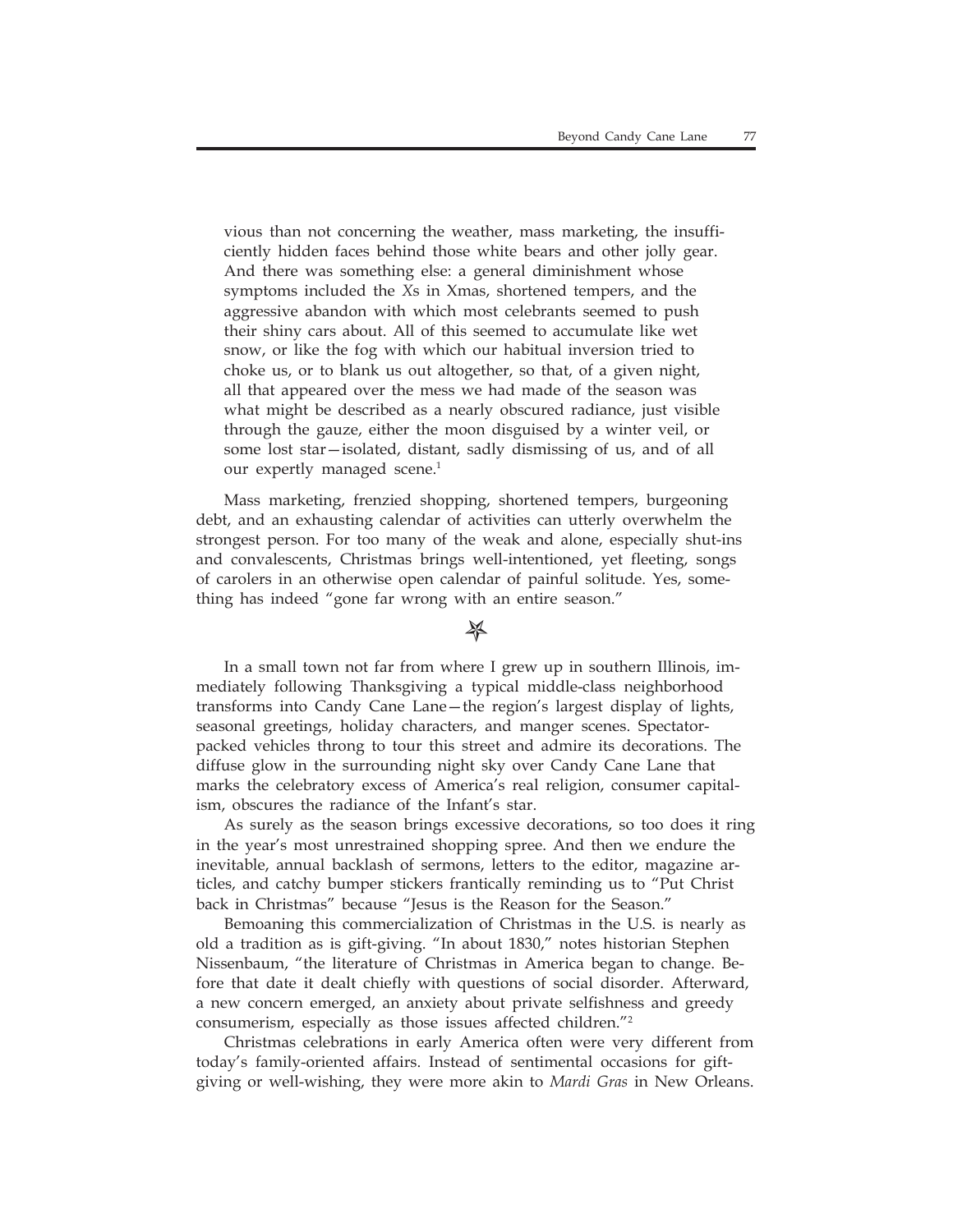People celebrated by indulging in alcohol, food, promiscuity, "mumming" (cross-dressing accompanied by sexual antics), and wassailing (*demanding* gifts from superiors, often with the threat of violence). It was an opportunity for social inversion during which the poor would invade the homes of the wealthy and demand gifts of food, drink, and money. "Give us some figgy pudding, we won't go until we get some," was more than an expression of boisterous gaiety; it was a thinly veiled threat from a band of boys and young men bursting into your parlor!

It occasioned such outrageous public disorder that some Protestants, particularly the New England Puritans, tried to stamp out the Christmas holiday altogether. They quickly pointed out (and rightly so) that Scripture doesn't give a date for Christ's birth and that December 25<sup>th</sup> was chosen by the early church to "Christianize" pagan religious feasts that occurred during the winter solstice. But as the Puritans discovered, eradicating Christmas observances and their offensive revelry was an effort in futility.

As northeastern cities grew into industrialized urban centers crowded with large immigrant, working-class populations, unruly Christmas and New Year celebrations became ever greater causes of concern. A group of New York elites struck upon a solution: they decided to reinvent the holiday! Nissenbaum recounts how these Knickerbockers transformed a season of raucous public mayhem into one of domestic gift-giving. Their success lay in *inventing* nostalgic traditions of home and hearth. The principle means of achieving this was through the creation of Santa Claus, an invented character that soon included his own history, geography (the North Pole), and cast of supporting characters (elves, reindeer, and eventually a Mrs.). The most successful literary vehicle in this transformation was Clement Moore's "A Visit from St. Nicholas," written in 1823. Moore's poem captured the hearts of adults and children alike. Within a few years, retailers were using Santa Claus to promote shopping and gift-giving. Once this commercialization took root, as early as the 1830s, helped along by the rise of advertising, marketing, and the industrial production of goods, it was only a matter of time until consumerism replaced public rowdiness and drowned out the angelic chorus announcing the Newborn King.<sup>3</sup>

### $\frac{1}{2}$

We enjoy exchanging gifts with loved ones and, truthfully, there is nothing wrong with gift-giving. Yet, as James Tracy notes, "storming the malls to purchase the new toy craze [our] children demand as the result of a television advertising blitz constitutes markedly different cultural content than does gift exchange."4 It reveals the triumph of an ethos of consumerism—an insatiable appetite to acquire merchandise, the conviction that our happiness lies in the next purchase, the sense that life's highest good is the accumulation of material possessions, and the belief that what we own de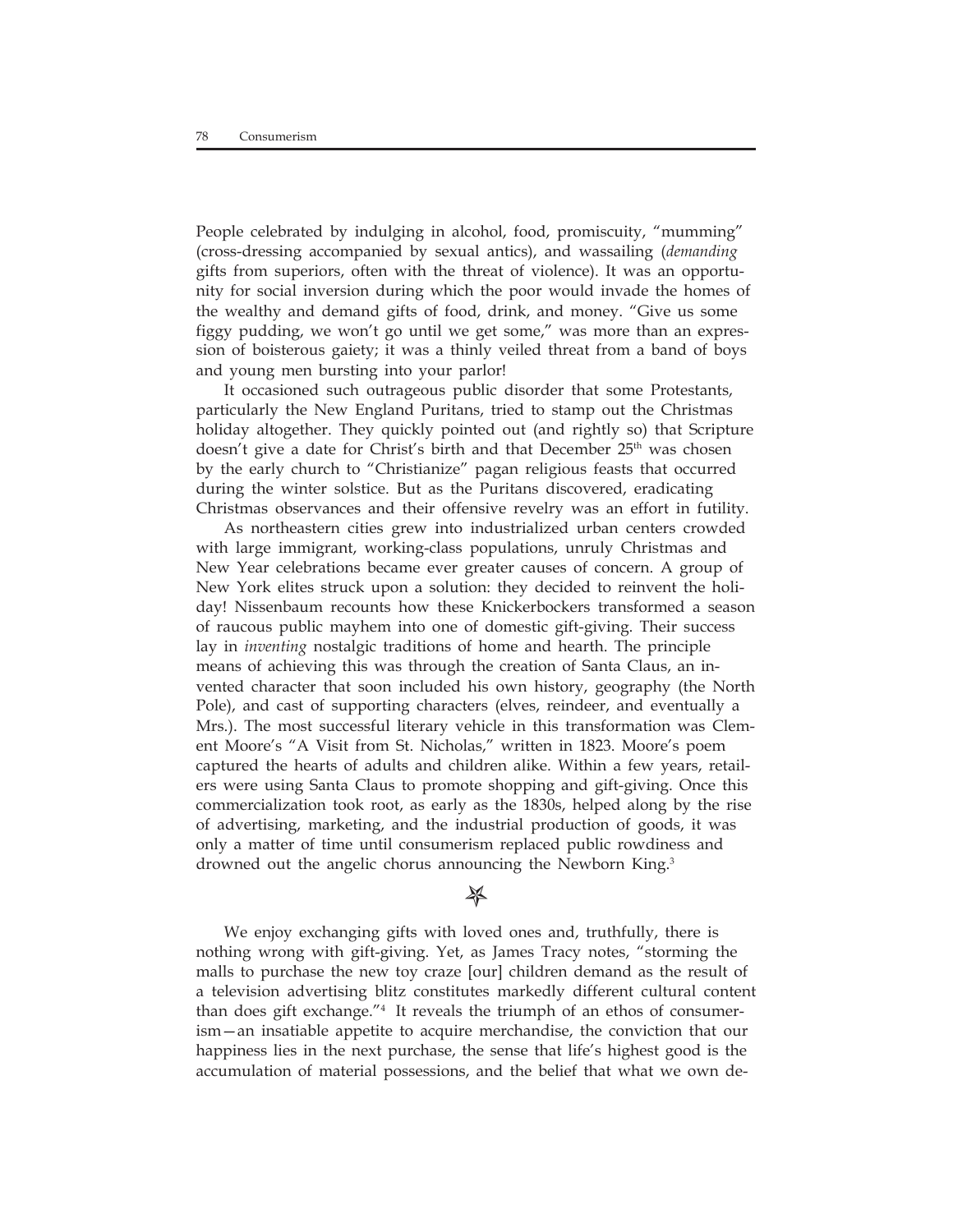fines our worth. It's behaving as though we are, as the bumper sticker declares, "Born to Shop!"

This consumerist perspective invades the church too. "Across the spectrum of church life, both liberal and conservative," observes Walter Brueggemann, "the contemporary American church is so largely enculturated to the American ethos of consumerism that it has little power to believe or act."5 We live as *de facto* consumers in nearly every aspect of our lives. We consume entertainment, education, healthcare, politics, and worship. All of this pulls apart the spiritual fabric that binds us together in ways that cannot be quantified, packaged, marketed, bought, or sold.

What challenges Christians in America "is not just that we have become consumers," says Stanley Hauerwas, "but that we can conceive of no alternative [ways of living] since we lack any practices that could make such [alternatives possible]."6 We have so embraced the gospel of the American Dream, which says we need a big house, new car, nice clothes, and comfortable lifestyle to be happy, that we cannot think of living any differently. We have forgotten, domesticated, or simply ignored the radical call in biblical stories and songs to be peacemakers, care for the poor, live simply, and serve others. In ancient Israel, when God's people forgot their true vocation as a nation of priests to the world, the Lord sent prophets to

awaken them from their stupor. [They] *criticized* cultural beliefs and practices that seduced God's people and *energized* them with prophetic speech and action to live differently from the dominant culture.7

Keeping with this prophetic model, let's consider two courses of action shopping subversively and rooting our holiday festivities within the Christian

There is nothing wrong with exchanging gifts with loved ones. Yet, "storming the malls to purchase the new toy craze...constitutes markedly different cultural content than does gift exchange." It reveals the triumph of an ethos of consumerism.

year—that can *energize* our celebration of Christmas and our critical engagement with the culture of consumerism.

### $\cancel{\mathbb{A}}$

A quiet revolution is spreading over the country, even reaching into quiet little Elm Mott, Texas. At World Hunger Relief's Village Store you can purchase picture frames from India, Christmas ornaments from Bangladesh, candles from Mexico, tribal masks from Kenya, musical instruments from Cameroon, kitchenware from Haiti, and coffee from El Salvador and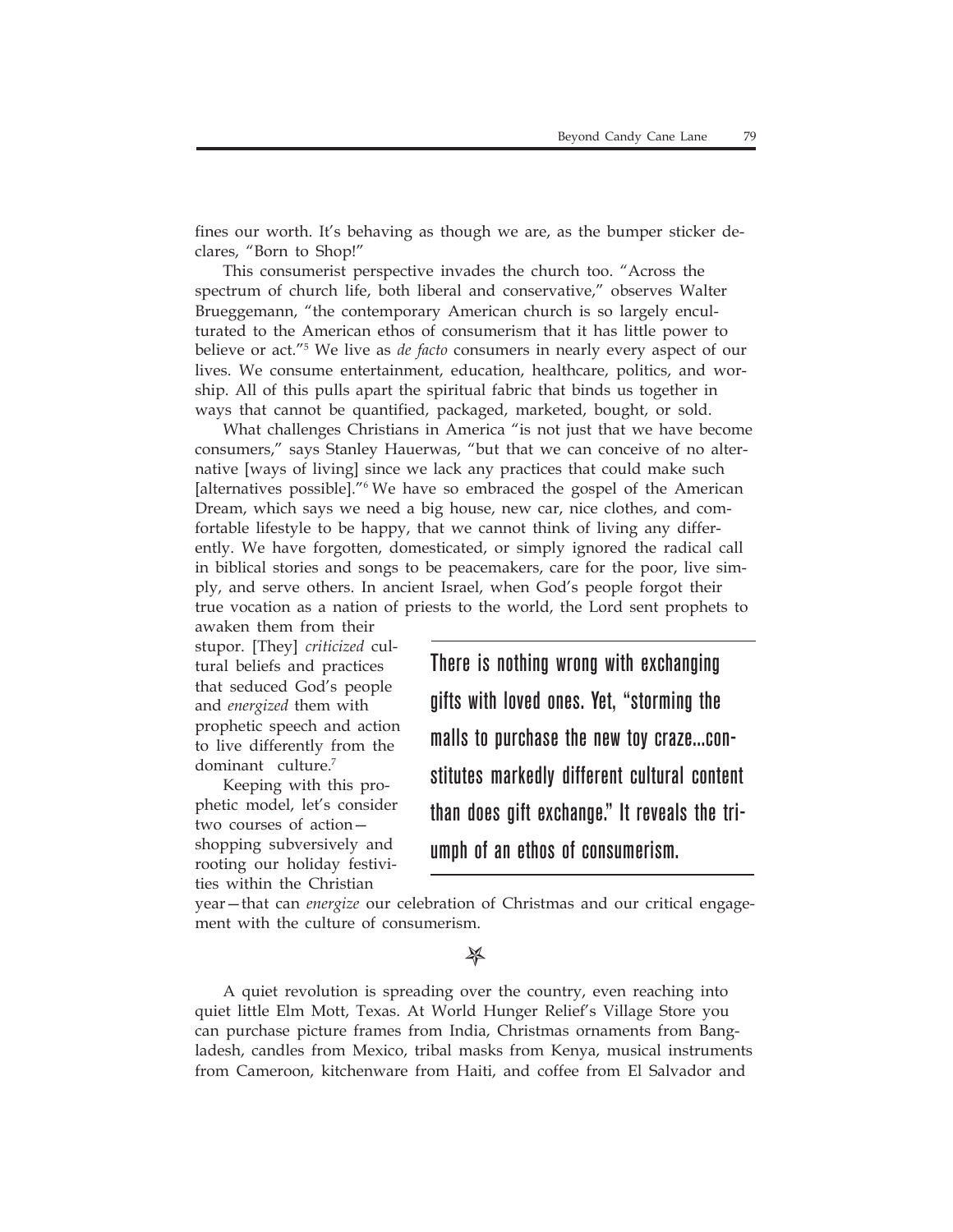Tanzania. There are also children's toys, jewelry, baskets, wind chimes, household and holiday decorations, and organically-grown teas from all over the world. The revolution is that these are *fair-trade* goods from artisans and farmers in developing countries.

Fair-trade employs market processes similar to free-trade, but conducts business according to a different set of principles and practices. Everyone

In a school calendar, Christmas is "time off" between semesters; in the secular calendar, it's the crown jewel of a year-ending triad of holidays. Only the church calendar places it in its true context—between the penitential season of Advent and the redemptive events of Epiphany, Lent, Easter, and Pentecost.

is familiar with free-trade system abuses that occur apart from adequate legal protections or ethical practices—sweatshops, environmental devastation, or the exploitation of economically-disadvantaged workers. Fairtrade avoids these abuses by being thoroughly committed to long-term, sustainable economic growth that encourages social development. It is defined by seven funda-

mental practices: fair wages, cooperative workplaces, consumer education, environmental sustainability, financial and technical support for workers and their communities, respect for indigenous cultural identity, and public accountability. 8 Profit is important in fair trade, but only as a means to helping people and communities flourish. As much as forty percent of a fair-trade item's retail price is returned to the producer and reinvested in community development projects like education, healthcare, sanitation, or micro-loan programs. Buying fair-trade gifts is one way of shopping subversively. It can be a refreshing alternative to storming the shopping malls.

We can root Christmas in the seasons of the Christian year by allowing the church's calendar to shape our celebrations. In an academic calendar, Christmas is "time off" sandwiched between semesters; in the secular calendar, it's the crown jewel of a year-ending triad of holidays, Thanksgiving-Christmas-New Year's Eve. Only the church calendar places Christmas in its true context—following the penitential season of Advent and before the redemptive events of Epiphany, Lent, Easter, and Pentecost.

Worshiping through these seasons of the church calendar richly shapes our lives by keeping us ever-mindful of God's divine drama. "Just as the Hebrew year focused upon holy days and seasons which were constant reminders of God's covenant," Norman Maring notes, "so our observance of the Christian year," which pivots on the central events of Jesus' life and our response to them, "would help to surround us with reminders of the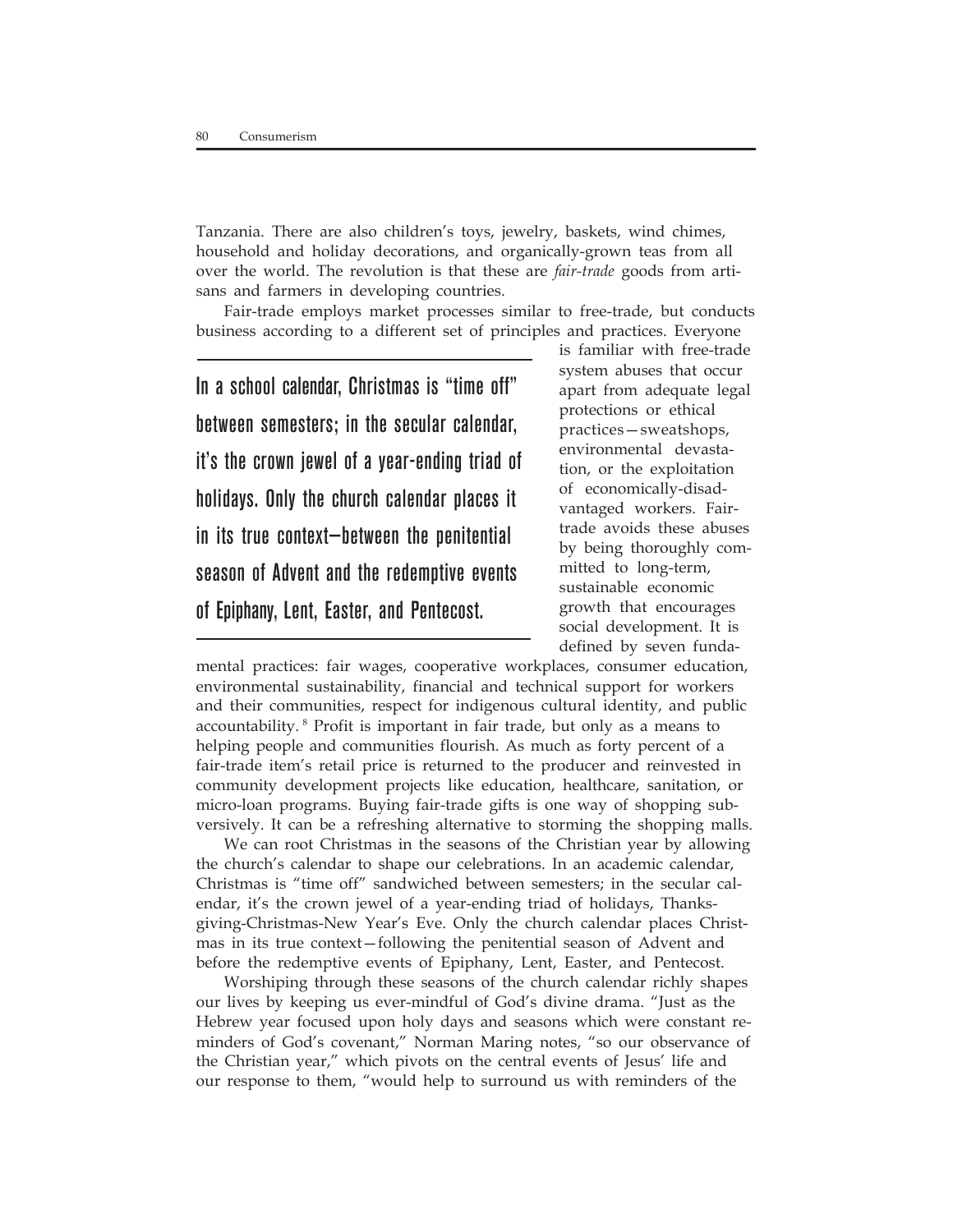lordship of Jesus Christ."9 The Christian year preserves us from slipping into sentimental or secular celebrations of Christmas by reminding us that the significance of Christmas is revealed in Lent's overshadowing event. "Why lies He in such mean estate, / Where ox and ass are feeding?" asks William Dix in the beloved hymn "What Child Is This?" and the answer is found at Calvary:

Good Christians, fear, for sinners here the silent Word is pleading. Nails, spear shall pierce Him through, the cross be borne for me, for you. Hail, hail the Word made flesh, the Babe, the Son of Mary.

In a provocatively titled chapter, "Let the Pagans Have the Holiday," Rodney Clapp suggests the best way for Christians to reclaim Christmas is by first reclaiming Easter. "To put it another way," he explains, "we could be Christians without the stories of Christmas, but not without the stories of Easter."  $\frac{10}{10}$  Clapp's point is worth keeping in mind, for as startling to contemporary sensibilities as it may be, celebrating Christ's birth was of relatively little importance for the early church, which was far more concerned with his life, death, resurrection, and promised return. Only in the fourth century did the nascent Roman Catholic Church establish December 25th as the date to observe Christ's birth in the west. Christmas soon competed with Easter and Epiphany, the two most significant days of the year, for preeminence.11 Prior to this, celebrating Jesus' birth was, at best, a distant third among Christian holy days. By the end of the sixth century, Advent developed as a four-week season of repentance and preparation for the threefold mystery of Christ's coming—as a human baby; in worship through Word, Sacrament, and Spirit; and in his promised future return in judgment and glory. If we would reconsider, with Easter-eyes, our celebration of Christmas, we might resist culture's offering of salvation in marketed goods, and receive and share in the gift of the Christ child.

Buying fair-trade gifts and celebrating Christmas within the context of the Christian year are but two humble, yet promising, practices for energizing our observance of this holy day and disentangling it from consumerism. They can help us transform our cluttered celebrations and make plain to our culture the Infant's star, which always shines.

#### **FURTHER INFORMATION ON FAIR TRADE**

For over fifty years the fair trade movement has been helping consumers locate products from companies that deal fairly with their producers. The movement began after World War II when churches sold handcrafts made by refugees in Europe. The official certification of fair trade products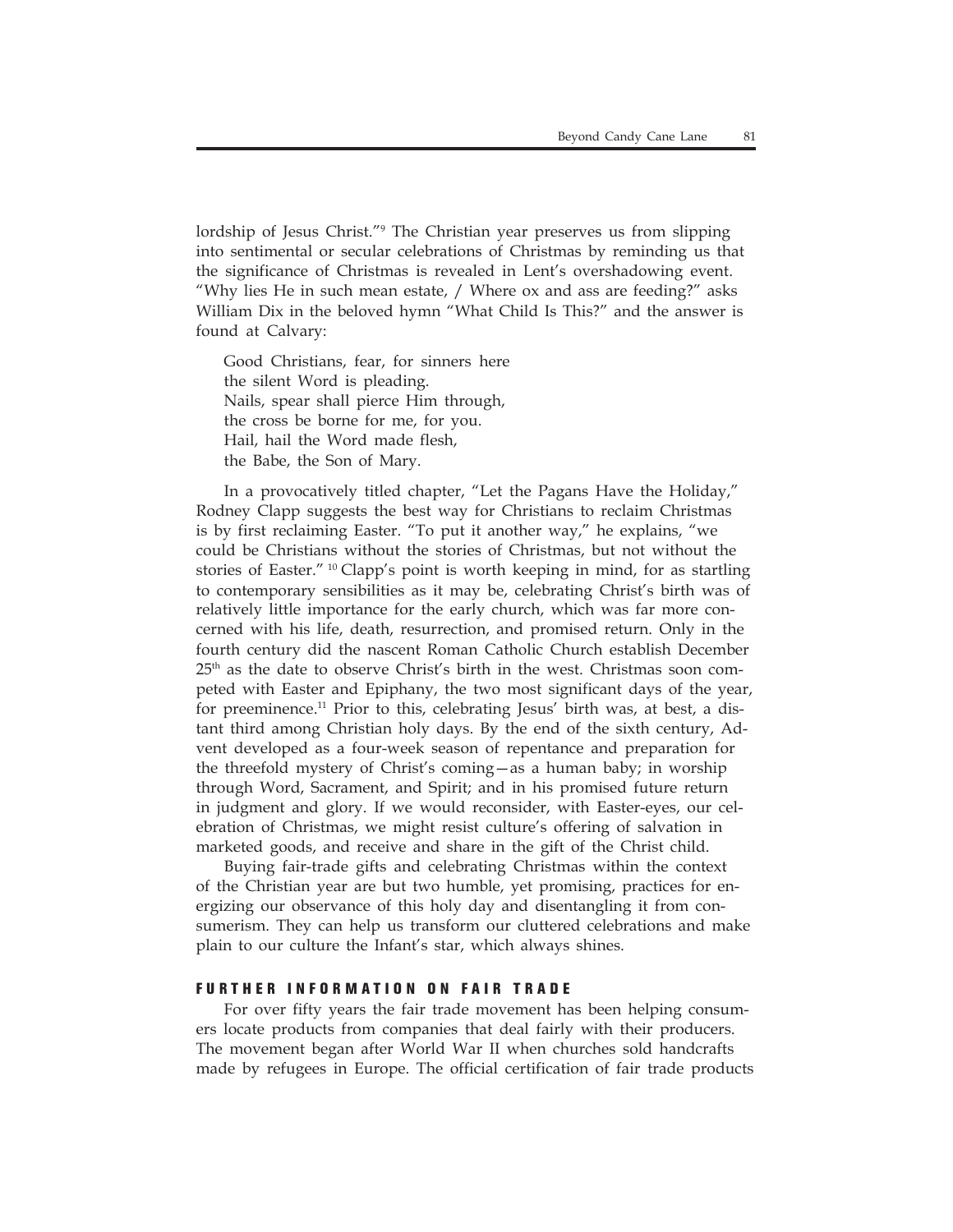began in the Netherlands in 1988 as a response to plummeting prices in the world coffee market. The Max Havelaar Foundation formed that year and began offering a "Fair Trade" label to any coffee company willing to trade a portion of their volume on fair trade terms. Today, Fair Trade certified products such as coffee, bananas, tea, chocolate, honey, sugar, and orange juice are available in stores throughout Europe and the U.S.

The following organizations provide updated information on fair trade products and retailers: International Federation of Alternative Trade (*www.ifat.org*), Transfair USA (*www.transfairusa.org*), Fair Trade Federation (*www.fairtradefederation.org*), Co-op America (*www.sweatshops.org*), SERVV International (*www.servv.org*), Ten Thousand Villages (*www.villages.ca*), and Equal Exchange (*www.equalexchange.com*).

#### **NOTES**

1 Scott Cairns, *Philokalia* (Lincoln, NB: Zoo Press, 2002), 117. Reprinted with permission of the author and Zoo Press.

2 Stephen Nissenbaum, *The Battle for Christmas* (New York: Alfred A. Knopf, 1996), 176. 3 On the nineteenth century, see Nissenbaum's *The Battle for Christmas*. For the story

in the twentieth century, see Richard Horsley and James Tracy's *Christmas Unwrapped: Consumerism, Christ, and Culture* (Harrisburg, PA: Trinity Press International, 2001).

4 Horsley and Tracy, *Christmas Unwrapped*, 5.

5 Walter Brueggemann, *The Prophetic Imagination*, 2nd edition (Minneapolis, MN: Fortress Press, 2001), 1.

6 Stanley Hauerwas, "No Enemy, No Christianity: Theology and Preaching Between Worlds" in Miroslav Volf, Carmen Krieg, and Thomas Kucharz, eds., *The Future of Theology: Essays in Honor of Jurgen Moltmann* (Grand Rapids, MI: Wm. B. Eerdmans, 1996), 32.

7 Brueggemann explores these two prophetic tasks in *The Prophetic Imagination*.

8 These seven practices are the criteria for membership in the Fair Trade Federation (*www.fairtradefederation.org/memcrit.html*, accessed August 28, 2003).

9 Norman H. Maring, *The Christian Calendar in the Free Churches* (Valley Forge, PA: Judson Press, 1967), 10.

10 Rodney Clapp, *Border Crossings: Christian Trespasses on Popular Culture and Public Affairs* (Grand Rapids, MI: Brazos Press, 2000), 81.

11 Little consensus about Jesus' birth date existed in the church prior to this decision. For a detailed account, see Susan K. Roll's *Toward the Origins of Christmas* (Kampen, Netherlands: Kok Pharos Publishing House, 1995), and "Christmas," *The Catholic Encyclopedia,* Volume III (*www.newadvent.org/cathen/03724b.htm*, accessed August 28, 2003).



**F. MATTHEW SCHOBERT, JR.** *is Lecturer in the Baylor Interdisciplinary Core Program at Baylor University in Waco, Texas.*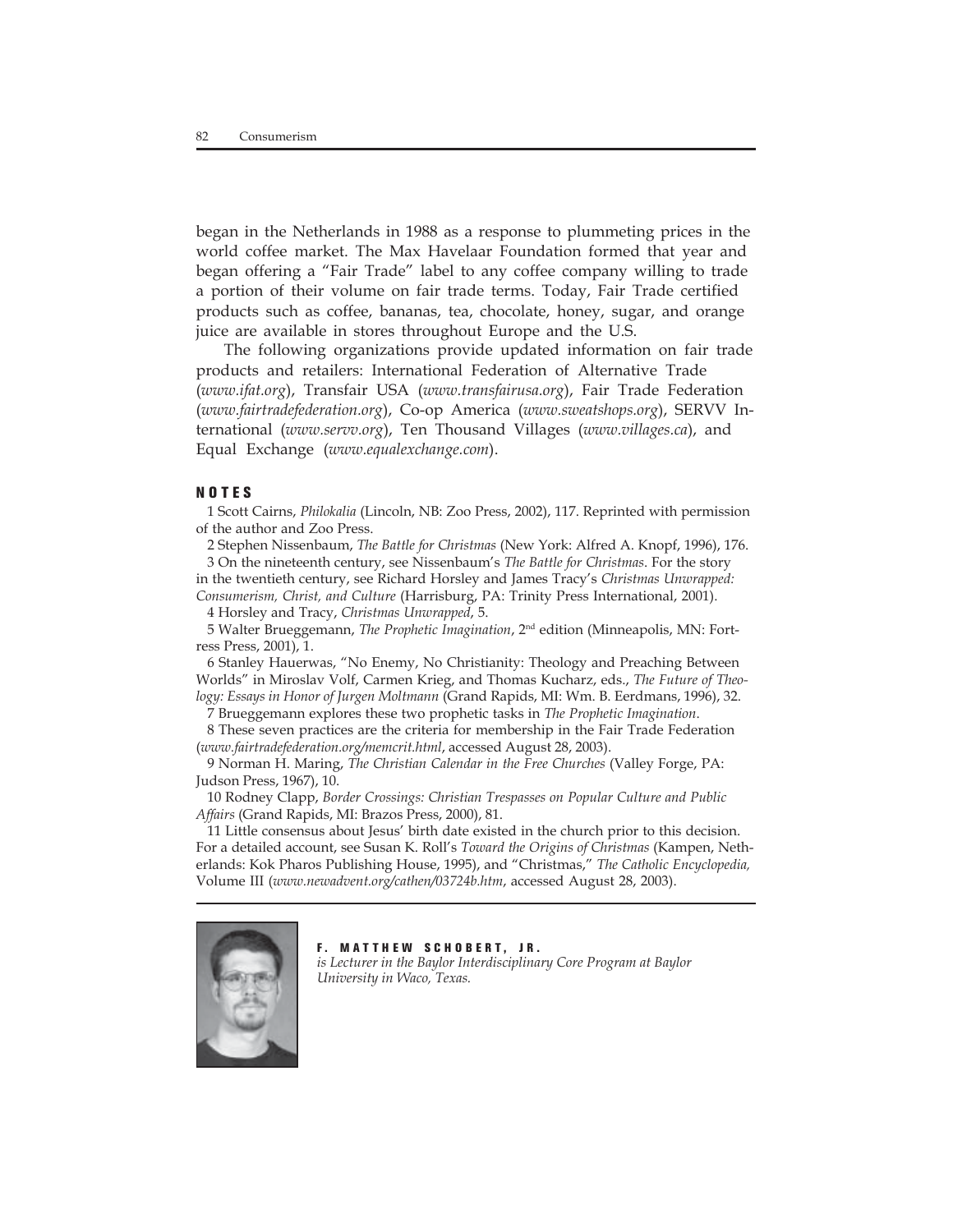## Which Kingdom? BY BARRY HARVEY

If Christians conform to the expectations of a consumerist culture that bears little resemblance to the ways of the kingdom inaugurated by the life, death, and resurrection of Jesus, they may pledge allegiance to Christ with their lips while their daily practices promote a very different set of loyalties, virtues, and convictions.

We are all "born consumers," for we must consume in order to live: we must eat and drink, clothe ourselves, and find shelter. Unfortunately, it seems most of us also live in order to consume. The institutions and practices of capitalism have orchestrated our day-today existence around habits of consumption that no longer serve any higher purpose, but have become ends in themselves, to be desired for their own sake. Not only are these habits out of proportion to what we need to flourish as creatures made in the image of God, they transform the character of our relationships with others. It is no longer uncommon to hear that a friendship, marriage, or even a relationship with God is just another good or service to enhance one's preferred lifestyle.

Of course, as Christians we feel some discontent with consumerism. We recognize that the latest upgrade in mobile telephones or the newest fashion statement will not satisfy our heart's deep desire, and that impulses to buy these are ultimately incompatible with a life of discipleship. But any suggestion that consumerism and capitalism are inseparable makes us supremely uncomfortable. What we tend to hear from church leaders, denominational study groups, and ethicists, or rather, what we *want* to hear from them, are moralistic critiques targeting individuals: if only we were less materialistic, families made better choices, and individuals lived more simply, everyone would be happier and society would be healthier.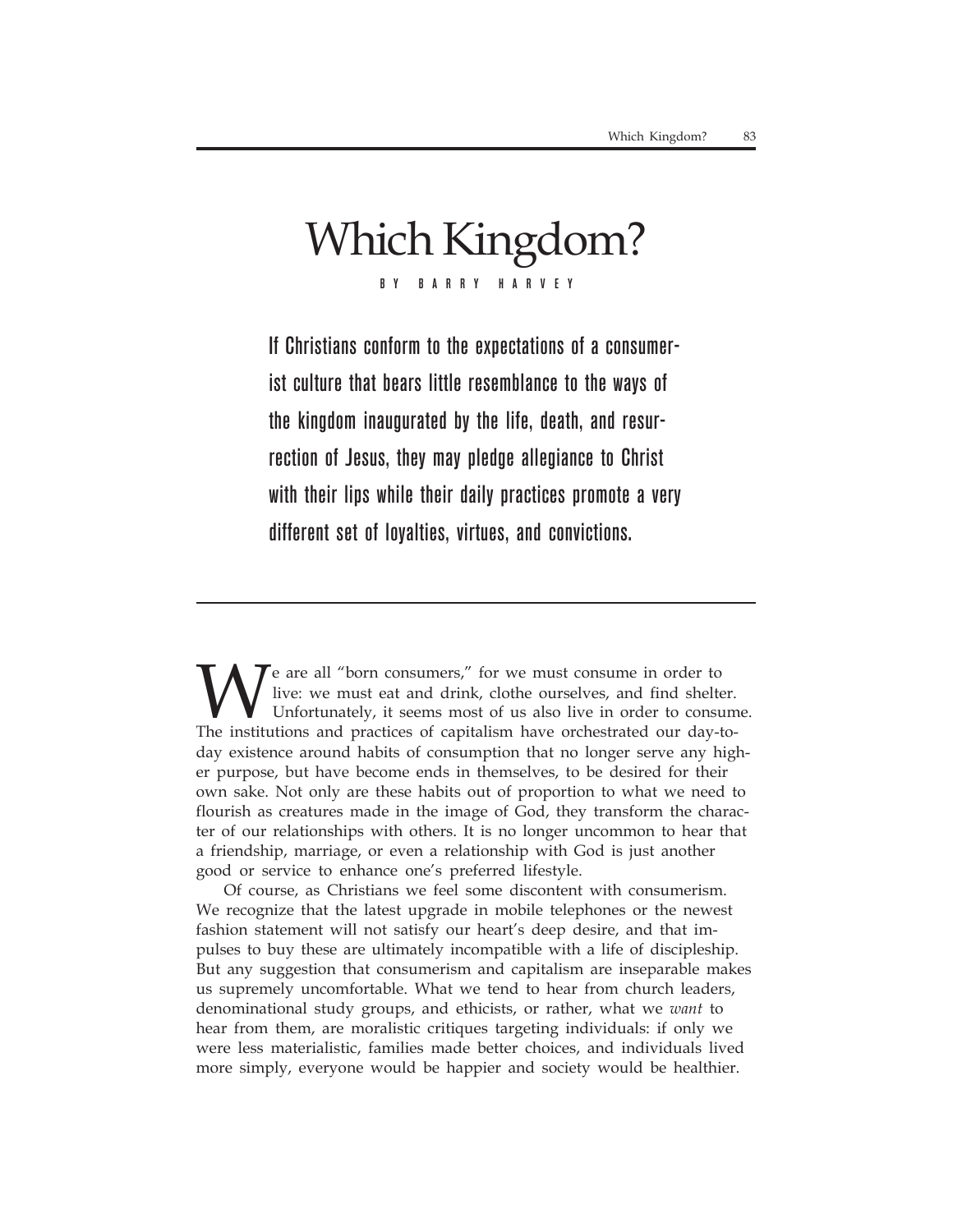But according to the three books reviewed here, the church itself is perpetuating profligate habits of consumption. It is failing to come to terms with how contemporary capitalism needs ever-increasing levels of buying, spending, and borrowing to function smoothly, and how ardent capitalists mobilize vast resources to cultivate in us rampant consumer desires.

What's at stake in the confrontation between consumer capitalism and the body of Christ, agree Philip D. Kenneson (a Protestant in the Free

The church must cultivate practices that curb the authority of the marketplace. For example, when the body of Christ gathers to acknowledge God as creator and sustainer, it debunks the myth that we are self-sufficient, self-made persons.

Church tradition) and Michael Budde and Robert Brimlow, (Catholics influenced by the Catholic Worker Movement), is not a particular interpretation of the gospel or church tradition as such. It is instead the continued existence of the church as faithful witness to the mission and character of God, and with it the capacity to think, imagine, desire, and

act in ways formed by the biblical story. In Kenneson's words, if Christians conform to the expectations of a consumerist culture that bears little resemblance to the ways of the kingdom inaugurated by the life, death, and resurrection of Jesus, they may pledge allegiance to Christ with their lips while their daily practices promote a very different set of loyalties, virtues, and convictions.

The church, write Budde and Brimlow, has always relied on social practices of formation that were distinct from the non-Christian world to maintain the biblical character of its fellowship and the integrity of its witness. If this distance from the dominant culture is compromised, the social space that the body of Christ needs to reproduce itself quickly collapses. To be sure, the process of Christian formation has always been a precarious one, but in our time and place it is being undermined or diluted by powerful capitalist institutions and processes that form human affections, dispositions, desires, and practices in ways antithetical to Christian discipleship. The two modes of formation, Christian and capitalist, because they seek to form persons to act in accordance with certain social ends, are fundamentally incompatible.

### **FRUIT THAT BRINGS LIFE**

Kenneson, in *Life on the Vine: Cultivating the Fruit of the Spirit in Christian Community* (Downers Grove, IL: InterVarsity, 1999; 246 pp., \$15.00), contrasts virtues that bear witness to the reconciling presence of God in the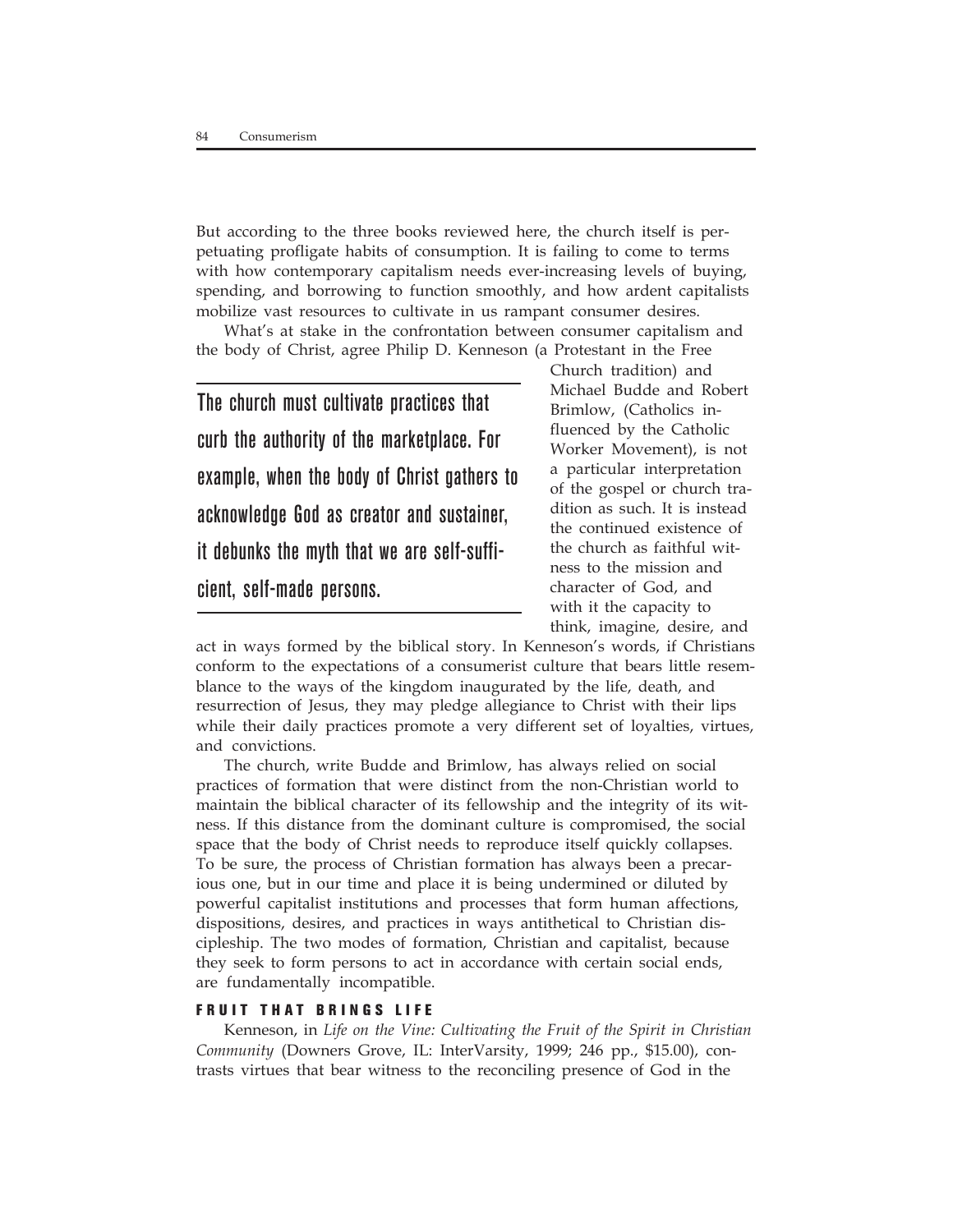world, with those dominant cultural dispositions, convictions, and desires that inhibit the cultivation of the Christian virtues. He devotes nine chapters to the "fruit of the Spirit" that the Apostle Paul lists in his Epistle to the Galatians: love, joy, peace, patience, kindness, goodness, faithfulness, gentleness, and self-control (5:22–23a). For example, the theological character of love—unmerited, steadfast, long-suffering, boundless, and otherdirected—is juxtaposed with the self-interested and cost-oriented tendencies fostered by the sorts of exchange that take place in the global market. The virtue of peace (which in Scripture refers to a condition of wholeness, harmony, and well-being that is inherently social, rather than a psychological state of serenity) stands over against the compartmentalization, isolation, and fragmentation of a life ordered around conspicuous consumption and the instant satisfaction of ephemeral desires.

If Christians are to be set free from bondage to the all-consuming power of market capitalism, Kenneson argues, the church needs to cultivate the sorts of practices, convictions, institutions, and narratives that can curb the authority of the marketplace, while at the same time fostering the virtues of the Christian life. He identifies corporate worship as a potentially fruitful resource for both of these tasks, providing a foothold for the activity of the Spirit that can then be nurtured and expanded to embrace the rest of our lives. With respect to the virtue of kindness, for example, when the body of Christ gathers to acknowledge God as creator and sustainer, it debunks the myth that we are self-sufficient, self-made persons. We are reminded that since our welfare is utterly dependent on the kindness of God, this same disposition should characterize our dealings with one another.

### **DISNEYED TO DEATH**

Complimenting Kenneson's focus on the fruit of the Spirit, Michael Budde's *The* (*Magic*) *Kingdom of God: Christianity and Global Culture Industries* (Boulder, CO: Westview, 1997; 177 pp., \$28.00) tracks the impact of the dominant cultural actors in society, the so-called "culture industries" like Disney's Magic Kingdom, on the church's ability to form disciples in the way of Jesus. These industries—which include not only the producers of movies, television, and popular music, but also the distribution systems, data processing networks, and marketing and advertising firms—account for the majority of the world's output of shared images, stories, information, news, and entertainment. Their handiwork exerts an inordinate influence on what people value as normal, erotic, or repulsive.

Budde takes special aim at the roles that television, advertising, and marketing play. With titillating combinations of sight and sound, evocative appeals to the emotions rather than to the intellect, and a never-ending stream of images and ideas, television is the cornerstone of the culture industries' global expansion. Television intrudes into nearly every space of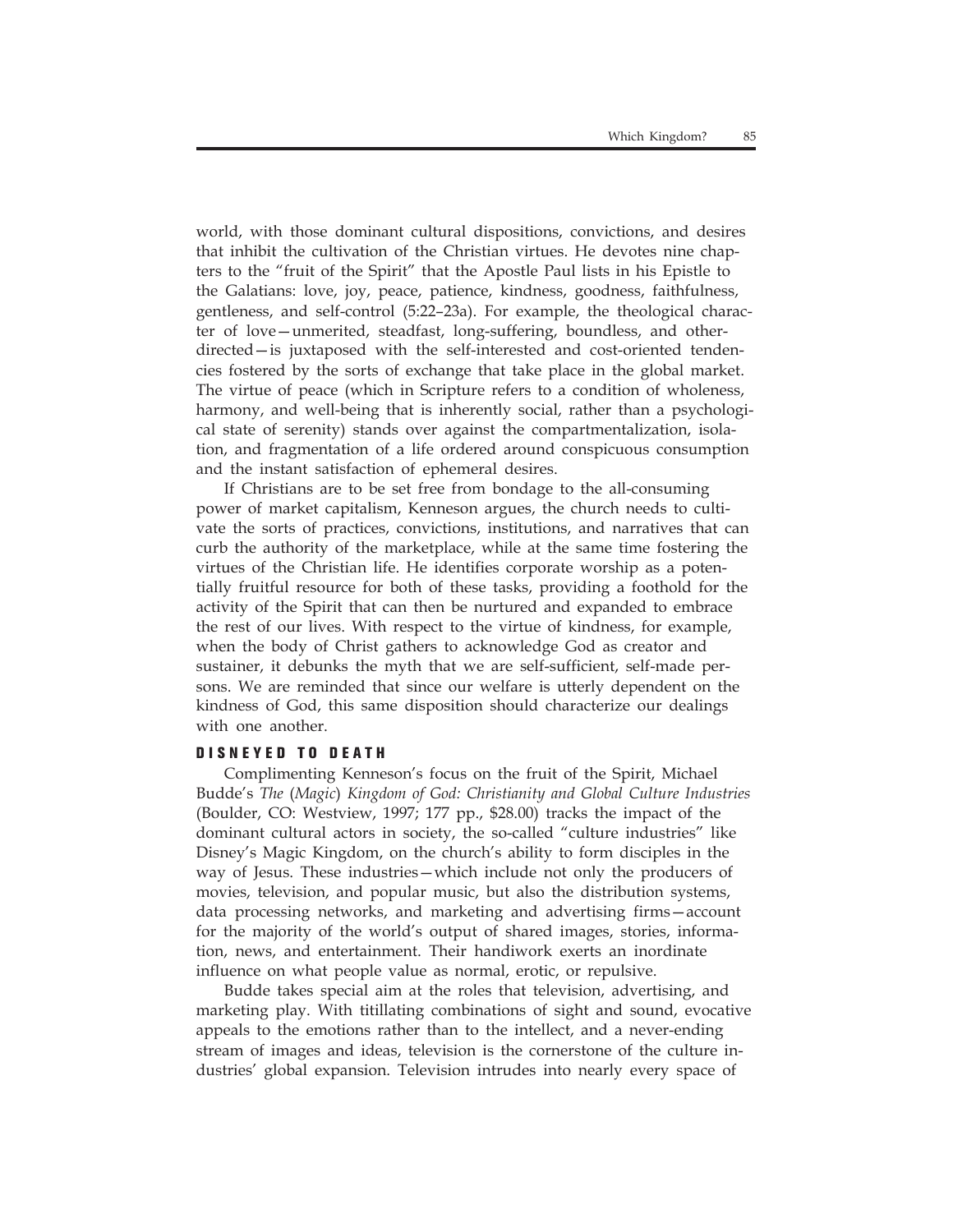everyday life, crowding out other formative influences in the lives of young people, including the church. The screen's ceaseless flow of images also reconfigures our sense of time. The past as a living memory is constantly surpassed and made obsolete, while at the same time television recycles selected bits and pieces of life (ideas, images, clothing, places) in new and decontextualized combinations.

Marketing and advertising also serve crucial functions in the hegemony of global culture industries. Not only has advertising penetrated into virtually every aspect of our lives over the last few decades, it also has changed its focus by moving away from product-oriented ads and toward a buyercentered, image-related approach. In a process known as fragmentation, images, ideas, and personalities are extricated from their conventional referents, and then recombined and reshuffled to confer novel meanings to products and consumption opportunities. Advertising seeks to mold attitudes and behaviors by associating these products and services with seductive images and ideas, typically by playing on our anxieties about our appearance to and acceptability among our peers. Over time, it strives to re-create lifestyles, identities, and social networks around these webs of association.

In *Christianity Incorporated: How Big Business is Buying the Church* (Grand Rapids, MI: Brazos, 2002; 191 pp., \$22.99), Budde and Brimlow identify other points of contention between Christianity and capitalism. They are particularly concerned with what they call "institutional cross-dressing," in which churches imitate the tools and values of for-profit corporations. Business firms, meanwhile, exploit religious and specifically Christian symbols, images, stories, and patterns of meaning in their pursuit of improving the bottom line. At the top of Budde and Brimlow's list is the recent trend on the part of corporations to use techniques of "spirituality" to reawaken a sense of unity and purpose among employees who are overworked, alienated from management due to downsizing, and cynical about their prospects for the future. This new form of civil religion perpetuates the mistaken assumption that to be "useful" the church must be society's "chaplain," helping people to perform their "duties" as defined by the secular *status quo*. It also threatens to become, in some contexts, a secular equivalent of a religious community, tacitly socializing individuals to conform to the expectations of the workplace.

Budde and Brimlow also turn a critical eye on what they call the "death industry," the corporate transformation of funerals, burials, memorials, and other aspects of death and bereavement. A handful of corporations have bought or forced out of business locally-owned funeral homes, cemeteries, and related industries, resulting in skyrocketing prices and profit margins. This move to industrialize death brings these firms squarely into conflict with a key ministry in the church, for they remove death from the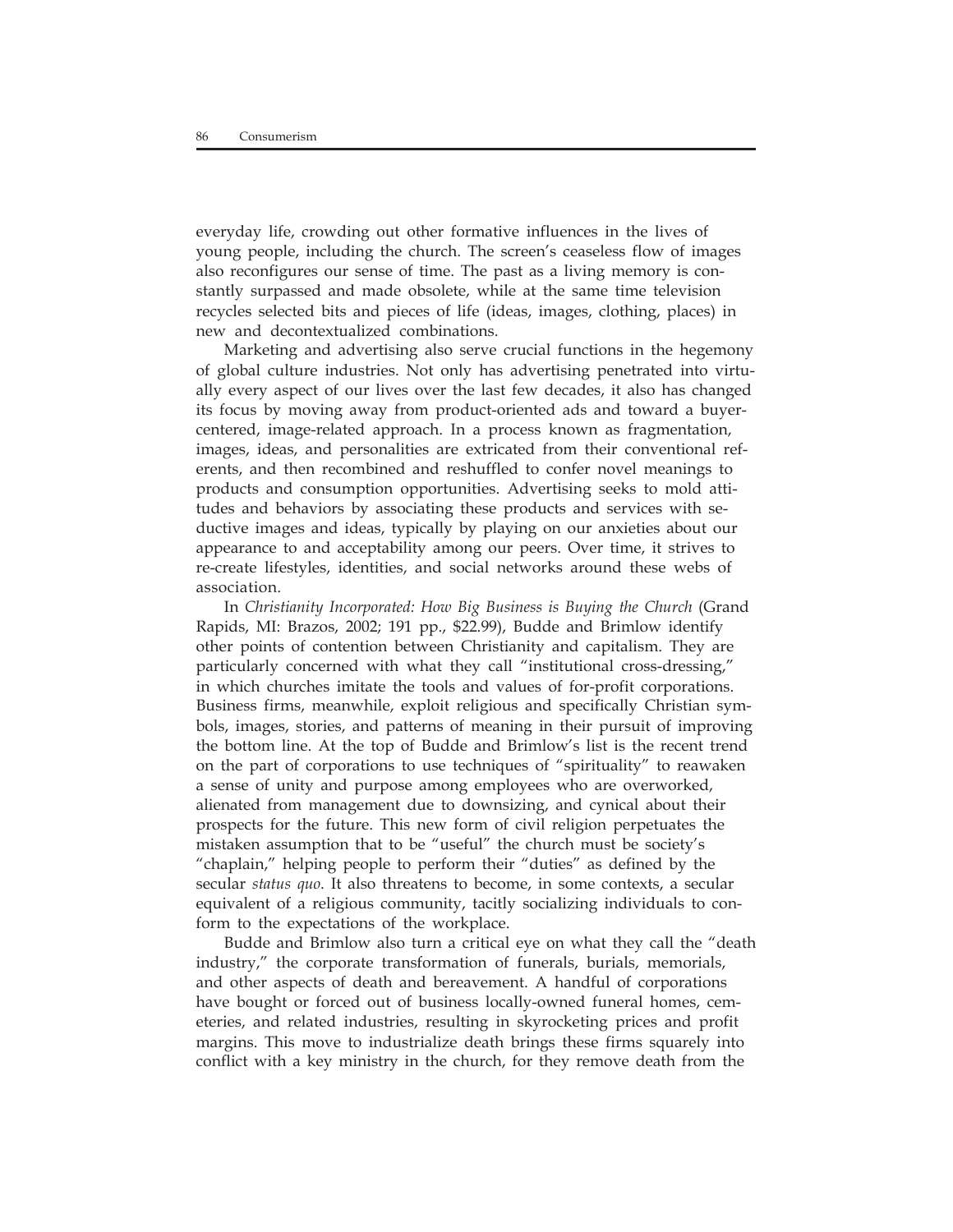larger context of the gospel (with its proclamation of life, death, and resurrection) and situate it within the dominant culture's therapeutic techniques of grief management. In the process death seems both more tragic and more final.

Another concern is the way many churches imitate the techniques and tactics of the culture industries, especially advertising and marketing. This parodying of the dominant culture effectively, though perhaps unwittingly, transforms the body of Christ into yet another culture industry, one more vendor of products and services for mass consumption. Church activities, convictions, architecture, and liturgy are routinely refitted to accord with the preferences of "target populations" who have been raised to think of themselves almost exclusively as self-interested consumers. Budde and Brimlow contrast this trend with the process of formation practiced in the early church, when it was understood that making disciples took significant amounts of time and effort, and a social space that was free from the overweening influence of the dominant culture.

Readers will look in vain in these three books for any sort of affirmation of capitalism. Budde and Brimlow in particular have very little sympathy with recent attempts by Catholic and Protestant theologians to promote economic freedom that is properly constrained by so-called "Christian values." They contend that these efforts invariably align the life

of the church with the goals and institutions of liberal democratic capitalism. Rather, part of the mission of the church is to be the bearer of "a set of economic practices, ideas, and relationships supportive of the proper ends of the church, which is the kingdom of God as it unfolds in human history" (p. 157). Church soup kitchens, for instance, demonstrate an economy of sharing that

As churches imitate the techniques of the culture industries, especially advertising and marketing, their activities, convictions, architecture, and liturgy are refitted for the preferences of "target populations" who have been raised to think of themselves as self-interested consumers.

stands in contrast to the self-interest and self-preservation advocated in contemporary capitalism; in the process these ministries proclaim genuinely good news to the poor.

### **CONCLUSION**

Kenneson, Budde, and Brimlow challenge us to think about the seductive nature of consumer capitalism and the troubling influence the culture industries exert in our own lives, but this will not come easily for many of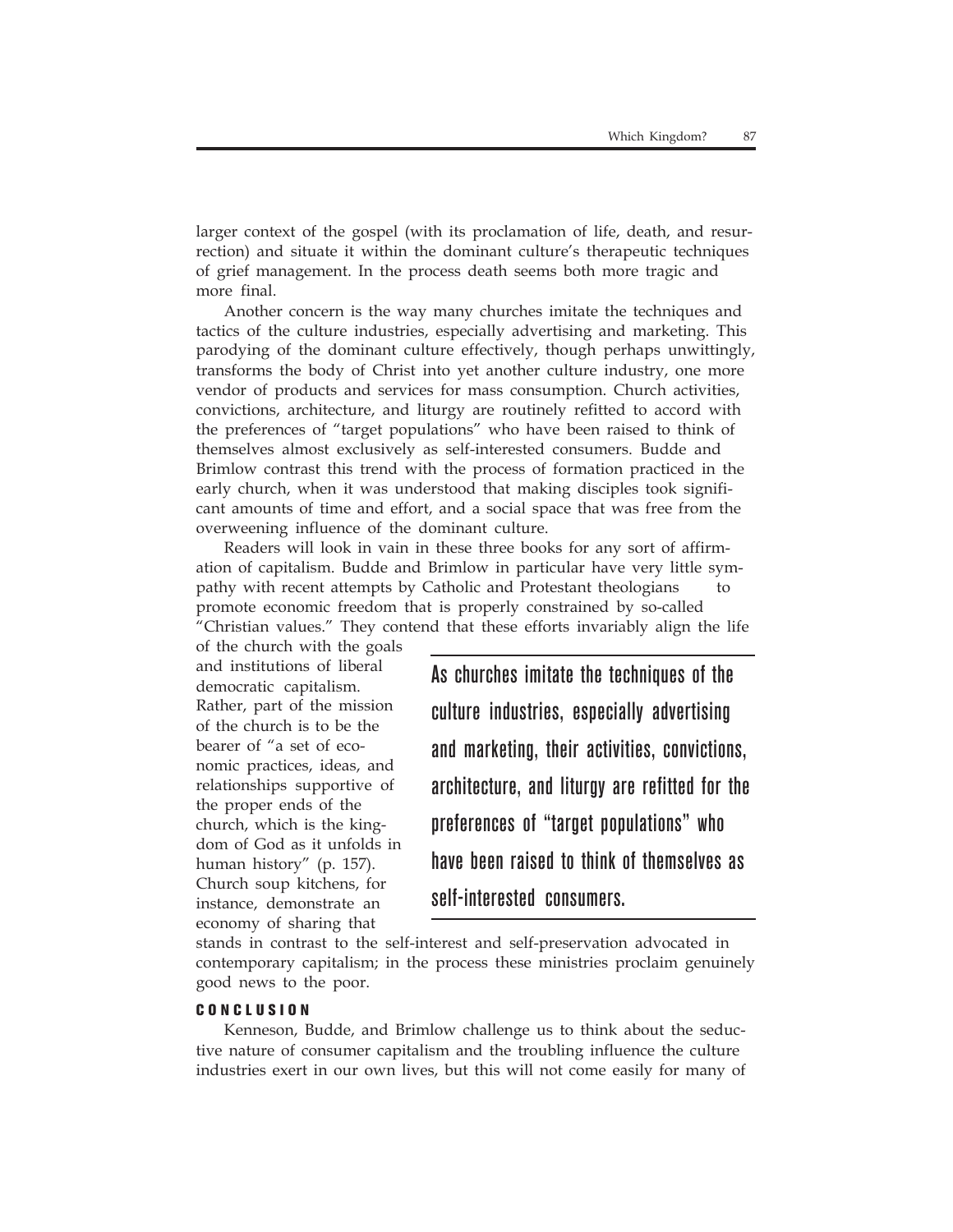us. In a post-cold war age, thinking critically about capitalism sounds foolish at best and seditious at worst. We shy away from anything that might require a break with its basic premises. This reticence has only become more pronounced after the terrorist attacks on New York and Washington. In the days and weeks that followed, the airwaves and print media were filled with ads elevating conspicuous consumption to a quasi-patriotic duty. These appeals for all good Americans to return to habits of unrestrained consumption are far more revealing about ourselves and our world than we might like to think.

Perhaps the most intriguing question, say Budde and Brimlow, "is not whether capitalist culture will continue to shape hearts and imaginations more thoroughly than the Way of the Cross, but whether the church will produce people able to tell the difference between the two" (p. 82).



**BARRY A. HARVEY** *is Assistant Professor of Theology in the Great Texts Program at Baylor University in Waco, Texas.*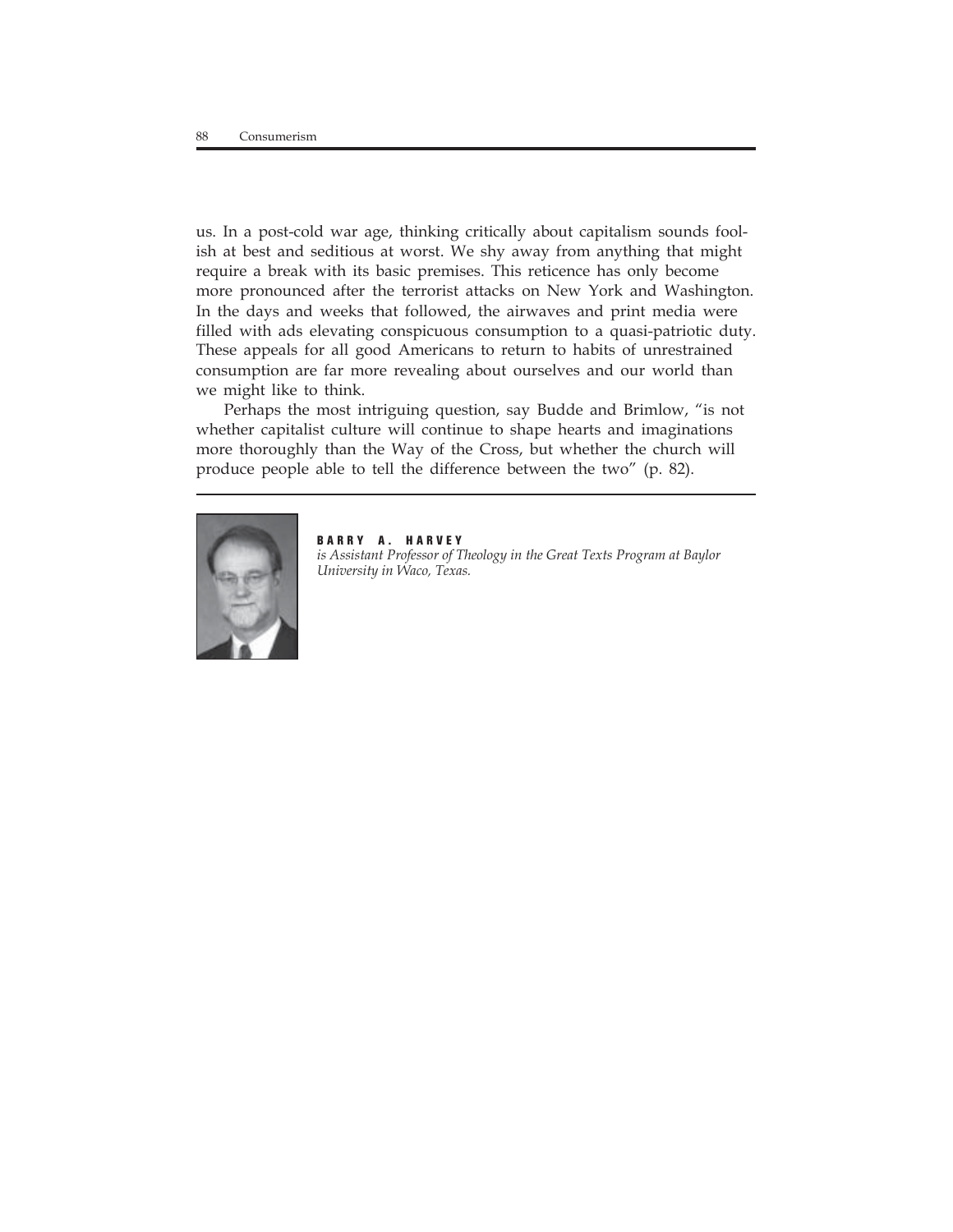# Curing Our Affluenza BY NORMAN WIRZBA

Consumerism has an ambiguous, even destructive, legacy: it has provided status and freedom to some, but has not been successful in treating change and uncertainty, inequality and division. As these books discover, our "affluenza"—a feverish obsession to consume material goods—is not healthy for us or the creation as a whole. Its cure is not a call to dour asceticism, but rather an invitation to receive God's extravagant grace.

**Nearly two hundred years ago, Alexis de Tocqueville observed in**<br>Democracy in America that Americans, though living among the<br>happiest circumstances of any people in the world, are followed<br>by a cloud that habitually hang *Democracy in America* that Americans, though living among the happiest circumstances of any people in the world, are followed by a cloud that habitually hangs over their heads, a cloud that makes them serious, even sad, in the midst of their pleasures. Though they have cause for celebration, they never stop thinking of "the good things they have not got." Consequently, they pursue prosperity with a "feverish ardor," tormented by the suspicion that they have not chosen the quickest or shortest path to get it. "They clutch everything but hold nothing fast, and so lose grip as they hurry after some new delight."

Were he alive today, de Tocqueville would not need to change his words very much, perhaps adding only that the intensity of our ardor, the scope of our clutching, and the depth of our loss have increased substantially.

Having been advised by countless spiritual guides that money and the pursuit of material comfort will not bring us happiness, why do we still maintain this ambition as a personal, even national, quest? What is becom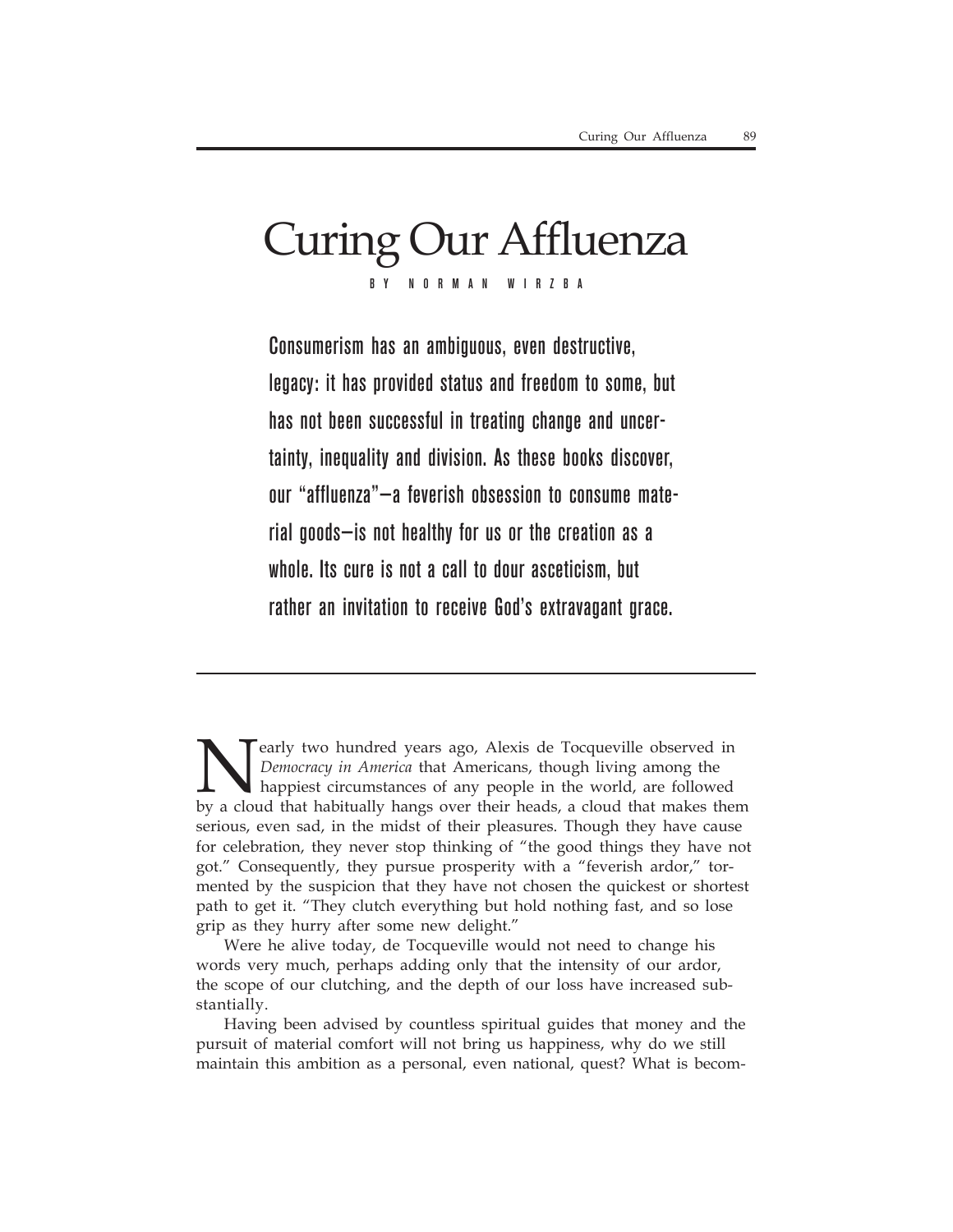ing clear to many in our society is that consumerism is not healthy for us or for the creation as a whole, and that it leads to anxiety, stress, boredom, and indigestion, all maladies with tremendous personal and social costs. Social commentators like John de Graaf have gone so far as to diagnose our condition as "affluenza," an epidemic of consumption analogous to past health epidemics like the plague.† Yet we, churchgoers included, continue

As consumerism becomes an increasingly individualistic and private affair, we risk losing key virtues that stabilize and promote social life: care for others, compromise, friendship, responsibility to the past, and a felt obligation for the future.

in our consumptive ways, perhaps harboring the secret hope that we will escape ill-health and ultimately be satisfied.

Anyone wishing to understand the complex array of personal, social, economic, and political factors that contribute to the continuing success of consumerism as a way of life, should begin with the excellent, multi-layered

history found in Gary Cross's *An All-Consuming Century: Why Commercialism Won in Modern America* (New York: Columbia University Press, 2000, 320 pp., \$18.50). The great merit of this book is that it characterizes consumerism as a social and political force. Unlike many critics who simply reduce consumerism to the individual pursuit of material comfort, and thus bankrupt on spiritual grounds, Cross casts it as a compelling ideology that concretely expresses the major ideals that have guided the last century: liberty and democracy. "Consumer goods allowed Americans to free themselves from their old, relatively secure but closed communities and enter the expressive individualism of a dynamic 'mass' society" (2). As diverse ethnic groups came to America, the purchase of commodities gave them the opportunity to at least appear to be on an equal footing with others. What was being consumed, in other words, were not only material goods but also personal identities. With the right clothing or car, the appropriate cigarette or appliance, they could break from old traditions without necessarily abandoning, or, as was the case in many old-world cultures, violently clashing with them, and thus enter the cultural mainstream.

Cross's characterization of consumerism as an ideology in competition with other "isms" like communism is particularly helpful because it broadens our understanding of the many practical functions and roles consumerism plays in culture—consumerism is not simply about greed or personal insecurity. It gives concrete shape to liberty by providing various means for personal expression. It enlivens democracy by enabling diverse groups to share in the ownership and use of goods. In a time when the workplace,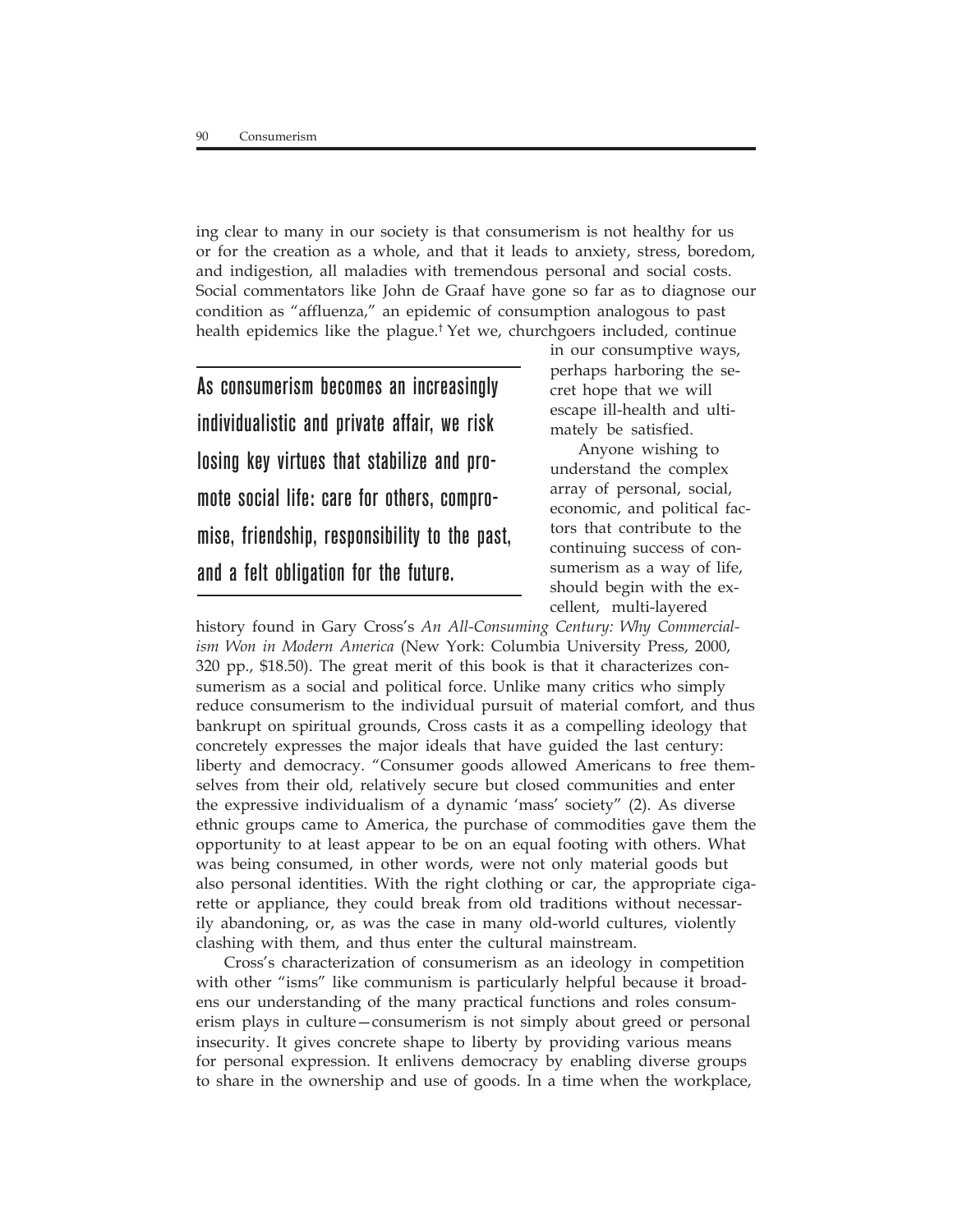ethnic solidarity, tradition, or political representation often fail to give meaning and dignity to people, consumerism has shown itself to be an attractive alternative that meets immediate needs, eases social tensions, and gives concrete shape to life's major transitions.

This historical background about how consumerism shaped American society should not be read as an unqualified endorsement of it. Cross is fully prepared to admit that consumerism leaves an ambiguous, even destructive, legacy. The satisfaction of immediate needs, for instance, has had the effect of quelling the desire to search for higher goals. It has obliterated a culture of constraint, just as it has often undermined communities of shared values and long-lasting commitments. Moreover, "affluence hardly encouraged introspection and self-cultivation" (238). As consumerism, especially at century's end, becomes an increasingly individualistic and private affair, we risk losing key virtues that stabilize and promote social life: care for others, compromise, friendship, responsibility to the past, and a felt obligation for the future.

Cross concludes his book not optimistic that all-embracing consumerism will come to an end anytime soon, for it is simply too successful at helping people cope with change and uncertainty, too valuable in redressing social inequality and division. And so, barring economic or environmental collapse, consumerism likely will continue to thrive. The jeremiads invoked against consumerism will hardly register on the cultural map.

Both Arthur Simon, author of *How Much is Enough? Hungering for God in an Affluent Culture* (Grand Rapids, MI: Baker Books, 2003, 192 pp., \$11.99), and Michael Schut, editor of *Simpler Living Compassionate Life: A Christian Perspective* (Denver, CO: Living the Good News, 1999, 296 pp., \$14.95), are convinced that Cross's concluding prediction is incorrect. Their books are compelling because they are not written as jeremiads. Calmly, and sometimes beautifully, they show that consumerism, in the end, is not successful in treating change and uncertainty, inequality and division. In fact, when the church is faithful to the mission of Christ it produces personal and social well-being that far surpasses the gains of consumerism. The call away from consumerism is not a call to dour asceticism, but rather an invitation to joy, an invitation to receive, as Simon says, God's extravagant grace.

Simon, who is the founder and now president emeritus of Bread for the World, a Christian lobby group advocating for the poor and hungry of the world, starts with a rather unsettling observation: in desiring to be part of mainstream culture the church has become affluent, a willing partner in the consumption-driven American Dream, and thus hostile to the ways of Jesus. When we consider how comfortable and luxurious our lives currently are, it is simply scandalous how little we give to others around the world who are often in desperate need. Simon is not calling us to vows of poverty. Rather, we are to give out of our abundance and live more simply and intentionally so that others can have basic needs met.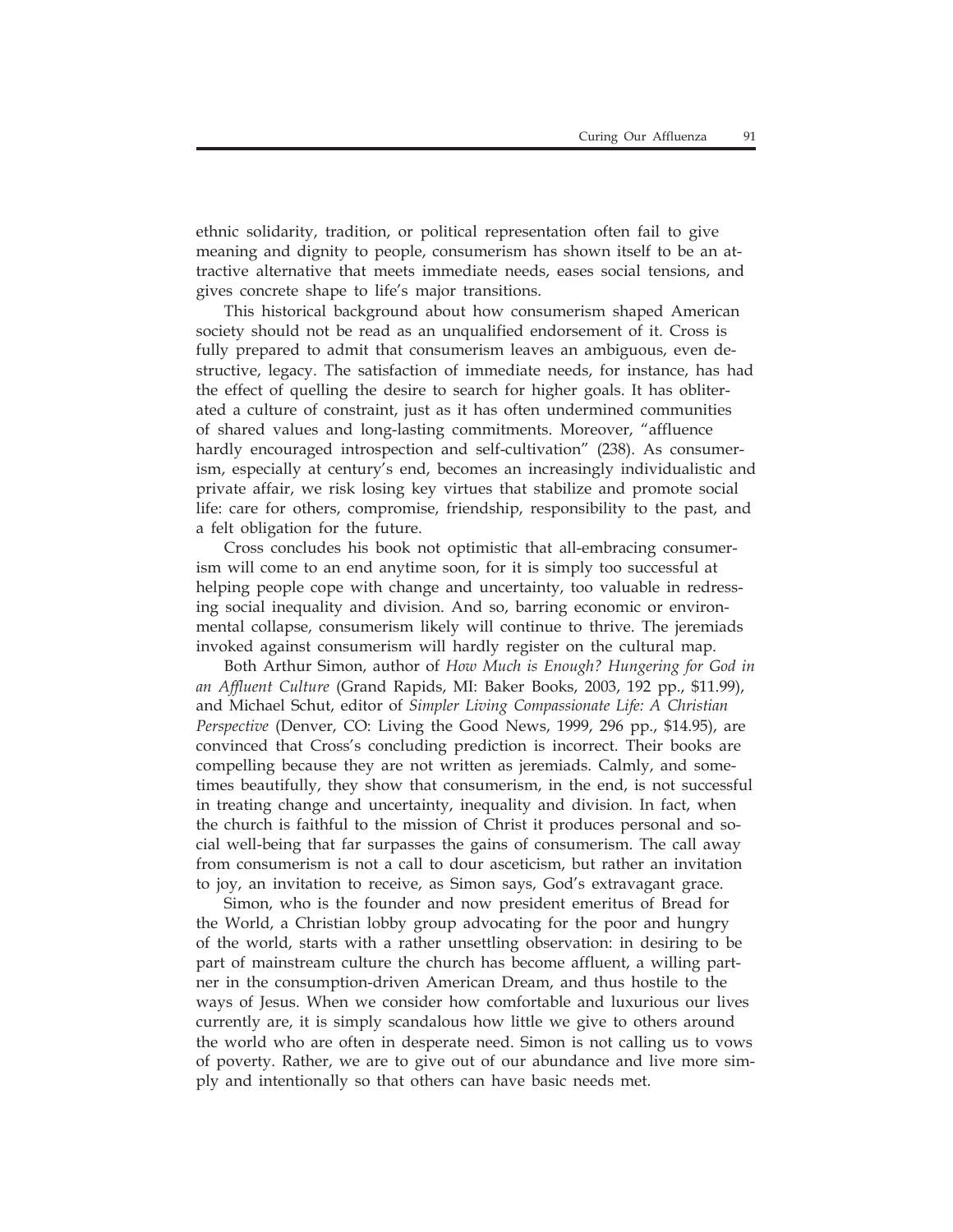At root our problem is one of distrust. We do not really believe that God has and will continue to provide for us. We live, as de Tocqueville suggested, on the assumption that we have to take care of ourselves, and do everything in our power to secure our lives, for no one else will. This is a losing battle because as prisoners of mammon (money becomes mammon when its acquisition gets in the way of or overrides compassionate giving) we participate in the "myth of scarcity" that tells us we can never have enough. This attitude is in direct opposition to the faithful discipleship to which Christ called us: to belong to Christ is to live out a new identity in which the cares of God, rather than self-care, are the determining focus. To the extent that we keep our focus on God we will build caring communities that preclude the problems consumerism is well-designed to address, problems like loneliness, anxiety, boredom, and fear. Our actions, however, indicate that we really do not believe that God will take care of us.

As we truly enter into the body of Christ, the patterns of our lives should shift from getting to giving. Our model for this life, of course, is God, who gave extravagantly in the creation itself, and continues to give in the redemptive life of the Son and Holy Spirit. God desires that we experience pleasure and enjoyment, but this joy cannot be authentic if it is premised on economic injustice and personal or social suffering. This is why Simon points us repeatedly to the social and political dimensions of Christian living. Christian life is lived outward, which means that it is directed to others in acts of sharing, encouragement, and mutual upbuilding. As we are transformed into the nature of Christ, our very being and presence on earth will bring glory to God. "Power used selfishly is power corrupted. Ability wasted is power corrupted. But opportunity to do good, received as a trust from God and exercised to help others, is power ennobled" (100).

Simon recognizes that we cannot live this faithful life alone. We need the support and guidance of church communities. Above all, we need to steep our lives in prayer, and give our fears and insecurities over to God. To help us see how this all works, Simon intersperses his book with numerous personal examples of people who make the transition from fretful consumerism to faithful, abundant living. He also concludes with several practical suggestions like turning off the TV and developing more responsible home budgets.

*Simpler Living Compassionate Life* is a collection of essays designed to move us from the frenzy and pain of the rat race to the enjoyment and celebration of all creation. Authors as diverse as Frederick Buechner, Juliet Schor, Henri Nouwen, Wendell Berry, John Cobb, Richard Foster, and Calvin DeWitt, lead us into a deep and far-ranging exploration into how we experience time, money, work, food, our bodies, and the places we live. They challenge us to think spiritually about what these things mean, with the overall aim of bringing our aspirations and fears into dialogue with a Christian understanding.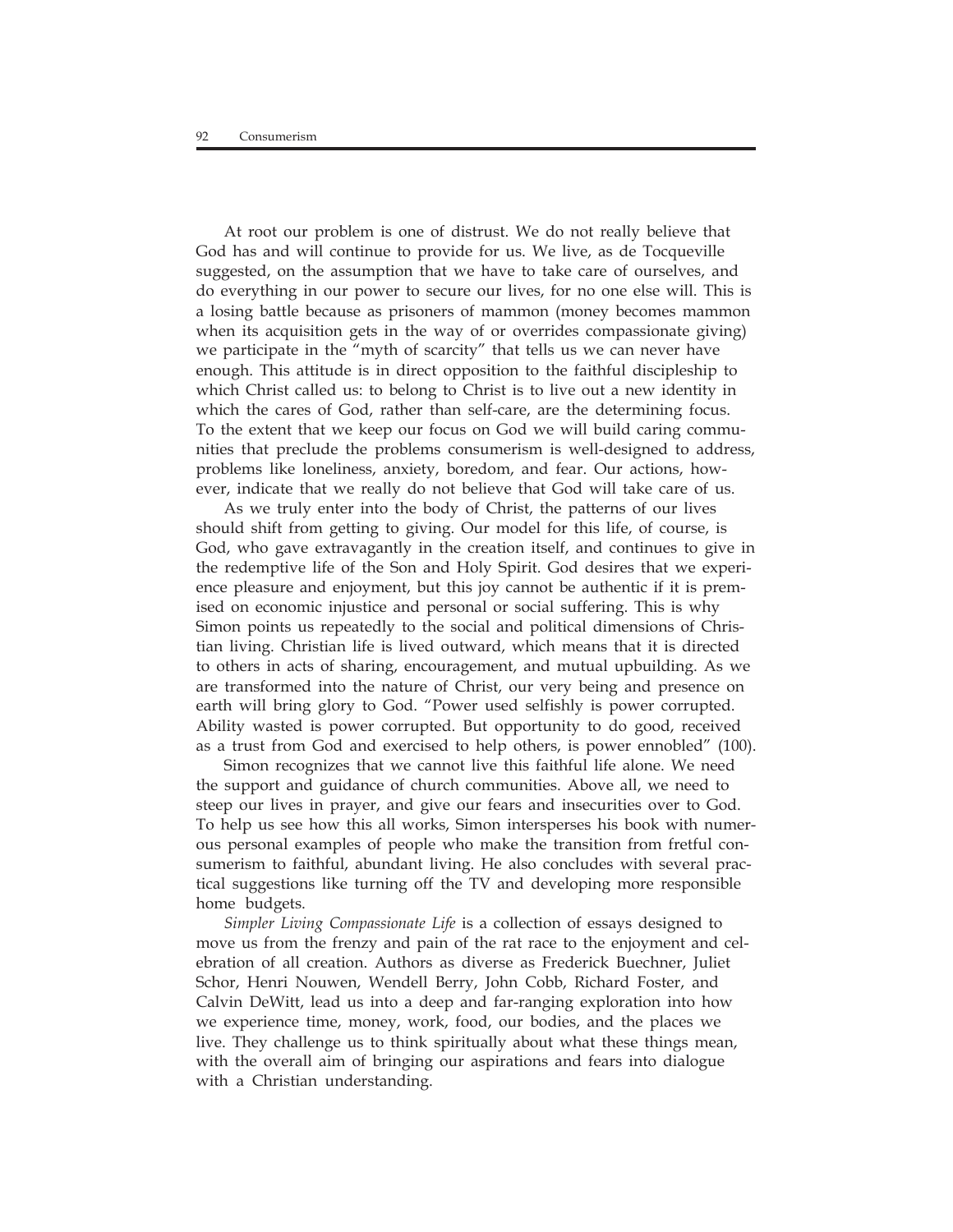For example, consider the biblical teaching of creation. On this view, all that we enjoy, even ourselves, are gifts that come from the unfathomable love of God. The grasping, clutching character of our lives indicates that we have not really appreciated this teaching. We know this because we have bought into the consumerist mind-set that keeps us forever unsatisfied and ungrateful—this is why we are constantly looking for more. But if we did appreciate creation for what it is, a blessed landscape of generosity, then our work, eating, friendships, and playing would be concrete expressions of gratitude. Our church communities would become great witnesses to the friendship and grace of God.

One of the strengths of this book is that it includes a study guide, designed flexibly to fit a four-, six-, eight-, or twelve-week schedule of church Sunday school or group discussion. Participants will benefit immensely from the very helpful exercises and discussion prompted by the reading. Moreover, they will learn to develop practical steps that will move personal and church life closer to what God desires. Michael Schut, who works with Earth Ministry in Seattle, Washington, an organization devoted to mobilizing churches to become better stewards of creation, designed the book as a resource to help laypeople live a more compassionate Christian life. In this task he has succeeded admirably.

Consumerism, as these and many other books indicate, is clearly a growing cultural concern. It is also a very complex affair, touching people on a variety of levels. If the church is to play a leading role in returning us to health (one of the root meanings of salvation), it must first understand why consumerism is so very attractive, and then come to terms with its complicity in this phenomenon. Having done this, the church will be better positioned to preach and model the truly abundant life that Jesus promised to all who follow in his ways.

#### **NOTE**

† For many useful statistics about the pace and direction of consumerism, see John De Graaf's excellent television documentaries, *Affluenza* (1997) and *Escape from Affluenza* (1998), available through Bullfrog Films, and accompanying book written with David Wann and Thomas Naylor, *Affluenza: The All-Consuming Epidemic* (San Francisco: Berrett-Koehler Publishers, Inc., 2001).



**NORMAN WIRZBA** *is Associate Professor of Philosophy at Georgetown College in Georgetown, Kentucky.*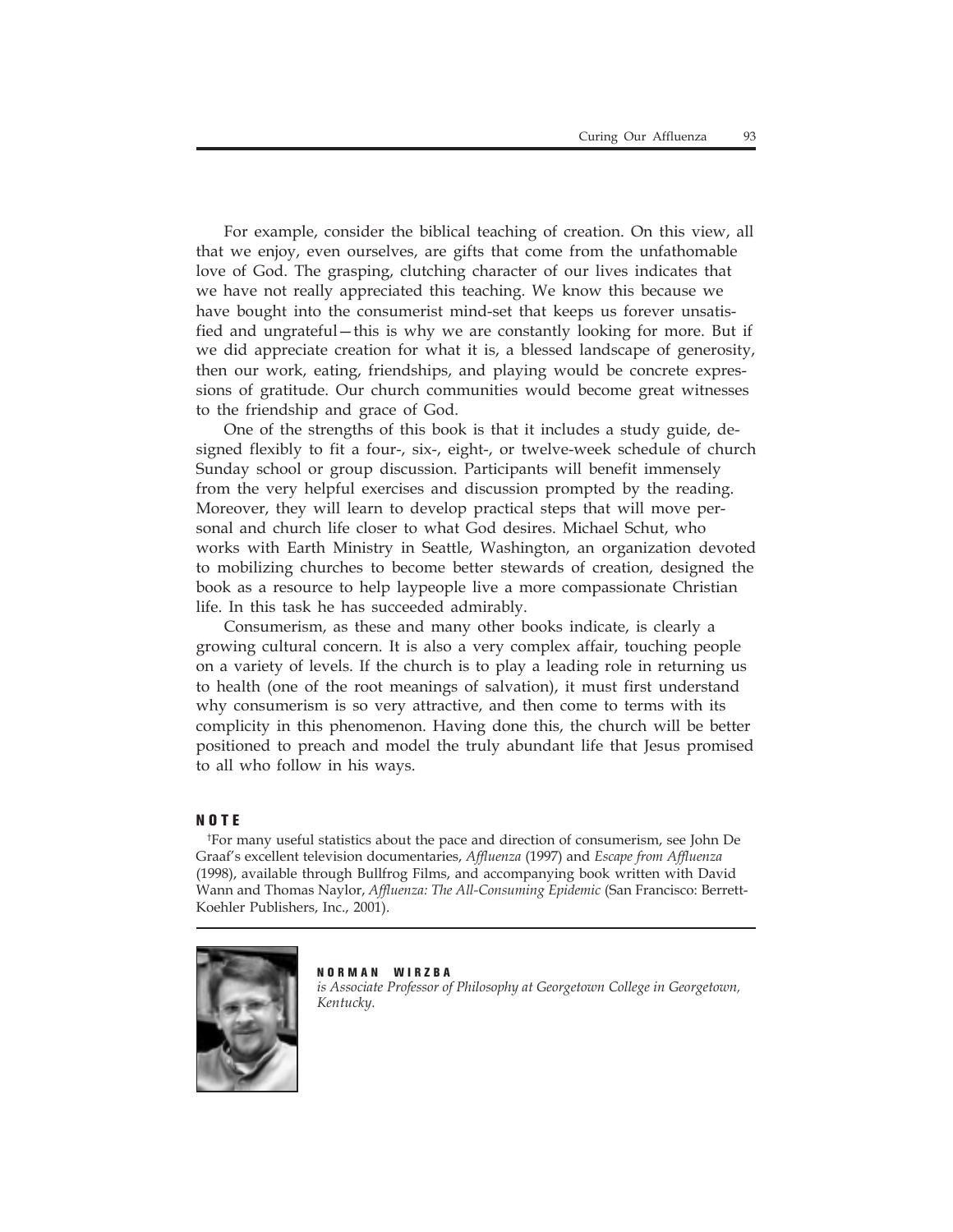# Editors



### **ROBERT B. KRUSCHWITZ** General Editor

Bob Kruschwitz is Director of The Center for Christian Ethics and Professor of Philosophy at Baylor University. He convenes the editorial team to plan the themes for the issues of *Christian Reflection*, then he commissions the lead articles and supervises the formation of each issue. Bob

holds the PhD in philosophy from the University of Texas at Austin and the BA from Georgetown College. You may contact him at 254-710-3774 or at Robert\_Kruschwitz@baylor.edu.



### **HEIDI J. HORNIK** Art Editor

Heidi Hornik is Associate Professor of Art History and Director of the Martin Museum at Baylor University. She selects and writes analysis of the artwork for *Christian Reflection*. With the MA and PhD in Art History from The Pennsylvania State University and the BA from

Cornell University, her special interest is art of the Italian Renaissance. With Mikeal C. Parsons, she co-edited *Interpreting Christian Art* and coauthored *Illuminating Luke: The Infancy Narrative in Italian Renaissance Painting*. Contact her at 254-710-4548 or at Heidi\_Hornik@baylor.edu.



### **JOY JORDAN-LAKE**

Proclamation Editor

Joy Jordan-Lake is Adjunct Professor of American Literature at Baylor University. She commissions inspirational pieces for *Christian Reflection*. After her BA from Furman University she earned the MDiv from the Southern Baptist Theological Seminary and the MA and PhD in English

from Tufts University. She has contributed to *Christian Century* and *Christianity Today,* among other publications, and is the author of *Grit and Grace: Portraits of a Woman's Life,* a collection of stories and reflections. You may contact her at 254-710-6981 or at Joy\_Jordan-Lake@baylor.edu.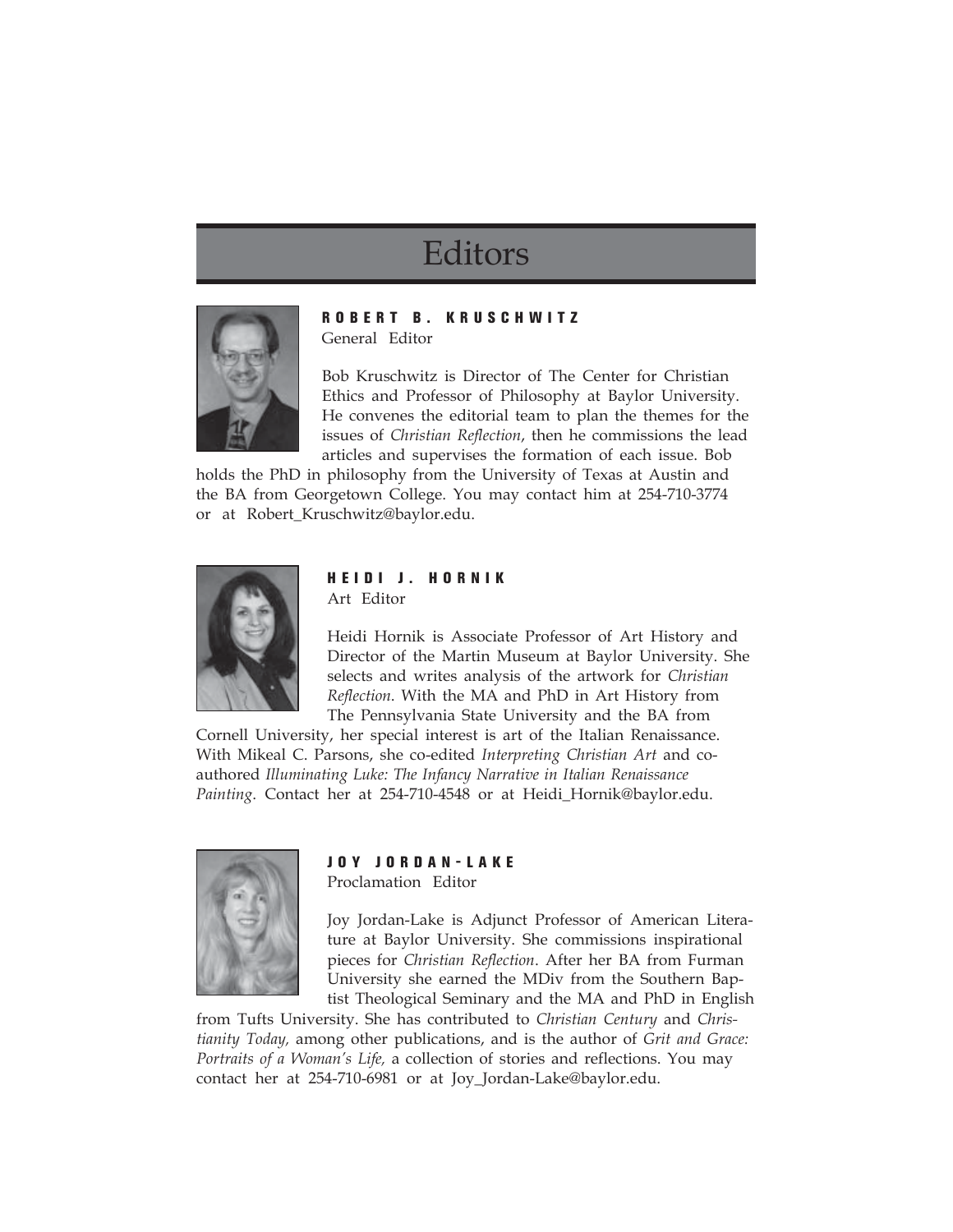

**NORMAN WIRZBA** Review Editor

Norman Wirzba is Associate Professor and Chair of the Philosophy Department at Georgetown College. He designs and edits the book review articles in *Christian Reflection*. Norman holds the MA and PhD in philosophy from Loyola University of Chicago, the MA in religion

from Yale University, and the BA from the University of Lethbridge, Alberta. His research interests include the intersection of Christian theology and environmental ethics. You may contact him at 502-863-8204 or at Norman\_Wirzba@georgetowncollege.edu.



### **TERRY W. YORK** Worship Editor

Terry York is Associate Professor of Christian Ministry and Church Music at Baylor University. He writes hymns and commissions music and worship materials for *Christian Reflection*. Terry earned the MCM and DMA from New Orleans Baptist Theological Seminary and the BA

in music from California Baptist University. He has served as Minister of Music and Associate Pastor in churches in California, Arizona, Mississippi, Louisiana, and Texas. He was Project Coordinator for *The Baptist Hymnal* (1991), which has five of his hymns, including "Worthy of Worship." You may contact him at 254-710-6992 or at Terry\_York@baylor.edu.